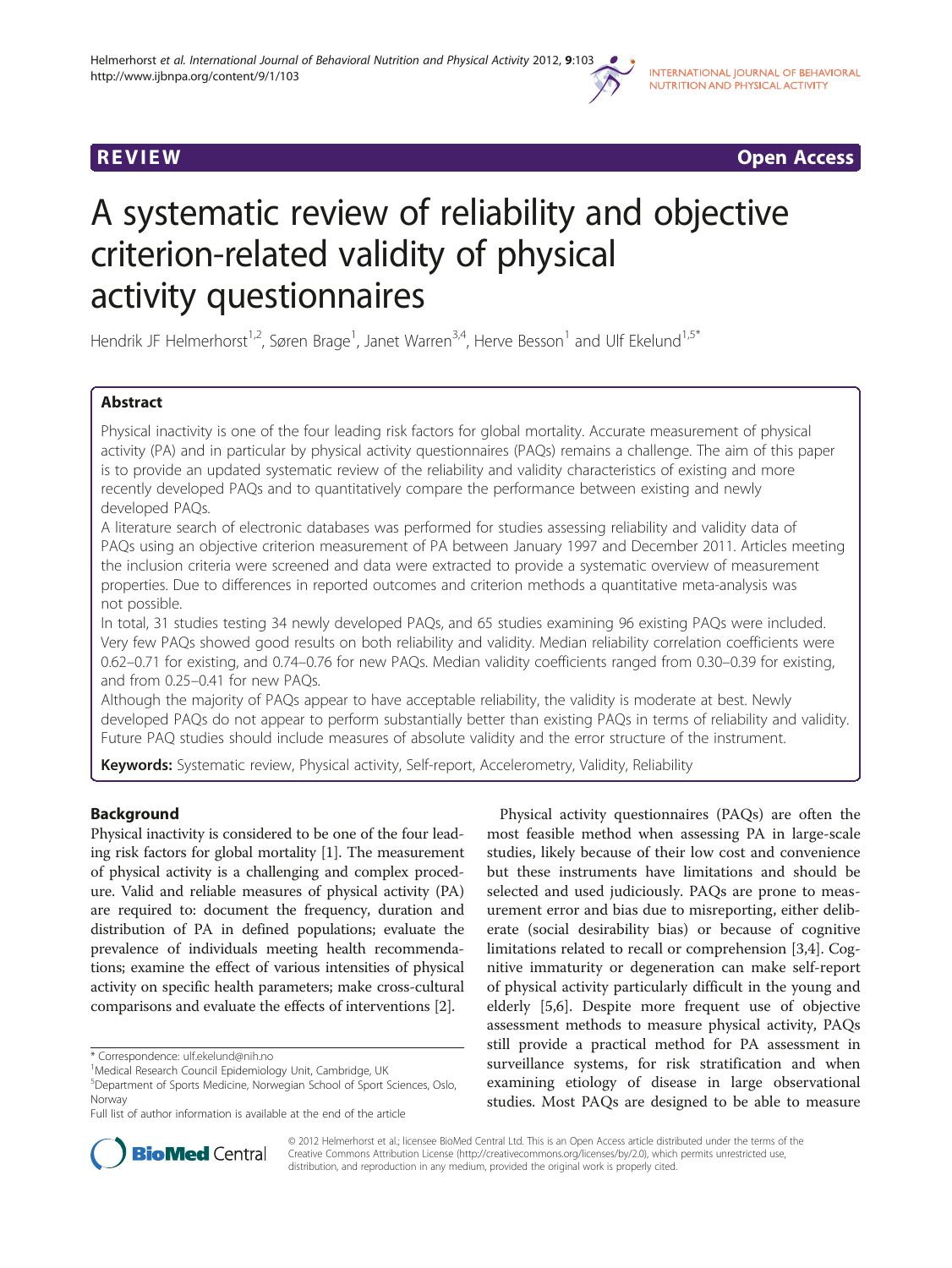multiple dimensions of PA by reporting type, location, domain and context of the activity, provide estimates of time spent in activities of various levels of intensity, and may be able to rank individuals according to intensity levels of reported activity [[7,8\]](#page-51-0). However, results from studies aimed at evaluating the validity of PAQs assessed in one population cannot be systematically extrapolated to other populations, ethnic groups, or other geographical regions. Consequently, a great variety of PAQs have been developed and tested for reliability and validity in recent years.

A comprehensive review of PAQs for use in adults was published in 1997 [[9\]](#page-52-0). Since then, reviews summarizing the validity and reliability of PAQs have been carried out in children [[10-12\]](#page-52-0) and preschoolers [\[13](#page-52-0)]. Recently, specific reviews were published assessing the quality of PAQs available for children [[11\]](#page-52-0), adults [[14\]](#page-52-0) and the elderly [\[15\]](#page-52-0). The aim of the present study was to systematically review the literature on reliability of PAQs as well as their validity evaluated against objective criterion methods, for use in all age groups, published between January 1997 and December 2011 to quantitatively compare the performance between existing and newly developed PAQs.

# Methods

## Inclusion criteria

Studies meeting all of the following inclusion criteria were included: (i) published in the English language between January 1997 and December 2011; (ii) self- or interviewer-administered PAQs or parental proxy reports reporting both reliability and validity results; (iii) PAQs reporting validity results only, when the reliability data has been published previously; (iv) PAQs developed for a healthy general population and for observational surveillance studies; (v) PAQs tested in its original form or in an adapted version if results were reported for validity and reliability or validity only, when reliability results were published before; (vi) validity tested against an objective criterion measure of PA (i.e. accelerometry, heart rate, combined heart rate and accelerometry, doubly labeled water (DLW)); (vii) results on validity obtained by pedometer where the questionnaire was specifically developed to assess walking only.

## Exclusion criteria

We excluded studies that reported: (i) reliability and validity results in groups with specific clinical or medical conditions (except pregnancy); (ii) results from PAQs that were designed for specific intervention studies; (iii) results where the validity of the PAQ was tested against another self-report method (i.e. diaries, logs); (iv); results on validity using pedometers (except if walking only was tested) and indirect measures of physical activity (e.g.  $VO_{2max}$  and body composition); (v) results on essential adaptations of original PAQs, without any published results on both reliability and validity.

# Literature search

The PubMed, Medline and Web of Science databases were systematically searched using the following lists and terms:

- List A: (physical activity AND health survey OR population survey OR question\*)
- List B: List B: measure\* (i.e. measures, measurement), assess\* (i.e. assessment, assessed), self-report, exercise, valid\* (i.e. valid, validation, validity), reliab\* (i.e. reliable, reliability), reproducible, accelerometer, heart rate, doubly labelled water, doubly labeled water. The search included titles, abstracts, key words and full texts.

Key search terms in List A were combined with each of the terms in List B.

The literature search was undertaken in two stages. The original literature search (1997–2008) was undertaken by two of the authors (JW, HB) independently and search results were compared and verified. The literature search was then updated to include studies up to December 2011 using exactly the same search criteria (HH). A second search strategy included screening references lists of publications that matched the inclusion criteria and any other publications of which the authors were aware but did not show up during the original literature search. Figure [1](#page-2-0) displays an overview of the literature search.

## Data collection and extraction

Data were extracted using a standardized pro-forma which included sample characteristics, questionnaire details, methods of validity and reliability testing, test results and authors' conclusions. We retrieved full text of articles of all abstracts that met our inclusion criteria. Any queries about the inclusion of papers were resolved by one of the authors (UE).

# Reliability

Reliability in all studies was tested through a test-retest procedure to measure consistency of the PAQs. Reliability results from included studies were reported as: intraclass correlation coefficients (ICC); Pearson and Spearman correlation coefficients; and agreement measures using Cohen's weighted kappa (κ) and mean differences. Reliability was considered poor, moderate (acceptable), or strong when correlation coefficients or kappa statistics were  $<0.4$ , 0.4–0.8 or  $>0.8$ , respectively [\[16\]](#page-52-0). Similarly, an ICC  $>0.70$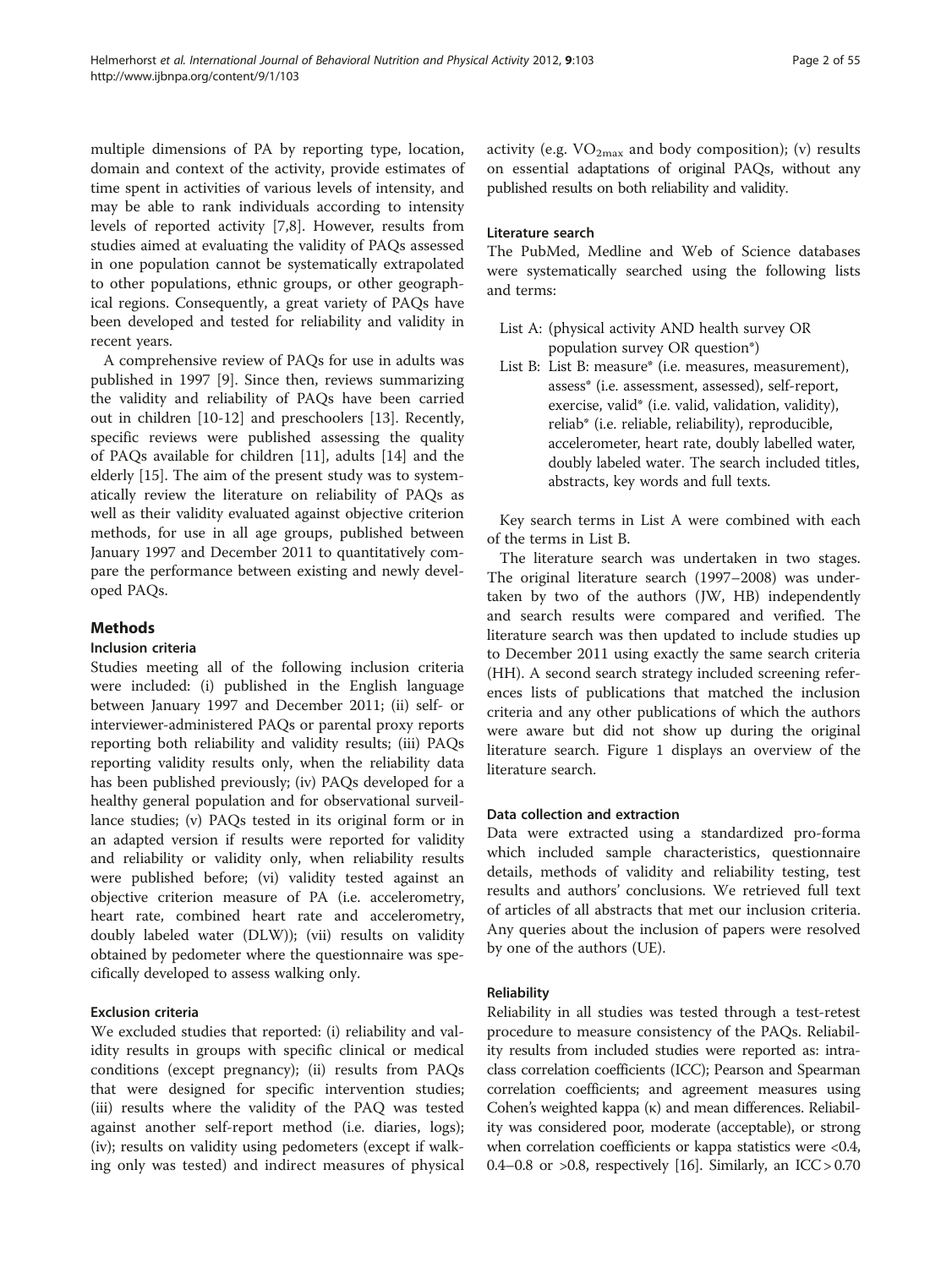<span id="page-2-0"></span>

or >0.90 was considered as acceptable and strong, respectively, in those studies reporting this measure [[17](#page-52-0)].

Medians of reliability correlation coefficients across studies were calculated and included in the tables when possible.

## Validity

Correlation coefficients were the most commonly used measures of validity, although the Bland-Altman technique [\[18](#page-52-0)] which determines absolute agreement between two measures expressed in the same units, was also frequently used. The Bland-Altman method estimates the mean bias and the 95 % limits of agreement (± 2SD of the difference) and is usually plotted as the difference between the methods against the mean of the methods for visual inspection of the error pattern throughout the measurement range; the dependence of error with the underlying level can be summarised in the error correlation coefficient but this was only seldom reported.

Medians of included validity correlation coefficients were calculated and included in the tables when possible. When calculating the medians, we excluded those studies reporting correlation coefficients for the associations of self-reported sedentary time. The medians for sedentary time are reported separately and associations of sedentary time with measures of total physical activity (i.e. total energy expenditure [TEE], physical activity level [PAL] and total activity from accelerometry [mean counts]) from the criterion method were excluded in these analyses as these measures are expected to be inversely related.

#### Classification

Questionnaires were classified as new or existing (i.e. previously published test results) PAQ. Existing questionnaires were subdivided into those which reported new reliability and validity results, and those which reported new results on validity only but had previously reported results on reliability. Questionnaires were classified as new, when the concerning study was the first to publish reliability and objective validity data on the PAQ. Hereafter, studies were further stratified for age group of the sample. Study populations with a mean age lower than 18 years were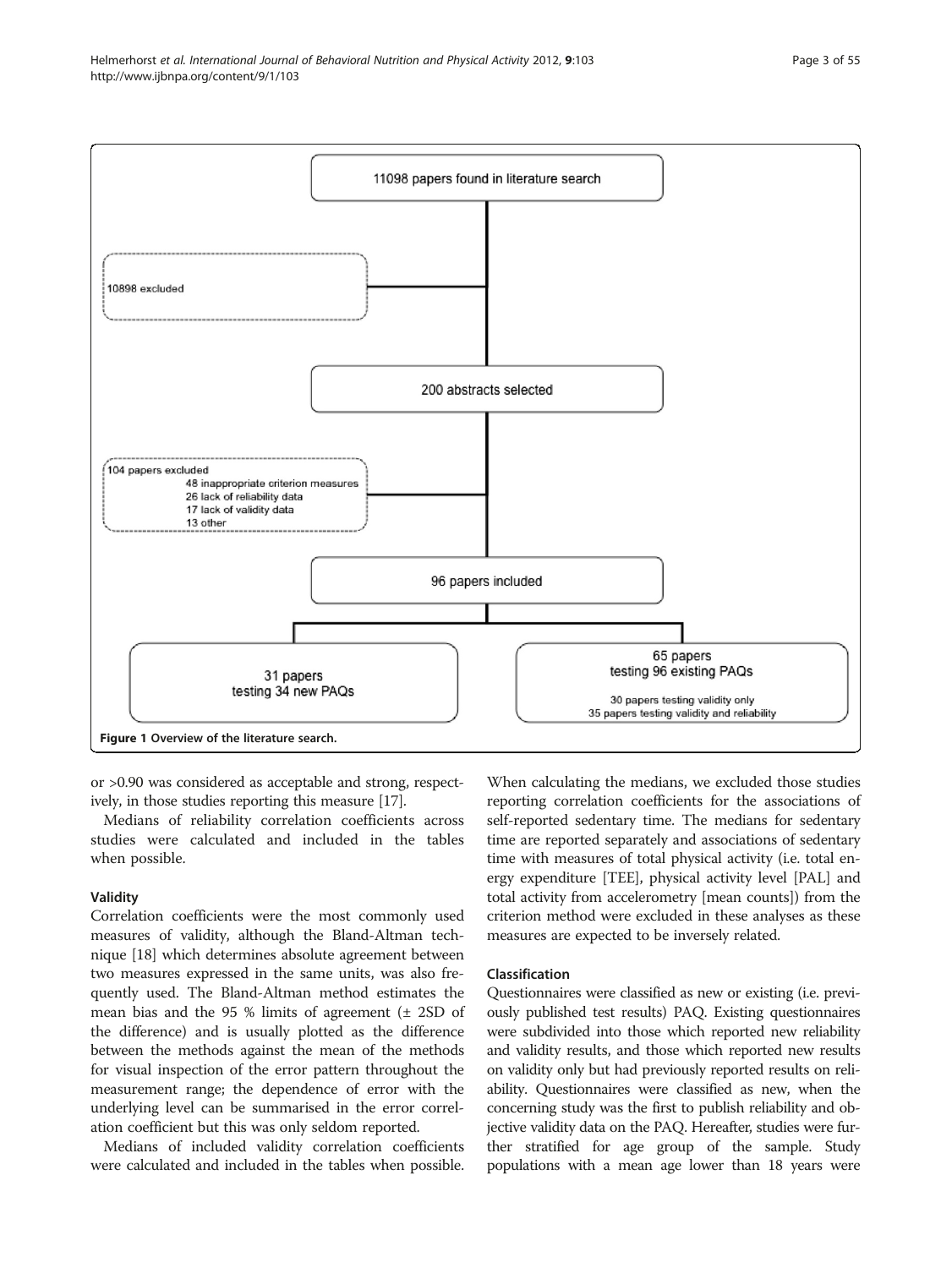categorised as youth,  $18 - 65$  years were classified as adults, and elderly above 65 years.

#### PAQs included

PAQ abbreviations are listed in Table [1](#page-4-0), with their respective timeframe. The details of these studies are shown in Tables [2](#page-7-0) (new PAQs) and 5 (existing PAQs). A range of tests were used to assess reliability and validity with some studies reporting results for a total questionnaire summary score, and others assessing reliability and validity for various aspects, intensities, or domains of the questionnaire and/or by subgroups within the test population. The total score or index for the PAQ was reported, if available. In the absence of a total score, correlation coefficients by intensity category or group are reported. Where multiple results were reported, a decision was made about the data that constituted the main results based on the stated objectives for the study or questionnaire. Several studies compared results to another questionnaire concurrently but if this was a secondary aim of the specific study, the results were not included.

Results were reported for both total score and other aspects (e.g. domain, intensity) when this substantially added to the information for the specific study, for example when total PA was tested against a different validation method than PA intensities [\[31](#page-52-0)]. Some questionnaires assessed sedentary behaviour and these results are specifically reported in the tables or text. Sedentary behaviour has recently been suggested to be considered distinctively from physical activity in associations with health outcomes [\[50](#page-52-0)].

## Results

The search string (JW and HH) resulted in a total of 11098 hits. The first literature search resulted in 125 papers being retrieved for data extraction. The update of the literature review to December 2011 resulted in a further 75 papers being retrieved for data extraction (Figure [1\)](#page-2-0). More than half of the papers retrieved were excluded  $(n = 104)$ . The main reasons for exclusion were inappropriate criterion measures, generally a measure of aerobic fitness  $(n = 48)$ , and lack of information on reliability ( $n = 26$ ) or validity ( $n = 17$ ) (Figure [1\)](#page-2-0).

## New PAQs

The description of newly developed PAQs is summarized in Table [2](#page-7-0). The literature search found 31 articles, reporting results from 34 newly developed PAQs of which 10 were from the United States, 10 from Europe, six from Australia, two from Canada, and one study from Japan and Sub-Saharan Africa, respectively. Of note was a 12–country international study testing the International Physical Activity Questionnaire (IPAQ) [[34\]](#page-52-0). This questionnaire is available in a short form for surveillance and in a longer form when more detailed physical activity information is collected. Both forms are available in a number of languages. IPAQ has been rigorously tested for reliability and validity and this has been replicated in a number of countries.

Nineteen studies tested the reliability and validity in adults, an additional 11 studies focused on youth [\[19](#page-52-0)-[29](#page-52-0)] and one study was performed in Japanese elderly  $(n = 1)$ [[49\]](#page-52-0). Most studies  $(n = 25)$  included men and women, four studies [\[26,30,32,35\]](#page-52-0) reported data in women and two studies [\[37,38\]](#page-52-0) in men only. The number of participants varied from 30 to 2271, and several studies [[19,20,29,31,33-35,39-41,43](#page-52-0)-[47\]](#page-52-0) performed reliability testing in a larger sample than their test of criterion validity. The most common response timeframe was the last seven days, with seven studies [[27,30,36,37,44](#page-52-0),[46](#page-52-0),[47](#page-52-0)] using a timeframe covering the last year (Table [1\)](#page-4-0). All PAQs captured some elements of leisure time and recreational activity, although most questionnaires also addressed multiple domains of activity. Sedentary time is also a commonly captured behaviour from the newly developed questionnaires and has been given some extra attention in recent publications and in the current results. Several recent PAQs, such as the EPIC Physical Activity Questionnaire (EPAQ2) and the Recent Physical Activity Questionnaire (RPAQ), aim to measure the totality of physical activity by domains [\[31,46,47,51\]](#page-52-0). The final outcome of the majority of PAQs was reported as time-integrated MET values, e.g. MET-min/week.

## Reliability

All reliability results for new PAQs are listed in Table [3.](#page-10-0)

Reliability was usually reported as ICC  $(n = 13)$ , Pearson/Spearman correlation  $(n = 6)$ , kappa statistic  $(n = 3)$ or a combination of these statistics  $(n = 9)$ . Higher reliability coefficients were more often seen in association with shorter periods between test and retest. Poor correlation (ICC or  $r < 0.4$ ) was found only in subcategories of a few PAQs. Median correlations from reported data for recall of sedentary behaviours across all PAQs were acceptable:  $ICC = 0.68$ , Spearman  $r = 0.60$ , Pearson  $r = 0.475$ , kappa = 0.66.

## Youth

Median reliability correlations for the youth were as follows: ICC = 0.69, Spearman  $r = 0.71$ , Pearson  $r = 0.80$ , kappa = 0.53. The Activitygram (ICC = 0.24) [[26](#page-52-0)] and the self-reported CLASS questionnaire (frequency: ICC = 0.36, duration  $ICC = 0.24)$  [\[25](#page-52-0)] showed fairly low reliability correlations, whereas the MARCA  $(ICC = 0.93)$  [[52](#page-52-0)] and both computer and paper versions of the CDPAQ (ICC = 0.91–0.98) [[23\]](#page-52-0) demonstrated high reliability.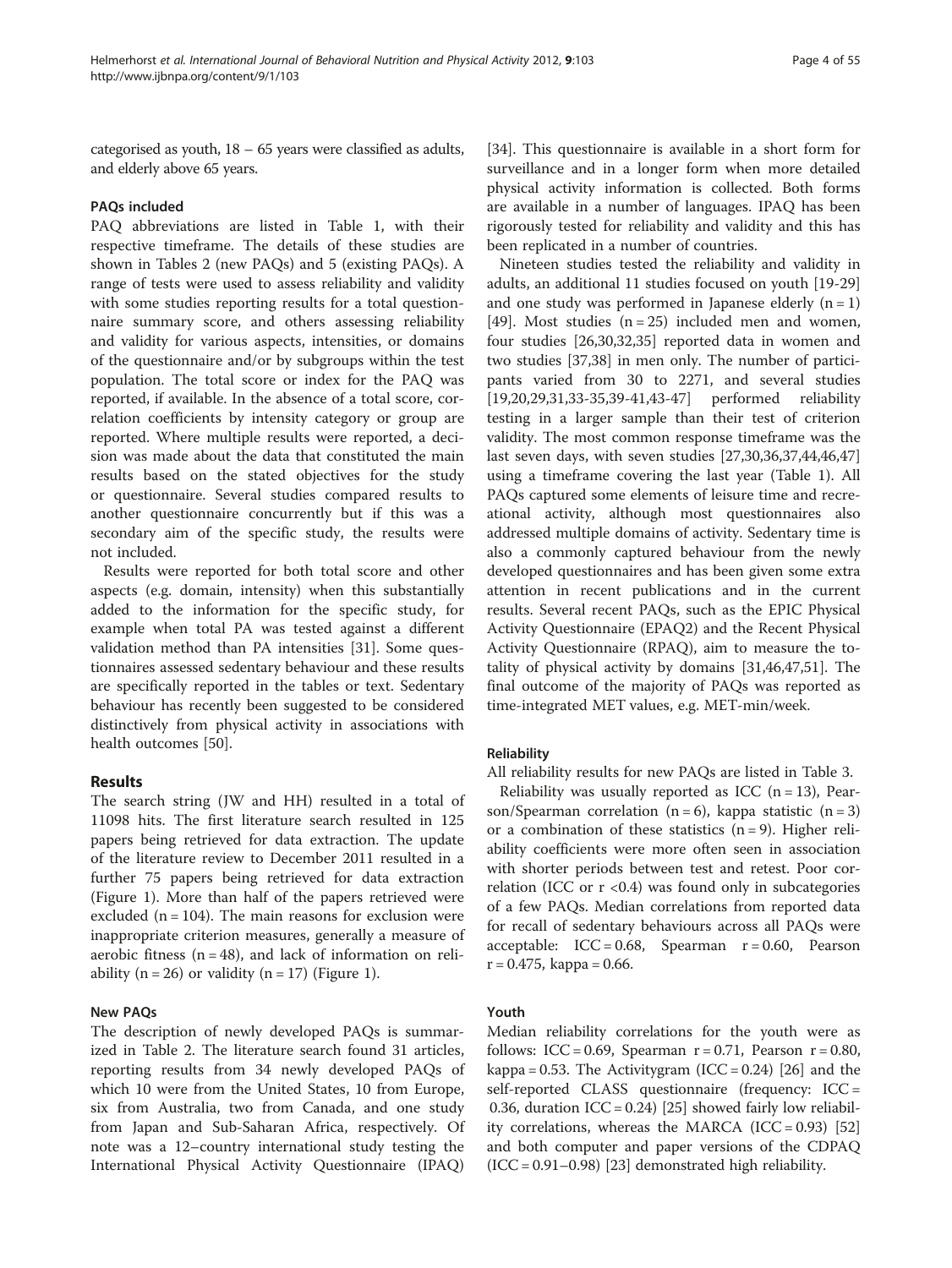| Acronym             | <b>Definition</b>                                                                                 | Timeframe                           |
|---------------------|---------------------------------------------------------------------------------------------------|-------------------------------------|
| 1WPAR               | One-week Physical Activity Recall                                                                 | Last 7 days                         |
| 7DPAR               | 7-Day Physical Activity Recall                                                                    | Last 7 days                         |
| 7DR                 | 7-Day Recall                                                                                      | Last 7 days                         |
| 7DR-O               | 7-Day Recall (occupational activity)                                                              | Last 7 days                         |
| AAFQ                | Arizona Activity Frequency Questionnaire                                                          | Last 28 days                        |
| AAS                 | Active Australian Survey (modified version)                                                       | Last 7 days, usual week             |
| Activitygram        | Activitygram                                                                                      | Last 3 days                         |
| <b>AQuAA</b>        | Activity Questionnaire for Adolescents and Adults                                                 | Last 7 days                         |
| AWAS                | Australian Women's Activity Survey                                                                | Typical week last month             |
| <b>BAD</b>          | Bouchard Activity Diary                                                                           | Last 3 days                         |
| <b>BAQ</b>          | Baecke Activity Questionnaire                                                                     | Usual activity                      |
| BAQ-mod             | Baecke Activity Questionnaire (modified version)                                                  | Last year                           |
| <b>BONES PAS</b>    | Beat Osteoporosis: Nourish and Exercise Skeletons Physical<br>Activity Survey                     | Last 2 days                         |
| <b>BRFSS PAQ</b>    | Behavioral Risk Factor Surveillance System Physical Activity<br>Questionnaire (2001 version)      | Typical week                        |
| CAPS-4WR            | Cross-Cultural Activity Participation Study - 4 Weeks<br>activity Recall                          | 4 weeks                             |
| CAPS-TWR            | Cross-Cultural Activity Participation Study - Typical<br>Week activity Recall                     | Typical week                        |
| CAQ                 | College Alumnus Questionnaire                                                                     | Last 7 days                         |
| CAQ-PAI             | College Alumnus Questionnaire - Physical Activity Index                                           | Last 7 days                         |
| <b>CDPAQ</b>        | Computer Delivered Physical Activity Questionnaire                                                | Previous day                        |
| <b>CHAMPS</b>       | Community Healthy Activities Model Program for Seniors                                            | Typical week last month             |
| <b>CHAMPS-MMSCV</b> | Community Healthy Activities Model Program for Seniors<br>(Modified Mailed Self-Complete Version) | Last 7 days                         |
| <b>CHASE</b>        | Child Heart and Health Study in England questionnaire                                             | Typical week                        |
| <b>CLASS</b>        | Children's Leisure Activity Study Survey questionnaire                                            | Typical week                        |
| <b>CPAQ</b>         | Children's Physical Activity Questionnaire                                                        | Last 7 days                         |
| DQ-mod              | Dallosso Questionnaire (modified version)                                                         | Typical day last week, typical week |
| EPAQ                | EPIC Physical Activity Questionnaire                                                              | Last year                           |
| EPAQ-s              | EPIC Physical Activity Questionnaire (short version)                                              | Last year                           |
| EPAQ2               | EPIC Physical Activity Questionnaire (second version)                                             | Last year                           |
| <b>FCPQ</b>         | Five City Project Questionnaire                                                                   | Typical week                        |
| Fels PAQ            | Fels Physical Activity Questionnaire for children                                                 | Last year                           |
| <b>FPACQ</b>        | Flemish Physical Activity Computerized Questionnaire                                              | Typical week                        |
| GAQ                 | GEMS (Girls Health Enrichment Multi-site Studies)<br><b>Activity Questionnaire</b>                | Previous day, usual activity        |
| <b>GLTEQ</b>        | Godin Leisure-Time Exercise Questionnaire                                                         | Typical week                        |
| <b>GPAQ</b>         | Global Physical Activity Questionnaire                                                            | Typical week                        |
| GSQ                 | Godin-Shephard Questionnaire                                                                      | Typical week                        |
| <b>HAQ</b>          | Harvard Alumni Questionnaire                                                                      | Typical week                        |
| <b>HBSC</b>         | Health Behaviour in School Children Questionnaire                                                 | Typical week                        |
| HEPA99              | Swiss Health Enhancing Physical Activity Survey 1999                                              | Typical week                        |
| HUNT <sub>1</sub>   | Nord-Trøndelag Health Study questionnaire (version 1)                                             | Last 7 days                         |
| HUNT2               | Nord-Trøndelag Health Study questionnaire (version 2)                                             | Last year                           |

<span id="page-4-0"></span>Table 1 List of questionnaire abbreviations and the corresponding definitions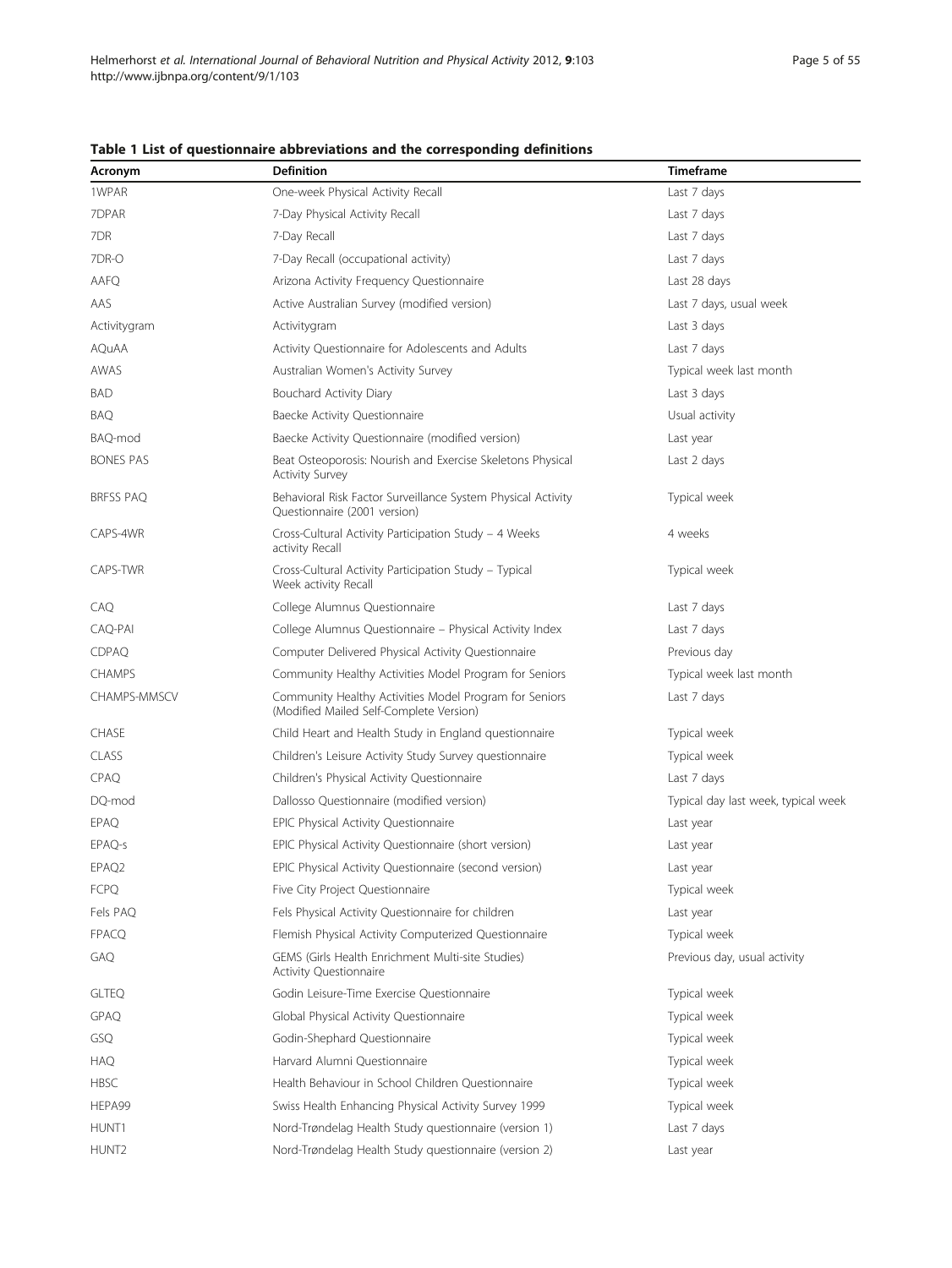| Table 1 List of questionnaire abbreviations and the corresponding definitions (Continued) |  |  |
|-------------------------------------------------------------------------------------------|--|--|
|-------------------------------------------------------------------------------------------|--|--|

| <b>IPAQ</b>    | International Physical Activity Questionnaire                                                        | Last 7 days, typical week            |
|----------------|------------------------------------------------------------------------------------------------------|--------------------------------------|
| IPAQ-A         | International Physical Activity Questionnaire (modified<br>for Adolescents)                          | Last 7 days                          |
| IPAQ-E         | International Physical Activity Questionnaire<br>(short version modified for Elderly)                | Last 7 days                          |
| <b>IPAQ-LC</b> | International Physical Activity Questionnaire<br>(Long version in Chinese)                           | Last 7 days                          |
| IPAQ-s         | International Physical Activity Questionnaire (short version)                                        | Last 7 days                          |
| IPAQ-SALVCF    | International Physical Activity Questionnaire<br>(Self-Administered Long Version in Canadian French) | Last 7 days                          |
| <b>JPAC</b>    | Jackson heart Physical Activity Cohort (i.e. modified KPAS)                                          | Last year                            |
| <b>KPAS</b>    | Kaiser Physical Activity Survey                                                                      | Last year                            |
| KPAS-mod       | Kaiser Physical Activity Survey (modified version)                                                   | Current trimester                    |
| <b>LRC</b>     | Lipid Research Clinics questionnaire                                                                 | Usual activity                       |
| <b>MAQ</b>     | Modifiable Activity Questionnaire                                                                    | Last year                            |
| MARCA          | Multimedia Activity Recall for Children and Adolescents                                              | Previous day                         |
| <b>MLTPAQ</b>  | Minnesota Leisure Time Physical Activity Questionnaire                                               | Last year                            |
| <b>MRPARQ</b>  | Many Rivers Physical Activity Recall Questionnaire                                                   | Typical week                         |
| NHS-PAO        | Nurses' Health Study II - Physical Activity Questionnaire                                            | Last 7 days                          |
| <b>OIMQ</b>    | Office In Motion Ouestionnaire                                                                       | Last 7 days                          |
| OPAQ           | Occupational Physical Activity Questionnaire                                                         | Typical week                         |
| PAAT           | Physical Activity Assessment Tool                                                                    | Last 7 days                          |
| PAQ-A          | Physical Activity Questionnaire for Adolescents                                                      | Last 7 days                          |
| PAQ-C          | Physical Activity Questionnaire for older Children                                                   | Last 7 days                          |
| PAQ-EJ         | Physical Activity Questionnaire for Elderly Japanese                                                 | Typical week last month              |
| PASE           | Physical Activity Scale for the Elderly                                                              | Last 7 days                          |
| PDPAR          | Previous Day Physical Activity Recall                                                                | Previous day                         |
| <b>PMMAQ</b>   | Past Month - Modifiable Activity Questionnaire                                                       | Last month                           |
| PPAQ           | Pregnancy Physical Activity Questionnaire                                                            | Current trimester                    |
| Pre-PAQ        | Preschool-age Children's Physical Activity Questionnaire                                             | Last 3 days (1 week, 2 weekend days) |
| <b>PWMAQ</b>   | Past Week - Modifiable Activity Questionnaire                                                        | Last 7 days                          |
| <b>PYTPAQ</b>  | Past Year Total Physical Activity Questionnaire                                                      | Last year                            |
| OAPSE          | Questionnaire d'Activité Physique Saint-Etienne                                                      | Typical week last year               |
| RPAQ           | Recent Physical Activity Questionnaire<br>(i.e. EPAQ2 redesigned)                                    | Last month                           |
| <b>RPAR</b>    | Recess Physical Activity Recall                                                                      | Last recess                          |
| S7DR           | Stanford 7-Day Recall                                                                                | Last 7 days                          |
| SAPAC          | Self-Administered Physical Activity Checklist<br>(modified version)                                  | Last 3 days                          |
| SBQ            | Sedentary Behavior Questionnaire                                                                     | Typical week                         |
| <b>SHAPES</b>  | School Health Action, Planning Evaluation System                                                     | Last 7 days                          |
| SHS97          | Swiss Health Survey 1997                                                                             | Typical week                         |
| SP2PAQ         | Singapore Prospective Study Program Physical<br><b>Activity Questionnaire</b>                        | Last 3 months                        |
| <b>SPAQ</b>    | Scottish Physical Activity Questionnaire                                                             | Last 7 days                          |
| SSAAQ          | Sub-Saharan Africa Activity Questionnaire                                                            | Last year                            |
| <b>SUA</b>     | Stanford Usual Activity                                                                              | Usual activity, last 3 months        |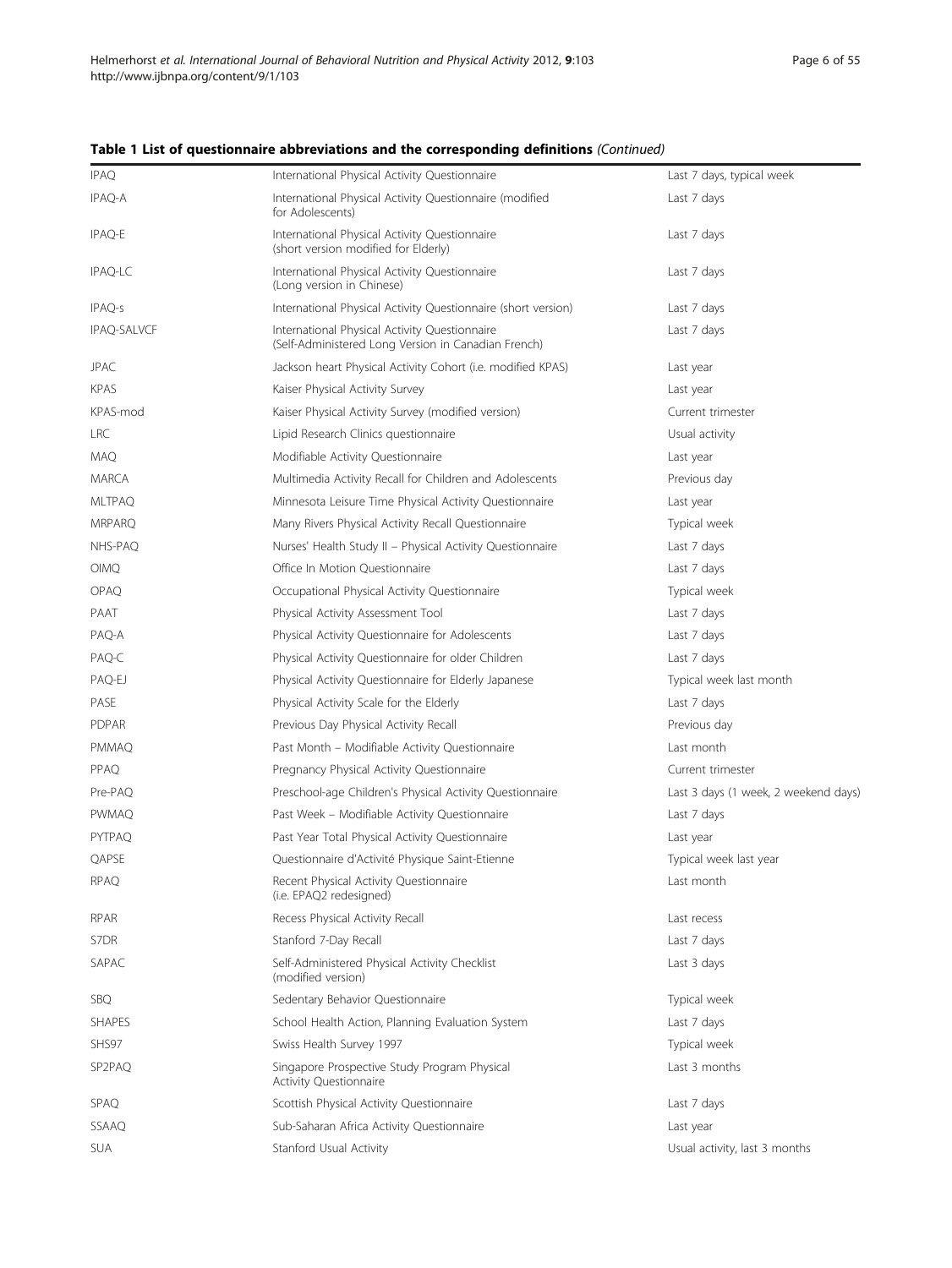| SWAPAQ      | Swedish Adolescent Physical Activity Questionnaire                | Last 7 days               |
|-------------|-------------------------------------------------------------------|---------------------------|
| <b>TCQ</b>  | Tecumseh Community Questionnaire                                  | Last year                 |
| <b>TOQ</b>  | Tecumseh Occupational Questionnaire                               | Last 7 days               |
| <b>WAC</b>  | Weekly Activity Checklist                                         | Last 7 days               |
| WHI-PAQ     | Women's Health Initiative - Physical Activity Questionnaire       | Last 7 days               |
| YMCLS       | Youth Media Campaign Longitudinal Survey                          | Last 7 days               |
| YPAQ        | Youth Physical Activity Questionnaire                             | Last 7 days, previous day |
| YPAS        | Yale Physical Activity Scale                                      | Typical week last month   |
| <b>YRBS</b> | Youth Risk Behavior Survey                                        | Last 7 days               |
| PAEE        | Physical Activity Energy Expenditure                              |                           |
| TEE         | Total Energy Expenditure                                          |                           |
| <b>MPA</b>  | Moderate intensity Physical Activity                              |                           |
| <b>VPA</b>  | Vigorous intensity Physical Activity                              |                           |
| <b>MVPA</b> | Moderate and Vigorous intensity Physical Activity                 |                           |
| PAL         | Physical Activity Level                                           |                           |
| <b>MET</b>  | Metabolic Equivalent of Task                                      |                           |
| Acc         | Accelerometry                                                     |                           |
| HR          | Heart Rate monitoring                                             |                           |
| DLW         | Doubly Labeled Water                                              |                           |
| Ped         | Pedometer                                                         |                           |
| ML          | Mini-Logger                                                       |                           |
|             | Erequently used acronyms also included at the bottom of the table |                           |

Table 1 List of questionnaire abbreviations and the corresponding definitions (Continued)

Frequently used acronyms also included at the bottom of the table.

#### Adults

Median reliability correlations for adults were as follows: ICC = 0.765, Spearman  $r = 0.75$ , Pearson  $r = 0.74$ , kappa = 0.655. Reliability was poor for the AQuAA score for adults  $(ICC = 0.22)$  [\[53](#page-52-0)]. Similarly, reliability coefficients were poor for the HUNT2 [\[37](#page-52-0)] components of light  $(r = 0.17, \kappa = 0.20)$  and hard activity  $(r = 0.17, \kappa = 0.41)$ . The primary version of this questionnaire (HUNT1), which was designed a decade earlier, however demonstrated high reliability ( $r = 0.76 - 0.87$ ,  $\kappa = 0.69 - 0.82$ ) [\[54](#page-52-0)]. The majority of the questionnaires showed acceptable to good reliability: KPAS  $(ICC = 0.82 - 0.83)$  [[30\]](#page-52-0), RPAQ  $(ICC = 0.76)$  [[31\]](#page-52-0), PPAQ  $(ICC = 0.78)$  [\[32](#page-52-0)], IPAQ short  $(r = 0.76)$  and long version  $(r = 0.81)$  [\[34\]](#page-52-0), AWAS (ICC = 0.73–0.80) [[35\]](#page-52-0), FPACQ (ICC = 0.68–0.80) [[22](#page-52-0)], OPAQ  $(ICC = 0.78) [42]$  $(ICC = 0.78) [42]$  $(ICC = 0.78) [42]$ , SBQ  $(ICC = 0.77-0.85, r = 0.74-0.79)$ [[43\]](#page-52-0), SPAQ ( $r = 0.998$ ) [\[39](#page-52-0)] and SSAAQ ( $r = 0.95$ ) [[44\]](#page-52-0).

#### Elderly

Median Pearson reliability correlation for the elderly was  $r = 0.70$ . The PAQ-EJ was the only new PAQ designed for (Japanese) elderly that reported reliability results and has acceptable recall properties  $(r = 0.70)$  [[49\]](#page-52-0).

#### Validity

All validity results for new PAQs are listed in Table [4](#page-15-0).

Accelerometry and in particular the ActiGraph accelerometer was the most commonly used criterion method  $(n = 19)$ , followed by the Caltrac accelerometer  $(n = 4)$ and the Polar heart rate monitor  $(n = 4)$ . DLW was used in one study, where absolute validity was moderate to high for PAEE  $(r = 0.39)$  and TEE  $(r = 0.67)$  [[31](#page-52-0)]. In general, validity coefficients were considerably lower than reliability coefficients. Median correlations across all PAQs between reported sedentary behaviours and calculated inactivity from objective measures were low: Spearman  $r = 0.12$ .

#### Youth

Median validity correlations for the youth were as follows: Spearman  $r = 0.22$ , Pearson  $r = 0.41$ . CLASS self- and parental reported physical activity  $(r = -0.04 - 0.11)$  [[25](#page-52-0)] was among the least valid questionnaires for children, although several other PAQs also showed low correlations with objective measures: Pre-PAQ  $(r = -0.07 - 0.17)$  [[19](#page-52-0)], BONES PAS  $(r = 0.23 - 0.27)$  [\[20\]](#page-52-0), GAQ  $(r = 0.27 - 0.29)$ [[26](#page-52-0)], Fels PAQ (0.11–0.34) [\[27\]](#page-52-0). None of the newly developed PAQs for children demonstrated high validity.

## Adults

Median validity correlations for adults were as follows: Spearman  $r = 0.27$ , Pearson  $r = 0.28$ . Highest validity in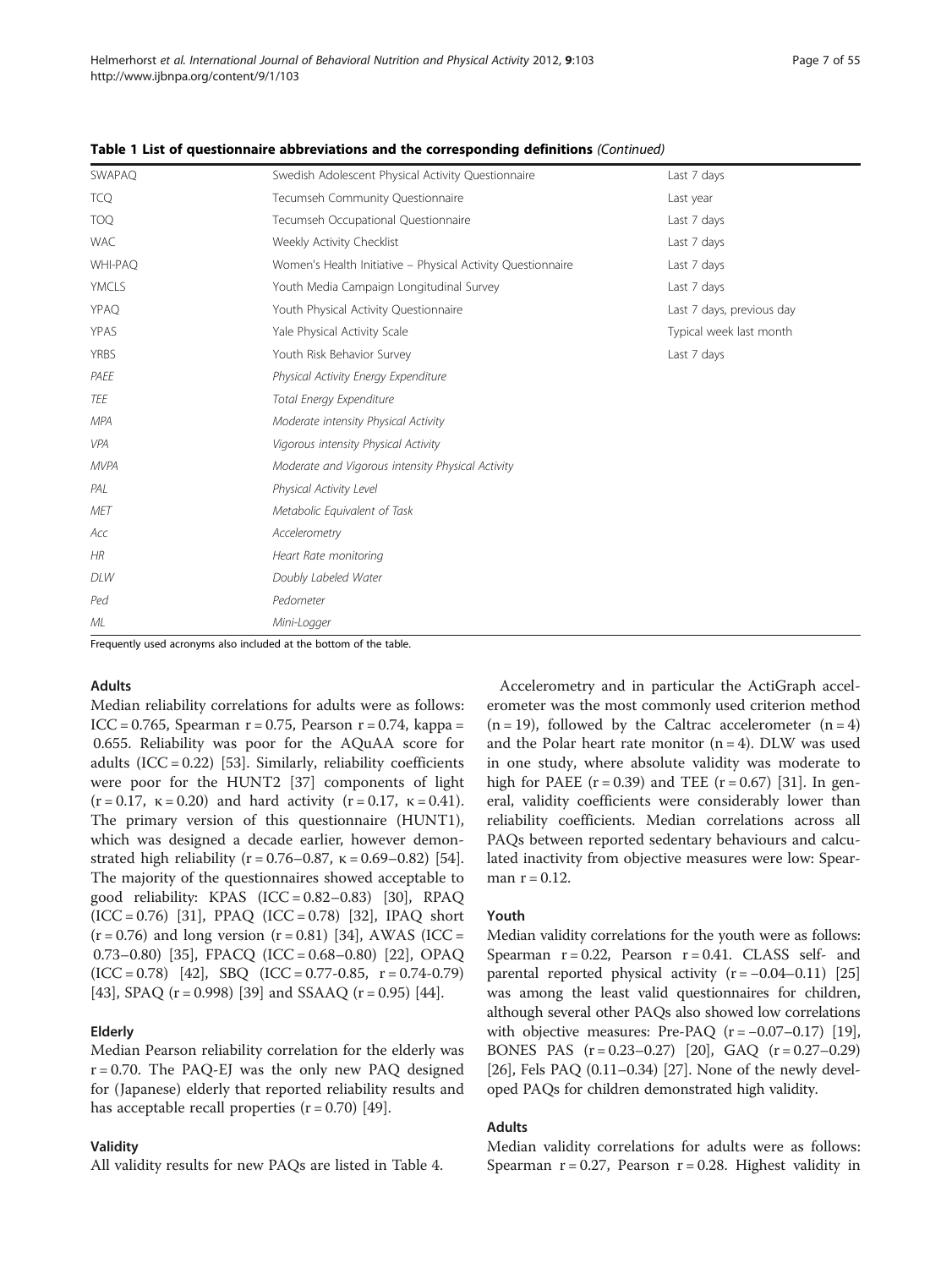<span id="page-7-0"></span>

| Table 2 Descriptive characteristics of new PAQs |  |  |
|-------------------------------------------------|--|--|
|-------------------------------------------------|--|--|

|        | Age group Reference            | Name                 | Country        | <b>Domains of activity</b>                                                                                                          | Population                       |                   |         | Primary outcome               |                                               |
|--------|--------------------------------|----------------------|----------------|-------------------------------------------------------------------------------------------------------------------------------------|----------------------------------|-------------------|---------|-------------------------------|-----------------------------------------------|
|        |                                | questionnaire        |                |                                                                                                                                     | Size                             | Age (years)       |         | Sex Ethnicity                 |                                               |
| Youth  | Dwyer (2011)[19]               | Pre-PAO              | Australia      | Habitual and sedentary activities<br>in home environment                                                                            | 103 reliability,<br>67 validity  | $3 - 5.9$         |         | M/F Mainly Caucasian Min/day  |                                               |
| Youth  | Economos (2010)[20]            | <b>BONES PAS</b>     | United States  | Common activities for children                                                                                                      | 41 reliability,<br>40 validity   | $6 - 9$           | $M/F$ – |                               | METs, WBF score                               |
| Youth  | Martinez-Gomez (2010)[21] RPAR |                      | Spain          | Sedentary, leisure, transportation,<br>sports/exercise                                                                              | 125                              | $12 - 14$         | $M/F$ – |                               | MET-min, minutes                              |
| Youth  | Philippaerts (2006)[22]        | <b>FPACQ</b>         | Belgium        | Sedentary, leisure, occupation,<br>transportation                                                                                   | 33                               | $12 - 18$         |         |                               | M/F Mainly Caucasian Total hr/week, METs      |
| Youth  | Ridley (2001)[23]              | CDPAO                | Australia      | Type, duration, intensity,<br>organization of activities before,<br>during and after school                                         | 30                               | $11.96 \pm 0.53$  | $M/F -$ |                               | METs, minutes                                 |
| Youth  | Ridley (2006)[24]              | <b>MARCA</b>         | Australia      | Sedentary, leisure, household,<br>occupation, transportation,<br>sports/exercise during a<br>school day or another day              | 32 reliability,<br>66 validity   | $9 - 15$          | $M/F$ – |                               | PAL. EE. total time<br>in any activity        |
| Youth  | Telford (2004)[25]             | CLASS                | Australia      | 30 physical activities over<br>weekdays and weekends                                                                                | 280                              | $5 - 6$ , 10 - 12 |         | M/F Mainly<br>Australian born | Total min/week                                |
| Youth  | Treuth (2003)[26]              | GAQ,<br>Activitygram | United States  | GAQ: 28 physical, 7 sedentary<br>usual activities. Activitygram:<br>log of all activities in light,<br>moderate, vigorous intensity | 68                               | $8 - 9$           | F       | African-American              | GAQ score,<br>Activitygram score              |
| Youth  | Treuth (2005)[27]              | Fels PAQ             | United States  | Leisure, occupation,<br>sports/exercise                                                                                             | 229                              | $7 - 19$          | $M/F$ – |                               | Fels PAQ scores                               |
| Youth  | Welk (2007)[28]                | YMCLS                | United States  | Free time activity, organized<br>activity, any outside<br>school activity                                                           | 192                              | $9 - 13$          | M/F     | Mixed                         | Frequency/week,<br>min/day                    |
| Youth  | Wong (2006)[29]                | SHAPES               | Canada         | Moderate and vigorous activity<br>and participation in physical,<br>sedentary activities                                            | 1636 reliability,<br>67 validity | Grades 6 - 12     |         | M/F Mixed                     | Min/day, EE                                   |
| Adults | Ainsworth (2000)[30]           | <b>KPAS</b>          | United States  | Household, occupation,<br>sports/exercise,<br>active living habits                                                                  | 50                               | $20 - 60$         |         | Mainly white                  | KPAS activity indexes                         |
| Adults | Besson (2010)[31]              | RPAO                 | United Kingdom | Sedentary, leisure, household,<br>occupation, transportation                                                                        | 131 reliability,<br>50 validity  | $21 - 55$         | $M/F$ – |                               | MET-hr/day,<br>PAEE (kJ/day),<br>TEE (kJ/day) |
| Adults | Chasan-Taber (2004)[32]        | PPAO                 | United States  | Sedentary, household,<br>occupation, transportation,<br>sports/exercise                                                             | 63                               | $16 - 40$         | F       | Mixed                         | MET-hr/week                                   |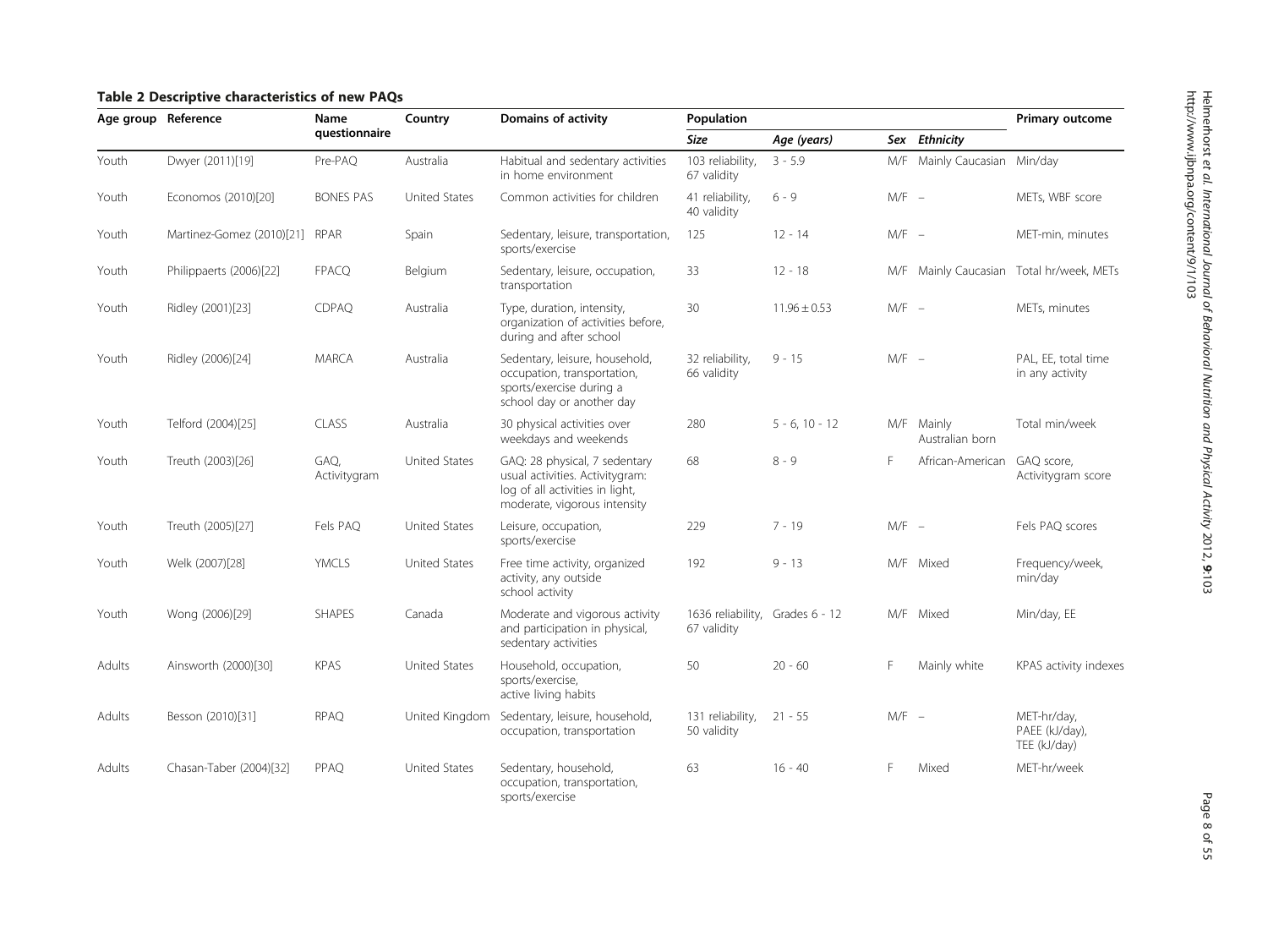| Adults | Chinapaw (2009)[33]     | <b>AQuAA</b>                             | Netherlands          | Sedentary, leisure, household,<br>occupation, transportation,<br>sports/exercise                                                                | 111 reliability,<br>89 validity                                                                      | $12 - 38$                                                                                                | $M/F =$ |                          | MET-min/week,<br>AQuAA score                     |
|--------|-------------------------|------------------------------------------|----------------------|-------------------------------------------------------------------------------------------------------------------------------------------------|------------------------------------------------------------------------------------------------------|----------------------------------------------------------------------------------------------------------|---------|--------------------------|--------------------------------------------------|
| Adults | Craig (2003)[34]        | <b>IPAQ</b>                              | 12 countries         | Short form: sitting, walking,<br>moderate and vigorous<br>intensity. Long form: sedentary,<br>leisure, household, occupation,<br>transportation | Long form:<br>1880 reliability,<br>744 validity<br>Short form:<br>1974 reliability,<br>781 validity. | $18 - 65$                                                                                                |         | M/F Mixed                | Weighted<br>MET-min/week                         |
| Adults | Fjeldsoe (2009)[35]     | AWAS                                     | Australia            | Sedentary, household, occupation,<br>transportation, planned activities                                                                         | 40 reliability,<br>75 validity                                                                       | $32 \pm 5$                                                                                               | F       | $\overline{\phantom{a}}$ | Total min/week<br>for each intensity<br>level    |
| Adults | Friedenreich (2006)[36] | <b>PYTPAO</b>                            | Canada               | Leisure, household, occupation                                                                                                                  | 154                                                                                                  | $35 - 65$                                                                                                | $M/F$ - |                          | MET-hr/week,<br>total hours/week                 |
| Adults | Kurtze (2007)[37]       | HUNT <sub>2</sub>                        | Norway               | Leisure, occupation in light and<br>hard intensity                                                                                              | 108                                                                                                  | $20 - 39$                                                                                                | M       | $\sim$                   | Light, hard PA<br>summary score                  |
| Adults | Kurtze (2008)[38]       | HUNT1                                    | Norway               | Leisure                                                                                                                                         | 108                                                                                                  | $20 - 39$                                                                                                | M       | $\equiv$                 | Summary index of<br>weekly PA                    |
| Adults | Lowther (1999)[39]      | SPAQ                                     | Scotland             | Leisure, occupation in moderate,<br>hard, very hard intensity                                                                                   | 34 reliability,<br>30 validity                                                                       | $33 \pm 12$ ,<br>$33 \pm 11$ (reliability);<br>$37 \pm 11$ ,<br>$35 \pm 14$ (validity)                   | $M/F$ – |                          | Total min/week                                   |
| Adults | Mäder (2006)[40]        | SHS97, HEPA99, Switzerland<br>IPAQ, OIMQ |                      | Sedentary, leisure, household,<br>occupation, transportation                                                                                    | 178 reliability,<br>35 validity                                                                      | $15 - 75$                                                                                                |         | M/F Mainly<br>Caucasian  | MET-min/week,<br>days/week,<br>combined variable |
| Adults | Meriwether (2006)[41]   | PAAT                                     | United States        | Leisure, household, occupation,<br>transportation                                                                                               | 68 reliability,<br>63 validity                                                                       | $20 - 61$                                                                                                |         | M/F Mainly white         | Total min/week                                   |
| Adults | Reis (2005)[42]         | <b>OPAO</b>                              | <b>United States</b> | Occupational sitting/standing,<br>walking, heavy labour                                                                                         | 41                                                                                                   | $20 - 63$                                                                                                | $M/F -$ |                          | MET-min/week                                     |
| Adults | Rosenberg (2010)[43]    | SBQ                                      | United States        | 9 sedentary activities                                                                                                                          | 49 reliability,<br>842 validity                                                                      | $20.4 \pm 1.3$ (reliability); M/F Mainly white<br>$241.2 \pm 8.7$ ,<br>$\sqrt{343.9} \pm 8.0$ (validity) |         |                          | Total hr/week                                    |
| Adults | Sobngwi (2001)[44]      | SSAAQ                                    | Cameroon             | Leisure, occupation,<br>walking/cycling                                                                                                         | 89 reliability,<br>54 acc, 89 HR                                                                     | $19 - 68$                                                                                                |         | M/F African              | Total hr/day,<br>MET-hr/day                      |
| Adults | Timperio (2003)[45]     | 1WPAR                                    | Australia            | All activities in walking,<br>moderate, vigorous intensity                                                                                      | 118 reliability,<br>122 validity                                                                     | $25 - 47$                                                                                                | $M/F -$ |                          | MET-min/day                                      |
| Adults | Wareham (2002)[46]      | EPAQ2                                    | United Kingdom       | Sedentary, leisure, household,<br>occupation, transportation                                                                                    | 399 reliability,<br>173 validity                                                                     | $40 - 74$                                                                                                |         | M/F Mixed                | MET-hr/week                                      |
| Adults | Wareham (2003)[47]      | EPAQ-s                                   | United Kingdom       | Leisure, household,<br>occupation, transportation                                                                                               | 2271 reliability, 40 - 74<br>173 validity                                                            |                                                                                                          |         | M/F Mixed                | PA index.<br>mean day PAR                        |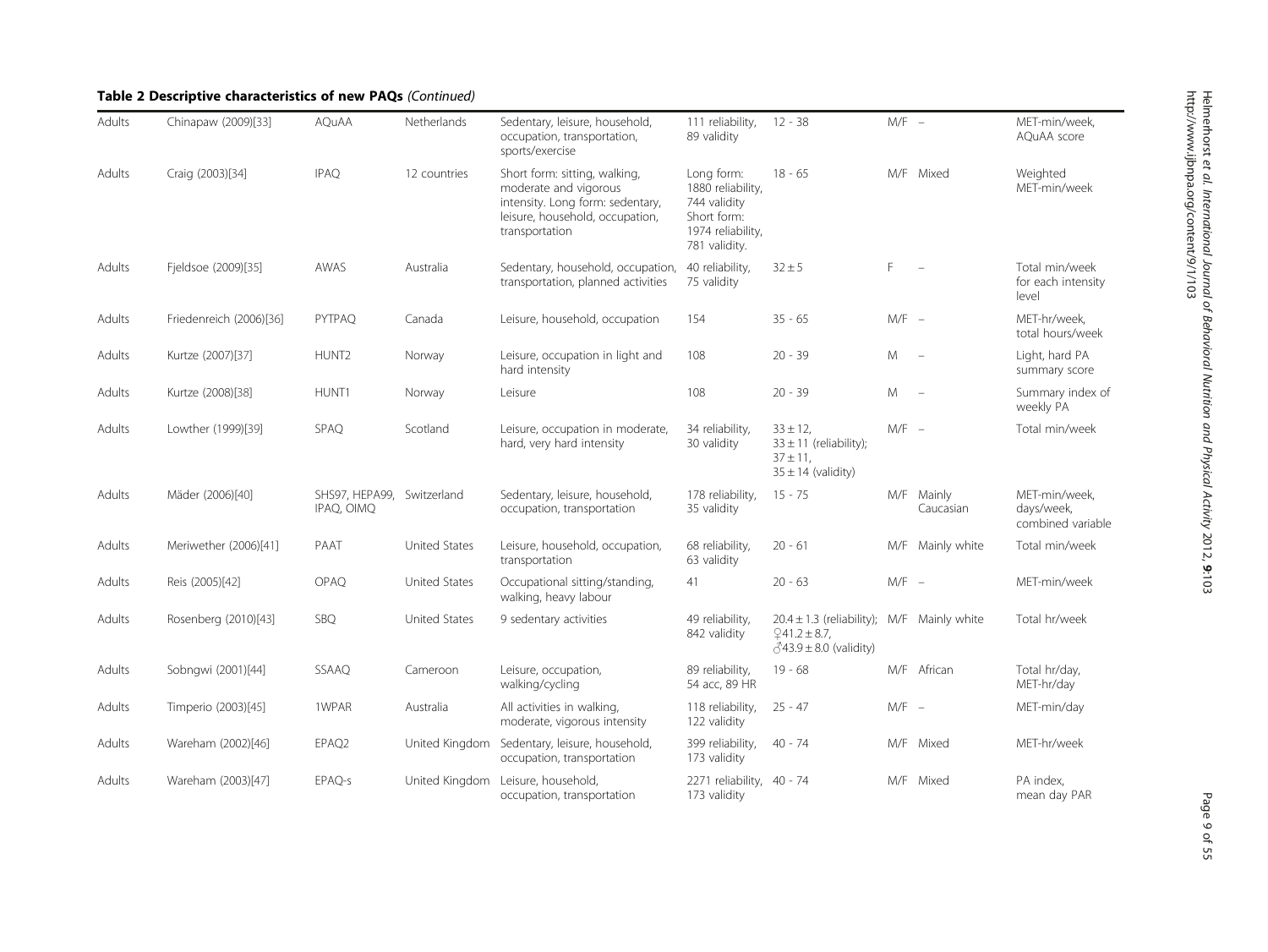| Adults  | Yore (2007)[48]     | <b>BRESS PAO</b><br>(2001 version) | United States | Leisure, household,<br>occupation, transportation         | 60  | $44.5 \pm 15.7$ | M/F Mixed    | MPA and VPA<br>min/week       |
|---------|---------------------|------------------------------------|---------------|-----------------------------------------------------------|-----|-----------------|--------------|-------------------------------|
| Elderly | Yasunaga (2007)[49] | PAQ-EJ                             | Japan         | Household, occupation,<br>transportation, sports/exercise | 147 | $65 - 85$       | M/F Japanese | PAO-EJ score<br>(MET-hr/week) |

Domains named in paper were reclassified, unless the activities were very different from categories used, according to the following system: Occupation: work, school, labour. Transportation: travel, commuting, employment. Household: home/life, housework, caregiving, domestic life, child/elder/self care, cooking, chores, gardening, stair climbing. Leisure: leisure: leisure, recreation time. Sports/exercise: play, sports, exercise Sedentary: sedentary behaviours, e.g. sitting, TV viewing activities, eating, sleeping, bathing, inactivity. " $=$  not stated,  $M = Male$ ,  $F = Female$ .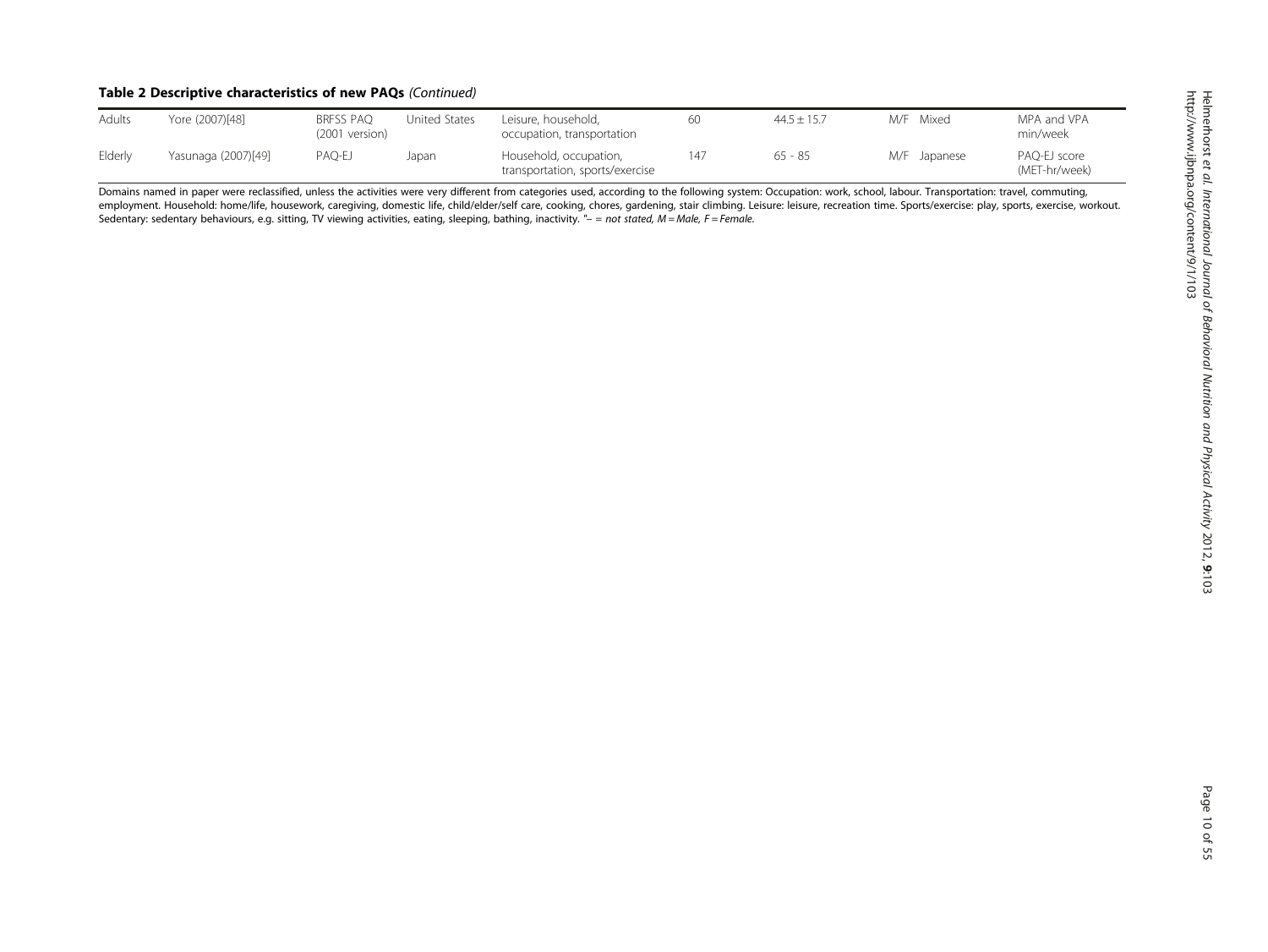# <span id="page-10-0"></span>Table 3 Reliability results of new PAQs

| Age Group | Reference                    | <b>Test-retest</b> | PAQ                      | Variables tested                                            |                                                         | <b>Reliability results</b>  |
|-----------|------------------------------|--------------------|--------------------------|-------------------------------------------------------------|---------------------------------------------------------|-----------------------------|
|           |                              | period             |                          |                                                             | <b>Correlation coefficients</b>                         | Agreement                   |
| Youth     | Dwyer (2011)[19]             | $1 - 2$ weeks      | Pre-PAQ                  | Level 5 min/day(Q1) - level 5 min/day(Q2)                   | $ICC = 0.64$                                            |                             |
|           |                              |                    |                          | Level 4 min/day(Q1) - level 4 min/day(Q2)                   | $ICC = 0.44$                                            |                             |
|           |                              |                    |                          | Level 3 min/day( $Q1$ ) - level 3 min/day( $Q2$ )           | $ICC = 0.53$                                            |                             |
|           |                              |                    |                          | Levels $1-2$ min/day(Q1) - levels $1-$<br>2 min/day( $Q2$ ) | $ICC = 0.44$                                            |                             |
| Youth     | Economos (2010)[20]          | $1 - 2$ hours      | <b>BONES PAS</b>         | High $METs(Q1) - high METs(Q2)$                             | Spearman r (95 % CI) =<br>$0.57$ (0.32;0.75), P < 0.001 |                             |
|           |                              |                    |                          | Moderate-high METs(Q1) – moderate-high<br>METs(Q2)          | Spearman r (95 % Cl) =<br>$0.74$ (0.56;0.85), P < 0.001 |                             |
|           |                              |                    |                          | WBF score( $Q1$ ) – WBF score( $Q2$ )                       | Spearman r (95 % CI) =<br>$0.71$ (0.51;0.83), P < 0.001 |                             |
| Youth     | Martinez-Gomez<br>(2010)[21] | 1 hour             | RPAR                     | Total MET-min( $Q1$ ) – total MET-min( $Q2$ )               | $ICC = 0.87$                                            |                             |
| Youth     | Philippaerts (2006)[22]      | 9 days             | <b>FPACQ</b>             | Total hr/week(Q1) - total hr/week(Q2)                       | $ICC = 0.68$                                            | $\kappa = 0.50$             |
|           |                              |                    |                          | Total $EE(Q1)$ – total $EE(Q2)$                             | $ICC = 0.80$                                            | $K = 0.53$                  |
|           |                              |                    |                          | $Inactivity(Q1) - inactivity(Q2)$                           | $ICC = 0.83$                                            | $K = 0.61$                  |
| Youth     | Ridley (2001)[23]            | 7 days             | CDPAQ                    | Total METs( $Q1$ ) – total METs( $Q2$ )                     | $ICC = 0.98 (P < 0.05)$                                 |                             |
|           |                              |                    |                          | Total $min(Q1) - total min(Q2)$                             | $ICC = 0.91 (P < 0.05)$                                 |                             |
|           |                              |                    | CDPAQ-HC                 | Total METs( $Q1$ ) – total METs( $Q2$ )                     | $ICC = 0.98 (P < 0.05)$                                 |                             |
|           |                              |                    |                          | Total $min(Q1) - total min(Q2)$                             | $ICC = 0.96 (P < 0.05)$                                 |                             |
| Youth     | Ridley (2006)[24]            | Within<br>24 hours | <b>MARCA</b>             | $PAL(Q1) - PAL(Q2)$                                         | $ICC = 0.93$                                            | $95\%$ LoA = $-0.30 - 0.30$ |
| Youth     | Telford (2004)[25]           | $> 14$ days        | CLASS-parental<br>report | 5-6 yrs: frequency( $Q1$ ) – frequency( $Q2$ )              | $ICC = 0.83 (P < 0.001)$                                |                             |
|           |                              |                    |                          | 10-12 yrs: frequency( $Q1$ ) – frequency( $Q2$ )            | $ICC = 0.69 (P < 0.001)$                                |                             |
|           |                              |                    |                          | 5-6 yrs: duration( $Q1$ ) – duration( $Q2$ )                | $ICC = 0.76$ (P < 0.001)                                |                             |
|           |                              |                    |                          | 10-12 yrs: duration( $Q1$ ) – duration( $Q2$ )              | $ICC = 0.74 (P < 0.001)$                                |                             |
|           |                              |                    | CLASS-self               | 10-12 yrs: frequency( $Q1$ ) – frequency( $Q2$ )            | $ICC = 0.36 (P < 0.01)$                                 |                             |
|           |                              |                    |                          | 10-12 yrs: duration( $Q1$ ) – duration( $Q2$ )              | $ICC = 0.24$                                            |                             |
| Youth     | Treuth (2003)[26]            | 4 days             | GAQ                      | Yesterday: GAQ score( $Q1$ ) - GAQ score( $Q2$ )            | Pearson $r = 0.7833$ (P < 0.0001)                       |                             |
|           |                              |                    |                          | Usual: $GAQ score(Q1) - GAQ score(Q2)$                      | Pearson $r = 0.8187$ (P < 0.0001)                       |                             |
|           |                              |                    |                          |                                                             | Pearson $r = 0.3454$ (P = 0.0043)                       |                             |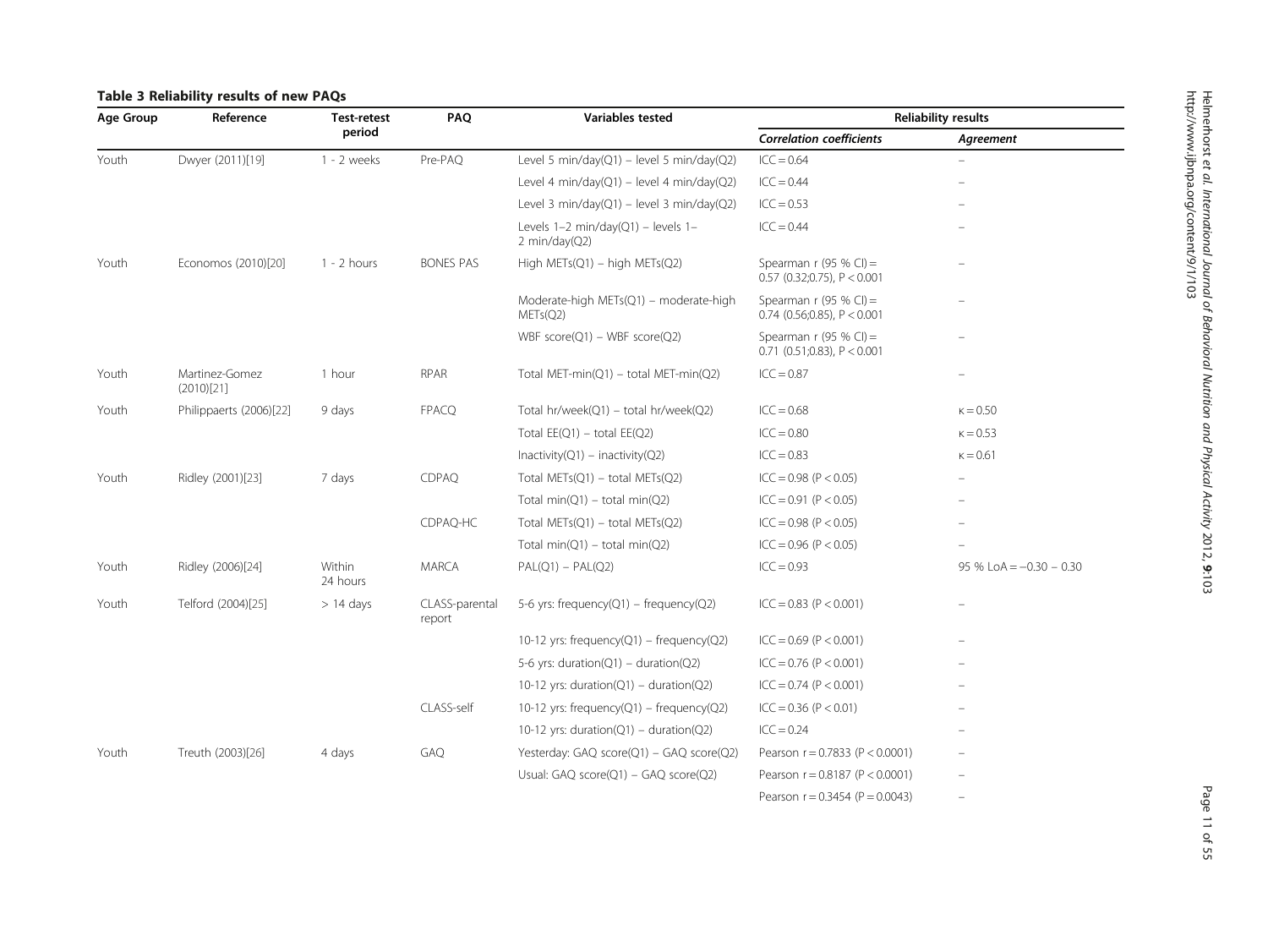# Table 3 Reliability results of new PAQs (Continued)

|        |                         |              |               | Yesterday: TV watching(Q1) - TV<br>watching $(Q2)$           |                                                                       |                             |
|--------|-------------------------|--------------|---------------|--------------------------------------------------------------|-----------------------------------------------------------------------|-----------------------------|
|        |                         |              |               | Usual: TV watching( $Q1$ ) – TV watching( $Q2$ )             | Pearson $r = 0.3827$ (P = 0.0015)                                     |                             |
|        |                         |              |               | Yesterday: other sedentary( $Q1$ ) – other<br>sedentary(Q2)  | Pearson $r = 0.4695$ (P < 0.0001)                                     |                             |
|        |                         |              |               | Usual: other sedentary( $Q1$ ) - other<br>sedentary(Q2)      | Pearson $r = 0.4837$ (P < 0.0001)                                     |                             |
|        |                         | 3 days       | Activitygram  | Activitygram $score(Q1) - activitygram$<br>score(Q2)         | $ICC = 0.24 (P = 0.005)$                                              |                             |
| Youth  | Treuth (2005)[27]       | 6 days       | Fels PAO      | Girls: Fels PAQ score(Q1) - Fels PAQ<br>score(Q2)            | $ICC = 0.67$                                                          |                             |
|        |                         |              |               | Boys: Fels PAQ score(Q1) - Fels PAQ<br>score(Q2)             | $ICC = 0.65$                                                          | $\overline{\phantom{0}}$    |
| Youth  | Welk (2007)[28]         | 7 days       | <b>YMCLS</b>  | Total activity( $Q1$ ) – total activity( $Q2$ )              | ICC (95 % CI) = 0.60 (0.47;0.70)                                      |                             |
| Youth  | Wong (2006)[29]         | 7 days       | <b>SHAPES</b> | Combined activity( $Q1$ ) – combined<br>activity(Q2)         |                                                                       | $K(\pm SD) = 0.58 \pm 0.17$ |
|        |                         |              |               | Sedentary activity( $Q1$ ) - sedentary<br>activity(Q2)       |                                                                       | $K(\pm SD) = 0.55 \pm 0.01$ |
| Adults | Ainsworth (2000)[30]    | 1 month      | <b>KPAS</b>   | 3-point summary index( $Q1$ ) – 3-point<br>summary index(Q2) | $ICC = 0.82 (P < 0.0001)$                                             |                             |
|        |                         |              |               | 4-point summary index( $Q1$ ) – 4-point<br>summary index(Q2) | $ICC = 0.83 (P < 0.0001)$                                             |                             |
| Adults | Besson (2010)[31]       | $±$ 2 weeks  | <b>RPAO</b>   | $PAEE(Q1) - PAEE(Q2)$                                        | $ICC = 0.76 (P < 0.001)$                                              |                             |
|        |                         |              |               | Sedentary time( $Q1$ ) – sedentary time( $Q2$ )              | $ICC = 0.76 (P < 0.001)$                                              |                             |
| Adults | Chasan-Taber (2004)[32] | 7 days       | PPAQ          | Total activity( $Q1$ ) – total activity( $Q2$ )              | $ICC = 0.78$                                                          |                             |
|        |                         |              |               | Sedentary( $Q1$ ) – sedentary( $Q2$ )                        | $ICC = 0.79$                                                          |                             |
| Adults | Chinapaw (2009)[33]     | 2 weeks      | <b>AQuAA</b>  | Adolescents: AQuAA score(Q1) - AQuAA<br>score(Q2)            | ICC (95 % CI) = 0.44 (0.16;0.65)                                      |                             |
|        |                         |              |               | Adults: AQuAA score(Q1) - AQuAA<br>score(Q2)                 | ICC (95 % CI) = $0.22$ (-0.04;0.46)                                   |                             |
|        |                         |              |               | Adolescents: sedentary( $Q1$ ) -<br>sedentary(Q2)            | ICC (95 % CI) = $0.57$ (0.34;0.73)                                    |                             |
|        |                         |              |               | Adults: sedentary( $Q1$ ) – sedentary( $Q2$ )                | ICC (95 % CI) = $0.60$ (0.40;0.74)                                    |                             |
| Adults | Craig (2003)[34]        | $3 - 7$ days | <b>IPAQ</b>   | Long form: total $PA(Q1) - total PA(Q2)$                     | Pooled Spearman r (95 % CI) =<br>0.81 (0.79;0.82), range: 0.46 - 0.96 | L.                          |
|        |                         |              |               | Short form: total $PA(Q1)$ – total $PA(Q2)$                  | Pooled Spearman r (95 % CI) =<br>0.76 (0.73;0.77), range: 0.32 - 0.88 | $\overline{\phantom{0}}$    |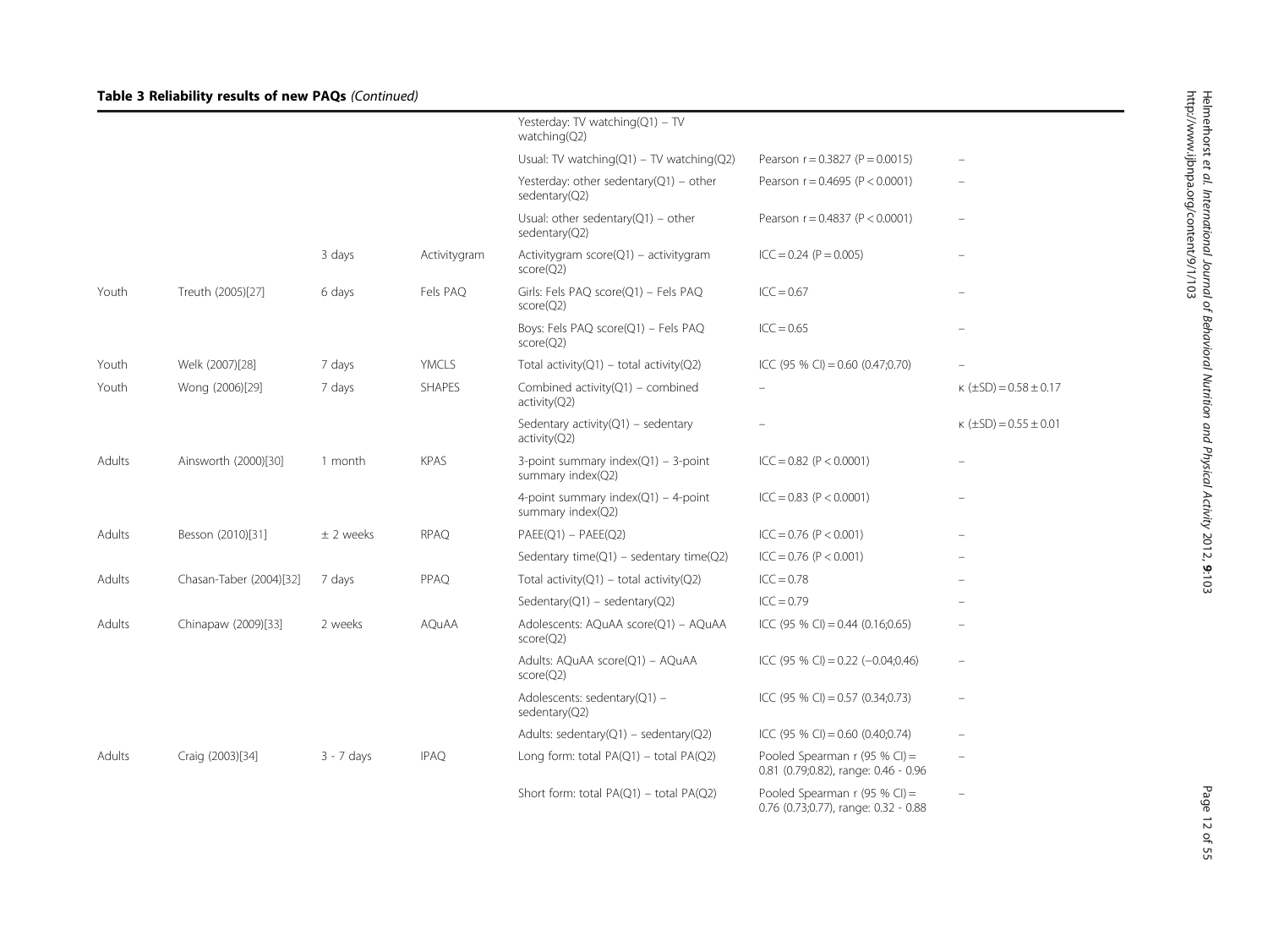# Table 3 Reliability results of new PAQs (Continued)

| Adults | Fieldsoe (2009)[35]     | 7 days               | AWAS              | Total activity( $Q1$ ) – total activity( $Q2$ )              | ICC (95 % CI) = 0.73 (0.51;0.86)                                                | $\equiv$                            |
|--------|-------------------------|----------------------|-------------------|--------------------------------------------------------------|---------------------------------------------------------------------------------|-------------------------------------|
|        |                         |                      |                   | $HEPA(Q1) - HEPA(Q2)$                                        |                                                                                 |                                     |
|        |                         |                      |                   |                                                              | ICC (95 % CI) = 0.80 (0.65;0.89)                                                |                                     |
|        |                         |                      |                   | $Stting(Q1) - sitting(Q2)$                                   | ICC (95 % CI) = 0.42 (0.13;0.64)                                                |                                     |
| Adults | Friedenreich (2006)[36] | 9 weeks<br>(average) | PYTPAQ            | Total MET-hr/week(Q1) - total MET-hr/<br>week(Q2)            | ICC (95 % CI) = 0.66 (0.56;0.74),<br>Spearman $r = 0.64$ (P < 0.0001)           |                                     |
| Adults | Kurtze (2007)[37]       | 7 days               | HUNT <sub>2</sub> | Hard activity( $Q1$ ) – hard activity( $Q2$ )                | Spearman $r = 0.17$ (P < 0.01)                                                  | $K = 0.41(0.29; 0.54)$              |
|        |                         |                      |                   | Occupational activity( $Q1$ ) – occupational<br>activity(Q2) | Spearman $r = 0.85$ (P < 0.01)                                                  | $K = 0.80$ (0.71;0.89)              |
|        |                         |                      |                   | Light activity( $Q1$ ) – light activity( $Q2$ )              | Spearman $r = 0.17$                                                             | $K = 0.20$ (0.04;0.35)              |
| Adults | Kurtze (2008)[38]       | 7 days               | HUNT1             | Frequency( $Q1$ ) – frequency( $Q2$ )                        | Spearman $r = 0.87$ (P < 0.01)                                                  | $K = 0.80$                          |
|        |                         |                      |                   | Intensity( $Q1$ ) – intensity( $Q2$ )                        | Spearman $r = 0.87$ (P < 0.01)                                                  | $K = 0.82$                          |
|        |                         |                      |                   | Duration( $Q1$ ) – duration( $Q2$ )                          | Spearman $r = 0.76$ (P < 0.01)                                                  | $K = 0.69$                          |
| Adults | Lowther (1999)[39]      | 2 days               | SPAQ              | Total min( $Q1$ ) – total min( $Q2$ )                        | Pearson $r = 0.998$ (P < 0.01),<br>repeatability coefficient $R = 53$ min.      | MD (95 % LoA) = $3.09 \pm 26.5$ min |
| Adults | Mäder (2006)[40]        | 14 - 21 days         | SHS97             | Sweat episodes( $Q1$ ) – sweat episodes( $Q2$ )              | Spearman $r = 0.63$ (P < 0.05)                                                  |                                     |
|        |                         |                      | HEPA99            | $Active/inactive(Q1) - active/inactive(Q2)$                  |                                                                                 | $K = 0.46$ (P < 005)                |
|        |                         |                      | <b>IPAQ</b>       | Total MET-min/week(Q1) - total MET-min/<br>week(Q2)          | Spearman $r = 0.54$ (P < 0.05)                                                  |                                     |
|        |                         |                      |                   | $Stting(Q1) - sitting(Q2)$                                   | Spearman $r = 0.60$ (P < 0.05)                                                  |                                     |
|        |                         |                      | <b>OIMQ</b>       | Total MET-min/week(Q1) - total MET-min/<br>week(Q2)          | Spearman $r = 0.68$ (P < 0.05)                                                  |                                     |
| Adults | Meriwether (2006)[41]   | 7 days               | PAAT              | Total min( $Q1$ ) – total min( $Q2$ )                        | Spearman $r = 0.618$ (P < 0.001)                                                |                                     |
| Adults | Reis (2005)[42]         | 2 weeks              | OPAQ              | Total activity( $Q1$ ) – total activity( $Q2$ )              | ICC (95 % CI) = 0.76 (0.59;0.86)                                                |                                     |
|        |                         |                      |                   | Sedentary( $Q1$ ) – sedentary( $Q2$ )                        | ICC (95 % CI) = 0.78 (0.62;0.87)                                                |                                     |
| Adults | Rosenberg (2010)[43]    | 2 weeks              | SBQ               | Weekday: total score( $Q1$ ) - total score( $Q2$ )           | ICC (95 % CI) = 0.85 (0.75;0.91),<br>Spearman r (95 % CI) =<br>0.79 (0.65;0.88) |                                     |
|        |                         |                      |                   | Weekend day: total $score(Q1) - total$<br>score(Q2)          | ICC (95 % CI) = 0.77 (0.63;0.86),<br>Spearman r (95 % Cl) =<br>0.74(0.58;0.85)  |                                     |
| Adults | Sobngwi (2001)[44]      | 10 - 15 days         | SSAAQ             | Total min( $Q1$ ) – total min( $Q2$ )                        | Spearman $r = 0.95$ (P < 0.001)                                                 |                                     |
| Adults | Timperio (2003)[45]     | 3 days               | 1WPAR             | Men: duration( $Q1$ ) – duration( $Q2$ )                     | ICC (95 % CI) = 0.45 (0.20;0.64),<br>P < 0.001                                  |                                     |
|        |                         |                      |                   | Women: duration( $Q1$ ) – duration( $Q2$ )                   | ICC (95 % CI) = 0.80 (0.69;0.87),<br>P < 0.001                                  |                                     |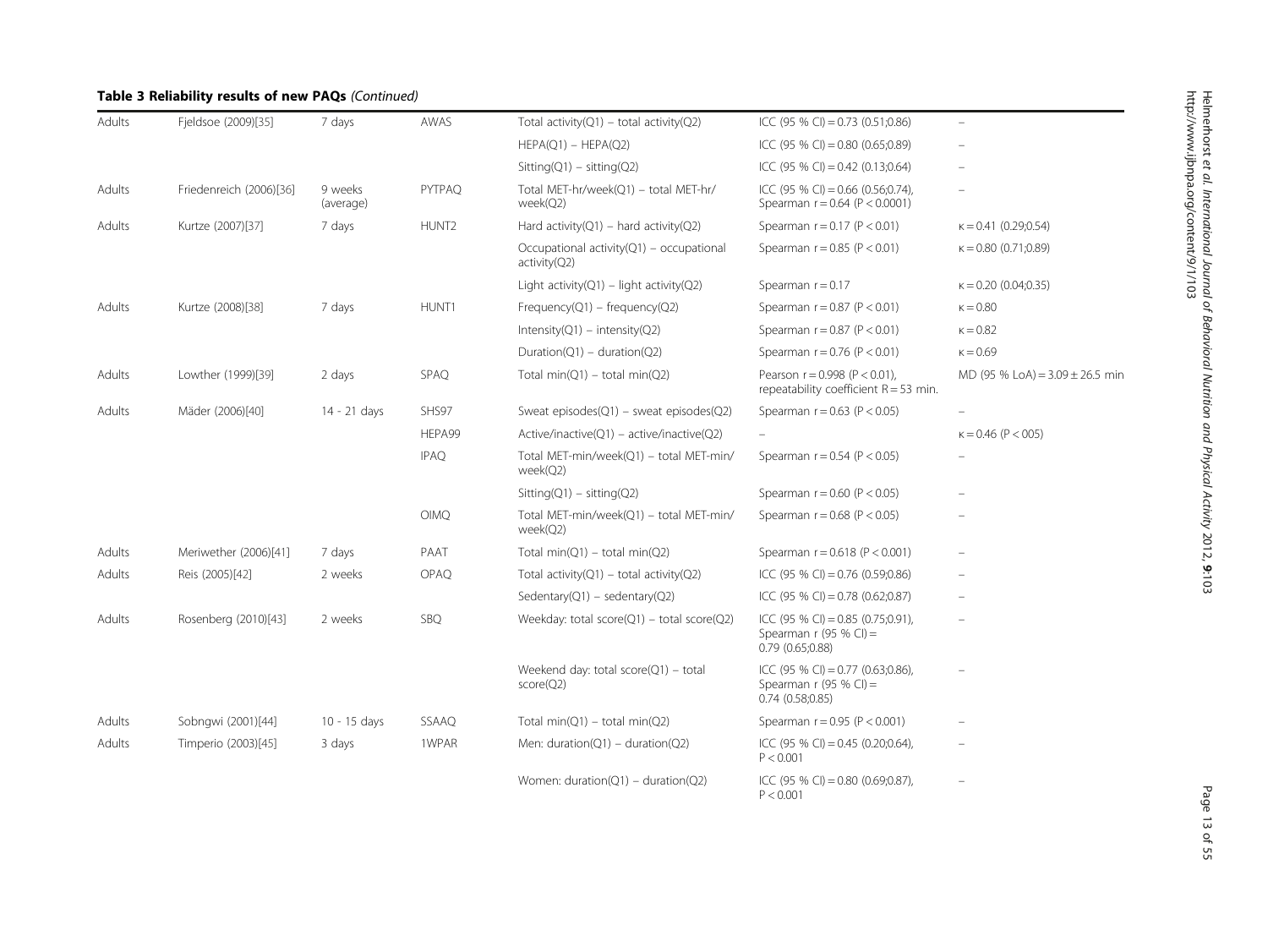#### Table 3 Reliability results of new PAQs (Continued)

|         |                     |                |                  | Men: sufficient PA(Q1) - sufficient PA(Q2)                       | $\overline{\phantom{m}}$                                                   | $K = 0.64$ (P < 0.001)                                             |
|---------|---------------------|----------------|------------------|------------------------------------------------------------------|----------------------------------------------------------------------------|--------------------------------------------------------------------|
|         |                     |                |                  | Women: sufficient PA(Q1) - sufficient<br>PA(Q2)                  |                                                                            | $K = 0.55$ (P < 0.001)                                             |
| Adults  | Wareham (2002)[46]  | 3 months       | EPAQ2            | Men: total MET-hr/week(Q1) - total<br>MET-hr/week(Q2)            | Pearson $r = 0.74$ (P < 0.05)                                              | $K = 0.64$                                                         |
|         |                     |                |                  | Women: total MET-hr/week(Q1) - total<br>MET-hr/week(Q2)          | Pearson $r = 0.72$ (P < 0.05)                                              | $K = 0.70$                                                         |
|         |                     |                |                  | Men: TV time( $Q1$ ) – TV time( $Q2$ )                           | Pearson $r = 0.75$ (P < 0.05)                                              | $K = 0.71$                                                         |
|         |                     |                |                  | Women: TV time( $Q1$ ) – TV time( $Q2$ )                         | Pearson $r = 0.78$ (P < 0.05)                                              | $K = 0.74$                                                         |
| Adults  | Wareham (2003)[47]  | 18 - 21 months | EPAO             | Physical activity index( $Q1$ ) – physical<br>activity index(Q2) |                                                                            | $K = 0.60$ (P < 0.0001)                                            |
| Adults  | Yore (2007)[48]     | $1 - 5$ days   | <b>BRFSS PAQ</b> | $VPA(Q1) - VPA(Q2)$                                              |                                                                            | $K$ (95 % CI) = 0.86 (0.72;0.99)                                   |
|         |                     |                |                  | $MPA(Q1) - MPA(Q2)$                                              |                                                                            | $K$ (95 % CI) = 0.53 (0.31;0.75)                                   |
|         |                     |                |                  | Recommended PA(Q1) - recommended<br>PA(Q2)                       |                                                                            | $K$ (95 % CI) = 0.84 (0.69;0.99)                                   |
|         |                     |                |                  | $Walking(Q1) - walking(Q2)$                                      |                                                                            | $K$ (95 % CI) = 0.56 (0.34;0.77)                                   |
|         |                     |                |                  | Strengthening PA(Q1) - strengthening<br>PA(Q2)                   |                                                                            | $K$ (95 % CI) = 0.92 (0.81;1.00)                                   |
|         |                     | 10 - 19 days   | <b>BRFSS PAQ</b> | $VPA(Q1) - VPA(Q3)$                                              |                                                                            | $K$ (95 % CI) = 0.80 (0.65;0.95)                                   |
|         |                     |                |                  | $MPA(Q1) - MPA(Q3)$                                              |                                                                            | $K$ (95 % CI) = 0.35 (0.11;0.59)                                   |
|         |                     |                |                  | Recommended PA(Q1) - recommended<br>PA(Q3)                       | $\overline{\phantom{a}}$                                                   | $K$ (95 % CI) = 0.67 (0.46;0.88)                                   |
|         |                     |                |                  | $Walking(Q1) - walking(Q3)$                                      | $\sim$                                                                     | $K$ (95 % CI) = 0.34 (0.10;0.57)                                   |
|         |                     |                |                  | Strengthening PA(Q1) - strengthening<br>PA(Q3)                   |                                                                            | $K$ (95 % CI) = 0.85 (0.71;0.99)                                   |
| Elderly | Yasunaga (2007)[49] | 1 month        | PAQ-EJ           | PAQ-EJ score(Q1) - PAQ-EJ score(Q2)                              | Pearson $r = 0.70$ (P < 0.05)                                              |                                                                    |
|         |                     |                |                  |                                                                  | Median ICC = 0.76 (youth: 0.69,<br>adults: 0.765, elderly: $-$ )           |                                                                    |
|         |                     |                |                  |                                                                  | Median Spearman $r = 0.74$<br>(youth: 0.71, adults: 0.75,<br>$elderly: -)$ |                                                                    |
|         |                     |                |                  |                                                                  | Median Pearson $r = 0.76$<br>(youth: 0.80, adults: 0.74,<br>elderly: 0.70) |                                                                    |
|         |                     |                |                  |                                                                  |                                                                            | Median $\kappa = 0.64$ (youth: 0.53,<br>adults: 0.655, elderly: -) |

 $Q1$  =first completed questionnaire,  $Q2$  = second completed questionnaire,  $Q3$  = third completed questionnaire, r = correlation coefficient (rho), ICC = Intraclass Correlation Coefficient, CI = Confidence Interval (lowe upper), %CV = coefficient of variation (within subjects standard deviation of typical error) as a percentage of the mean score, κ = kappa (i.e. Cohen weighted kappa unless specified otherwise), LoA = Limits of Agreement, MD = Mean Difference, – = not stated.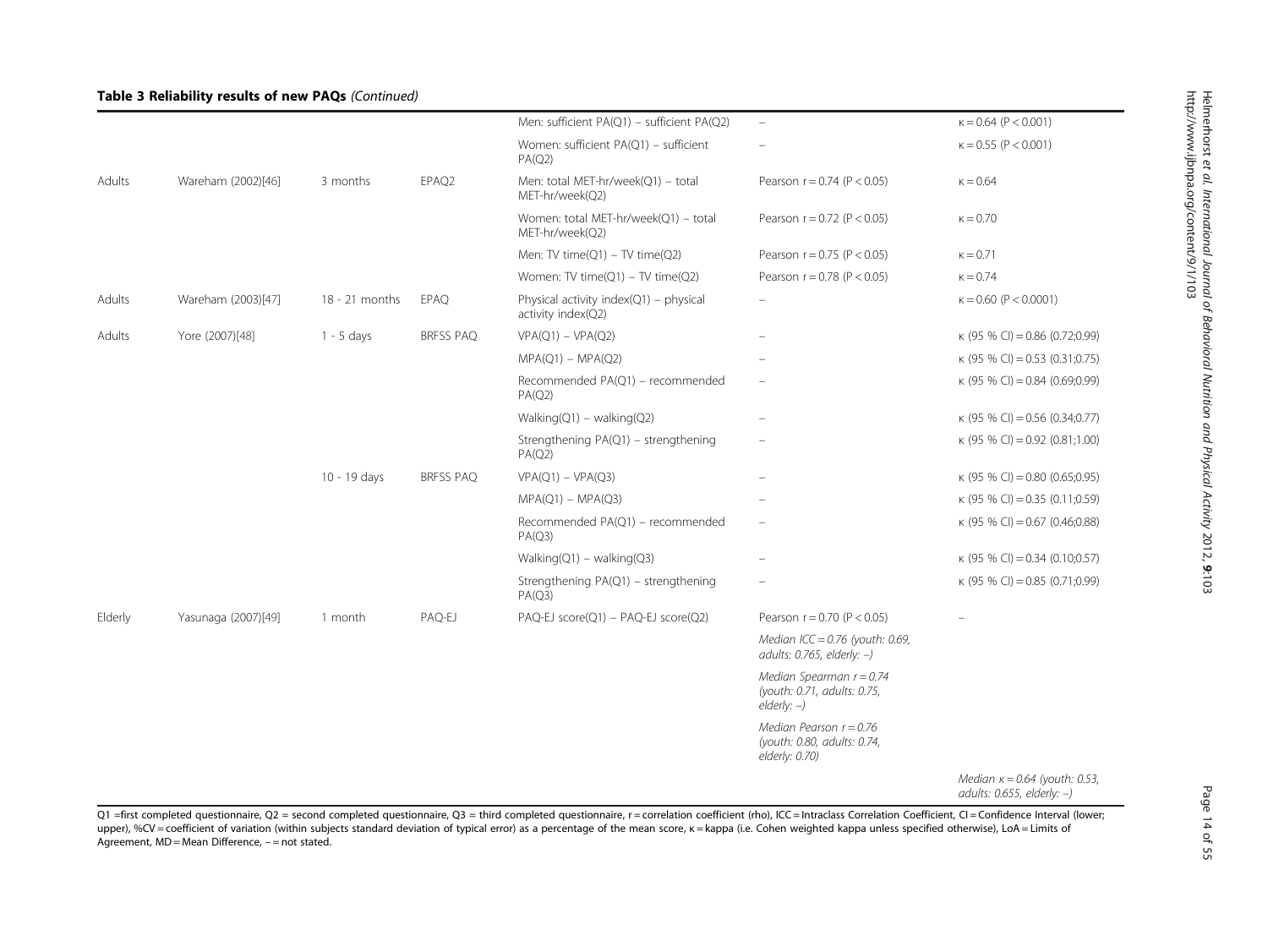NB: No calculation of weighted kappa is specified in the papers. Usually the kappa statistic is used for categorical responses and weighted kappa for ordinal responses. Interpretation of values of kappa and weighted kappa were usually based on the classification system developed by Landis and Koch (1977), where <0.10 indicated poor agreement, 0.10-0.20 slight agreement, 0.21-0.40 fair agreement, 0.41-0.60 moderate agreement, 0.61-0.80 substantial agreement, 0.81-1.00 almost perfect agreement.

Ainsworth (2000): 3 point summary index = 3 domains: sports/exercise, occupation, active living habits. 4 point summary index = all 4 domains: sports/exercise, occupation, active living habits, housework/caregiving. Chinapaw (2009): AQuAA score: all activities above 2 MET in MET-min/week.

Craig (2003): Pooled Spearman = pooled results from data of 22 studies examining the IPAQ long form and 23 studies examining the short form.

Dwyer (2011): Levels 1–2 = stationary, level 3 = moving slowly, level 4 = moving at a medium or moderate pace, level 5 = moving at a fast pace.

Economos (2010): Moderate-high METs = 3–6 METs. High METs =  $\geq 6$  METs. WBF score = weight-bearing factor score, calculated by adding the weight-bearing factor of the reported weight-bearing activities.

Fieldsoe (2009): HEPA = Health Enhancing Physical Activity: brisk walking and moderate- and vigorous activities from the planned activity and transport domains.

Kurtze (2007): Light activity = no sweating or being out of breath. Hard activity = sweating/out of breath.

Lowther (1999): Total min = total minutes measured in the overlapping 4 days of both questionnaires. Repeatability coefficient (twice the standard deviation of the differences) means that 95 % of the differences in SPAQ from one measurement to the next (under similar conditions) would be between zero plus or minus 53 minutes.

Mäder (2006): IPAQ - Total MET-min/week = MET-min/week for total activity excluding sitting. OIMQ - Total MET-min/week = MET-min/week for total activity, i.e. moderate and vigorous activities.

Philippaerts (2006): Total hrs/week = Total hours per week spent in transport and sports participation, excluding sedentary activities. Total EE = Total EE spent in transport and sports participation, excluding sedentary activities.

Reis (2005): Sedentary = sitting or standing activities.

Ridley (2001): CDPAQ-HC = hard copy of CDPAQ.

Rosenberg (2010): Total score = all sedentary behaviors in hours per day for each item were summed separately for weekday and weekend days.

Telford (2004): Reliability results for frequency/duration of overall total PA for 5 to 6 or 10 to 12 year old children in parental proxy-reports or self-administered questionnaires.

Timperio (2003): Duration = duration of total physical activity. Sufficient PA was calculated as 150 minutes of combined walking, moderate- and vigorous-intensity physical activity, with reported duration of vigorousintensity physical activity weighted by two.

Treuth (2003): GAQ score = MET weighted mean score of 28 activities. Activitygram score = average intensity/min. Other sedentary = sedentary activities excluding TV watching.

Treuth (2005): Fels PAQ score = total activity score; MET weighted sum of sport, leisure, work index.

Wareham (2003): Physical activity index is a four-category index of inactive, moderately inactive, moderately active, active. TV time = hours per week watching television and videos.

Wong (2006): Combined activity = combined score of the SHAPES derived variables which contains the variables: VPA, MPA, MVPA, screen time, PAL and BMI.

Yasunaga (2007): PAQ-EJ score (MET-hr/week) = number of days\*time\*intensity weight.

Yore (2007): MPA ≥ 30 min/day on 5 days/week. VPA ≥ 20 min/day on 3 days/week. Recommended PA, i.e. ≥ subjects who met the criteria for moderate or vigorous PA. Walking ≥ 30 min/day. Strengthening PA = any muscle-strengthening activity on ≥ 2 days/week. Kappa's are reported for the subsamples who met the criteria for the physical activity intensities.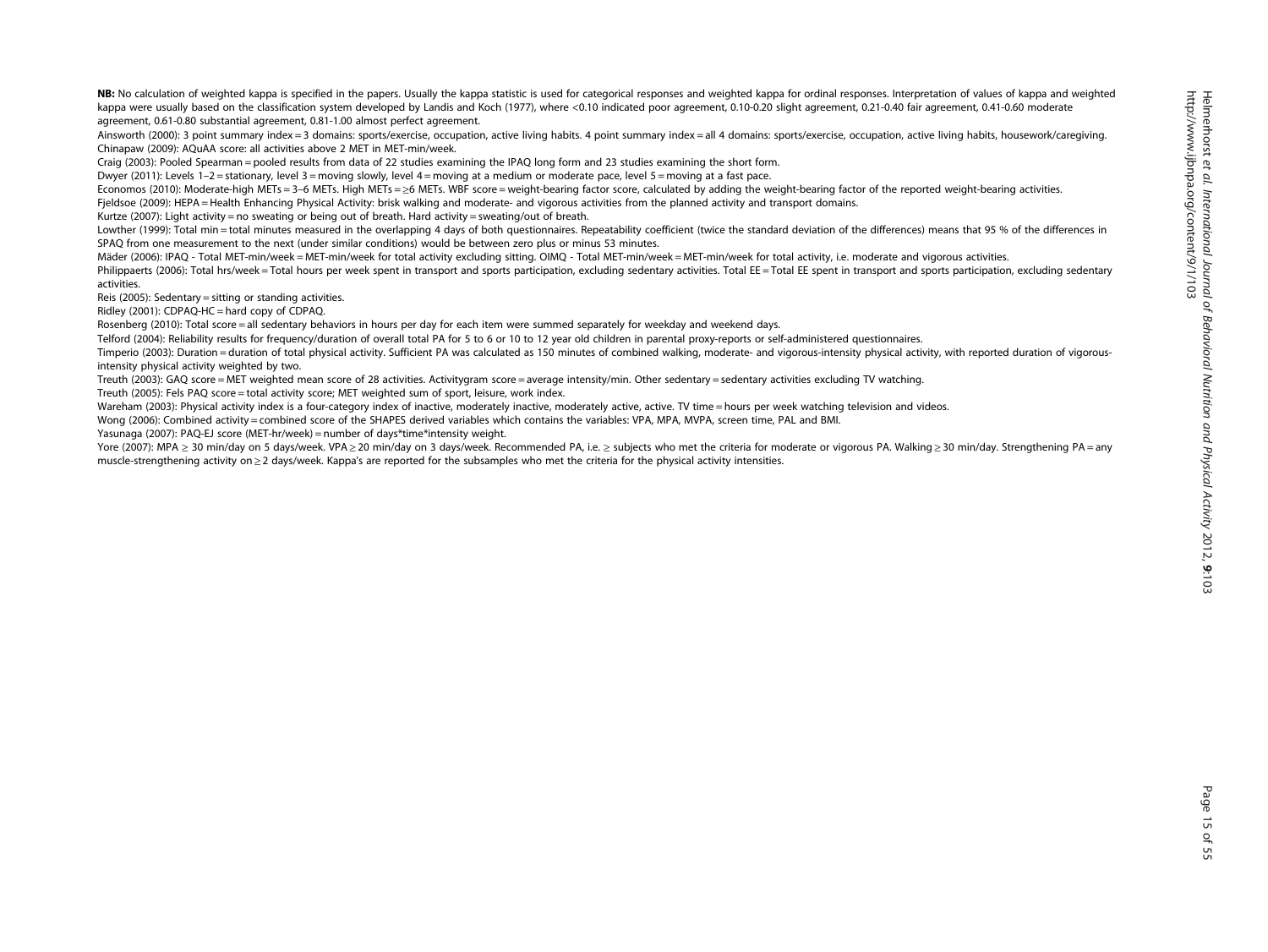# <span id="page-15-0"></span>Table 4 Validity results of new PAQs

| Age   | Reference                    | PAQ<br><b>Variables tested</b><br><b>Validity results</b><br>Criterion<br><b>Duration of</b><br><b>Criterion intensity</b> |              |                  |                                                     |                                          |                                                |                                                 |
|-------|------------------------------|----------------------------------------------------------------------------------------------------------------------------|--------------|------------------|-----------------------------------------------------|------------------------------------------|------------------------------------------------|-------------------------------------------------|
| Group |                              | method                                                                                                                     | validation   |                  |                                                     | thresholds                               | <b>Correlation coefficients</b>                | Agreement                                       |
| Youth | Dwyer (2011)[19]             | Acc<br>(ActiGraph)                                                                                                         | $4 - 5$ days | Pre-PAQ          | Level 5 min/day( $Q$ ) – VPA min/<br>day(Acc)       | >5016 counts/min                         | Pearson $r = 0.17$                             | $MD (95 % LoA) =$<br>$1.9 \pm 39.4$ min/day     |
|       |                              |                                                                                                                            |              |                  | Level 4 min/day( $Q$ ) – MPA min/<br>day(Acc)       | 3560-5016 counts/min Pearson $r = 0.13$  |                                                | $MD (95 % LoA) =$<br>$48.2 \pm 73.1$ min/day    |
|       |                              |                                                                                                                            |              |                  | Level 3 min/day( $Q$ ) - LPA min/<br>day(Acc)       | 1592-3560 counts/min Pearson $r = -0.07$ |                                                | $MD (95 % LoA) =$<br>$-4.8 \pm 100.7$ min/day   |
|       |                              |                                                                                                                            |              |                  | Levels $1-2$ min/day(Q) - sedentary<br>min/day(Acc) | <1592 counts/min                         | Pearson $r = 0.19$                             | $MD (95 % LoA) =$<br>$-235.4 \pm 147.7$ min/day |
| Youth | Economos<br>(2010)[20]       | Acc<br>(ActiGraph)                                                                                                         | 2 days       | <b>BONES PAS</b> | High $METs(Q)$ – total counts/<br>min(Acc)          |                                          | Spearman r (95 % CI) =<br>$0.25 (-0.07; 0.52)$ |                                                 |
|       |                              |                                                                                                                            |              |                  | High $METs(Q) - VPA(Acc)$                           | 6-9 METs, 1952-5724<br>counts/min        | Spearman r (95 % CI) =<br>$0.23 (-0.09; 0.51)$ |                                                 |
|       |                              |                                                                                                                            |              |                  | Moderate-high $METs(Q)$ – total<br>counts/min(Acc)  |                                          | Spearman r (95 % CI) =<br>$0.27 (-0.05; 0.54)$ |                                                 |
| Youth | Martinez-Gomez<br>(2010)[21] | Acc<br>(ActiGraph)                                                                                                         | 1 day        | <b>RPAR</b>      | Total MET-min( $Q$ ) – total counts(Acc)            | $\overline{\phantom{a}}$                 | Pearson $r = 0.42$ (P = 0.021)                 | $K = 0.16$                                      |
|       |                              |                                                                                                                            |              |                  | $MVPA min(Q) - MVPA counts(Acc)$                    | $\geq$ 2000 counts/min                   | Pearson $r = 0.52$ (P < 0.001)                 | $MD (95 % LoA) =$<br>$2.15 \pm 7.19$ min        |
|       |                              | Acc<br>(Biotrainer)                                                                                                        | 1 day        |                  | Total MET-min( $Q$ ) – total counts(Acc)            | $\equiv$                                 | Pearson $r = 0.40$ (P = 0.025)                 | $K = 0.39$                                      |
|       |                              |                                                                                                                            |              |                  | Total MET-min(Q) - total counts/<br>mov(Acc)        |                                          | Pearson $r = 0.54$ (P = 0.004)                 | $K = 0.16$                                      |
| Youth | Philippaerts<br>(2006)[22]   | Acc<br>(ActiGraph)                                                                                                         | 7 days       | <b>FPACQ</b>     | Total hr/week( $Q$ ) – total counts(Acc)            | $\sim$                                   | Pearson $r = 0.56$ (P < 0.01)                  | $\equiv$                                        |
|       |                              |                                                                                                                            |              |                  | Total hr/week( $Q$ ) – mean counts/<br>min(Acc)     |                                          | Pearson $r = 0.43$ (P < 0.05)                  |                                                 |
|       |                              |                                                                                                                            |              |                  | $\mathsf{TEE}(\mathsf{Q})$ – total counts(Acc)      |                                          | Pearson $r = 0.58$ (P < 0.01)                  |                                                 |
|       |                              |                                                                                                                            |              |                  | $\mathsf{TEE}(Q)$ – mean counts/min(Acc)            |                                          | Pearson $r = 0.49$ (P < 0.05)                  |                                                 |
|       |                              |                                                                                                                            |              |                  | $Inactivity(Q) - total counts(Acc)$                 |                                          | Pearson $r = -0.13$                            |                                                 |
|       |                              |                                                                                                                            |              |                  | $Inactivity(Q)$ – mean counts/min(Acc)              | $\overline{\phantom{m}}$                 | Pearson $r = -0.06$                            |                                                 |
| Youth | Ridley (2001)[23]            | Acc (Caltrac) 2x 1 day                                                                                                     |              | CDPAQ            | Total $METs(Q)$ – total counts(Acc)                 | $\sim$                                   | Pearson $r = 0.41$ (P < 0.05)                  |                                                 |
|       |                              |                                                                                                                            |              |                  | Total compendium METs(Q) - total<br>counts(Acc)     | $\overline{\phantom{m}}$                 | Pearson $r = 0.54$ (P < 0.05)                  | $\qquad \qquad =$                               |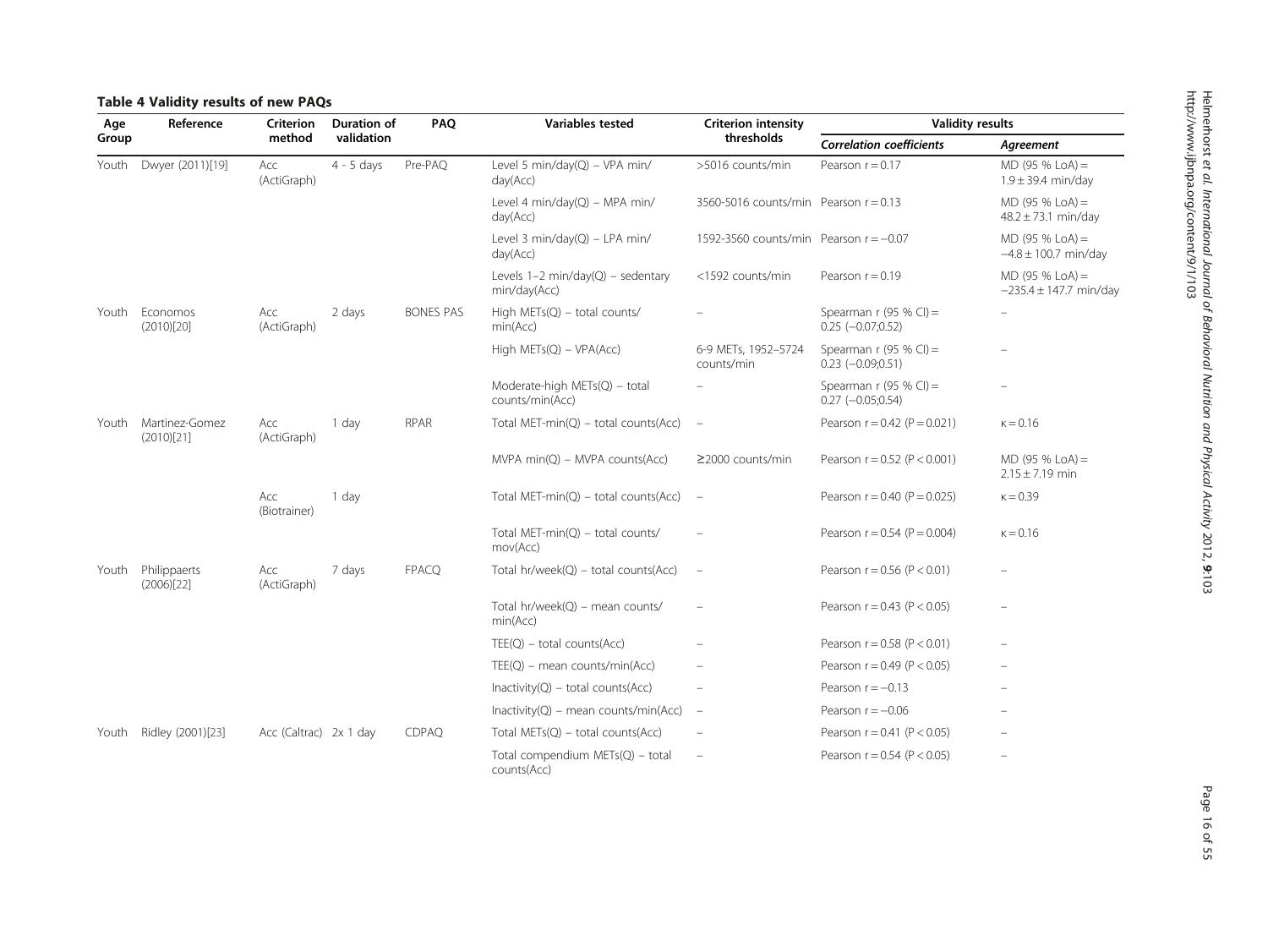|       |                         |                        |            |                          | Total mins( $Q$ ) – total counts(Acc)                            |                          | Pearson $r = 0.41$ (P < 0.05)    |                                                     |
|-------|-------------------------|------------------------|------------|--------------------------|------------------------------------------------------------------|--------------------------|----------------------------------|-----------------------------------------------------|
|       |                         | HR (Polar)             | $2x$ 1 day |                          | $MVPA$ mins( $Q$ ) – MVPA mins(HR)                               | $\geq$ 145 bpm           | Pearson $r = 0.66$ (P = 0.01)    |                                                     |
|       |                         | Acc (Caltrac) 2x 1 day |            | CDPAQ-HC                 | Total METs( $Q$ ) – total counts(Acc)                            | $\overline{\phantom{0}}$ | Pearson $r = 0.25$ (P < 0.05)    |                                                     |
|       |                         |                        |            |                          | Total compendium METs(Q) - total<br>counts(Acc)                  | $\overline{\phantom{0}}$ | Pearson $r = 0.22$ (P < 0.05)    |                                                     |
|       |                         |                        |            |                          | Total $min(SQ) - total counts(Acc)$                              | $\overline{\phantom{0}}$ | Pearson $r = 0.33$ (P < 0.05)    | ÷                                                   |
|       |                         | HR (Polar)             | $2x$ 1 day |                          | $MVPA \text{ mins}(Q) - MVPA \text{ mins}(HR)$                   | $\geq$ 145 bpm           | Pearson $r = 0.48$ (P = 0.05)    |                                                     |
|       | Youth Ridley (2006)[24] | Acc<br>(ActiGraph)     | 1 day      | <b>MARCA</b>             | $PAL(Q) - total counts(Acc)$                                     |                          | Spearman $r = 0.45$ (P < 0.01)   | $\overline{\phantom{m}}$                            |
| Youth | Telford (2004)[25]      | Acc<br>(ActiGraph)     | 8 days     | CLASS-parental<br>report | 5-6 yrs: total min/day(Q) - total<br>min/day(Acc)                |                          | Spearman $r = -0.04$             | MD (95 % LoA) $= -140.7$<br>(-164.9;-116.6) min/day |
|       |                         |                        |            |                          | 10-12 yrs: total min/day( $Q$ ) – total<br>min/day(Acc)          |                          | Spearman $r = 0.09$              | MD (95 % LoA) = 11.2<br>$(-6.9;29.4)$ min/day       |
|       |                         |                        |            |                          | 5-6 yrs: total min/day( $Q$ ) – total raw<br>counts/day(Acc)     | $\overline{\phantom{a}}$ | Spearman $r = 0.05$              | $\overline{\phantom{0}}$                            |
|       |                         |                        |            |                          | 10-12 yrs: total min/day( $Q$ ) – total raw –<br>counts/day(Acc) |                          | Spearman $r = 0.11$              |                                                     |
|       |                         |                        |            | CLASS-self               | 10-12 yrs: total min/day(Q) - total<br>min/day(Acc)              |                          | Spearman $r = -0.04$             | $MD (95 % LoA) = 1.5$<br>(-17.2;20.3) min/day       |
|       |                         |                        |            |                          | 10-12 yrs: total min/day( $Q$ ) – total raw –<br>counts/day(Acc) |                          | Spearman $r = 0.06$              |                                                     |
| Youth | Treuth (2003)[26]       | Acc<br>(ActiGraph)     | 4 days     | GAQ                      | Yesterday: GAQ score(Q) - mean<br>counts/min(Acc)                |                          | Pearson $r = 0.27$ (P < 0.05)    |                                                     |
|       |                         |                        |            |                          | Usual: GAQ score( $Q$ ) – mean counts/ –<br>min(Acc)             |                          | Pearson $r = 0.29$ (P < 0.05)    | ÷                                                   |
|       |                         |                        |            |                          | Yesterday: TV watching( $Q$ ) – mean<br>counts/min(Acc)          | $\overline{\phantom{0}}$ | Pearson $r = -0.145$ (P = 0.24)  | $\overline{\phantom{a}}$                            |
|       |                         |                        |            |                          | Usual: TV watching( $Q$ ) – mean<br>counts/min(Acc)              |                          | Pearson $r = -0.004$ (P = 0.98)  | $\overline{\phantom{a}}$                            |
|       |                         |                        |            |                          | Yesterday: other sedentary( $Q$ ) -<br>mean counts/min(Acc)      |                          | Pearson $r = 0.0227$ (P = 0.85)  | $\sim$                                              |
|       |                         |                        |            |                          | Usual: other sedentary( $Q$ ) – mean<br>counts/min(Acc)          |                          | Pearson $r = -0.0916$ (P = 0.46) | $\overline{\phantom{a}}$                            |
|       |                         |                        |            | Activitygram             | Activitygram score $(Q)$ – mean<br>counts/min(Acc)               |                          | Pearson $r = 0.37$ (P < 0.002)   |                                                     |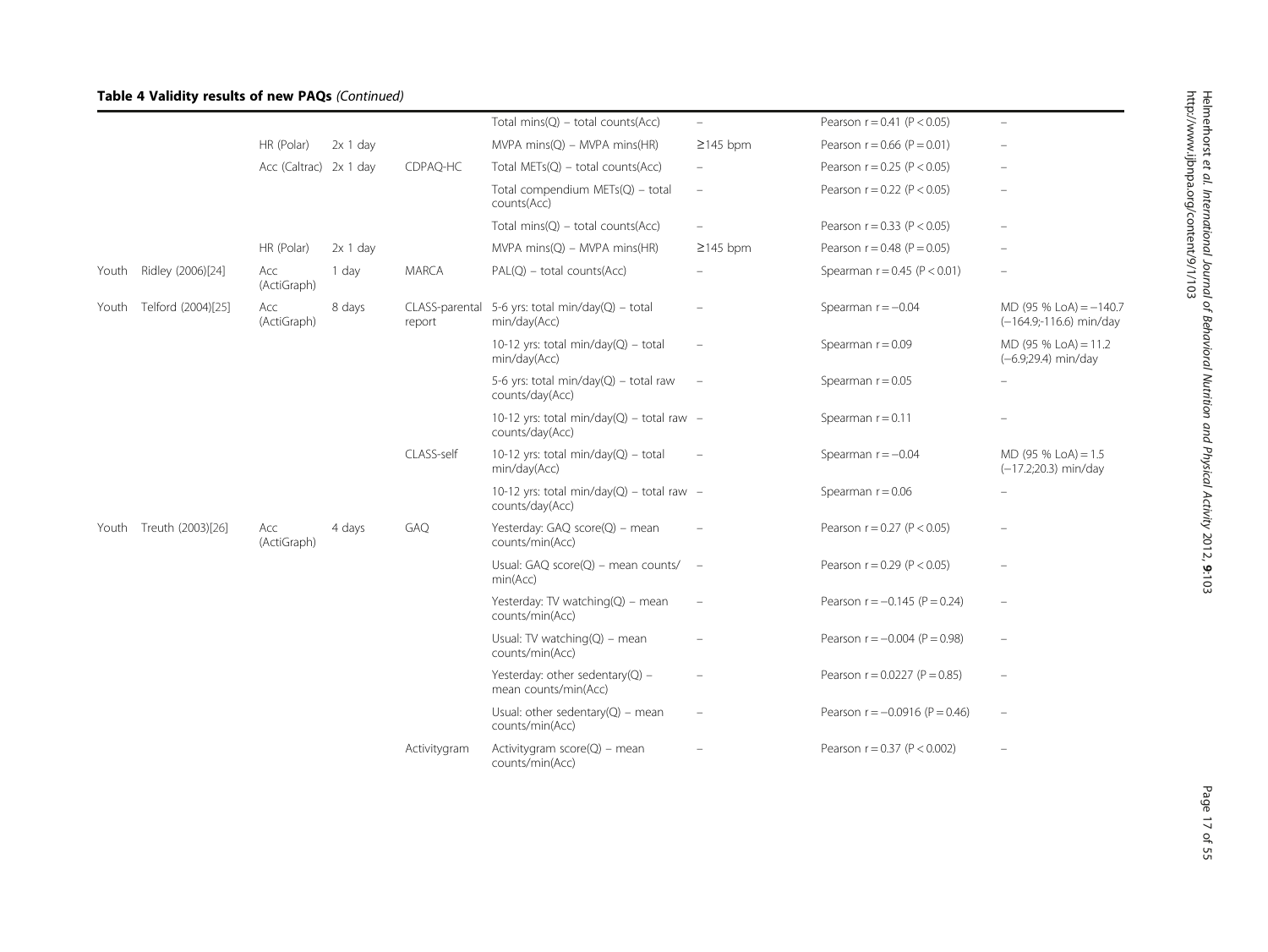| Youth  | Treuth (2005)[27]                 | Acc<br>(Actiwatch)        | 6 days       | Fels PAQ      | Elementary: Fels PAQ score(Q) -<br>mean counts/min(Acc)    | $\equiv$                                | Spearman $r = 0.34$ (P = 0.004)    | $=$                                                            |
|--------|-----------------------------------|---------------------------|--------------|---------------|------------------------------------------------------------|-----------------------------------------|------------------------------------|----------------------------------------------------------------|
|        |                                   |                           |              |               | Middle: Fels PAQ score(Q) - mean<br>counts/min(Acc)        | $\overline{\phantom{a}}$                | Spearman $r = 0.11$ ( $P = 0.31$ ) | $\equiv$                                                       |
|        |                                   |                           |              |               | High: Fels PAQ score(Q) - mean<br>counts/min(Acc)          | $\overline{\phantom{a}}$                | Spearman $r = 0.21$ (P = 0.006)    | $\overline{\phantom{m}}$                                       |
| Youth  | Welk (2007)[28]                   | Acc<br>(ActiGraph)        | 7 days       | YMCLS         | Weekly PA bouts( $Q$ ) – weekly PA<br>bouts(Acc)           | $\overline{\phantom{a}}$                | $r = 0.24$ (P < 0.05)              | $MD (95 % LOA) =$<br>$-8.4 \pm 28.4$ min                       |
|        |                                   |                           |              |               | Previous day: total MVPA mins(Q) -<br>total MVPA mins(Acc) | 3-6 METs                                | $r = 0.53$ (P < 0.05)              | $MD (95 % LoA) =$<br>$14.5 \pm 173.9$ min                      |
| Youth  | Wong (2006)[29]                   | Acc<br>(ActiGraph)        | $7 - 9$ days | <b>SHAPES</b> | VPA min/day(Q) - VPA min/day(Acc)                          | ≥8200 counts/min                        | Spearman $r = 0.25$ (P = 0.07)     | $\equiv$                                                       |
|        |                                   |                           |              |               | MVPA min/day( $Q$ ) – MVPA min/<br>day(Acc)                | ≥3200 counts/min                        | Spearman $r = 0.44$ (P < 0.01)     | $\equiv$                                                       |
|        |                                   |                           |              |               | MPA min/day( $Q$ ) – MPA min/<br>day(Acc)                  | 3200-8199<br>counts/min                 | Spearman $r = 0.31$ (P = 0.02)     | $\equiv$                                                       |
|        | Adults Ainsworth<br>(2000)[30]    | Acc<br>(Caltrac)          | $2x$ 7 days  | <b>KPAS</b>   | 3 point summary index( $Q$ ) -<br>MET-min/day(Acc)         |                                         | Spearman $r = 0.53$ (P < 0.01)     | $\equiv$                                                       |
|        |                                   |                           |              |               | 4 point summary index( $Q$ ) -<br>MET-min/day(Acc)         |                                         | Spearman $r = 0.49$ (P < 0.01)     | $\equiv$                                                       |
| Adults | Besson (2010)[31]                 | <b>DLW</b>                | 14 days      | <b>RPAQ</b>   | $\mathsf{TEE}(Q) - \mathsf{TEE}(DLW)$                      |                                         | Spearman $r = 0.67$ (P < 0.0001)   | $MD (95 % LoA) =$<br>$-3451.9 \pm 2025.1$ kJ/day<br>(P < 0.05) |
|        |                                   |                           |              |               | $PAEE(Q) - PAEE(DLW)$                                      |                                         | Spearman $r = 0.39$ (P = 0.0004)   | $MD (95 % LoA) =$<br>$-12.9 \pm 23.9$ kJ/day<br>(P < 0.05)     |
|        |                                   | $Acc + HR$<br>(Actiheart) | 11 days      |               | $VPA(Q) - VPA(Acc + HR)$                                   | >6 METs                                 | Spearman $r = 0.70$ (P < 0.0001)   | $MD (95 % LoA) =$<br>$0.2 \pm 0.4$ h/day                       |
|        |                                   |                           |              |               | $MPA(Q) - MPA(Acc + HR)$                                   | 3.6-6 METs                              |                                    | $MD (95 % LoA) =$<br>$-0.8 \pm 1.0$ h/day                      |
|        |                                   |                           |              |               | Light $PA(Q) - light PA(Acc + HR)$                         | 2-3.5 METs                              |                                    | $MD (95 % LoA) =$<br>$-0.1 \pm 2.4$ h/day                      |
|        |                                   |                           |              |               | Sedentary time( $Q$ ) – sedentary time<br>$(Acc + HR)$     | <2 METs                                 | Spearman $r = 0.27$ (P = 0.06)     | $MD (95 % LoA) =$<br>$0.7 \pm 2.8$ h/day                       |
|        | Adults Chasan-Taber<br>(2004)[32] | Acc<br>(ActiGraph)        | 7 days       | PPAQ          | Total activity( $Q$ ) – Swartz cut point<br>min/day(Acc)   | $\geq$ 3 METs,<br>$\geq$ 574 counts/min | Spearman $r = 0.32$                |                                                                |
|        |                                   |                           |              |               |                                                            |                                         | Spearman $r = 0.43$                |                                                                |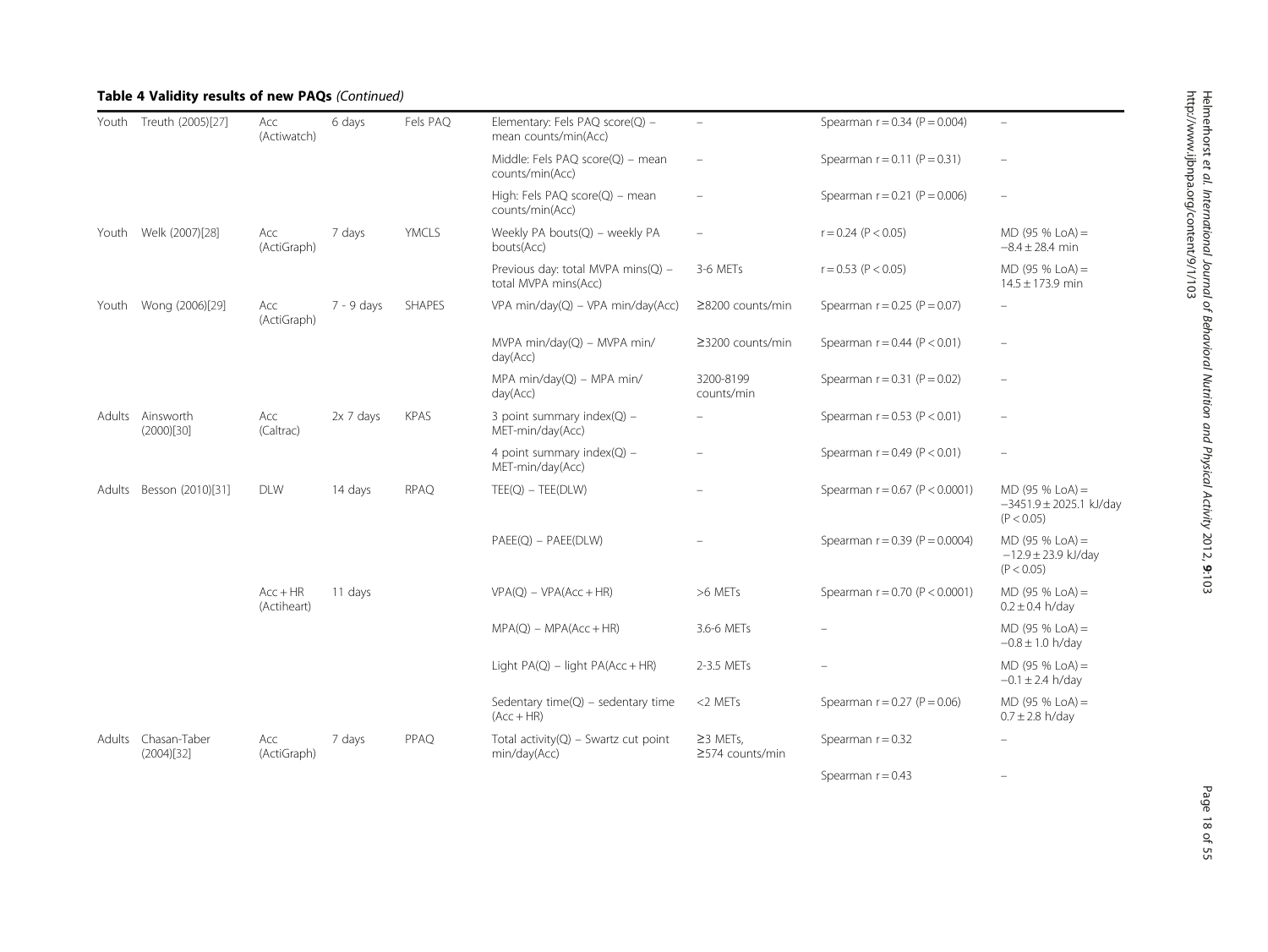|                                   |                    |           |             | Total activity( $Q$ ) – Hendelman cut<br>point min/day(Acc) | $\geq$ 3 METs,<br>$\geq$ 191 counts/min |                                                                             |  |
|-----------------------------------|--------------------|-----------|-------------|-------------------------------------------------------------|-----------------------------------------|-----------------------------------------------------------------------------|--|
|                                   |                    |           |             | Total activity( $Q$ ) – Freedson cut<br>point min/day(Acc)  | $\geq$ 3 METs,<br>≥1952 counts/min      | Spearman $r = 0.08$                                                         |  |
|                                   |                    |           |             | Total activity( $Q$ ) – mean counts/<br>min(Acc)            |                                         | Spearman $r = 0.27$                                                         |  |
|                                   |                    |           |             | Sedentary( $Q$ ) – Swartz cut point<br>min/day(Acc)         | $<1.5$ METs                             | Spearman $r = -0.17$                                                        |  |
|                                   |                    |           |             | Sedentary( $Q$ ) – Hendelman cut<br>point min/day(Acc)      | $<$ 1.5 METs                            | Spearman $r = -0.34$                                                        |  |
|                                   |                    |           |             | Sedentary( $Q$ ) – Freedson cut point<br>min/day(Acc)       | $<1.5$ METs                             | Spearman $r = 0.12$                                                         |  |
|                                   |                    |           |             | Sedentary(Q) - mean counts/<br>min(Acc)                     |                                         | Spearman $r = -0.10$                                                        |  |
| Adults Chinapaw<br>(2009)[33]     | Acc<br>(ActiGraph) | 14 days   | AQuAA       | Adolescents: AQuAA score(Q) -<br>counts/min(Acc)            | $\geq$ 2 METs,<br>≥699 counts/min       | Spearman $r = 0.13$                                                         |  |
|                                   |                    |           |             | Adults: AQuAA score(Q) - counts/<br>min(Acc)                | $\geq$ 2 METs,<br>≥699 counts/min       | Spearman $r = -0.16$                                                        |  |
|                                   |                    |           |             | Adolescents: sedentary( $Q$ ) –<br>counts/min(Acc)          | $<$ 2 METs,<br><699 counts/min          | Spearman $r = 0.23$                                                         |  |
|                                   |                    |           |             | Adults: sedentary(Q) - counts/<br>min(Acc)                  | $<$ 2 METs,<br><699 counts/min          | Spearman $r = 0.15$                                                         |  |
| Adults Craig (2003)[34]           | Acc<br>(ActiGraph) | 7 days    | <b>IPAQ</b> | Long form: total $PA(Q)$ – total<br>counts(Acc)             |                                         | Pooled Spearman r (95 % CI) =<br>0.33 (0.26;0.39), range:<br>$-0.27 - 0.61$ |  |
|                                   |                    |           |             | Short form: total $PA(Q)$ – total<br>counts(Acc)            |                                         | Pooled Spearman r (95 % CI) =<br>0.30 (0.23;0.36), range:<br>$-0.12 - 0.57$ |  |
| Adults Fjeldsoe<br>(2009)[35]     | Acc<br>(ActiGraph) | 7 days    | AWAS        | Total activity( $Q$ ) – total activity(Acc)                 | $\geq$ 100 counts/min                   | Spearman $r = 0.13$ (P = 0.24)                                              |  |
|                                   |                    |           |             | HEPA(Q) - Freedson cut point min/<br>week(Acc)              |                                         | Spearman $r = 0.28$ (P = 0.01)                                              |  |
|                                   |                    |           |             | HEPA(Q) - Swartz cut point min/<br>week(Acc)                |                                         | Spearman $r = 0.06$ (P = 0.64)                                              |  |
|                                   |                    |           |             | $Sitting(Q) - sitting(Acc)$                                 | <100 counts/min                         | Spearman $r = 0.32$ (P = 0.006)                                             |  |
| Adults Friedenreich<br>(2006)[36] | Acc<br>(ActiGraph) | 4x 7 days | PYTPAQ      | Total MET-hr/week(Q) - total MET-hr/ -<br>week(Acc)         |                                         | Spearman $r = 0.26$ (P < 0.05),<br>ICC (95 % CI) = 0.18 (0.03;0.32)         |  |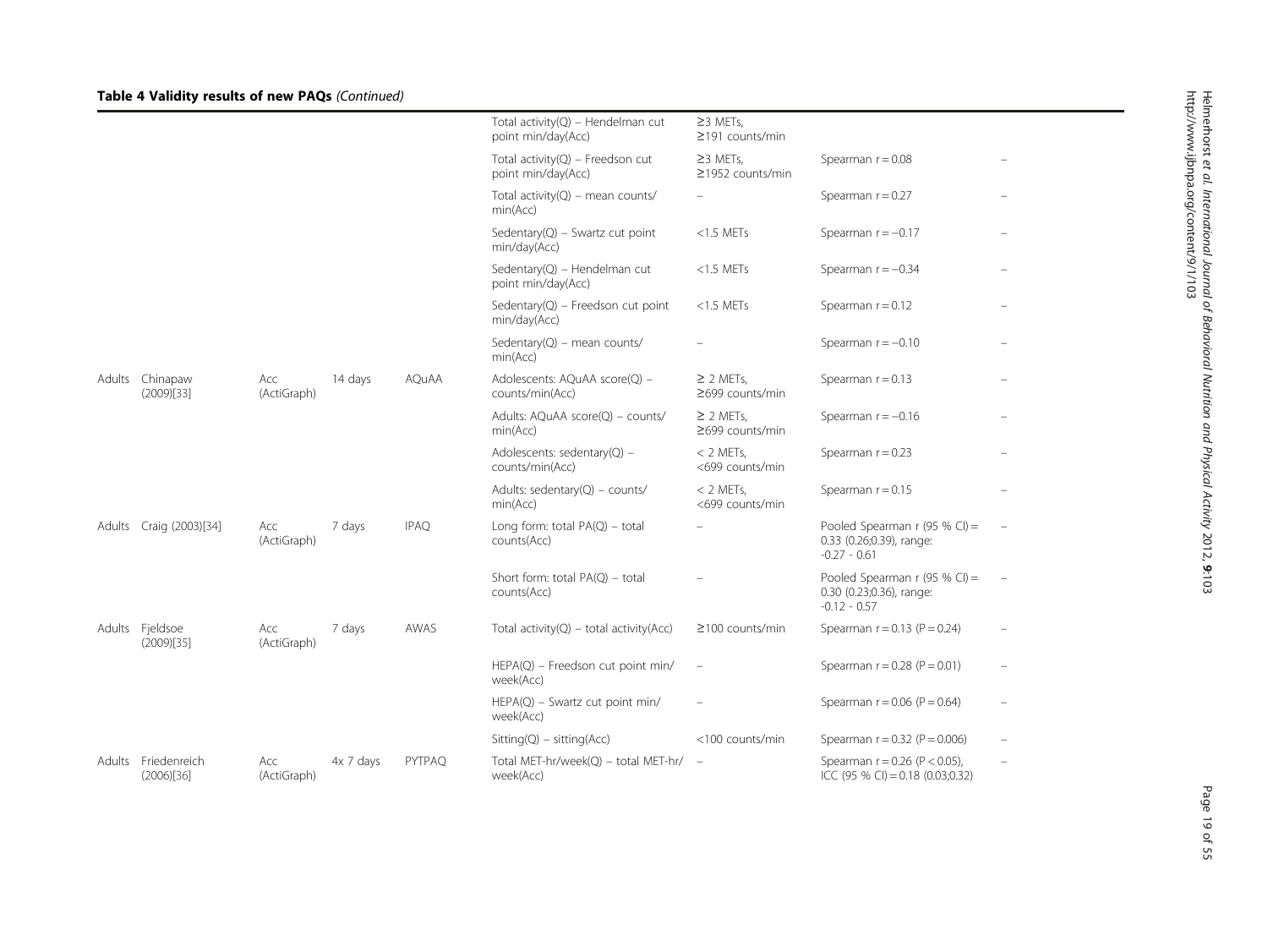|        | Adults Kurtze (2007)[37]        | Acc<br>(ActiReg)   | 7 days  | HUNT <sub>2</sub> | Hard activity( $Q$ ) - EE(Acc)                        | $\overline{\phantom{0}}$               | Spearman $r = 0.11$                                                    | $\overline{\phantom{a}}$ |
|--------|---------------------------------|--------------------|---------|-------------------|-------------------------------------------------------|----------------------------------------|------------------------------------------------------------------------|--------------------------|
|        |                                 |                    |         |                   | Hard $activity(Q) - PAL(Acc)$                         |                                        | Spearman $r = 0.16$                                                    |                          |
|        |                                 |                    |         |                   | Light activity( $Q$ ) – EE(Acc)                       |                                        | Spearman $r = 0.21$ (P < 0.05)                                         |                          |
|        |                                 |                    |         |                   | Light $activity(Q) - PAL(Acc)$                        | $\overline{a}$                         | Spearman $r = 0.08$                                                    | ÷                        |
|        |                                 |                    |         |                   | Occupational activity( $Q$ ) – EE(Acc)                |                                        | Spearman $r = 0.39$ (P < 0.01)                                         |                          |
|        |                                 |                    |         |                   | Occupational activity(Q) - PAL(Acc)                   | $\qquad \qquad -$                      | Spearman $r = 0.38$ (P < 0.01)                                         | $\equiv$                 |
|        | Adults Kurtze (2008)[38]        | Acc<br>(ActiReg)   | 7 days  | HUNT1             | Summary index( $Q$ ) – EE(Acc)                        | $\overline{\phantom{0}}$               | Spearman $r = 0.03$                                                    | $\overline{\phantom{a}}$ |
|        |                                 |                    |         |                   | Summary $index(Q) - PAL(Acc)$                         | $\overline{\phantom{0}}$               | Spearman $r = 0.07$                                                    |                          |
|        |                                 |                    |         |                   | Summary index(Q) - MET-min/<br>day(Acc)               |                                        | Spearman $r = 0.07$                                                    |                          |
|        | Adults Lowther<br>(1999)[39]    | Acc<br>(Caltrac)   | 4 days  | SPAQ              | Total mins( $Q$ ) – total kcal(Acc)                   |                                        | $r = 0.1294$ , corrected for<br>confounding: $r = 0.52$ ( $P < 0.05$ ) |                          |
| Adults | Mäder (2006)[40]                | Acc<br>(ActiGraph) | 7 days  | SHS97             | Sweat episodes/week( $Q$ ) – total<br>counts/min(Acc) |                                        | Spearman $r = 0.23$                                                    |                          |
|        |                                 |                    |         | HEPA99            |                                                       |                                        |                                                                        |                          |
|        |                                 |                    |         | <b>IPAQ</b>       | Total MET-min/week(Q) - total<br>counts/min(Acc)      |                                        | Spearman $r = 0.39$ (P < 0.05)                                         |                          |
|        |                                 |                    |         |                   | $Sitting(Q) - sitting(Acc)$                           | <100 counts/min                        | Spearman $r = 0.22$                                                    |                          |
|        |                                 |                    |         | OIMQ              | Total MET-min/week(Q) - total<br>counts/min(Acc)      |                                        | Spearman $r = 0.44$ (P < 0.05)                                         |                          |
|        | Adults Meriwether<br>(2006)[41] | Acc (MTI)          | 14 days | PAAT              | VPA min/week(Q) - VPA min/<br>week(Acc)               | $\geq$ 5 METs,<br>≥5725 counts/min     | Spearman $r = 0.380$ (P < 0.01)                                        | $\qquad \qquad -$        |
|        |                                 |                    |         |                   | MVPA min/week(Q) - MVPA min/<br>week(Acc)             | $\geq$ 5 METs,<br>≥1952 counts/min     | Spearman $r = 0.392$ (P < 0.01)                                        | $\qquad \qquad -$        |
|        |                                 |                    |         |                   | MPA min/week(Q) - MPA min/<br>week(Acc)               | 3-4.9 METs,<br>1952-5724<br>counts/min | Spearman $r = 0.392$ (P < 0.01)                                        | $\qquad \qquad -$        |
| Adults | Reis (2005)[42]                 | Acc<br>(ActiGraph) | 7 days  | OPAQ              | Total hr/week(Q) - VPA(Acc)                           | ≥5725 counts/min                       | Spearman $r = -0.02$                                                   |                          |
|        |                                 |                    |         |                   | Total hr/week(Q) - MPA(Acc)                           | 1952-5724<br>counts/min                | Spearman $r = 0.12$                                                    |                          |
|        |                                 |                    |         |                   | Total hr/week(Q) - light activity(Acc)                | <1952 counts/min                       | Spearman $r = 0.22$                                                    |                          |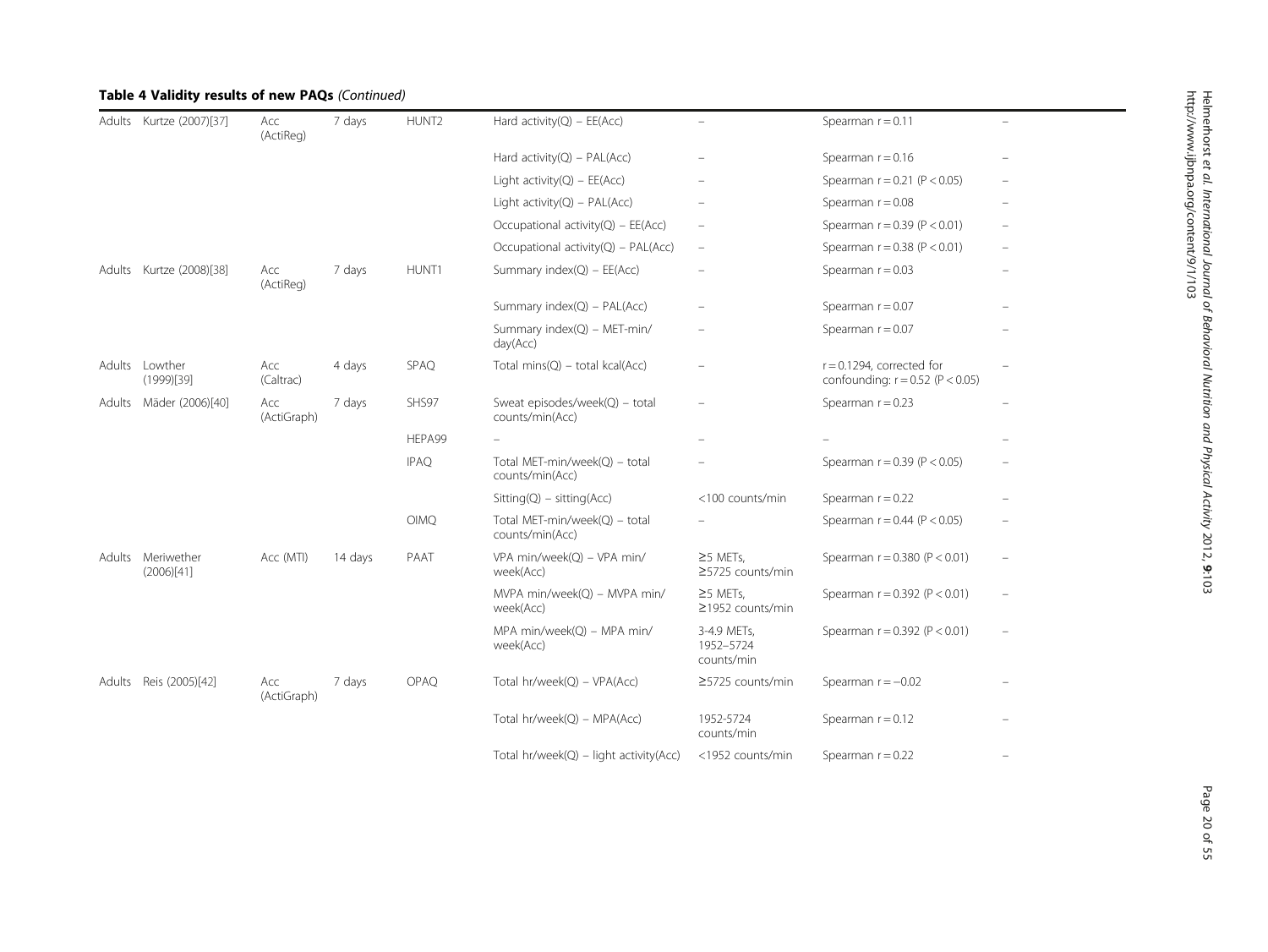|        |                                 |                    |           |                  | Sedentary( $Q$ ) – light activity(Acc)                                | <1952 counts/min                        | Spearman $r = -0.20$                     |                          |
|--------|---------------------------------|--------------------|-----------|------------------|-----------------------------------------------------------------------|-----------------------------------------|------------------------------------------|--------------------------|
|        | Adults Rosenberg (2010)[43] Acc | (ActiGraph)        | 7 days    | SBQ              | Female: total sedentary $hr/week(Q)$ -<br>total sedentary counts(Acc) | <100 counts/min                         | Partial $r = 0.10$ (P = 0.07)            |                          |
|        |                                 |                    |           |                  | Male: total sedentary hr/week(Q) -<br>total sedentary counts(Acc)     | <100 counts/min                         | Partial $r = -0.01$ (P = 0.81)           | $\overline{\phantom{0}}$ |
|        | Adults Sobngwi (2001)[44]       | Acc<br>(Caltrac)   | 1 day     | SSAAQ            | Female: total $METs(Q) - total$<br>METs(Acc)                          |                                         | $r = 0.74$ (P < 0.01)                    | $\overline{\phantom{0}}$ |
|        |                                 |                    |           |                  | Male: total $METs(Q) - total METs(Acc)$                               | $\sim$                                  | $r = 0.60$ (P < 0.01)                    | $\overline{\phantom{m}}$ |
|        |                                 | HR (Polar)         | 1 day     |                  | Urban female: total METs( $Q$ ) - total<br>activity(HR)               | $\overline{\phantom{m}}$                | $r = 0.63$ (P < 0.01)                    |                          |
|        |                                 |                    |           |                  | Rural female: total METs(Q) - total<br>activity(HR)                   | $\overline{\phantom{a}}$                | $r = 0.41$ (P < 0.05)                    | $\overline{\phantom{0}}$ |
|        |                                 |                    |           |                  | Urban male: total METs(Q) - total<br>activity(HR)                     |                                         | $r = 0.54$ (P < 0.05)                    |                          |
|        |                                 |                    |           |                  | Rural male: total METs(Q) - total<br>activity(HR)                     |                                         | $r = 0.59$ (P < 0.01)                    |                          |
| Adults | Timperio (2003)[45]             | Acc<br>(ActiGraph) | 7 days    | 1WPAR            | Men: total min/day( $Q$ ) – total min/<br>day(Acc)                    | $\geq$ 3 METs,<br>≥1952 counts/min      | Spearman $r = 0.29$ (P < 0.05)           |                          |
|        |                                 |                    |           |                  | Women: total min/day( $Q$ ) - total<br>min/day(Acc)                   | $\geq$ 3 METs,<br>≥1952 counts/min      | Spearman $r = 0.25$ (P < 0.05)           | $\sim$                   |
|        | Adults Wareham (2002)[46]       | HR (Polar)         | 4x 4 days | EPAQ2            | Total MET-hr/week(Q) - EE(HR)                                         |                                         | Pearson partial $r = 0.28$ (P < 0.001) - |                          |
|        |                                 |                    |           |                  | TV time( $Q$ ) – EE(HR)                                               |                                         | Pearson partial $r = -0.07$              |                          |
|        | Adults Wareham (2003)[47]       | HR (Polar)         | 4x 4 days | EPAQ-s           | Physical activity index( $Q$ ) -<br>DayPAR(HR)                        |                                         | P for trend $= 0.003$                    |                          |
|        |                                 |                    |           |                  | Total hr/week(Q) - DayPAR(HR)                                         | $\overline{\phantom{a}}$                | $r = 0.04$ (P = 0.59)                    |                          |
|        | Adults Yore (2007)[48]          | Acc<br>(ActiGraph) | 7 days    | <b>BRFSS PAO</b> | VPA min/week(Q1) - VPA min/<br>week(Acc)                              | ≥5999 counts/min                        | Pearson $r = 0.52$                       |                          |
|        |                                 |                    |           |                  | VPA min/week(Q2) - VPA min/<br>week(Acc)                              | ≥5999 counts/min                        | Pearson $r = 0.54$                       |                          |
|        |                                 |                    |           |                  | VPA min/week(Q3) - VPA min/<br>week(Acc)                              | ≥5999 counts/min                        | Pearson $r = 0.63$                       |                          |
|        |                                 |                    |           |                  | MPA min/week(Q1) - MPA min/<br>week(Acc)                              | 2020-5998 counts/min Pearson $r = 0.27$ |                                          |                          |
|        |                                 |                    |           |                  | MPA min/week(Q2) - MPA min/<br>week(Acc)                              | 2020-5998 counts/min Pearson $r = 0.20$ |                                          |                          |
|        |                                 |                    |           |                  |                                                                       | 2020-5998 counts/min Pearson $r = 0.16$ |                                          |                          |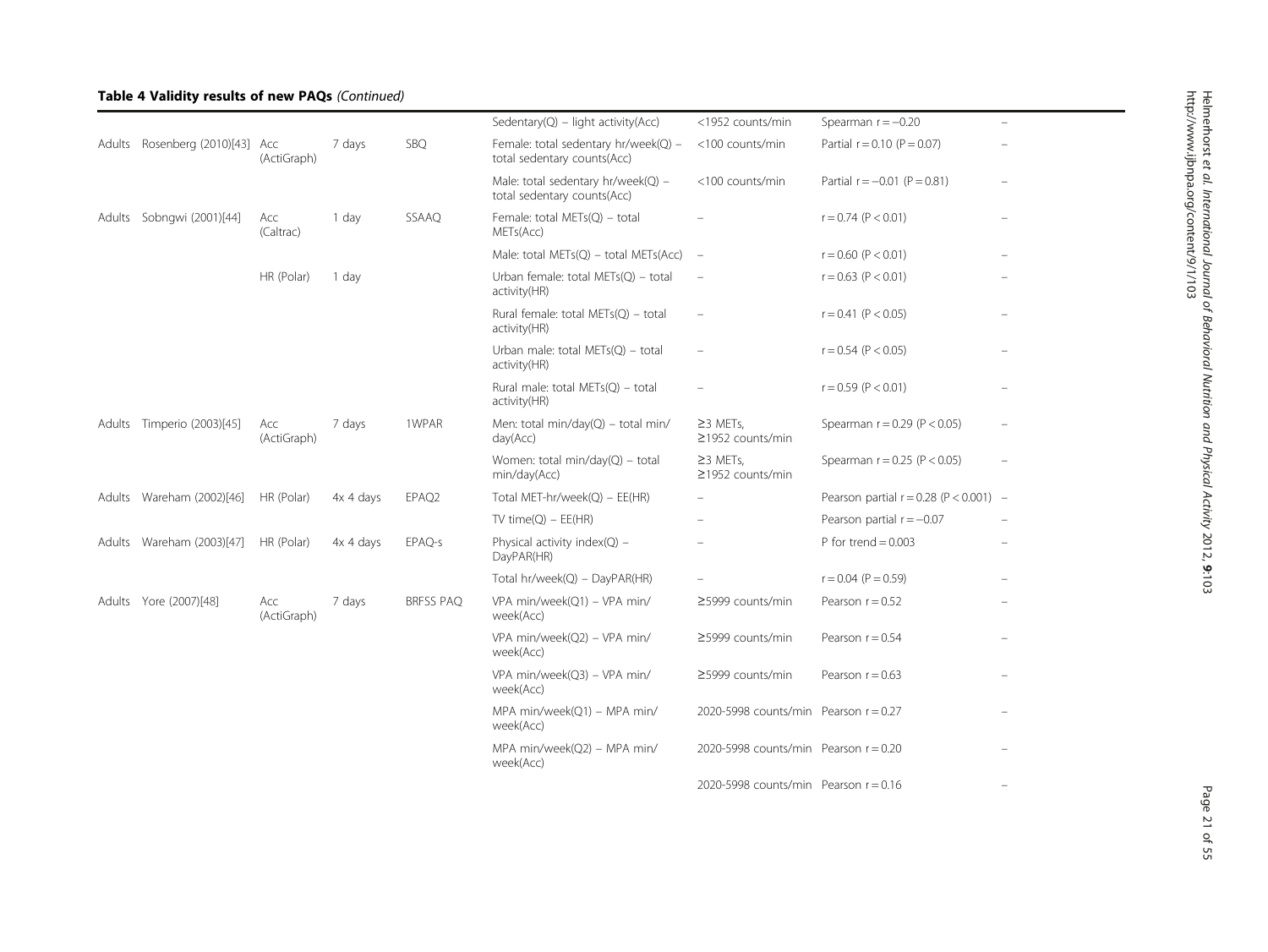|                                                                                                                                                                                                                                                                                                                                                                                                 |                          |         |        | MPA min/week( $Q3$ ) – MPA min/<br>week(Acc)                                                                                                                                                                                                                                                                                                                                                                                                                                                                                                                                                                                                                                                                                                                                                |                                                                                                                                                                                                                                                                                                                                                                                                                                                                                                                                                                                                                                                                                                                                                                                                                                                                                                                                                                                                                                                                                                                                                                                                                                                                                                                                                                                                                                                                                                   |
|-------------------------------------------------------------------------------------------------------------------------------------------------------------------------------------------------------------------------------------------------------------------------------------------------------------------------------------------------------------------------------------------------|--------------------------|---------|--------|---------------------------------------------------------------------------------------------------------------------------------------------------------------------------------------------------------------------------------------------------------------------------------------------------------------------------------------------------------------------------------------------------------------------------------------------------------------------------------------------------------------------------------------------------------------------------------------------------------------------------------------------------------------------------------------------------------------------------------------------------------------------------------------------|---------------------------------------------------------------------------------------------------------------------------------------------------------------------------------------------------------------------------------------------------------------------------------------------------------------------------------------------------------------------------------------------------------------------------------------------------------------------------------------------------------------------------------------------------------------------------------------------------------------------------------------------------------------------------------------------------------------------------------------------------------------------------------------------------------------------------------------------------------------------------------------------------------------------------------------------------------------------------------------------------------------------------------------------------------------------------------------------------------------------------------------------------------------------------------------------------------------------------------------------------------------------------------------------------------------------------------------------------------------------------------------------------------------------------------------------------------------------------------------------------|
| Elderly Yasunaga (2007)[49]                                                                                                                                                                                                                                                                                                                                                                     | Acc (Kenz<br>Lifecorder) | 1 month | PAQ-EJ | PAQ-EJ score(Q) – MET-min/day(Acc)<br>$\overline{\phantom{a}}$                                                                                                                                                                                                                                                                                                                                                                                                                                                                                                                                                                                                                                                                                                                              | Spearman $r = 0.41$ (P < 0.05)                                                                                                                                                                                                                                                                                                                                                                                                                                                                                                                                                                                                                                                                                                                                                                                                                                                                                                                                                                                                                                                                                                                                                                                                                                                                                                                                                                                                                                                                    |
|                                                                                                                                                                                                                                                                                                                                                                                                 |                          |         |        |                                                                                                                                                                                                                                                                                                                                                                                                                                                                                                                                                                                                                                                                                                                                                                                             | Median Spearman $r = 0.25$<br>(youth: 0.22, adults: 0.27,<br>elderly: 0.41)                                                                                                                                                                                                                                                                                                                                                                                                                                                                                                                                                                                                                                                                                                                                                                                                                                                                                                                                                                                                                                                                                                                                                                                                                                                                                                                                                                                                                       |
|                                                                                                                                                                                                                                                                                                                                                                                                 |                          |         |        |                                                                                                                                                                                                                                                                                                                                                                                                                                                                                                                                                                                                                                                                                                                                                                                             | Median Pearson $r = 0.41$<br>(youth: 0.41, adults: 0.28,<br>$elderly: -)$                                                                                                                                                                                                                                                                                                                                                                                                                                                                                                                                                                                                                                                                                                                                                                                                                                                                                                                                                                                                                                                                                                                                                                                                                                                                                                                                                                                                                         |
| Economos (2010): Moderate-high METs = 3-6 METs. High METs = $\geq$ 6 METs.<br>transport domains.<br>the two instruments among tertiles of total PA.<br>Reis (2005): ActiGraph only worn during occupational hours. Sedentary = sitting or standing activities.<br>Jr. Med Sci Sports Exerc. 1993 Jan;25(1):71-80).<br>Timperio (2003): Total activity in min/day is specified as $\geq$ 3 METs. |                          |         |        | Dwyer (2011): Levels 1-2 = stationary, level 3 = moving slowly, level 4 = moving at a medium or moderate pace, level 5 = moving at a fast pace.<br>Kurtze (2008): EE = Energy Expenditure in MJ/day. PAL = total EE divided by basal metabolic rate (BMR).<br>Lowther (1999): Initial r = 0.1294, but after correction for less reliable high data (occupational walking data, extreme data for 4 participants) the correlation improved to 0.52.<br>Rosenberg (2010): Partial r = partial correlation, adjusted for age, marital status, white or nonwhite ethnicity, number of children, and highest level of education.<br>Telford (2004): Validity results for total PA minutes for 5 to 6 or 10 to 12 year old children in parental proxy-reports or self-administered questionnaires. | Fjeldsoe (2009): Total activity includes light-, moderate-, and vigorous-intensity activities. HEPA = Health Enhancing Physical Activity: brisk walking and moderate- and vigorous activities from the planned activity and<br>Kurtze (2007): EE = Energy Expenditure in MJ/day. PAL = total EE divided by basal metabolic rate (BMR). Light activity = no sweating or being out of breath. Hard activity = sweating/out of breath.<br>Mäder (2006): IPAQ - Total MET-min/week = MET-min/week for total activity excluding sitting. OIMQ - Total MET-min/week = MET-min/week for total activity, i.e. moderate and vigorous activities.<br>Martinez-Gomez (2010): Counts/mov = counts adjusted by movement time over the recess time. MD = mean difference between the mean times spent at MVPA by the two instruments. Kappa = agreement between<br>Ridley (2001): CDPAQ-HC = hard copy of CDPAQ. MVPA = Moderate-to-Vigorous Physical Activity. Total compendium METs = compendium values to derive total METs due to reported problems associated with<br>children's perception of intensity (Compendium of physical activities: classification of energy costs of human physical activities. Ainsworth BE, Haskell WL, Leon AS, Jacobs DR Jr, Montoye HJ, Sallis JF, Paffenbarger RS<br>Sobngwi (2001): Total activity by Heart Rate monitoring is defined as variability in heart rate measured as area under the minute-to-minute heart rate curve and above individual resting heart rate. |
| excluding TV watching. The scores are an average of the two days administrations.                                                                                                                                                                                                                                                                                                               |                          |         |        |                                                                                                                                                                                                                                                                                                                                                                                                                                                                                                                                                                                                                                                                                                                                                                                             | Treuth (2003): GAQ score = MET weighted mean score of 18 more reliable, and more frequently performed, activities. Activitygram score = average intensity/min over 3 day period. Other sedentary = sedentary activities                                                                                                                                                                                                                                                                                                                                                                                                                                                                                                                                                                                                                                                                                                                                                                                                                                                                                                                                                                                                                                                                                                                                                                                                                                                                           |

Treuth (2005): Fels PAQ score = mean Fels PAQ score (total activity) of both administrations of the PAQ. Counts/min = mean counts/min. Elementary = elementary school. Middle = middle school. High = high school. Wareham (2002): Subject wore the HR monitor 4x four days across one year. EE = Energy Expenditure in kJ/hr. TV time = hours per week watching television and videos. Partial correlation coefficient is adjusted for age and sex.

Wareham (2003): Subject wore the HR monitor 4x four days across one year. Physical activity index = combined index for the four-level classification of self-reported occupational activity and four-level categorisation of time spent in cycling and other physical exercise. DayPAR = Physical Activity Ratio calculated as the ratio of daytime energy expenditure to resting energy expenditure. P for trend = P for positive trend of the association between DayPAR (measured by calibrated HR data) over four categories of physical activity (i.e. inactive, moderately inactive, moderately active, active) estimated from the EPAQ.

Welk (2007): PA bouts = number of sessions of physical activity performed during the week. Total MVPA mins = total minutes in moderate to vigorous physical activity performed during the previous day. Cut point used is Freedson age-based cut point, calculated as METs = 2.757 + (0.0015\*counts per minute) - (0.0896\*age[yr]) - (0.000038\*counts per minute\*age[yr]). Correlation = group-level correlation. No correlation coefficient specified.

Yasunaga (2007): PAQ-EJ score = MET score in MET-hr/week, calculated as number of days\*time\*intensity weight.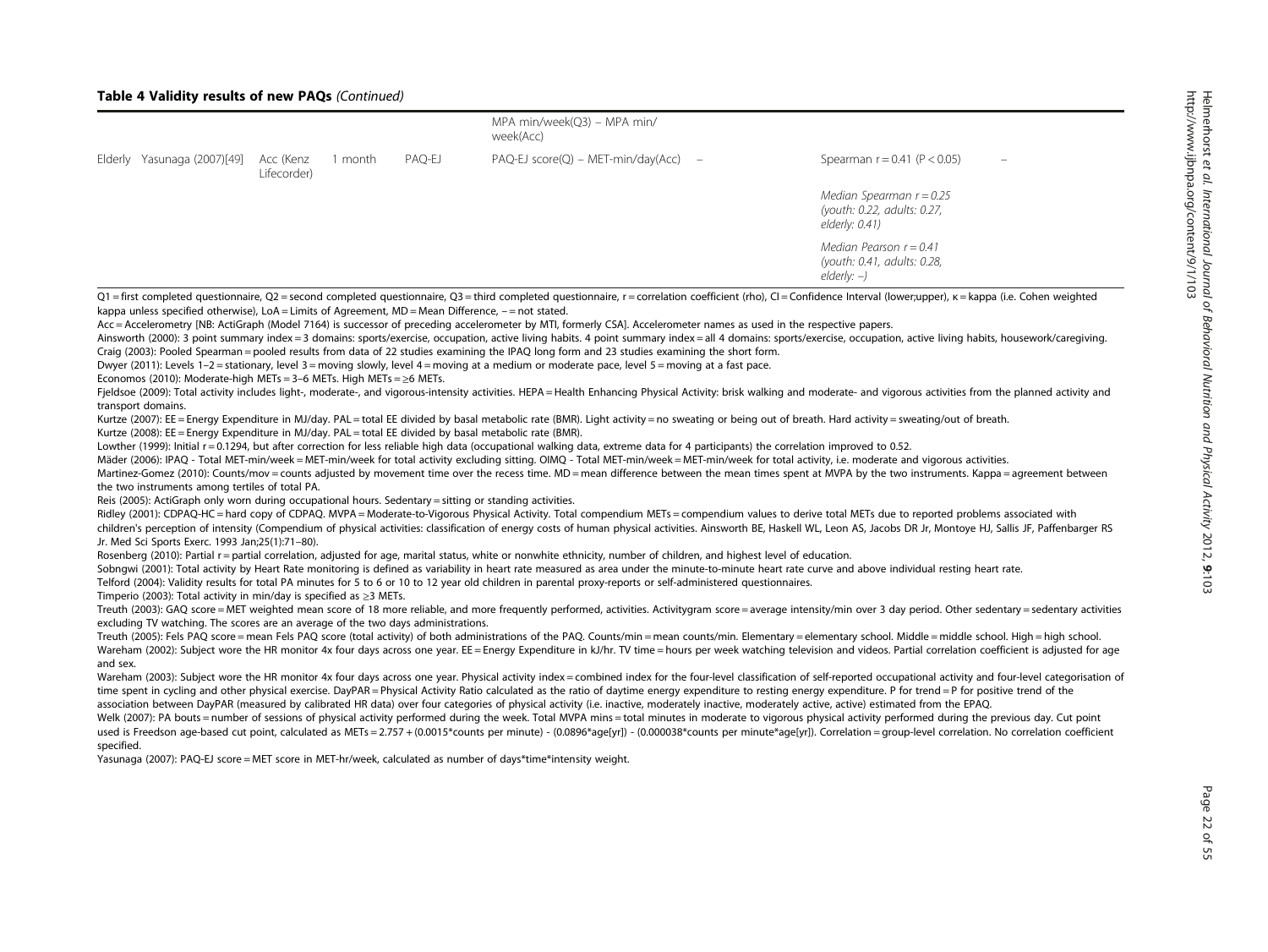<span id="page-22-0"></span>

|  |  |  | Table 5 Descriptive characteristics of existing PAQs |  |  |  |
|--|--|--|------------------------------------------------------|--|--|--|
|--|--|--|------------------------------------------------------|--|--|--|

| Age   | Reference                    | Name                         | Country              | <b>Domains of activity</b>                                                                                                  |                                 | Population             |     |                                                              | <b>Primary outcome</b>                  |
|-------|------------------------------|------------------------------|----------------------|-----------------------------------------------------------------------------------------------------------------------------|---------------------------------|------------------------|-----|--------------------------------------------------------------|-----------------------------------------|
| Group |                              | questionnaire                |                      |                                                                                                                             | Size                            | Age (years)            | Sex | <b>Ethnicity</b>                                             |                                         |
| Youth | Affuso (2011)[59]            | SAPAC (modified)             | United States        | Sedentary                                                                                                                   | 201                             | $11 - 15$              | M/F | Mixed                                                        | Total min/day                           |
| Youth | Allor (2001)[60]             | PDPAR                        | United States        | Moderate, hard, very<br>hard activity                                                                                       | 46                              | $12 \pm 0.6$           | F.  | Mixed, urban                                                 | METs (kcal/hr)                          |
| Youth | Corder (2009)[61]            | YPAO, CPAO,<br>CHASE, SWAPAQ | United Kingdom       | All domains, including<br>school and leisure time                                                                           | 62 reliability,<br>76 validity  | $4 - 17$               | M/F | Mainly white                                                 | PAEE, lifestyle scores,<br>MET-min/week |
| Youth | Eisenmann<br>(2002)[62]      | <b>GLTEQ</b>                 | United States        | Mild, moderate and<br>strenuous activity in<br>leisure time                                                                 | 31                              | $10.6 \pm 0.2$         | M/F | Mixed                                                        | <b>METs</b>                             |
| Youth | Gwynn (2010)[63]             | <b>MRPARQ</b>                | Australia            | All organised and<br>non-organised physical<br>activities                                                                   | 86                              | $10 - 12$              | M/F | Aboriginal,<br>Torres Strait<br>Islander, non-<br>Indigenous | MET-min/day                             |
| Youth | Hagströmer<br>(2008)[56]     | IPAQ-A                       | 9 countries          | Sedentary, leisure,<br>household, occupation,<br>transportation                                                             | 248                             | $12 - 14$<br>$15 - 17$ | M/F | European                                                     | MET-min/day                             |
| Youth | Huang (2009)[64]             | CLASS<br>(Chinese version)   | China                | 31 physical activities and<br>14 sedentary activities<br>over weekday and<br>weekends                                       | 216 reliability,<br>99 validity | $9 - 12$               | M/F | Chinese                                                      | Total min/day                           |
| Youth | Kowalski<br>(1997)[65]       | PAQ-C                        | Canada               | Moderate and vigorous<br>PA during school,<br>including sports/exercise                                                     | 73                              | $8 - 13$               | M/F | $\overline{\phantom{a}}$                                     | 5-point scale of<br>activity            |
| Youth | Martinez-Gomez<br>(2010)[66] | <b>BAD</b>                   | Spain                | Leisure, occupation                                                                                                         | 37                              | $12 - 16$              | M/F | $\overline{a}$                                               | MET-min/day                             |
| Youth | Martinez-Gomez<br>(2011)[67] | PAQ-A                        | Spain                | Usual moderate and<br>vigorous PA during<br>schooldays and weekend<br>days                                                  | 203                             | $13 - 17$              | M/F | $\overline{\phantom{0}}$                                     | PAO-A score                             |
| Youth | Mota (2002)[68]              | WAC (modified)               | Portugal             | Activities outside school                                                                                                   | 30 reliability,<br>109 validity | $8 - 16$               | M/F | Hispanic                                                     | METs/15 min                             |
| Youth | Ottevaere<br>(2011)[57]      | IPAQ-A                       | 10 countries         | Sedentary, leisure,<br>household, occupation,<br>transportation                                                             | 2018                            | $12.5 - 17$            | M/F | European                                                     | Total min/day                           |
| Youth | Rangul (2008)[69]            | HBSC, IPAQ-s                 | Norway               | HBSC: sports/exercise<br>(outside school hours).<br>IPAQ-s: sedentary, leisure,<br>household, occupation,<br>transportation | 71                              | $13 - 18$              | M/F | $\overline{a}$                                               | TEE, PAL                                |
| Youth | Scerpella<br>(2002)[70]      | GSQ                          | <b>United States</b> | Habitual activity in<br>strenuous, moderate and<br>light intensity                                                          | 61                              | $7 - 11$               | F   |                                                              | Godin-Shephard<br>scores                |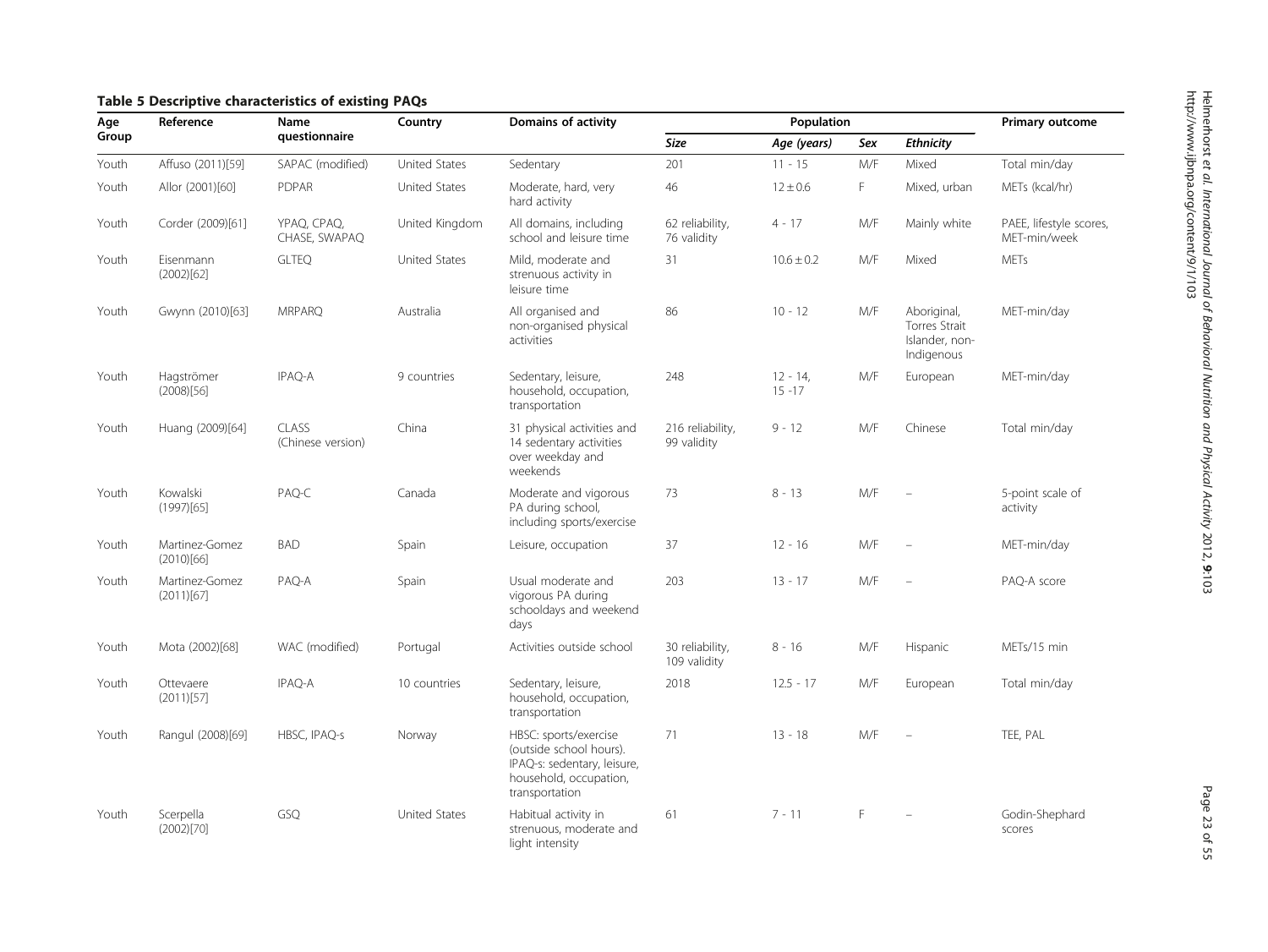| Youth  | Slinde (2003)[71]        | <b>MLTPAQ</b>            | Sweden               | Sedentary, leisure,<br>household                                               | 35                                                                           | 15                 | M/F | $\overline{a}$           | TEE                                   |
|--------|--------------------------|--------------------------|----------------------|--------------------------------------------------------------------------------|------------------------------------------------------------------------------|--------------------|-----|--------------------------|---------------------------------------|
| Youth  | Treuth (2004)[72]        | GAQ                      | <b>United States</b> | 28 physical, 7 sedentary<br>usual activities                                   | 90 reliability,<br>76 comparison<br>validity, 86<br>intervention<br>validity | $8 - 10$           | F   | African-<br>American     | GAO score                             |
| Youth  | Troped (2007)[73]        | <b>YRBS</b>              | <b>United States</b> | Leisure, occupation                                                            | 128 reliability,<br>125 validity                                             | $12.7 \pm 0.6$     | M/F | Mixed                    | Minutes and bouts<br>of MPA and VPA   |
| Youth  | Weston (1997)[74]        | PDPAR                    | <b>United States</b> | Sedentary, leisure,<br>occupation,<br>transportation,<br>sports/exercise       | 90 reliability,<br>48 validity                                               | Grades<br>$7 - 12$ | M/F | Mainly white             | <b>METs</b>                           |
| Adults | Ainsworth<br>(1999)[87]  | TOQ, 7DR-O<br>(modified) | United States        | Occupation                                                                     | 46                                                                           | $18 - 60$          | F   | Mainly white             | MET-min/week                          |
| Adults | Bassett<br>(2000)[101]   | CAQ                      | <b>United States</b> | Stair climbing, walking,<br>sports/exercise, leisure                           | 96                                                                           | $25 - 70$          | M/F | Mainly<br>Caucasian      | MET-min/week                          |
| Adults | Brown (2008)[88]         | AAS (modified)           | Australia            | Walking briskly,<br>moderate leisure<br>activity, vigorous<br>leisure activity | 44                                                                           | $54 - 59$          | F   | Mainly white             | MET-min/week                          |
| Adults | Bull (2009)[58]          | <b>GPAQ</b>              | 9 countries          | Sedentary, leisure,<br>occupation,<br>transportation                           | 2221 reliability,<br>298 validity                                            | 18-75              | M/F | Mixed                    | Total min/day                         |
| Adults | Conway<br>(2002)[94]     | 7DPAR, S7DR              | United States        | Household, occupation,<br>walking, light,<br>moderate, vigorous<br>activities  | 24                                                                           | $27 - 65$          | M   |                          | MET-min/day, EE                       |
| Adults | Cust (2008)[102]         | EPAQ                     | Australia            | Leisure, household,<br>occupation                                              | 182                                                                          | $50 - 65$          | M/F | Mainly white             | Total PA index,<br>Cambridge PA index |
| Adults | Cust (2009)[103]         | EPAQ, IPAQ-s             | Australia            | Sedentary, leisure,<br>household, occupation,<br>transportation                | 177                                                                          | $50 - 65$          | M/F | Mainly white             | MET-hr/week                           |
| Adults | Duncan<br>(2001)[104]    | 7DPAR                    | United States        | Sedentary, leisure,<br>household, occupation,<br>sports/exercise               | 94 reliability,<br>66 validity                                               | $30 - 69$          | M/F | Mainly<br>Caucasian      | TEE, METs                             |
| Adults | Ekelund<br>(2006)[95]    | IPAQ-s                   | Sweden               | Sedentary, leisure,<br>household, occupation,<br>transportation                | 87                                                                           | $20 - 69$          | M   |                          | MET-min/day                           |
| Adults | Gauthier<br>(2009)[105]  | IPAQ-SALVCF              | Canada               | Sedentary, leisure,<br>household, occupation,<br>transportation                | 31                                                                           | $20 - 63$          | M/F | French<br>Canadians      | MET-min/week                          |
| Adults | Hagströmer<br>(2006)106] | <b>IPAO</b>              | Sweden               |                                                                                | 46                                                                           | $40.7 \pm 10.3$    | M/F | $\overline{\phantom{a}}$ | MET-hr/week                           |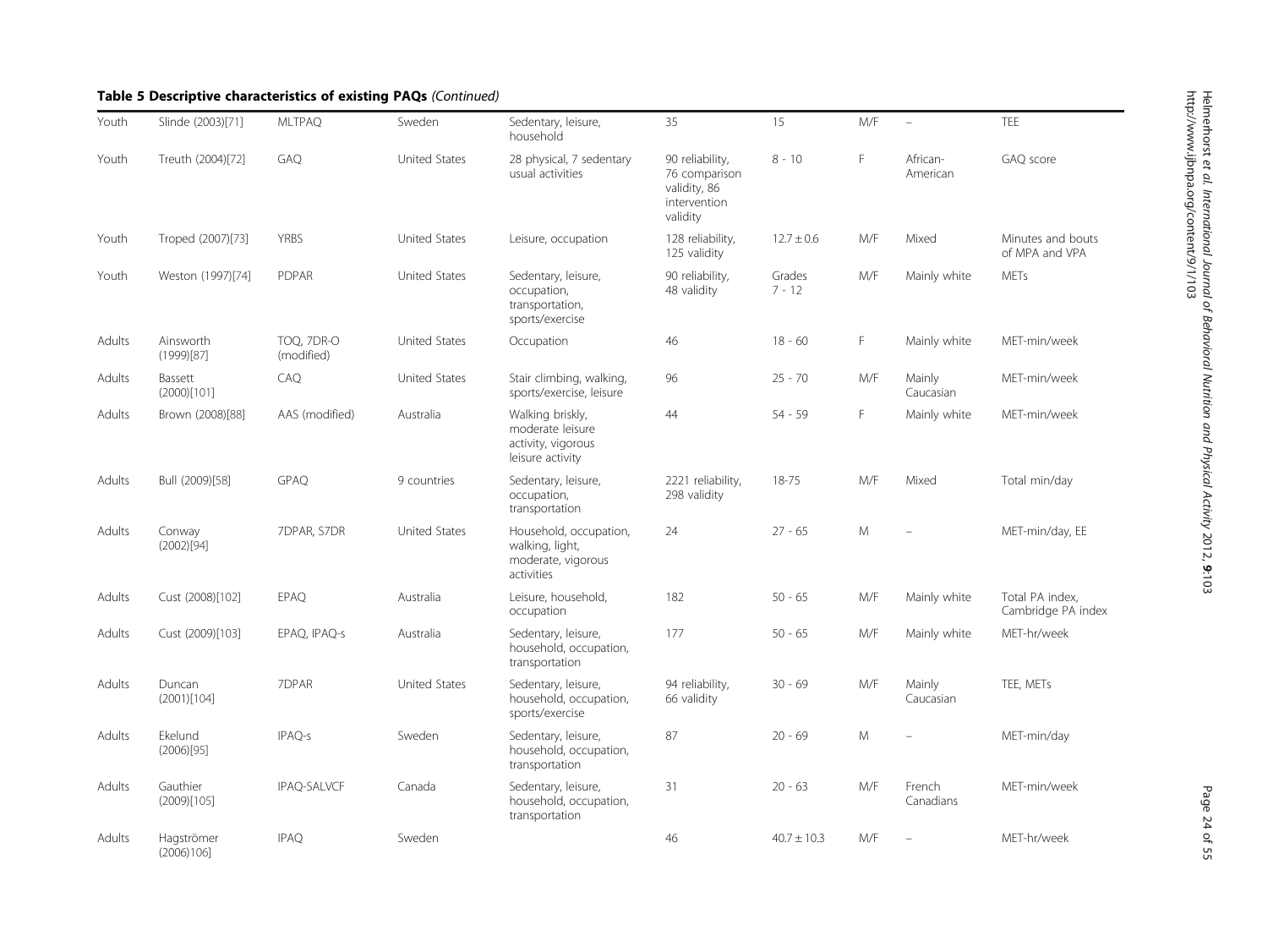|        |                                      |                                                  |                      | Sedentary, leisure,<br>household, occupation,<br>transportation |                                  |                                                                   |     |                |                                                                           |
|--------|--------------------------------------|--------------------------------------------------|----------------------|-----------------------------------------------------------------|----------------------------------|-------------------------------------------------------------------|-----|----------------|---------------------------------------------------------------------------|
| Adults | Hagströmer<br>(2010)[107]            | <b>IPAQ</b>                                      | Sweden               | Sedentary, leisure,<br>household, occupation,<br>transportation | 980                              | $18 - 65$                                                         | M/F | $\sim$         | MET-min/day                                                               |
| Adults | Hallal (2010)[108]                   | IPAQ (modified)                                  | Brazil               | Leisure, transportation                                         | 156                              | $\geq 20$                                                         | M/F | $\overline{a}$ | Total min/week,<br>total score                                            |
| Adults | InterAct<br>Consortium<br>(2011)[51] | EPAQ-s                                           | 10 countries         | Leisure, household,<br>occupation,<br>transportation            | 1941                             | $53.8 \pm 9.4$                                                    | M/F | European       | MET-hr/week.<br>total PA index,<br>Cambridge index,<br>recreational index |
| Adults | Jacobi<br>(2009)[109]                | <b>MAQ</b>                                       | France               | Sedentary, leisure,<br>occupation                               | 160                              | $18 - 74$                                                         | M/F | $\overline{a}$ | MET-hr/week                                                               |
| Adults | Kurtze (2008)[54]                    | IPAQ-s                                           | Norway               | Sedentary, leisure,<br>household, occupation,<br>transportation | 108                              | $20 - 39$                                                         | M   |                | MET-hr/week                                                               |
| Adults | Lee (2011)[98]                       | IPAQ-s<br>(Chinese version)                      | China                | Sedentary, leisure,<br>household, occupation,<br>transportation | 1270                             | $42.9 \pm 14.4$                                                   | M/F | Asian          | MET-min/week                                                              |
| Adults | MacFarlane<br>(2007)[99]             | IPAO-s<br>(Chinese version)                      | China                | Sedentary, leisure,<br>household, occupation,<br>transportation | 49                               | $15 - 55$                                                         | M/F | Asian          | MET-min/week                                                              |
| Adults | MacFarlane<br>(2010)[110]            | IPAQ-LC                                          | China                | Sedentary, leisure,<br>household, occupation,<br>transportation | 28 reliability,<br>83 validity   | $26.2 \pm 9.9$<br>(reliability),<br>$40.9 \pm 11.1$<br>(validity) | M/F | Asian          | MET-min/day                                                               |
| Adults | Mahabir<br>(2006)[89]                | HAQ, FCPQ,<br>CAPS-4WR,<br>CAPS-TWR              | <b>United States</b> | Leisure, household                                              | 65                               | 49 - 78                                                           | F   |                | EE, METs                                                                  |
| Adults | Matton<br>(2007)[111]                | <b>FPACQ</b>                                     | Belgium              | Sedentary, leisure,<br>household, occupation,<br>transportation | 102 reliability,<br>111 validity | $22 - 78$                                                         | M/F |                | Hr/week, EE, PAL (METs)                                                   |
| Adults | Nang (2011)[55]                      | IPAQ, SP2PAQ                                     | Singapore            | Sedentary, leisure,<br>household, occupation,<br>transportation | 152                              | > 21                                                              | M/F | Asian          | EE (kcal/day), METs                                                       |
| Adults | Nicaise (2011)[90]                   | <b>IPAQ</b>                                      | <b>United States</b> | Sedentary, leisure,<br>household, occupation,<br>transportation | 105                              | $35.9 \pm 9.0$                                                    | F   | Latino         | MET-min/week                                                              |
| Adults | Pettee-Gabriel<br>(2009)[91]         | PMMAQ, PWMAQ,<br>NHS-PAQ, AAS,<br><b>WHI-PAQ</b> | United States        | Sedentary, leisure,<br>sports/exercise                          | 66                               | $45 - 65$                                                         | F   | Mainly white   | MET-hr/week,<br>total min/day                                             |
| Adults | Philippaerts<br>(1999)[96]           | BAQ, FCPQ, TCQ                                   | Belgium              | Leisure, occupation,<br>sports/exercise                         | 19                               | 40                                                                | M   |                | PAL scores                                                                |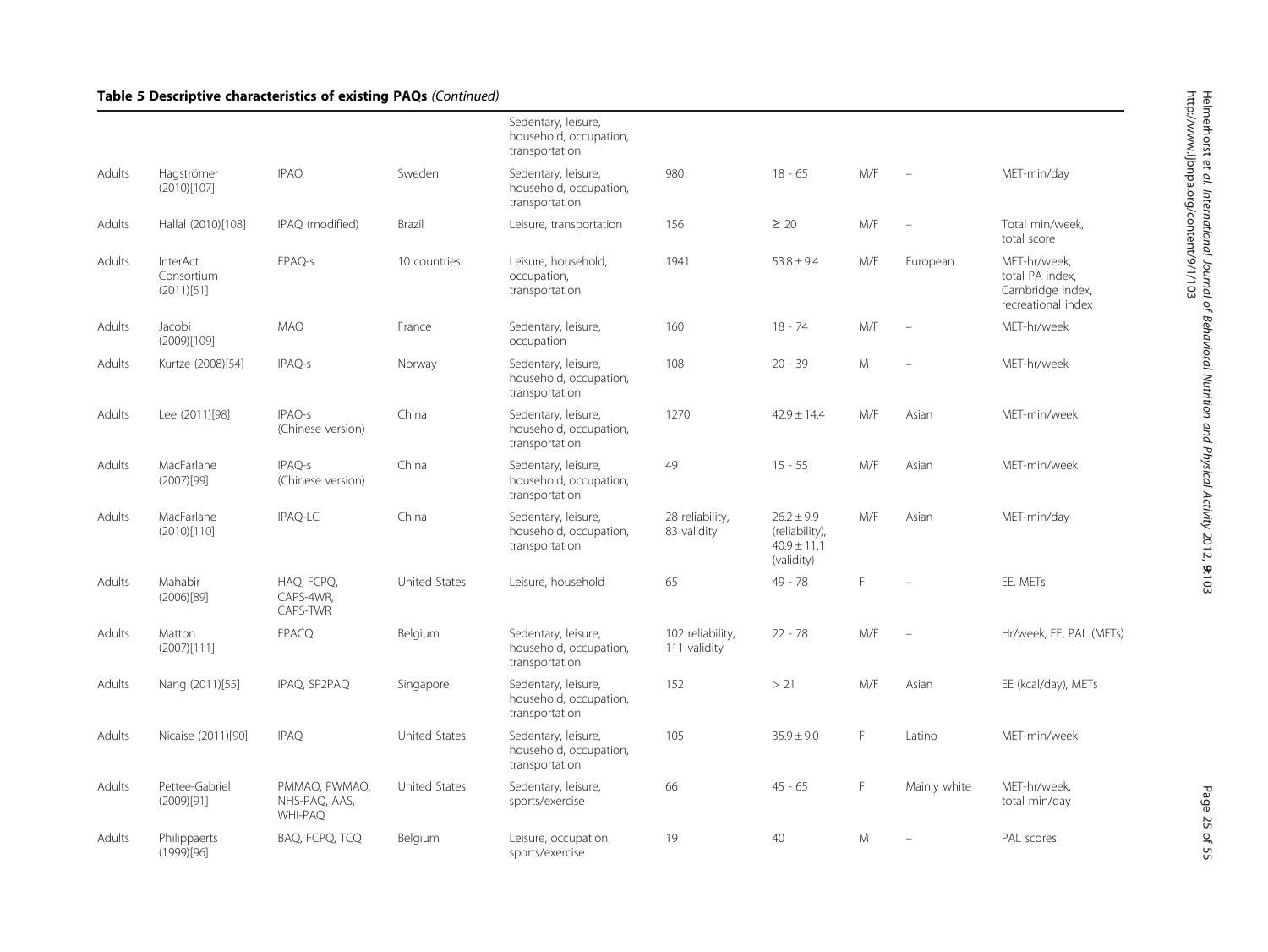| Adults  | Philippaerts<br>(2001)[97] | <b>BAQ, TCQ</b>                                                            | Belgium              | Leisure, occupation,<br>sports/exercise                                       | 66                                | 40                                                                  | M   | $\equiv$                                | Activity indices, EE                                                        |
|---------|----------------------------|----------------------------------------------------------------------------|----------------------|-------------------------------------------------------------------------------|-----------------------------------|---------------------------------------------------------------------|-----|-----------------------------------------|-----------------------------------------------------------------------------|
| Adults  | Richardson<br>(2001)[100]  | S7DR                                                                       | United States        | Leisure, occupation                                                           | 77                                | $20 - 59$                                                           | M/F | Mainly white                            | MET-min/day                                                                 |
| Adults  | Saglam<br>(2010)[112]      | IPAQ (short and<br>long version)                                           | Turkey               | Sedentary, leisure,<br>household, occupation,<br>transportation               | 330 reliability,<br>80 validity   | $18 - 32$                                                           | M/F | $\overline{a}$                          | MET-min/week                                                                |
| Adults  | Schmidt<br>(2006)[92]      | KPAS-mod                                                                   | <b>United States</b> | Household, occupation,<br>active living,<br>sports/exercise                   | 63                                | $18 - 47$                                                           | F   | L.                                      | KPAS activity indexes                                                       |
| Adults  | Smitherman<br>(2009)[113]  | <b>JPAC</b>                                                                | United States        | Leisure, household,<br>occupation,<br>sports/exercise                         | 40 reliability,<br>404 validity   | $54.4 \pm 15.7$<br>(reliability),<br>$57.1 \pm 11.54$<br>(validity) | M/F | African<br>American                     | JPAC index scores                                                           |
| Adults  | Staten (2001)[93]          | AAFO                                                                       | United States        | Leisure, household,<br>occupation                                             | 35                                | $31 - 60$                                                           | F.  | Mixed                                   | TEE, PAEE, RMR,<br>MET-hr/day                                               |
| Adults  | Strath (2004)[114]         | CAO-PAI                                                                    | <b>United States</b> | Leisure                                                                       | 25                                | $20 - 56$                                                           | M/F | Mainly<br>Caucasian                     | MET-min/week                                                                |
| Adults  | Trinh (2009)[115]          | <b>GPAQ</b>                                                                | Vietnam              | Sedentary, leisure,<br>occupation,<br>transportation                          | 169 dry season,<br>162 wet season | $25 - 64$                                                           | M/F | Asian                                   | Total min/day                                                               |
| Adults  | Washburn<br>(2003)[116]    | S7DR                                                                       | <b>United States</b> | Sleep, moderate,<br>hard and very hard<br>physical activities                 | 46                                | $17 - 35$                                                           | M/F | Mixed                                   | TEE, PAEE                                                                   |
| Adults  | Wolin (2008)[117]          | IPAO-s                                                                     | <b>United States</b> | Sedentary, leisure,<br>household, occupation,<br>transportation               | 142                               | $24 - 67$                                                           | M/F | Black or<br>African<br>American         | MET-min/week                                                                |
| Elderly | Bonnefov<br>(2001)[75]     | MLTPAQ, YPAS,<br>BAQ-mod, CAQ,<br>7DR, DQ-mod,<br>LRC, SUA, PASE,<br>QAPSE | France               | Light, moderate,<br>vigorous intensity PA,<br>walking, specific<br>activities | 19                                | $73.46 \pm 4.1$                                                     | M   |                                         | TEE, PAL, PAEE                                                              |
| Elderly | De Abajo<br>(2001)[76]     | <b>YPAS</b><br>(Spanish version)                                           | Spain                | Sedentary, occupation,<br>sports/exercise                                     | 108                               | $61 - 80$                                                           | M/F | Hispanic                                | Total time, EE                                                              |
| Elderly | Dinger (2004)[77]          | PASE                                                                       | <b>United States</b> | Leisure, household,<br>occupation                                             | 56                                | $75.7 \pm 7.9$                                                      | M/F | Mainly<br>Caucasian                     | Subscale and total<br>PASE scores                                           |
| Elderly | Dubbert<br>(2004)[78]      | 7DPAR                                                                      | <b>United States</b> | Shopping, household,<br>occupation,<br>sports/exercise                        | 220 reliability,<br>42 validity   | $60 - 80$                                                           | M   | Mixed                                   | TEE, METs                                                                   |
| Elderly | Giles (2009)[79]           | CHAMPS-MMSCV                                                               | Australia            | Leisure, household                                                            | 47                                | $\geq 65$                                                           | M/F | Mainly non-<br>Indigenous<br>Australian | MET-min/week<br>(volume), times/week<br>(frequency), min/week<br>(duration) |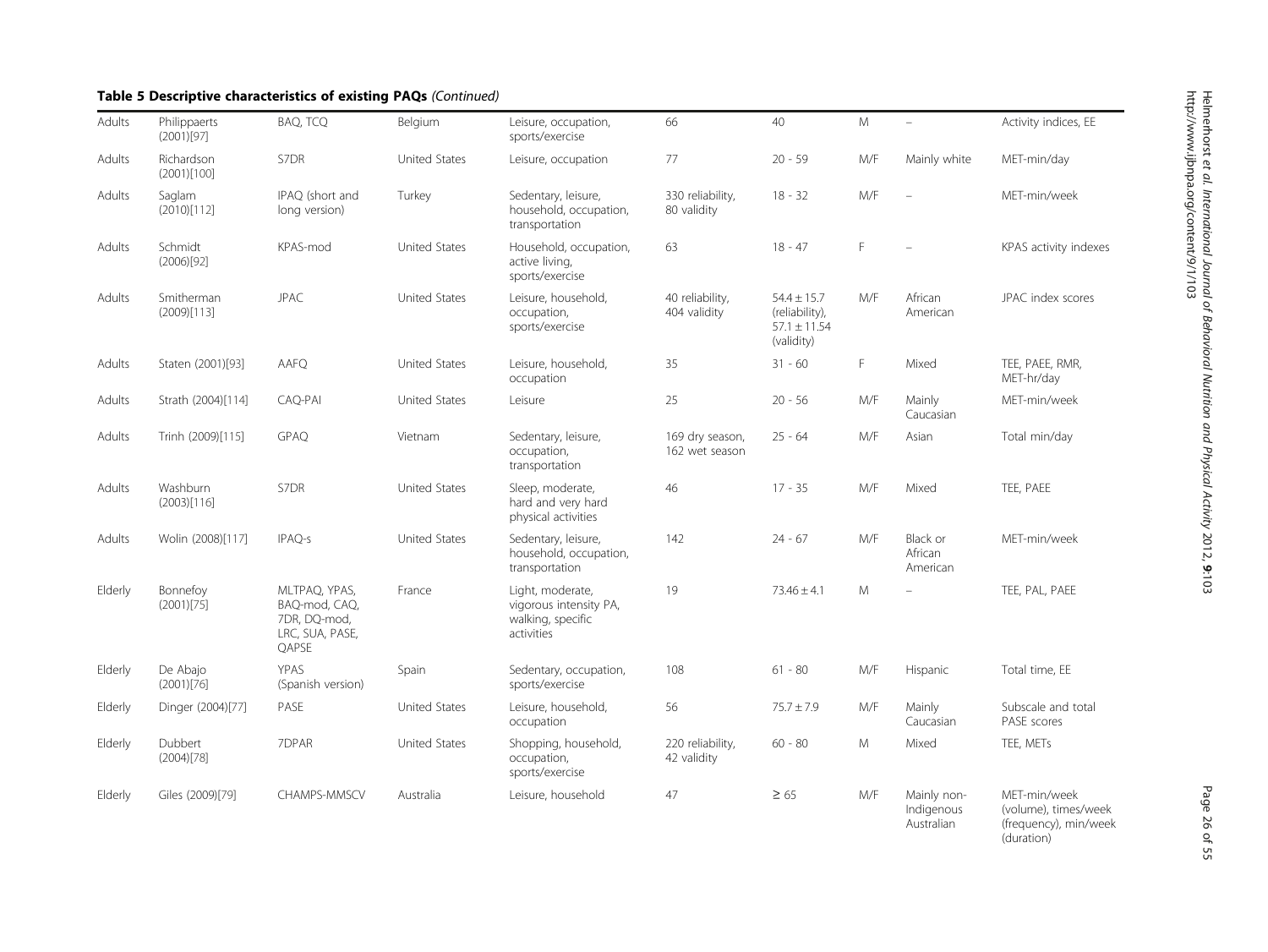| Elderly | Hagiwara<br>(2008)[80]        | PASE                         | Japan         | Leisure, household,<br>occupation                                              | 257 reliability,<br>200 validity | $72.6 \pm 4.9$ | M/F | Japanese                 | Total PASE score,<br>hr/day |
|---------|-------------------------------|------------------------------|---------------|--------------------------------------------------------------------------------|----------------------------------|----------------|-----|--------------------------|-----------------------------|
| Elderly | Harada (2001)[81]             | CHAMPS, PASE,<br>YPAS        | United States | Leisure, household                                                             | 87                               | $65 - 89$      | M/F | Mixed                    | EE, total PASE score        |
| Elderly | Hurtig-Wennlöf<br>(2010)[82]  | IPAQ-E                       | Sweden        | Sedentary, leisure,<br>household, occupation,<br>transportation                | 54                               | $66 - 85$      | M/F | $\overline{\phantom{m}}$ | Total min/day               |
| Elderly | Kolbe-Alexander<br>(2006)[83] | IPAQ-s, YPAS                 | South Africa  | Sedentary, leisure,<br>household, occupation,<br>transportation                | 122                              | >60            | M/F | Mixed                    | MET-min/week, EE            |
| Elderly | Starling<br>(1999)[84]        | MLTPAQ, YPAS                 | United States | MLTPAQ: Leisure,<br>household. YPAS:<br>leisure, household,<br>sports/exercise | 67                               | $45 - 84$      | M/F | Caucasian                | <b>TEE</b>                  |
| Elderly | Tomioka<br>(2011)[85]         | IPAQ-s<br>(Japanese version) | Japan         | Sedentary, leisure,<br>household, occupation,<br>transportation                | 325                              | $65 - 89$      | M/F | Japanese                 | MET-min/week                |
| Elderly | Washburn<br>(1999)[86]        | PASE                         | United States | Leisure, household,<br>occupation                                              | 20                               | $67 - 80$      | M/F | $\overline{\phantom{m}}$ | Total PASE scores           |

Domains named in paper were reclassified, unless the activities were very different from categories used, according to the following system: Occupation: work, school, labour. Transportation: travel, commuting, employment. Household: home/life, housework, caregiving, domestic life, child/elder/self care, cooking, chores, gardening, stair climbing. Leisure: leisure: leisure, recreation time. Sports/exercise: play, sports, exercise Sedentary: sedentary behaviours, e.g. sitting, TV viewing activities, eating, sleeping, bathing, inactivity.

 $-$  = not stated,  $M =$  Male,  $F =$  Female.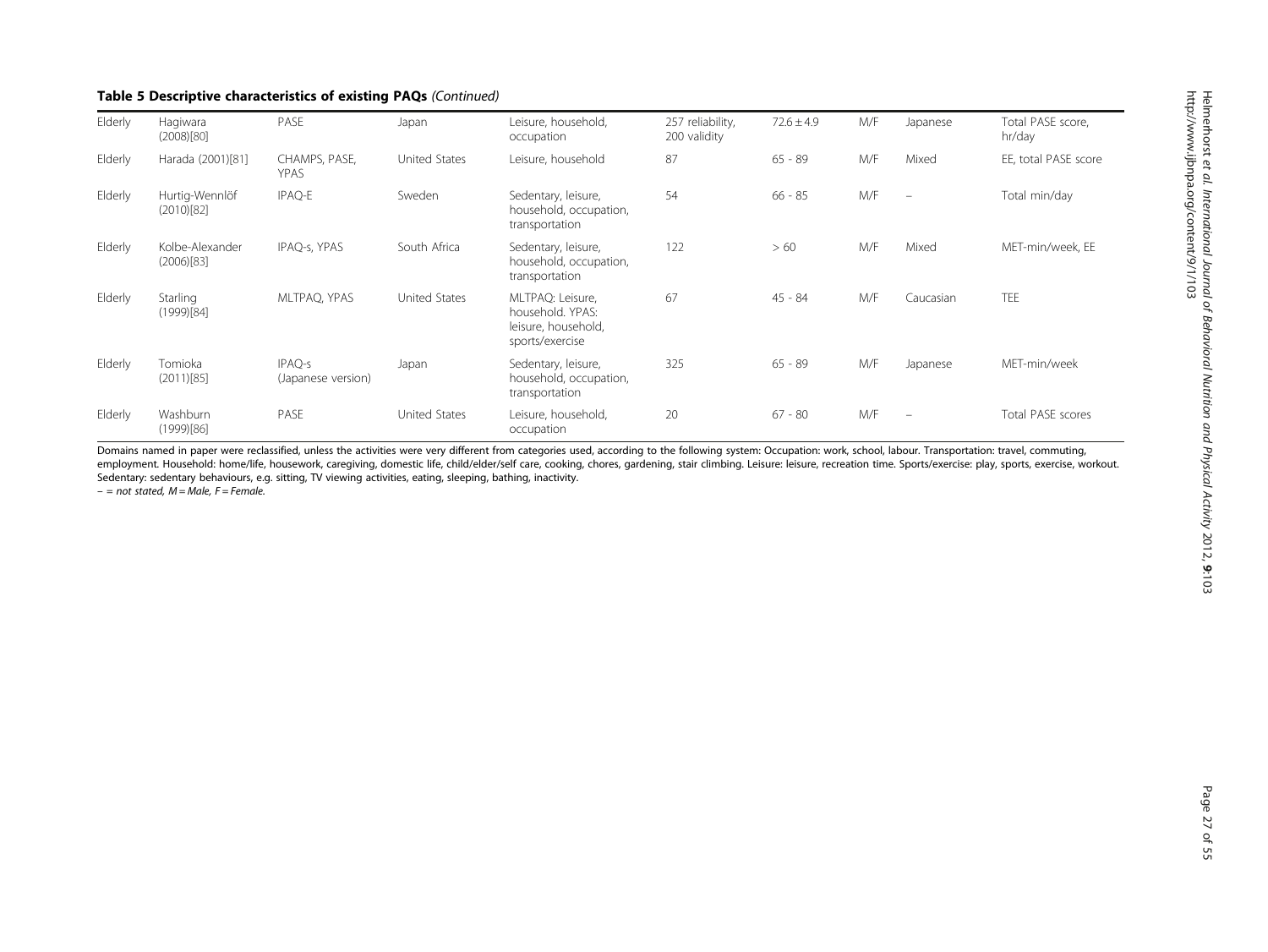# <span id="page-27-0"></span>Table 6 Reliability results of existing PAQs

| Age   | Reference            | <b>Test-retest</b> | PAQ          | Variables tested                                                           | <b>Reliability results</b>                      |                                   |
|-------|----------------------|--------------------|--------------|----------------------------------------------------------------------------|-------------------------------------------------|-----------------------------------|
| Group |                      | period             |              |                                                                            | <b>Correlation coefficients</b>                 | Agreement                         |
| Youth | Allor (2001)[60]     | Within<br>1 week   | PDPAR        | $METs(Q1) - METs(Q2)$                                                      | $ICC = 0.98$                                    |                                   |
| Youth | Corder (2009)[61]    | 1 week             | YPAO         | 12-13 yrs: $PAEE(Q1) - PAEE(Q2)$                                           | $ICC = 0.86 (P < 0.001)$                        |                                   |
|       |                      |                    |              | 16-17 yrs: $PAEE(Q1) - PAEE(Q2)$                                           | $ICC = 0.79 (P < 0.001)$                        |                                   |
|       |                      |                    | CPAQ         | $PAEE(Q1) - PAEE(Q2)$                                                      | $ICC = 0.25$                                    |                                   |
|       |                      |                    | CHASE        | Lifestyle score(Q1) - lifestyle<br>score(Q2)                               | $ICC = 0.02$                                    |                                   |
|       |                      |                    | SWAPAO       | $PAEE(Q1) - PAEE(Q2)$                                                      | $ICC = 0.64 (P < 0.001)$                        |                                   |
| Youth | Eisenmann (2002)[62] | Same day           | <b>GLTEQ</b> | Total leisure activity score( $Q1$ ) -<br>total leisure activity score(Q2) | Pearson $r = 0.62$ (P < 0.05)                   | MD (95 % LoA) = $-33.4 \pm 10.28$ |
| Youth | Huang (2009)[64]     | 1 week             | CLASS        | VPA min/week(Q1) - VPA min/<br>week(Q2)                                    | ICC (95 % CI) = 0.73 (0.64;0.79),<br>P < 0.05   |                                   |
|       |                      |                    |              | MVPA min/week(Q1) - MVPA<br>min/week(Q2)                                   | ICC (95 % CI) = 0.71 (0.61;0.77),<br>P < 0.05   |                                   |
|       |                      |                    |              | MPA min/week(Q1) - MPA<br>min/week(Q2)                                     | ICC (95 % CI) = 0.61 (0.49;0.70),<br>P < 0.05   |                                   |
|       |                      |                    |              | Sedentary min/week(Q1) -<br>sedentary min/week(Q2)                         | ICC (95 % CI) = $0.69$ (0.59;0.77),<br>P < 0.05 |                                   |
| Youth | Mota (2002)[68]      | 7 days             | <b>WAC</b>   | Total activity( $Q1$ ) – total<br>activity(Q2)                             | $ICC = 0.71$                                    |                                   |
| Youth | Rangul (2008)[69]    | 8 - 12 days        | <b>HBSC</b>  | Frequency: sessions/week(Q1) -<br>sessions/week(Q2)                        | ICC (95 % CI) = 0.73 (0.60;0.82)                |                                   |
|       |                      |                    |              | Duration: hr/week(Q1) - hr/<br>week(Q2)                                    | ICC (95 % CI) = 0.71 (0.57;0.81)                |                                   |
|       |                      |                    | IPAQ-s       | VPA min/day(Q1) - VPA min/<br>day(Q2)                                      | ICC (95 % CI) = $0.30$ ( $-0.07;0.56$ )         |                                   |
|       |                      |                    |              | MPA min/day( $Q1$ ) – MPA min/<br>day(Q2)                                  | ICC (95 % CI) = 0.34 (0.22;0.60)                |                                   |
|       |                      |                    |              | Walking min/day(Q1) - walking<br>min/day(Q2)                               | ICC (95 % CI) = $0.10$ (-0.10;0.39)             |                                   |
|       |                      |                    |              | Sitting min/day( $Q1$ ) – sitting<br>min/day(Q2)                           | ICC (95 % CI) = 0.27 $(-0.50;0.54)$             |                                   |
| Youth | Treuth (2004)[72]    | 12 weeks           | GAQ          | Yesterday: GAQ score(Q1) -<br>GAQ score(Q2)                                | Pearson $r = 0.59$ (P < 0.001)                  |                                   |
|       |                      |                    |              |                                                                            | Pearson $r = 0.59$ (P < 0.001)                  |                                   |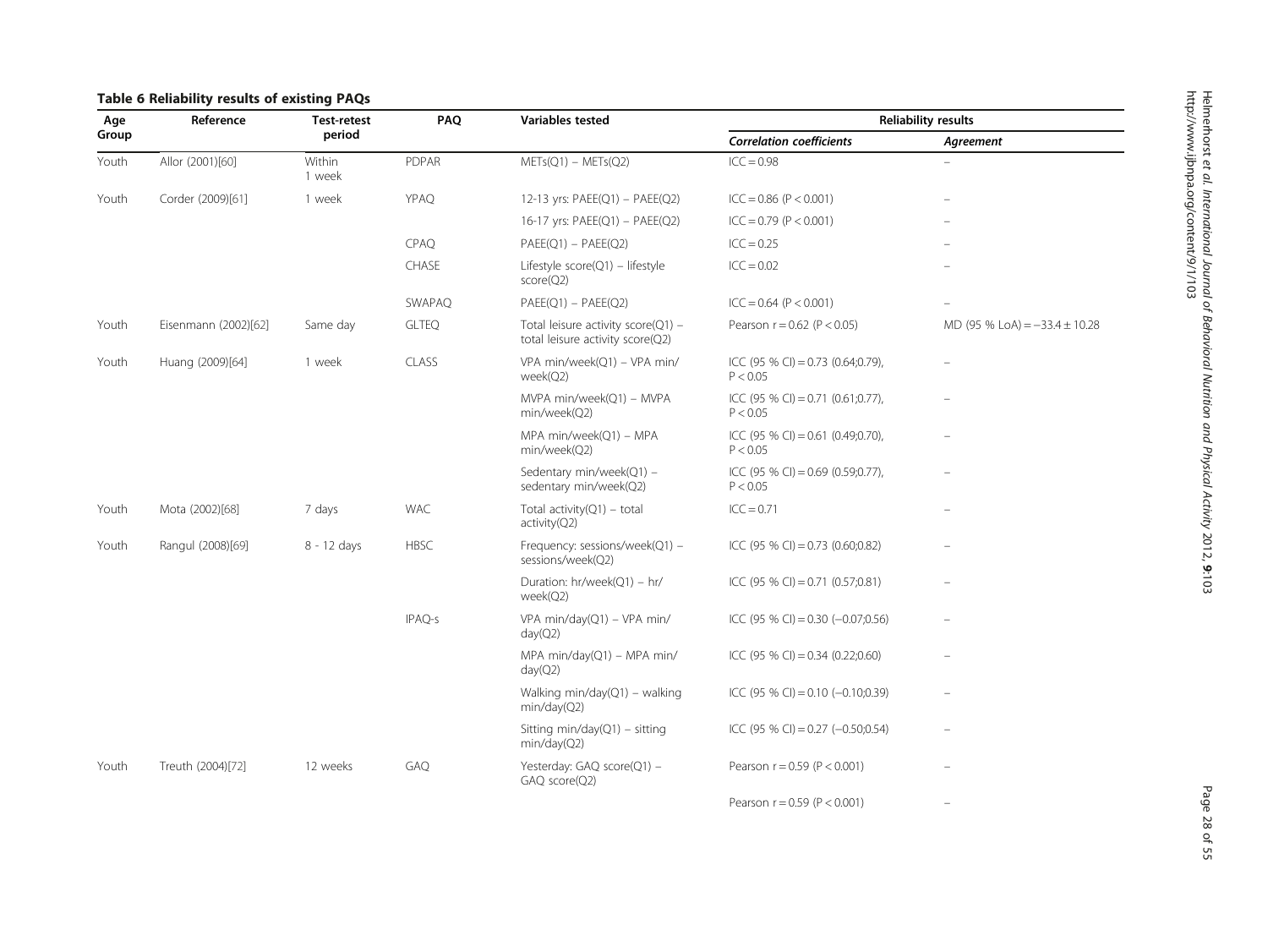|        |                   |               |             | Usual: GAQ score(Q1) - GAQ<br>score(Q2)                       |                                                          |                                                 |
|--------|-------------------|---------------|-------------|---------------------------------------------------------------|----------------------------------------------------------|-------------------------------------------------|
|        |                   |               |             | Yesterday: TV watching( $Q1$ ) -<br>TV watching(Q2)           | Pearson $r = 0.13$ (P < 0.373)                           |                                                 |
|        |                   |               |             | Usual: TV watching( $Q1$ ) – TV<br>watching(Q2)               | Pearson $r = 0.31$ (P < 0.024)                           |                                                 |
|        |                   |               |             | Yesterday: other sedentary( $Q1$ ) -<br>other sedentary(Q2)   | Pearson $r = 0.32$ (P < 0.019)                           |                                                 |
|        |                   |               |             | Usual: other sedentary( $Q1$ ) -<br>other sedentary(Q2)       | Pearson $r = 0.30$ (P < 0.032)                           |                                                 |
| Youth  | Troped (2007)[73] | $5 - 40$ days | <b>YRBS</b> | $VPA(Q1) - VPA(Q2)$                                           | $ICC = 0.46$                                             |                                                 |
|        |                   |               |             | $MPA(Q1) - MPA(Q2)$                                           | $ICC = 0.51$                                             |                                                 |
| Youth  | Weston (1997)[74] | Within 1 hour | PDPAR       | $\mathsf{TEE}(Q1) - \mathsf{TEE}(Q2)$                         | Pearson $r = 0.98$ (P < 0.01)                            |                                                 |
| Adults | Brown (2008)[88]  | 7 - 28 days   | AAS         | Frequency/week( $Q1$ ) -<br>frequency/week(Q2)                | Spearman $r = 0.58$                                      |                                                 |
|        |                   |               |             | Total min/week(Q1) - total<br>min/week(Q2)                    | Spearman $r = 0.64$                                      |                                                 |
| Adults | Bull (2009)[58]   | $3 - 7$ days  | <b>GPAO</b> | Leisure: total min( $Q1$ ) - total<br>min(Q2)                 | Spearman $r = 0.78$ (P < 0.01)                           |                                                 |
|        |                   |               |             | Occupation: total min(Q1) -<br>total min(O2)                  | Spearman $r = 0.77$ (P < 0.01)                           |                                                 |
|        |                   |               |             | Transportation: total $min(Q1)$ -<br>total min(O2)            | Spearman $r = 0.81$ (P < 0.01)                           |                                                 |
|        |                   |               |             | Leisure: sedentary(Q1) -<br>sedentary(Q2)                     |                                                          | $\kappa$ (% agreement) = 0.68 (85.6)            |
|        |                   |               |             | Occupation: sedentary(Q1) -<br>sedentary(Q2)                  |                                                          | $\kappa$ (% agreement) = 0.73 (86.9)            |
| Adults | Cust (2008)[102]  | 10 months     | EPAO        | Total MET-hr/week(Q1) - total<br>MET-hr/week(Q2)              | Spearman r (95 % CI) =<br>$0.65$ (0.55;0.72), P < 0.0001 |                                                 |
|        |                   |               |             | Total PA index(Q1) - total PA<br>index(Q2)                    | $\overline{\phantom{0}}$                                 | $K(95\% CI) = 0.62(0.53;0.71),$<br>P < 0.0001   |
|        |                   |               |             | Cambridge PA index(Q1) -<br>Cambridge PA index(Q2)            |                                                          | $K$ (95 % CI) = 0.66 (0.58;0.74),<br>P < 0.0001 |
| Adults | Cust (2009)[103]  | 10 months     | EPAQ        | High confidence: total PA<br>$index(Q1) - total PA index(Q2)$ |                                                          | $K$ (95 % CI) = 0.65 (0.53;0.76)                |
|        |                   |               |             | Low confidence: total PA<br>$index(Q1) - total PA index(Q2)$  |                                                          | $K$ (95 % CI) = 0.58 (0.45;0.71)                |
|        |                   |               |             |                                                               | $\overline{\phantom{m}}$                                 | $K$ (95 % CI) = 0.73 (0.61;0.84)                |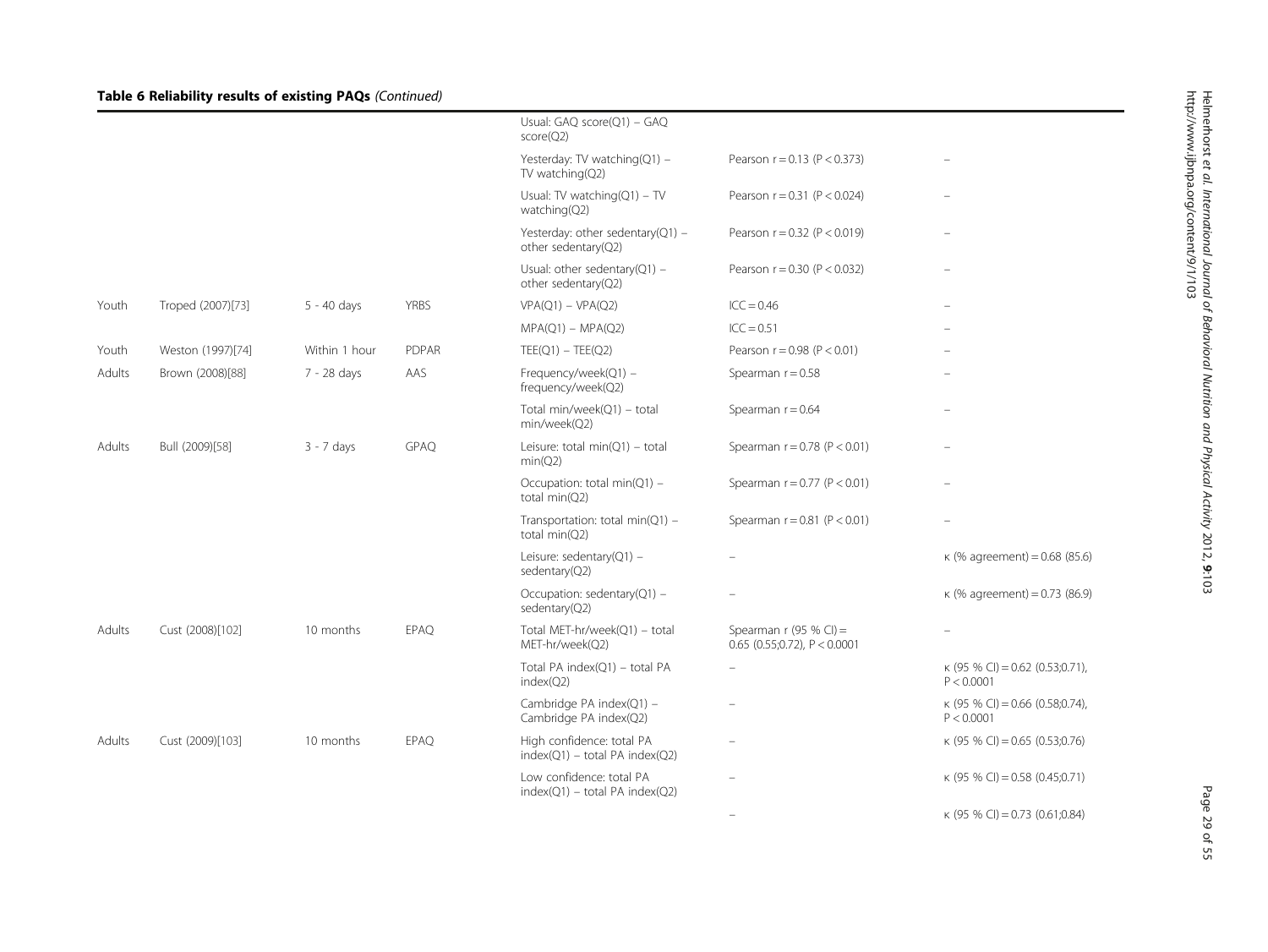|        |                       |        |             | High confidence: Cambridge<br>PA index(Q1) - Cambridge<br>PA index(Q2)     |                                                                 |                                                        |
|--------|-----------------------|--------|-------------|----------------------------------------------------------------------------|-----------------------------------------------------------------|--------------------------------------------------------|
|        |                       |        |             | Low confidence: Cambridge<br>PA index(Q1) - Cambridge PA<br>index(Q2)      |                                                                 | $K$ (95 % CI) = 0.59 (0.47;0.71)                       |
|        |                       |        | IPAQ-s      | High confidence: total MET-hr/<br>week( $Q1$ ) – total MET-hr/<br>week(Q2) | Spearman r (95 % CI) =<br>0.53(0.36;0.67)                       |                                                        |
|        |                       |        |             | Low confidence: total MET-hr/<br>week(Q1) - total MET-hr/<br>week(Q2)      | Spearman r (95 % CI) =<br>0.33(0.11;0.52)                       |                                                        |
|        |                       |        |             | High confidence: sitting hr/<br>$day(Q1) - sitting hr/day(Q2)$             | Spearman r (95 % CI) =<br>0.50(0.32;0.65)                       |                                                        |
|        |                       |        |             | Low confidence: sitting hr/<br>$day(Q1) - sitting hr/day(Q2)$              | Spearman r (95 % CI) = 0<br>.65(0.51;0.75)                      |                                                        |
| Adults | Duncan (2001)[104]    | 7 days | 7DPAR       | $TEE(Q1) - TEE(Q2)$                                                        | ICC (95 % CI) = 0.44 (0.26;0.59)                                |                                                        |
| Adults | Gauthier (2009)[105]  | 1 day  | IPAQ-SALVCF | Total MET-min/week(Q1) -<br>total MET-min/week(Q2)                         | ICC (95 % CI) = $0.929$ (0.860;0.965),<br>P < 0.01              |                                                        |
|        |                       |        |             | Sitting( $Q1$ ) – sitting( $Q2$ )                                          | ICC (95 % CI) = $0.899$ (0.800;0.950),<br>P < 0.01              |                                                        |
| Adults | Hallal (2010)[108]    | 5 days | <b>IPAQ</b> | Total score $(T1)$ – total score $(T2)$                                    | Spearman $r = 0.90$                                             | $MD = 3$ min,<br>$\kappa$ (% agreement) = 0.78 (90.0)  |
|        |                       |        |             | Total score(T1T2) - total<br>score(FTF)                                    | Spearman $r = 0.87$                                             | $MD = 30$ min,<br>$\kappa$ (% agreement) = 0.69 (85.5) |
| Adults | Kurtze (2008)[54]     | 1 week | IPAQ-s      | VPA hr/day(Q1) - VPA hr/<br>day(Q2)                                        | ICC (95 % CI) = $0.62$ (0.47;0.73)                              |                                                        |
|        |                       |        |             | MPA hr/day(Q1) - MPA hr/<br>day(Q2)                                        | ICC (95 % CI) = 0.30 (0.09;0.49)                                |                                                        |
|        |                       |        |             | Walking $hr/day(Q1) - walking$<br>hr/day(Q2)                               | ICC (95 % CI) = 0.42 (0.23;0.59)                                |                                                        |
|        |                       |        |             | Sitting $hr/day(Q1) - sitting$<br>hr/day(Q2)                               | ICC (95 % CI) = 0.80 (0.70;0.87)                                |                                                        |
| Adults | MacFarlane (2007)[99] | 3 days | IPAQ-s      | Total MET-min/week(Q1) -<br>total MET-min/week(Q2)                         | ICC (95 % CI) = 0.79 (0.66;0.88),<br>%CV (95 % CI) = 26 (22;33) |                                                        |
|        |                       |        |             | Sitting MET-min/week(Q1) -<br>sitting MET-min/week(Q2)                     | ICC (95 % CI) = 0.97 (0.95;0.98),<br>%CV (95 % CI) = 15 (12;18) |                                                        |

 $P$  ጉ ዴ ξ ፳ ና ጉ ቶ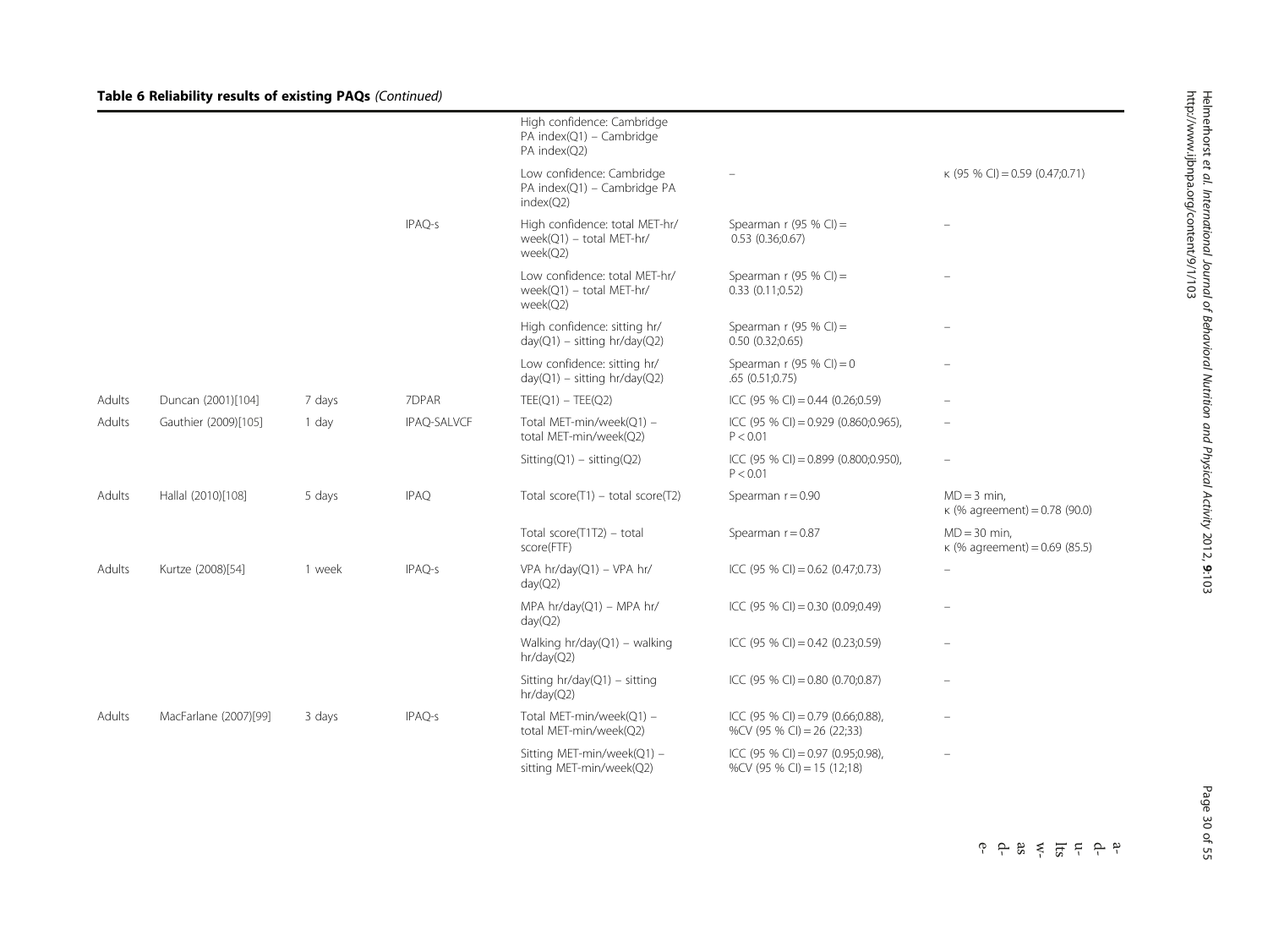| Adults | MacFarlane (2010)[110]       | 3 days          | IPAQ-LC      | Total MET-min/week(Q1) -<br>total MET-min/week(Q2)                    | $ICC = 0.93$ , %CV = 22.8                       |                          |
|--------|------------------------------|-----------------|--------------|-----------------------------------------------------------------------|-------------------------------------------------|--------------------------|
|        |                              |                 |              | Sitting MET-min/week(Q1) -<br>sitting MET-min/week(Q2)                | $ICC = 0.71$ , %CV = 15.0                       |                          |
| Adults | Matton (2007)[111]           | 2 weeks         | <b>FPACO</b> | Employed/unemployed men:<br>total $EE(Q1) - total EE(Q2)$             | ICC (95 % CI) = 0.95 (0.89;0.97)                |                          |
|        |                              |                 |              | Employed/unemployed<br>women: total $EE(Q1) - total$<br>EE(Q2)        | ICC (95 % CI) = $0.92$ (0.85;0.96)              |                          |
|        |                              |                 |              | Retired men: total $EE(Q1)$ -<br>total $EE(Q2)$                       | ICC (95 % CI) = $0.90$ (0.76;0.96)              |                          |
|        |                              |                 |              | Retired women: total $EE(Q1)$ -<br>total $EE(Q2)$                     | ICC (95 % CI) = $0.96$ (0.90;0.99)              |                          |
|        |                              |                 |              | Employed/unemployed men:<br>$PAL(Q1) - PAL(Q2)$                       | ICC (95 % CI) = $0.92$ (0.84;0.96)              |                          |
|        |                              |                 |              | Employed/unemployed women:<br>$PAL(Q1) - PAL(Q2)$                     | ICC (95 % CI) = 0.78 (0.61;0.88)                |                          |
|        |                              |                 |              | Retired men: PAL(Q1) - PAL(Q2)                                        | ICC (95 % CI) = 0.89 (0.76;0.96)                |                          |
|        |                              |                 |              | Retired women: PAL(Q1) -<br>PAL(Q2)                                   | ICC (95 % CI) = 0.77 (0.47;0.91)                |                          |
|        |                              |                 |              | Employed/unemployed men:<br>TV hr/week( $Q1$ ) – TV hr/<br>week(Q2)   | ICC (95 % CI) = 0.93 (0.86;0.97)                |                          |
|        |                              |                 |              | Employed/unemployed women:<br>TV hr/week( $Q1$ ) – TV hr/<br>week(Q2) | ICC (95 % CI) = 0.92 (0.84;0.96)                |                          |
|        |                              |                 |              | Retired men: TV hr/week(Q1) -<br>TV hr/week(Q2)                       | ICC (95 % CI) = 0.76 (0.49;0.89)                |                          |
|        |                              |                 |              | Retired women: TV hr/week(Q1) -<br>TV hr/week(Q2)                     | ICC (95 % CI) = 0.89 (0.72;0.96)                |                          |
| Adults | Nang (2011)[55]              | $2 - 10$ months | <b>IPAQ</b>  | $VPA(Q1) - VPA(Q2)$                                                   | Spearman $r = 0.38$ (P < 0.05)                  |                          |
|        |                              |                 |              | $MPA(Q1) - MPA(Q2)$                                                   | Spearman $r = 0.58$ (P < 0.0001)                |                          |
|        |                              |                 | SP2PAQ       | $VPA(Q1) - VPA(Q2)$                                                   | Spearman $r = 0.75$ (P < 0.0001)                |                          |
|        |                              |                 |              | $MPA(Q1) - MPA(Q2)$                                                   | Spearman $r = 0.55$ (P < 0.0001)                |                          |
| Adults | Pettee-Gabriel<br>(2009)[91] | $1 - 4$ weeks   | <b>PMMAQ</b> | MET-hr/week(Q1) - MET-hr/<br>week(Q2)                                 | ICC (95 % CI) = 0.64 (0.48;0.77),<br>P < 0.0001 |                          |
|        |                              |                 | <b>PWMAQ</b> |                                                                       |                                                 | $\overline{\phantom{0}}$ |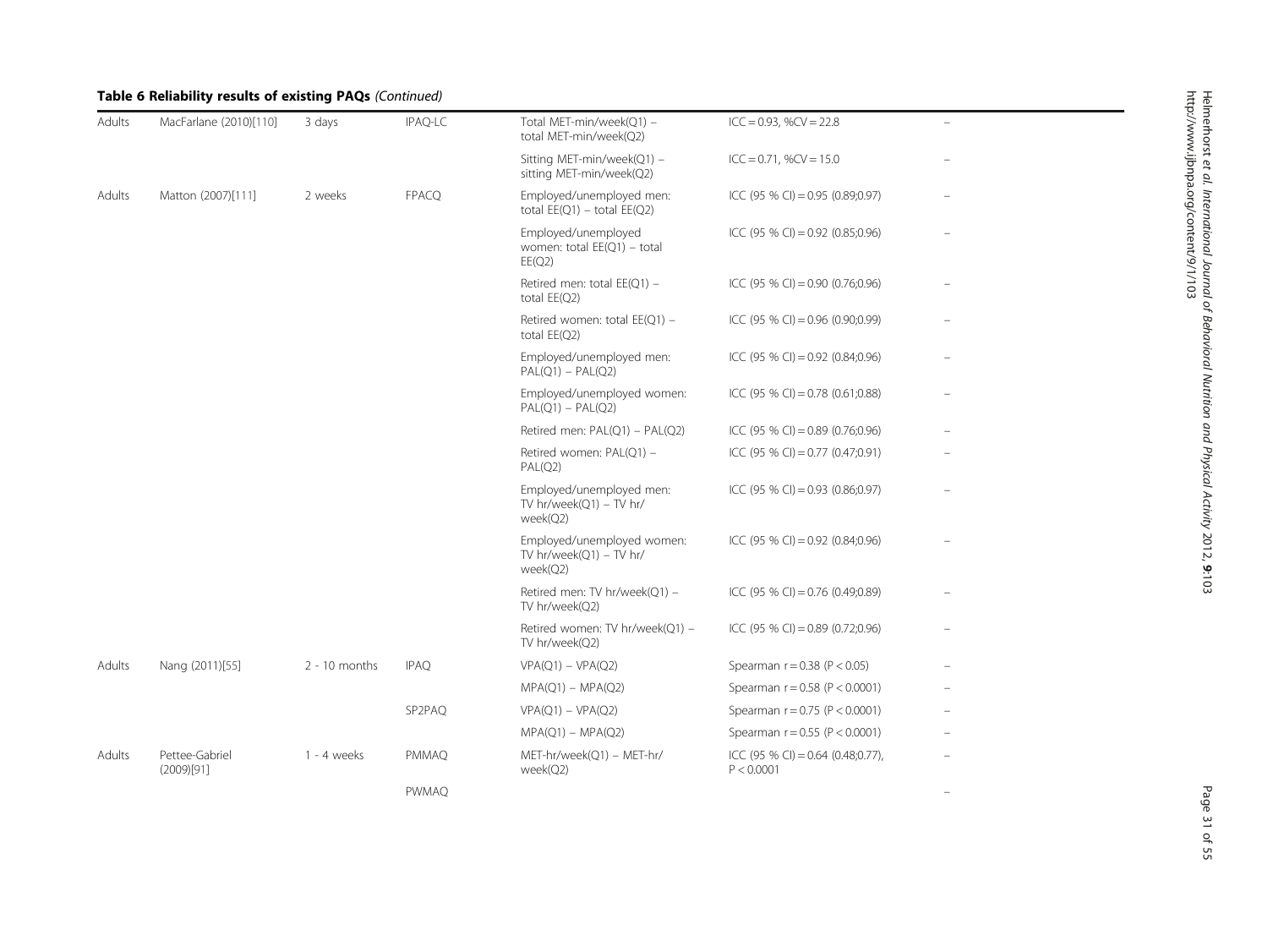|         |                           |                          |                | MET-hr/week(Q1) - MET-hr/<br>week(Q2)                            | ICC (95 % CI) = 0.74 (0.60;0.83),<br>P < 0.0001         |                                                                       |
|---------|---------------------------|--------------------------|----------------|------------------------------------------------------------------|---------------------------------------------------------|-----------------------------------------------------------------------|
|         |                           |                          | NHS-PAQ        | MET-hr/week(Q1) - MET-hr/<br>week(Q2)                            | ICC (95 % CI) = 0.48 (0.26;0.65),<br>P < 0.0001         |                                                                       |
|         |                           |                          | AAS            | $Min/day(Q1) - min/day(Q2)$                                      | ICC (95 % CI) = 0.32 (0.09;0.52),<br>P < 0.01           |                                                                       |
|         |                           |                          | <b>WHI-PAQ</b> | MET-hr/week(Q1) - MET-hr/<br>week(Q2)                            | ICC (95 % CI) = 0.91 (0.86;0.95),<br>P < 0.0001         |                                                                       |
| Adults  | Richardson (2001)[100]    | 1 month                  | S7DR           | Men: total MET-min/day(Q1) -<br>total MET-min/day(Q2)            | Spearman $r = 0.60$ (P < 0.01)                          |                                                                       |
|         |                           |                          |                | Women: total MET-min/day(Q1) -<br>total MET-min/day(Q2)          | Spearman $r = 0.36$ (P < 0.05)                          |                                                                       |
| Adults  | Saglam (2010)[112]        | $3 - 7$ days             | <b>IPAQ</b>    | Total MET-min/week(Q1) - total<br>MET-min/week(Q2)               | Spearman r (95 % CI) =<br>$0.64$ (0.56;0.72), P < 0.001 |                                                                       |
|         |                           |                          |                | Sitting $min(Q1) -$ sitting $min(Q2)$                            | Spearman r (95 % CI) =<br>0.83 (0.77;0.89), $P < 0.001$ |                                                                       |
|         |                           |                          | IPAQ-s         | Total MET-min/week(Q1) -<br>total MET-min/week(Q2)               | Spearman r (95 % CI) =<br>$0.69$ (0.61;0.77), P < 0.001 |                                                                       |
|         |                           |                          |                | Sitting min( $Q1$ ) – sitting min( $Q2$ )                        | Spearman r (95 % CI) =<br>$0.78$ (0.71;0.85), P < 0.001 |                                                                       |
| Adults  | Schmidt (2006)[92]        | 7 days                   | KPAS-mod       | Total activity $score(Q1) - total$<br>activity score(Q2)         | $ICC = 0.84$                                            |                                                                       |
|         |                           |                          |                | Weighted activity score( $Q1$ ) -<br>weighted activity score(Q2) | $ICC = 0.76$                                            |                                                                       |
| Adults  | Smitherman<br>(2009)[113] | 2 weeks                  | <b>JPAC</b>    | JPAC total score( $Q1$ ) - JPAC<br>total score(Q2)               | $ICC = 0.99$                                            |                                                                       |
| Adults  | Trinh (2009)[115]         | 2 weeks<br>(dry season)  | <b>GPAQ</b>    | $GPAQ$ total score $(Q1)$ – $GPAQ$<br>total $score(Q2)$          | Spearman $r = 0.69$ (P < 0.001)                         | MD (95 % LoA) = 1.00 (0.03;31.82)<br>$K$ (95 % CI) = 0.66 (0.53;0.79) |
|         |                           | 2 months<br>(wet season) |                | $GPAQ$ total score $(Q1)$ – $GPAQ$<br>total score(Q2)            | Spearman $r = 0.55$ (P < 0.001)                         | MD (95 % LoA) = 1.12 (0.02;71.09)<br>$K$ (95 % CI) = 0.57 (0.46;0.65) |
|         |                           | 2 weeks<br>(dry season)  |                | Sedentary time( $Q1$ ) – sedentary<br>time(Q2)                   | Spearman $r = 0.69$ (P < 0.001)                         | $K$ (95 % CI) = 0.61 (0.58;0.70)                                      |
|         |                           | 2 months<br>(wet season) |                | Sedentary time( $Q1$ ) – sedentary<br>time(Q2)                   | Spearman $r = 0.50$ (P < 0.001)                         | $K$ (95 % CI) = 0.45 (0.36;0.54)                                      |
| Elderly | De Abajo (2001)[76]       | 2 weeks                  | YPAS           | Total time( $Q1$ ) – total time( $Q2$ )                          | $ICC = 0.66 (P = 0.001)$                                |                                                                       |
|         |                           |                          |                | Total $EE(Q1) - total EE(Q2)$                                    | $ICC = 0.65 (P = 0.001)$                                |                                                                       |
|         |                           |                          |                | YPAS summary index( $Q1$ ) –<br>YPAS summary index(Q2)           | $ICC = 0.31 (P = 0.002)$                                |                                                                       |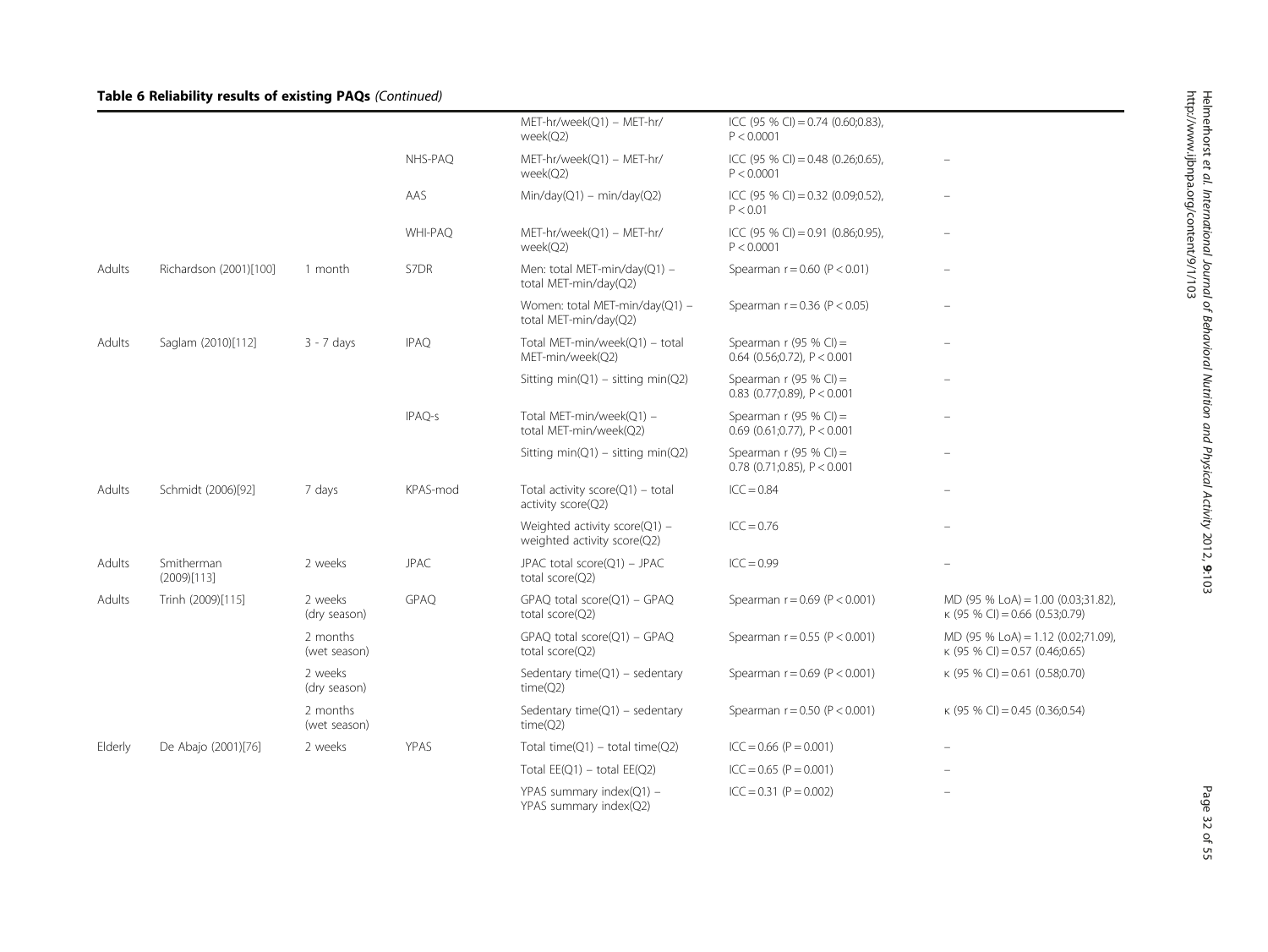|         |                               |               |               | Sitting( $Q1$ ) – sitting( $Q2$ )                            | $ICC = 0.29 (P = 0.003)$                                 | $\equiv$                                              |
|---------|-------------------------------|---------------|---------------|--------------------------------------------------------------|----------------------------------------------------------|-------------------------------------------------------|
| Elderly | Dinger (2004)[77]             | 3 days        | PASE          | Total PASE score( $Q1$ ) - total<br>PASE score(Q2)           | ICC (95 % CI) = 0.91 (0.83;0.94)                         |                                                       |
| Elderly | Dubbert (2004)[78]            | $2 - 4$ weeks | 7DPAR         | $\mathsf{TEE}(Q1) - \mathsf{TEE}(Q2)$                        | $ICC = 0.89 (P < 0.001)$                                 |                                                       |
| Elderly | Giles (2009)[79]              | $1 - 2$ weeks | CHAMPS-MMSCV  | Volume: MET-min/week(Q1) -<br>MET-min/week(Q2)               | ICC (95 % CI) = 0.84 (0.69;0.91),<br>Spearman $r = 0.62$ |                                                       |
|         |                               |               |               | Frequency: sessions/week( $Q1$ ) –<br>sessions/week(Q2)      | ICC (95 % CI) = 0.89 (0.77;0.95),<br>Spearman $r = 0.79$ |                                                       |
|         |                               |               |               | Duration: min/week(Q1) -<br>min/week(Q2)                     | ICC (95 % CI) = 0.81 (0.63;0.90),<br>Spearman $r = 0.57$ |                                                       |
| Elderly | Hagiwara (2008)[80]           | $3 - 4$ weeks | PASE          | Total PASE score(Q1) - total<br>PASE score(Q2)               | ICC (95 % CI) = $0.65$ (0.58;0.72)                       |                                                       |
| Elderly | Harada (2001)[82]             | 2 weeks       | <b>CHAMPS</b> | $EE(Q1) - EE(Q2)$                                            | $ICC = 0.62$ , Pearson $r = 0.62$                        |                                                       |
| Elderly | Kolbe-Alexander<br>(2006)[83] | $3 - 5$ days  | IPAQ-s        | Men: total MET-min/week(Q1) -<br>total MET-min/week(Q2)      | Spearman $r = 0.54$ (P = 0.0001)                         | MD (95 % LoA) = $324.58 \pm 7534.85$<br>MET-min/week  |
|         |                               |               |               | Women: total MET-min/week(Q1) -<br>total MET-min/week(Q2)    | Spearman $r = 0.60$ (P = 0.0000)                         | MD (95 % LoA) = $347.14 \pm 4016.88$<br>MET-min/week  |
|         |                               |               |               | Men: sitting MET-hr/week(Q1) -<br>sitting MET-hr/week(Q2)    | Spearman $r = 0.76$ (P = 0.0000)                         |                                                       |
|         |                               |               |               | Women: sitting MET-hr/week(Q1) -<br>sitting MET-hr/week(Q2)  | Spearman $r = 0.77$ (P = 0.0000)                         | $\equiv$                                              |
|         |                               |               | YPAS          | Men: total MET-min/week( $Q1$ ) -<br>total MET-min/week(Q2)  | Spearman $r = 0.57$ (P = 0.00001)                        | MD (95 % LoA) = $-582.17 \pm 4867.14$<br>MET-min/week |
|         |                               |               |               | Women: total MET-min/week(Q1) -<br>total MET-min/week(Q2)    | Spearman $r = 0.62$ (P = 0.0000)                         | MD (95 % LoA) = $26.77 \pm 4474.64$<br>MET-min/week   |
| Elderly | Tomioka (2011)[85]            | 2 weeks       | IPAQ-s        | Young old men: MET-min/<br>week(Q1) - MET-min/week(Q2)       | ICC (95 % CI) = $0.65$ (0.46;0.78)                       |                                                       |
|         |                               |               |               | Young old women: MET-min/<br>week(Q1) - MET-min/week(Q2)     | ICC (95 % CI) = 0.57 (0.34;0.72)                         |                                                       |
|         |                               |               |               | Old old men: MET-min/week(Q1) -<br>MET-min/week(Q2)          | ICC (95 % CI) = 0.50 (0.22;0.68)                         |                                                       |
|         |                               |               |               | Old old women: MET-min/<br>week(Q1) - MET-min/week(Q2)       | ICC (95 % CI) = 0.56 (0.30;0.72)                         |                                                       |
|         |                               |               |               | Young old men: sitting hr/<br>$day(Q1) - sitting hr/day(Q2)$ | ICC (95 % CI) = 0.82 (0.71;0.88)                         |                                                       |
|         |                               |               |               | Young old women: sitting<br>hr/day(Q1) - sitting hr/day(Q2)  | ICC (95 % CI) = 0.70 (0.54;0.80)                         |                                                       |
|         |                               |               |               | Old old men: sitting $hr/day(Q1) -$<br>sitting hr/day(Q2)    | ICC (95 % CI) = 0.66 (0.48;0.78)                         |                                                       |
|         |                               |               |               |                                                              | ICC (95 % CI) = $0.67$ (0.48;0.80)                       | $\equiv$                                              |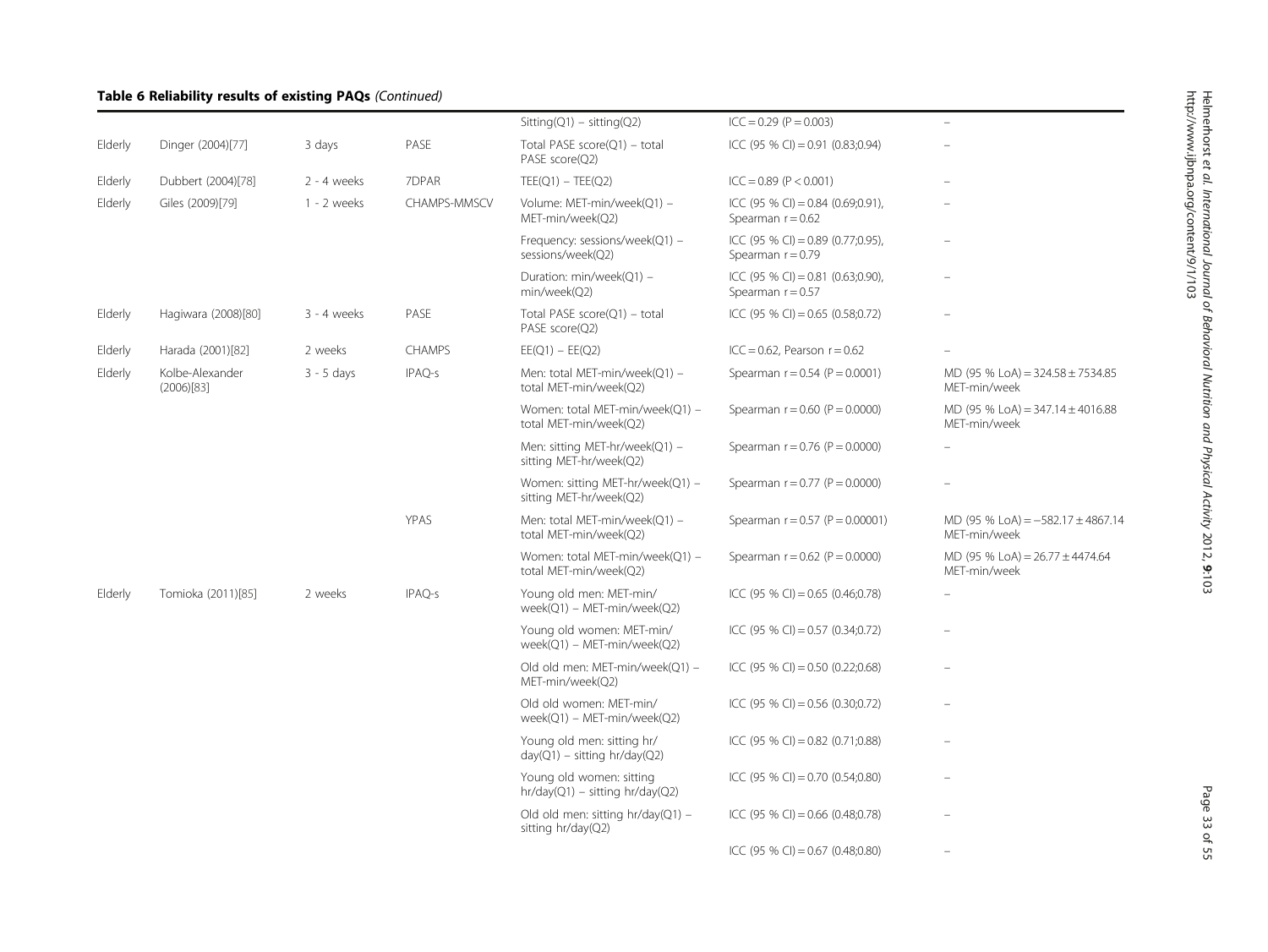Old old women: sitting hr/day(Q1) – sitting hr/day(Q2)

> Median  $ICC = 0.71$  (youth: 0.64) adults: 0.79, elderly: 0.65)

Median Spearman  $r = 0.62$  (youth:  $-$ , adults: 0.64, elderly: 0.60)

Median Pearson  $r = 0.62$  (youth: 0.605, adults: –, elderly: 0.62)

> Median  $κ = 0.655$  (youth:  $$  $adults: 0.655,$  elderly:  $-1$

 $Q1 =$  first completed questionnaire,  $Q2 =$  second completed questionnaire, r = correlation coefficient (rho), ICC = Intraclass Correlation Coefficient, CI = Confidence Interval (lower;upper), %CV = coefficient of variatio (within subjects standard deviation of typical error) as a percentage of the mean score, κ = kappa (i.e. Cohen weighted kappa unless specified otherwise), LoA = Limits of Agreement, MD = Mean Difference, – = not stated.

Bull (2009): Total min = total time per domain of the pooled data (n = 2221) of 7 countries (Bangladesh, China, Ethiopia, Indonesia, South Africa, Japan, Taiwan). Leisure = discretionary domain, occupation = work domain, transportation = transport domain. Sedentary = categorical variable of pooled data (n = 1524) for no physical activity in the discretionary or work domain.

Corder (2009): PAEE in kJ/kg/day for total group, or for 12 - 13 or 16 - 17 year old children. Lifestyle score = summed score of four multiple choice questions regarding active transport, school break activities, activity outside school, and the amount of "exercise that makes you out of breath".

Cust (2008): Total MET-hr/week = total MET hours per week of non-occupational activity. Total PA index = cross-tabulation of level of occupational activity with combined recreational and household activities - inactive, moderately inactive, moderately active, active. Cambridge PA index = index based on occupational, cycling and sports activity (generally more intense activities).

Cust (2009): Results are stratified according to the group of participants reporting high or low confidence in recall of PA. High confidence = group of participants reporting high self-reported confidence in recall of physical activity. Low confidence = group of participants reporting low self-reported confidence in recall of physical activity.

De Abajo (2001): EE in kJ/day. YPAS summary index = summed time for each activity, expressed in hours per week for each subject. Individual indices were created by multiplying a frequency score by a duration score and multiplying again by a weighting factor.

Dinger (2004): Total PASE score = weighted and summed score of individual items using the PASE scoring algorithm.

Eisenmann (2002): Same day = beginning and end of the day. Total leisure activity score was calculated by multiplying the frequency of each category by the MET value and summing the score. Gauthier (2009): Total MET-min/week = total activity excluding sitting.

Hagiwara (2008): PASE score was calculated by adding the score for each component determined on the basis of the time spent on each activity or the presence or absence of activity over the past 7 days. In the paper more details (κ or weighted κ and the proportion of consistency) are reported for each separate activity component.

Hallal (2010): Total score = sum of minutes spent on MPA (including walking) per week, and twice the number of minutes spent on VPA. T1 = telephone interview on day 1. T2 = telephone interview on day 1. T2 = telephone inte FTF = face-to-face interview on day 1.

Harada (2001): EE in kcal/week.

Huang (2009): Activity intensities classified according to a compendium of physical activities.

Kolbe-Alexander (2006): sitting = time spent sitting during a week and weekend day.

Kurtze (2008):  $VPA = 8$  METs, MPA = 4 METs, Walking = 3.3 METs on average.

MacFarlane (2007/2010): Total MET-min/week = total activity excluding sitting (1 MET).

Matton (2007): EE in kcal/week. PAL is calculated as total EE divided by 168 (number of hours per week) and the reported body weight. TV hr/week = time per week spent watching television or videos or playing computer games during weekdays and weekends.

Nang (2011):  $VPA(Q) = 3-6$  METs kcal/day, MPA(Q) = >6 METs kcal/day.

Pettee-Gabriel (2009): Test-retest period = 1 week for PWMAQ (n = 65), NHS-PAQ (n = 62), AAS (n = 65), WHI-PAQ (n = 63) and 1 month for PMMAQ (n = 65).

Schmidt (2006): Total activity score = activity score of all four domains, calculated as: (household/caregiving index\*0.25 + occupational index\*0.25 + active living index\*0.25 + sports/exercise index\*0.25)\*4. Weighted activity score = activity score of all four domains, calculated as: (household/caregiving index\*0.50 + occupational index\*0.20 + active living index\*0.25 + sports/exercise index\*0.05)\*4.

Smitherman (2009): JPAC total score = total score calculated by summing the 4 index scores (active living, work, home/family/yard/garden, sport/exercise index) and can range from 3 to 20. Tomioka (2011): Young old = age 65-74, old old = age 75-89.

Treuth (2004): GAQ score yesterday = summary score estimated from 28 physical activities performed on the previous day (yesterday), applying the code 0 for the response "none", 1 for the response "less than 15 min", and 10 for the response "15 min or more". GAQ score usual = summary score estimated from usual activities, based on frequency of physical activities performed, applying the code 0 for the response "none", 1 for the response "a little", and 10 for the response "a lot". The GAQ summary scores were computed as the total MET-weighted score divided by the number of nonmissing items. TV watching = time spent watching TV or video. Other sedentary = time spent performing computer or video games, arts and crafts, board games, homework or reading, talking on phone or hanging out.

Trinh (2009): GPAO total score = score of 19 items following the GPAO analysis protocol. Sedentary time = time spent sitting or reclining. MD (95 % LoA) = log-transformed average difference with 95 % limits of agreement. Compared with the baseline assessment, the GPAQ score was on average not different and 12 % higher, respectively, 2 weeks later.

Troped (2007): MPA = number of days participating in ≥ 30 min of moderate PA during past 7 days. VPA = number of days participating in ≥ 20 min of vigorous PA during past 7 days. Weston (1997): TEE in kcal/kg/day.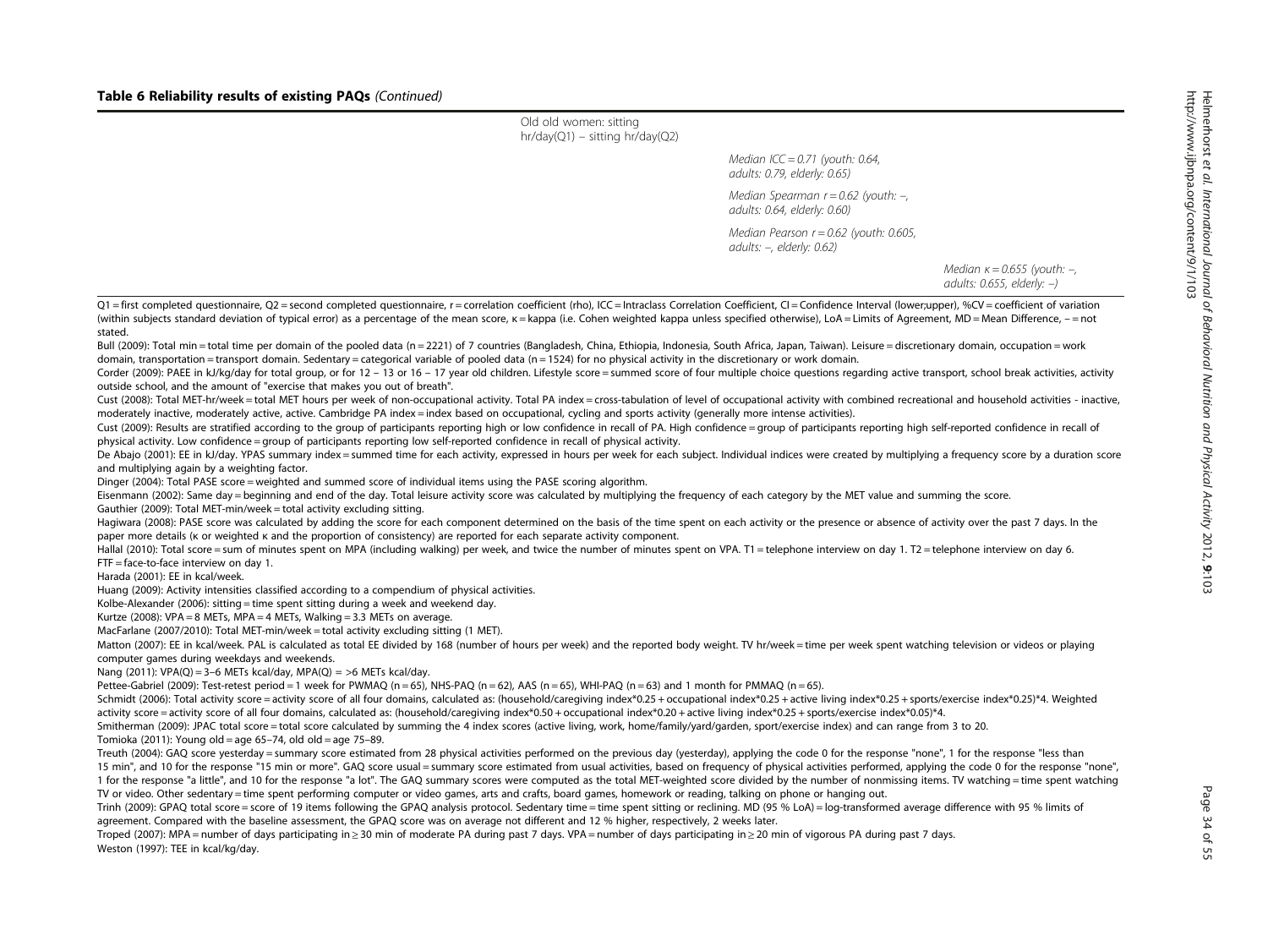monstrated for the SSAAQ when tested against the Caltrac accelerometer  $(r = 0.60 - 0.74)$  [[44](#page-52-0)]. Low validity correlations for total activity or for all subcategories were observed for the HUNT1  $(r = 0.03 - 0.07)$  [[54\]](#page-52-0), and the short EPIC PAQ  $(r = 0.04)$ , although the main outcome, a 4 category physical activity index, derived from this instrument was significantly associated with objectively measured physical activity energy expenditure (p for trend =  $0.003$ ) [\[47\]](#page-52-0). A follow-up study in 1941 adults from 10 European countries suggested moderate validity  $(r = 0.33)$  of this instrument using physical activity energy expenditure from combined heart rate and movement sensing as the criterion [\[51](#page-52-0)].

Rosenberg et al. assessed the validity of sedentary behaviour only, and demonstrated low correlations (partial  $r = -0.01 - 0.10$ ) with objectively measured sedentary time (<100 counts/min) by the ActiGraph accelerometer [\[43\]](#page-52-0).

#### Elderly

Median Spearman validity correlation for the elderly was  $r = 0.41$ . The PAQ-EJ was tested by correlating a total score with MET-min/day calculated from the Kenz Lifecorder accelerometer-based pedometer  $(r = 0.41)$  [\[49](#page-52-0)].

## Existing PAQs

New validity and reliability results for existing PAQs were reported in 35 studies, and 30 studies reported new results on validity only (Table [5\)](#page-22-0). One study is classified as a study testing an existing PAQs, but also reports both validity and reliability data for a new PAQ (SP2PAQ) [\[55](#page-53-0)]. Twenty-six of the 65 studies were undertaken in the US with the remaining coming from Australia (n = 5), Sweden (n = 5), China (n = 4), Belgium  $(n = 3)$ , Spain  $(n = 3)$ , Canada  $(n = 2)$ , France  $(n = 2)$ , Norway  $(n = 2)$ , Japan  $(n = 2)$ , Brazil, Portugal, Singapore, South Africa, Turkey, United Kingdom and Vietnam. There were four multi-country studies; three testing the IPAQ modified for adolescents [\[56,57\]](#page-53-0) and the EPAQ-s in 9–10 European cities [[51](#page-52-0)]. The GPAQ was tested in diverse sample of nine global countries [\[58\]](#page-53-0). Eighteen studies were undertaken in youth [[57](#page-53-0),[59](#page-53-0)-[74\]](#page-53-0), 12 in elderly [[75](#page-53-0)-[86\]](#page-53-0); and 35 in adults with a few studies including both older adolescents and adults. In 48 studies men and women were combined, 10 studies examined women only [[70,72,87](#page-53-0)-[93\]](#page-53-0), and seven studies included only men [[54,](#page-52-0)[75](#page-53-0),[78,94](#page-53-0)-[97\]](#page-54-0). All authors concluded that the questionnaires had shown at least satisfactory results for reliability and validity (see results below); seven studies noted considerable limitations in aspects of their questionnaires [[56,59,63](#page-53-0),[90](#page-53-0)[,98](#page-54-0)-[100](#page-54-0)].

## Reliability

All reliability results for existing PAQs are listed in Table [6.](#page-27-0)

Most studies examining the reliability of existing PAQs reported reliability as ICC (n = 20), Pearson/Spearman correlation coefficients ( $n = 8$ ); some studies also used a combination of correlation statistics  $(n = 7)$ . Similar to the new PAQs, the existing PAQs demonstrated moderate correlations for reliability. Median correlations from reported data for recall of sedentary behaviours were divergent:  $ICC = 0.76$ , Spearman  $r = 0.725$ , Pearson  $r = 0.305$ , kappa = 0.645.

## Youth

Median reliability correlations for the youth were as follows: ICC = 0.64, Pearson  $r = 0.605$ . The CHASE (ICC = 0.02) and the CPAQ  $(ICC = 0.25)$  showed poor testretest reliability, whereas the reliability was strong for  $YPAQ$  (ICC = 0.79–0.86) in the same study [[61\]](#page-53-0). Previous day physical activity recall instruments proved to be highly reliable in children  $(ICC = 0.98 \mid 60]$  $(ICC = 0.98 \mid 60]$ , r = 0.98 [[74\]](#page-53-0)).

## Adults

Median reliability correlations for adults were as follows: ICC = 0.79, Spearman  $r = 0.64$ , kappa = 0.655. The IPAQ-SALVCF  $(ICC = 0.929)$   $[105]$  $[105]$ , IPAQ long version (r = 0.87–0.90 [[108\]](#page-54-0), ICC = 0.93 [\[110\]](#page-54-0)), IPAQ short version  $(ICC = 0.79)$  [\[99\]](#page-54-0), FPACQ  $(ICC = 0.77-0.96)$  [[111](#page-54-0)],  $KPAS-mod$   $(ICC = 0.76-0.84)$   $[92]$  $[92]$  and the JPAC  $(ICC = 0.99)$  [[113\]](#page-54-0) showed acceptable or strong reliability. Notably, the IPAQ-s showed a wide range of results for reliability, with ICCs ranging from 0.27–0.97 for sitting [[54](#page-52-0)[,69,83,85](#page-53-0)[,99,103,112\]](#page-54-0), 0.10–0.42 for walking [54[,69](#page-53-0)], 0.30–0.34 for MPA [[54](#page-52-0)[,69](#page-53-0)], 0.30–0.62 for VPA [\[54](#page-52-0)[,69\]](#page-53-0), and 0.33–0.79 for total PA [[83,85](#page-53-0)[,99,103,112](#page-54-0)]. For sedentary time the short IPAQ appeared to be the most reliable questionnaire when the test retest duration was short (i.e. 3 days,  $[ICC = 0.97]$  [\[99\]](#page-54-0). All existing PAQs for adults reported acceptable to high reliability properties, overall.

## Elderly

Median reliability correlations for the elderly were as follows: ICC =  $0.65$ , Spearman r =  $0.60$ , Pearson r =  $0.62$ . Similarly, all existing PAQs for elderly also showed overall acceptable to high reliability, with the PASE (ICC =  $0.91$ ) [[77](#page-53-0)], 7DPAR  $(ICC = 0.89)$  [\[78\]](#page-53-0) and CHAMPS-MMSCV  $(ICC = 0.81 - 0.89)$  [\[79\]](#page-53-0) performing best.

## Validity

All validity results for existing PAQs are listed in Table [7.](#page-35-0)

Of the 65 studies that report new results for the validity of existing questionnaires, 14 studies [[55,61,69,75](#page-53-0),[81](#page-53-0), [83,84](#page-53-0),[87](#page-53-0),[89](#page-53-0),[91](#page-53-0),[94,96](#page-53-0)[,97,103](#page-54-0)] tested two or more questionnaires. Forty-five studies used accelerometry as the criterion, and the remaining used  $DLW$  (n = 8)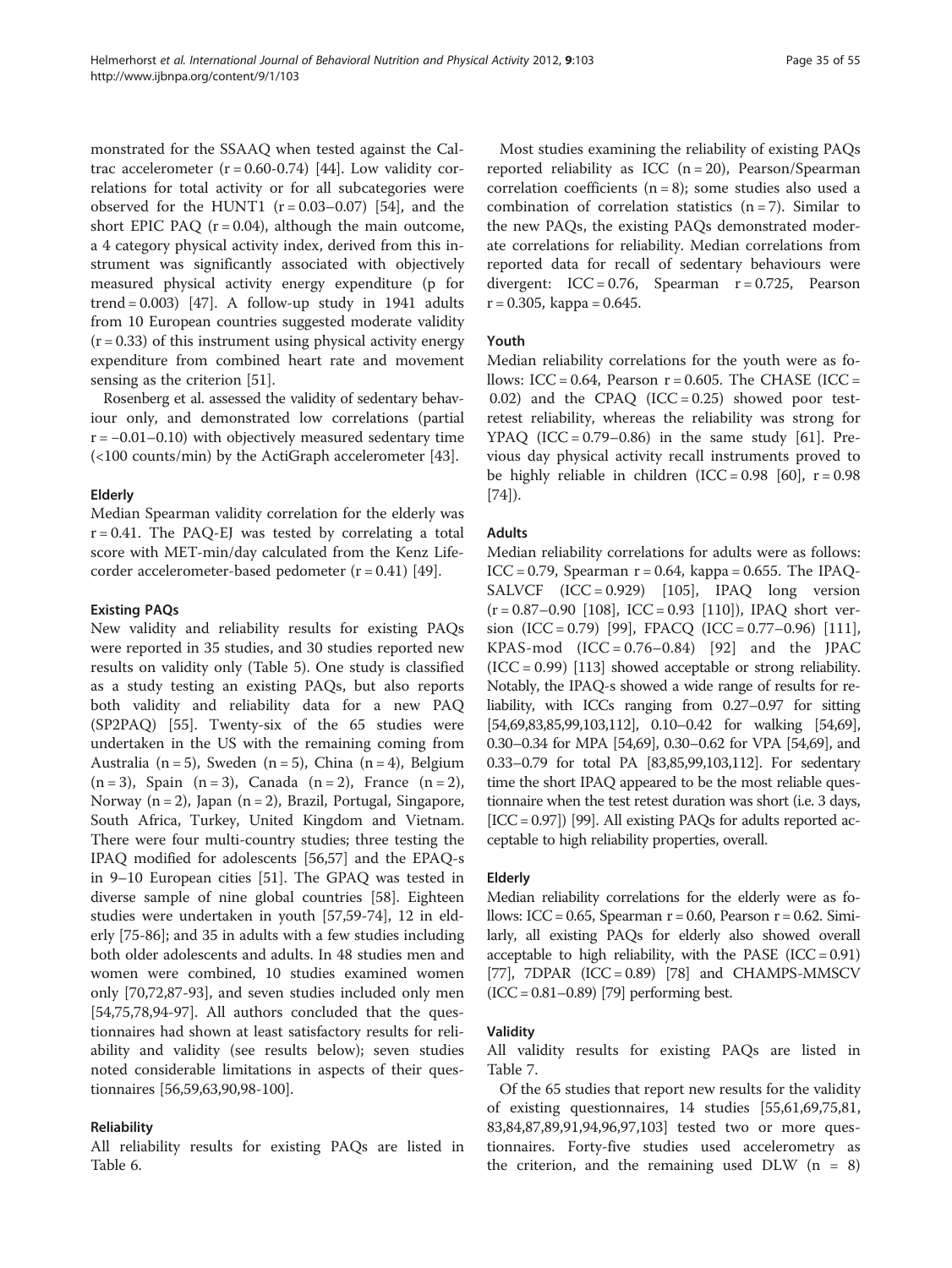<span id="page-35-0"></span>

| Age   | Reference                | <b>Criterion</b>     | <b>Duration of</b> | <b>PAO</b>                      | <b>Variables tested</b>                               | <b>Criterion intensity</b> |                                                                                       | <b>Validity results</b>                               |
|-------|--------------------------|----------------------|--------------------|---------------------------------|-------------------------------------------------------|----------------------------|---------------------------------------------------------------------------------------|-------------------------------------------------------|
| Group |                          | method<br>validation | thresholds         | <b>Correlation coefficients</b> | Agreement                                             |                            |                                                                                       |                                                       |
| Youth | Affuso (2011)[59]        | Acc (ActiGraph)      | 3 days             | SAPAC                           | Sedentary mins( $Q$ ) -<br>sedentary mins(Acc)        | <100 counts/min            | Pearson r (95 % Cl) =<br>0.18(0.07;0.28)<br>Spearman r (95 % Cl) =<br>0.14(0.05;0.23) |                                                       |
| Youth | Allor (2001)[60]         | Acc (Caltrac)        | 2 days             | <b>PDPAR</b>                    | $EE(Q) - EE(Acc)$                                     |                            | Pearson $r = 0.76$ (P < 0.01)                                                         | $MD = ~100$ kcal/hr (P < 0.01)                        |
|       |                          | <b>HR</b>            | 2 days             |                                 | $EE(Q) - EE(HR)$                                      |                            | Pearson $r = 0.50$ (P < 0.01)                                                         | $MD = ~100$ kcal/hr                                   |
| Youth | Corder (2009)[61]        | <b>DLW</b>           | 11 days            | YPAQ                            | 12-13 yrs: PAEE(Q) -<br>PAEE(DLW)                     |                            | Spearman $r = 0.09$ (P = 0.67)                                                        | $MD (95 % LoA) =$<br>$0.59 \pm 6.3$ kJ/kg/day         |
|       |                          |                      |                    |                                 | 16-17 yrs: PAEE(Q) -<br>PAEE(DLW)                     |                            | Spearman $r = 0.46$ (P = 0.03)                                                        | $MD (95 % LoA) =$<br>$0.32 \pm 4.6 \text{ kJ/kg/day}$ |
|       |                          | Acc (ActiGraph)      | 11 days            |                                 | 12-13 yrs: $MVPA(Q) -$<br>MVPA(Acc)                   | $\geq$ 1952 counts/min     | Spearman $r = 0.42$ (P = 0.04)                                                        | $MD (95 % LoA) =$<br>$2.01 \pm 2.25$ min/week         |
|       |                          |                      |                    |                                 | 16-17 yrs: $MVPA(Q) -$<br>MVPA(Acc)                   | $\geq$ 1952 counts/min     | Spearman $r = 0.11$ (P = 0.61)                                                        | $MD (95 % LoA) =$<br>$1.38 \pm 2.97$ min/week         |
|       |                          | <b>DLW</b>           | 11 days            | CPAQ                            | $PAEE(Q) - PAEE(DLW)$                                 |                            | Spearman $r = 0.22$ (P = 0.28)                                                        | $MD (95 % LoA) =$<br>$0.76 \pm 3.1 \text{ kJ/kg/day}$ |
|       |                          | Acc (ActiGraph)      | 11 days            |                                 | $MVPA(Q) - MVPA(Acc)$                                 | $\geq$ 1952 counts/min     | Spearman $r = 0.42$ (P = 0.04)                                                        | $MD (95 % LoA) =$<br>$1.63 \pm 2.24$ min/week         |
|       |                          | <b>DLW</b>           | 11 days            | CHASE                           | Lifestyle $score(Q)$ -<br>PAEE(DLW)                   |                            | Spearman $r = 0.45$ (P = 0.02)                                                        |                                                       |
|       |                          | Acc (ActiGraph)      | 11 days            |                                 | Lifestyle $score(Q)$ -<br>MVPA(Acc)                   | ≥1952 counts/min           | Spearman $r = 0.12$ (P = 0.57)                                                        | $\overline{\phantom{a}}$                              |
|       |                          | <b>DLW</b>           | 11 days            | <b>SWAPAO</b>                   | $PAEE(Q) - PAEE(DLW)$                                 |                            | Spearman $r = 0.40$ (P = 0.04)                                                        | $MD (95 % LoA) =$<br>$0.46 \pm 8.5$ kJ/kg/day         |
|       |                          | Acc (ActiGraph)      | 11 days            |                                 | MVPA(Q) - MVPA(Acc)                                   | ≥1952 counts/min           | Spearman $r = 0.23$ (P = 0.27)                                                        | $MD (95 % LoA) =$<br>$1.03 \pm 2.58$ min/week         |
| Youth | Eisenmann<br>(2002)[62]  | Acc (Caltrac)        | 1 day              | <b>GLTEQ</b>                    | Total leisure activity<br>$score(Q) - counts/hr(Acc)$ |                            | Pearson $r = 0.50$                                                                    |                                                       |
| Youth | Gwynn (2010)[63]         | Acc (ActiGraph)      | 7 days             | <b>MRPARQ</b>                   | MVPA min/day( $Q$ ) – MVPA<br>min/day(Acc)            | $\geq$ 1952 counts/min     | Pearson $r = 0.37$ (P < 0.05),<br>$ICC = 0.25 (P < 0.05)$                             |                                                       |
| Youth | Hagströmer<br>(2008)[56] | Acc (ActiGraph)      | 7 days             | IPAQ-A                          | Total MET-min/day(Q) -<br>total counts/min(Acc)       |                            | Spearman $r = 0.20$ (P < 0.01)                                                        | $\overline{\phantom{a}}$                              |
| Youth | Huang (2009)[64]         | Acc (ActiGraph)      | 7 days             | <b>CLASS</b>                    | Boys: VPA min/week(Q) -<br>VPA min/week(Acc)          | $\geq 6$ METs              | Spearman $r = 0.29$                                                                   | $MD (95 % LoA) =$<br>$12.6 \pm 47.4$ min/week         |
|       |                          |                      |                    |                                 | Girls: VPA min/week(Q) -<br>VPA min/week(Acc)         | $\geq 6$ METs              | Spearman $r = 0.43$ (P < 0.05)                                                        | $MD (95 % LoA) =$<br>$12.6 \pm 47.4$ min/week         |
|       |                          |                      |                    |                                 |                                                       | $\geq$ 3 METs              | Spearman $r = 0.27$                                                                   |                                                       |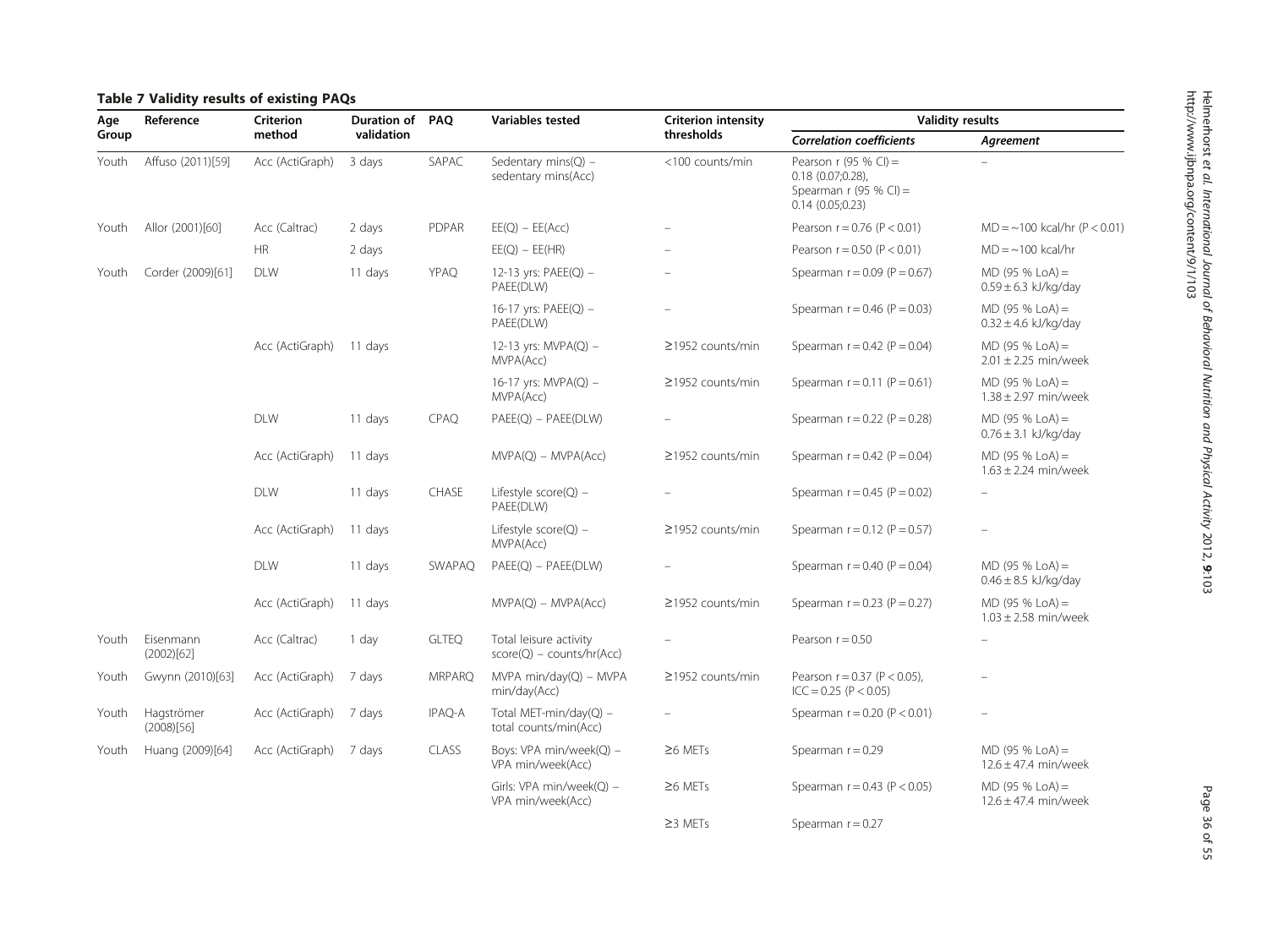|       |                                   |                 |        |             | Boys: MVPA min/week(Q) -<br>MVPA min/week(Acc)                    |                          |                                 | $MD (95 % LoA) =$<br>$-6.2 \pm 95.3$ min/week  |
|-------|-----------------------------------|-----------------|--------|-------------|-------------------------------------------------------------------|--------------------------|---------------------------------|------------------------------------------------|
|       |                                   |                 |        |             | Girls: MVPA min/week(Q) -<br>MVPA min/week(Acc)                   | $\geq$ 3 METs            | Spearman $r = 0.48$ (P < 0.05)  | $MD (95 % LoA) =$<br>$-6.2 \pm 95.3$ min/week  |
|       |                                   |                 |        |             | Boys: MPA min/week(Q) -<br>MPA min/week(Acc)                      | 3-5.9 METs               | Spearman $r = 0.33$             | $MD (95 % LoA) =$<br>$-18.9 \pm 70.4$ min/week |
|       |                                   |                 |        |             | Girls: MPA min/week(Q) -<br>MPA min/week(Acc)                     | 3-5.9 METs               | Spearman $r = 0.29$ (P < 0.05)  | $MD (95 % LoA) =$<br>$-18.9 \pm 70.4$ min/week |
|       |                                   |                 |        |             | Boys: sedentary min/<br>week( $Q$ ) – sedentary min/<br>week(Acc) | <100 counts/min          | Spearman $r = 0.06$             | $\qquad \qquad -$                              |
|       |                                   |                 |        |             | Girls: sedentary min/<br>$week(Q) - sedentary min/$<br>week(Acc)  | <100 counts/min          | Spearman $r = 0.25$ (P < 0.05)  |                                                |
| Youth | Kowalski (1997)[65] Acc (Caltrac) |                 | 7 days | PAQ-C       | $PAQ-C score(Q) - total$<br>counts(Acc)                           |                          | Pearson $r = 0.39$ (P < 0.05)   |                                                |
| Youth | Martinez-Gomez<br>(2010)[66]      | Acc (ActiGraph) | 3 days | <b>BAD</b>  | Total MET-min/day(Q) -<br>total counts/day(Acc)                   |                          | Spearman $r = 0.29$             |                                                |
|       |                                   |                 |        |             | Total MET-min/day(Q) -<br>total counts/min/day(Acc)               |                          | Spearman $r = 0.33$             |                                                |
| Youth | Martinez-Gomez<br>(2011)[67]      | Acc (ActiGraph) | 7 days | PAQ-A       | $PAQ-A$ score( $Q$ ) – total<br>counts/min(Acc)                   |                          | Spearman $r = 0.39$ (P < 0.001) | $\equiv$                                       |
|       |                                   |                 |        |             | PAQ-A score(Q) - MVPA<br>mins(Acc)                                | ≥1952 counts/min         | Spearman $r = 0.31$ (P < 0.001) | $\overline{a}$                                 |
| Youth | Mota (2002)[68]                   | Acc (ActiGraph) | 3 days | <b>WAC</b>  | $METs/15 min(Q) - counts/$<br>min(Acc)                            |                          | Pearson $r = 0.30$ (P = 0.01)   |                                                |
| Youth | Ottevaere<br>(2011)[57]           | Acc (ActiGraph) | 7 days | IPAQ-A      | $VPA$ min/day(Q) - VPA<br>min/day(Acc)                            | ≥4000 counts/min         | Spearman $r = 0.25$ (P < 0.01)  | $MD (95 % LoA) =$<br>$13.2 \pm 78.2$ min/day   |
|       |                                   |                 |        |             | MVPA min/day( $Q$ ) – MVPA<br>min/day(Acc)                        | ≥2000 counts/min         | Spearman $r = 0.21$ (P < 0.01)  | $\overline{\phantom{0}}$                       |
|       |                                   |                 |        |             | MPA min/day( $Q$ ) – MPA<br>min/day(Acc)                          | 2000-3999<br>counts/min  | Spearman $r = 0.15$ (P < 0.01)  | $MD (95 % LoA) =$<br>$31.6 \pm 105.6$ min/day  |
| Youth | Rangul (2008)[69]                 | Acc (ActiReg)   | 7 days | <b>HBSC</b> | Frequency( $Q$ ) - TEE(Acc)                                       |                          | Spearman $r = 0.20$             | $\overline{a}$                                 |
|       |                                   |                 |        |             | Frequency(Q) - PAL(Acc)                                           |                          | Spearman $r = 0.02$             |                                                |
|       |                                   |                 |        |             | Duration(Q) - TEE(Acc)                                            |                          | Spearman $r = 0.23$             |                                                |
|       |                                   |                 |        |             | $Duration(Q) - PAL(Acc)$                                          |                          | Spearman $r = 0.01$             |                                                |
|       |                                   |                 |        | IPAQ-s      | $VPA$ min/day(Q) - TEE(Acc)                                       |                          | Spearman $r = -0.14$            |                                                |
|       |                                   |                 |        |             | VPA min/day(Q) - PAL(Acc)                                         | $\overline{\phantom{0}}$ | Spearman $r = -0.08$            |                                                |
|       |                                   |                 |        |             |                                                                   |                          |                                 |                                                |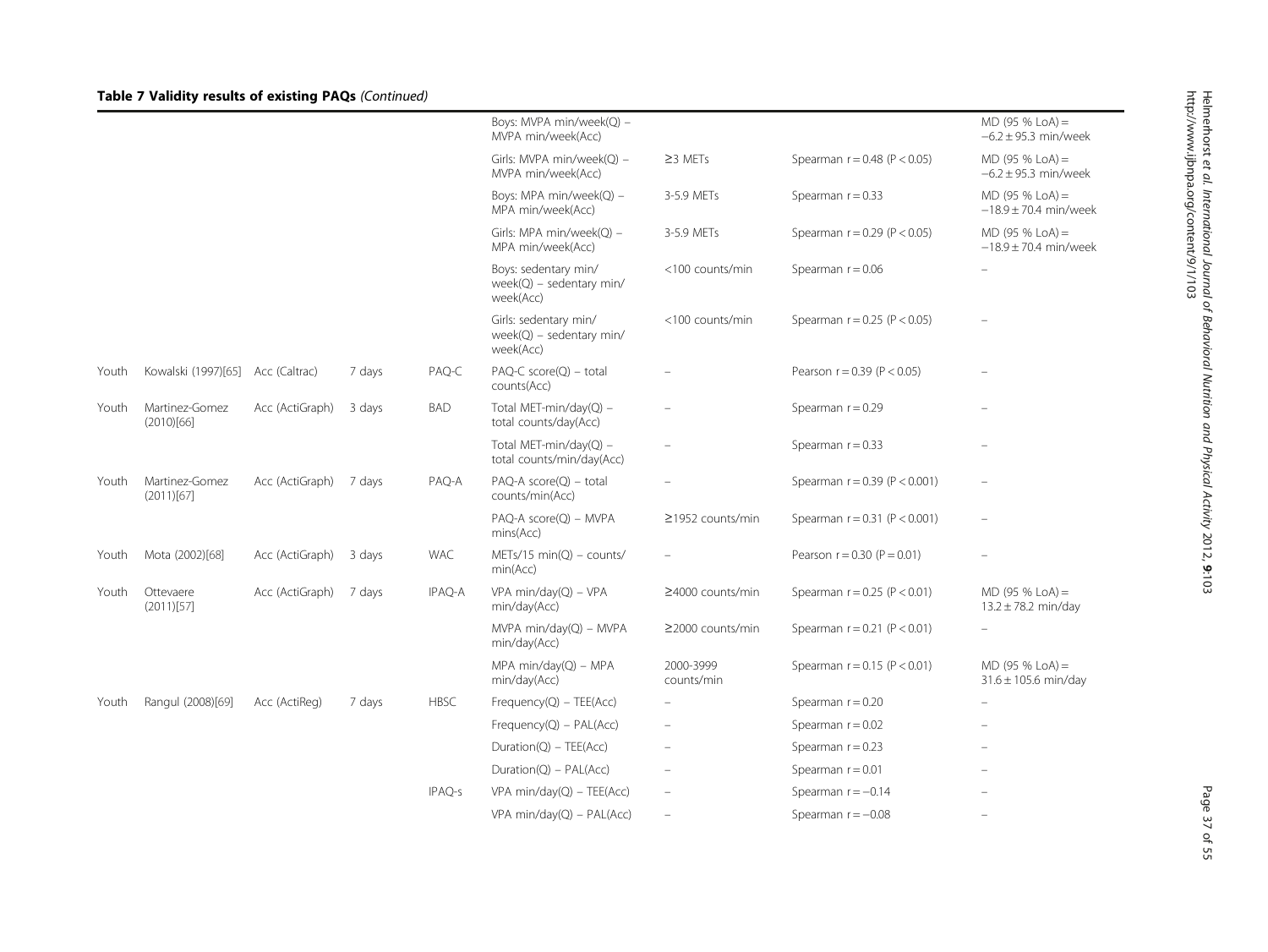|        |                         |                 |                         |               | MPA min/day(Q) - TEE(Acc)                                         |                          | Spearman $r = 0.01$                   |                                           |
|--------|-------------------------|-----------------|-------------------------|---------------|-------------------------------------------------------------------|--------------------------|---------------------------------------|-------------------------------------------|
|        |                         |                 |                         |               | MPA min/day( $Q$ ) – PAL(Acc)                                     |                          | Spearman $r = 0.01$                   |                                           |
|        |                         |                 |                         |               | Walking $min/day(Q) - TEE(Acc)$                                   | $\overline{a}$           | Spearman $r = 0.24$                   |                                           |
|        |                         |                 |                         |               | Walking min/day( $Q$ ) – PAL(Acc) –                               |                          | Spearman $r = 0.43$ (P < 0.01)        |                                           |
|        |                         |                 |                         |               | Sitting $min/day(Q) - TEE(Acc)$                                   | $\overline{\phantom{m}}$ | Spearman $r = -0.04$                  |                                           |
|        |                         |                 |                         |               | Sitting $min/day(Q) - PAL(Acc)$                                   | $\overline{\phantom{m}}$ | Spearman $r = -0.29$                  |                                           |
| Youth  | Scerpella<br>(2002)[70] | Acc (Caltrac)   | $2x$ 3 days             | GSQ           | Godin-Shephard score(Q) -<br>Caltrac score(Acc)                   | $\overline{\phantom{a}}$ | Spearman $r = 0.102$ (P = 0.422)      |                                           |
| Youth  | Slinde (2003)[71]       | <b>DLW</b>      | 14 days                 | <b>MLTPAQ</b> | $\mathsf{TEE}(\mathsf{Q}) - \mathsf{TEE}(\mathsf{DLW})$           |                          | Spearman $r = 0.49$ (P < 0.01)        |                                           |
|        |                         |                 |                         | eMLTPAQ       | $TEE(Q) - TEE(DLW)$                                               |                          | Spearman $r = 0.65$ (P < 0.01)        | $MD (95 % LoA) =$<br>$2.8 \pm 2.8$ MJ/day |
|        |                         |                 |                         |               | Sedentary min/day( $Q$ ) -<br>TEE(DLW)                            |                          | Spearman $r = 0.030$ (P = 0.86)       |                                           |
| Youth  | Treuth (2004)[72]       | Acc (ActiGraph) | 3 days                  | GAQ           | Baseline: yesterday GAQ<br>$score(Q)$ – mean counts/<br>min(Acc)  |                          | Pearson $r = 0.06$ (P = 0.42)         |                                           |
|        |                         |                 |                         |               | Follow-up: yesterday GAQ<br>$score(Q)$ – mean counts/<br>min(Acc) |                          | Pearson $r = 0.08$ (P = 0.28)         |                                           |
|        |                         |                 |                         |               | Baseline: usual GAQ score(Q) -<br>mean counts/min(Acc)            | $\overline{a}$           | Pearson $r = 0.12$ (P = 0.10)         |                                           |
|        |                         |                 |                         |               | Follow-up: usual GAQ<br>$score(Q)$ – mean counts/<br>min(Acc)     |                          | Pearson $r = 0.07$ (P = 0.36)         |                                           |
| Youth  | Troped (2007)[73]       | Acc (ActiGraph) | 7 days                  | <b>YRBS</b>   | Total VPA min/day(Q) - total<br>VPA min/day(Acc)                  | >6 METs                  | Sensitivity = 0.86, specificity: 0.26 | $K = -0.002 - 0.06$                       |
|        |                         |                 |                         |               | Total MPA min/day( $Q$ ) –<br>total MPA min/day(Acc)              | 3-6 METs                 | Sensitivity = 0.23, specificity: 0.92 | $K = -0.05 - 0.03$                        |
| Youth  | Weston (1997)[74]       | Acc (Caltrac)   | 1 day<br>(after school) | PDPAR         | $\mathsf{TEE}(Q)$ – total counts(Acc)                             |                          | Pearson $r = 0.77$ (P < 0.01)         |                                           |
|        |                         | HR (Polar)      | 1 day<br>(after school) |               | $EE(Q) - \%HRR(HR)$                                               |                          | Pearson $r = 0.53$ (P < 0.01)         |                                           |
| Adults | Ainsworth<br>(1999)[87] | Acc (Caltrac)   | 7 days                  | <b>TOQ</b>    | MPA MET-min/week(Q) -<br>EE(Acc)                                  |                          | Pearson $r = 0.34$ (P < 0.05)         |                                           |
|        |                         |                 |                         | 7DR-O         | $7DR$ scores(Q) - EE(Acc)                                         |                          | Low correlations ( $P > 0.05$ )       |                                           |
| Adults | Bassett<br>(2000)[101]  | Ped (Yamax)     | 7 days                  | CAQ           | Men: distance $(Q)$ -<br>distance(Ped)                            |                          | $r = 0.346$ (P = 0.02)                |                                           |
|        |                         |                 |                         |               |                                                                   |                          | $r = 0.481$ (P = 0.001)               |                                           |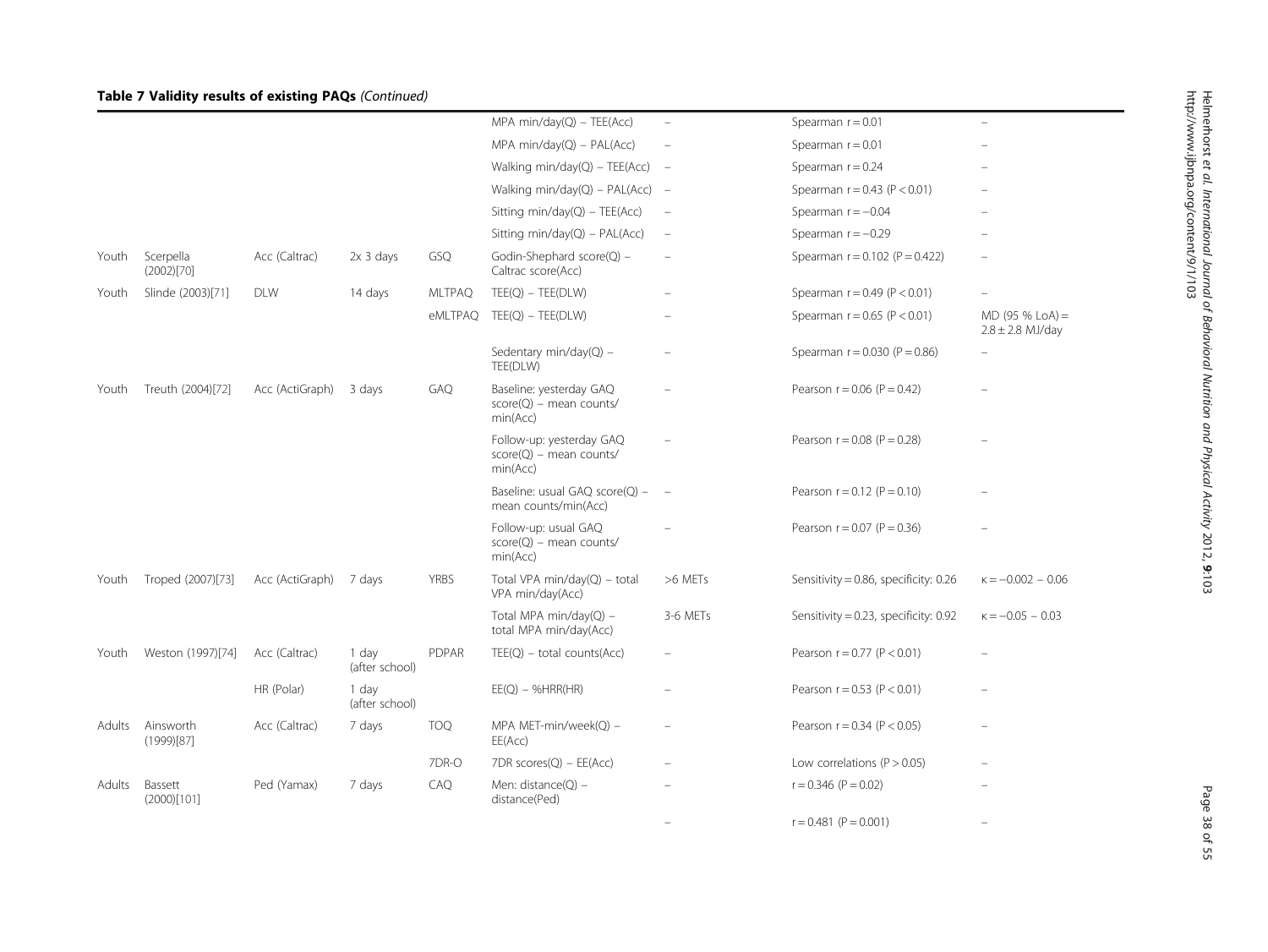|        |                      |                 |            |             | Women: distance( $Q$ ) –<br>distance(Ped)                                   |                                           |                                                            |                                                                     |
|--------|----------------------|-----------------|------------|-------------|-----------------------------------------------------------------------------|-------------------------------------------|------------------------------------------------------------|---------------------------------------------------------------------|
| Adults | Brown (2008)[88]     | Acc (ActiGraph) | 7 days     | AAS         | Frequency/week( $Q$ ) –<br>frequency(Acc)                                   | ≥3 MET <sub>s</sub> , 21952<br>counts/min | Spearman $r = 0.48$ (P = 0.001)                            |                                                                     |
|        |                      |                 |            |             | Total min/week(Q) -<br>MVPA(Acc)                                            | ≥3 METs, 21952<br>counts/min              | Spearman $r = 0.52$ (P < 0.001)                            | $\equiv$                                                            |
|        |                      |                 |            |             | Total min/week( $Q$ ) – total<br>counts(Acc)                                | $\overline{\phantom{a}}$                  | Spearman $r = 0.23$ (P = 0.14)                             |                                                                     |
| Adults | Bull (2009)[58]      | Acc (MTI)       | $> 7$ days | <b>GPAQ</b> | China: VPA(Q) – mean VPA<br>counts/day(Acc)                                 | $\equiv$                                  | Spearman $r = 0.23$ (P < 0.05)                             |                                                                     |
|        |                      |                 |            |             | South Africa: VPA(Q) -<br>mean VPA counts/day(Acc)                          | $\sim$                                    | Spearman $r = 0.26$ (P < 0.05)                             |                                                                     |
|        |                      |                 |            |             | China: MPA(Q) - mean<br>MPA counts/day(Acc)                                 |                                           | Spearman $r = 0.23$ (P < 0.05)                             |                                                                     |
|        |                      |                 |            |             | South Africa: MPA(O) -<br>mean MPA counts/day(Acc)                          | $\overline{\phantom{a}}$                  | Spearman $r = -0.03$                                       |                                                                     |
|        |                      |                 |            |             | China: sedentary min/<br>$day(Q)$ – mean sedentary<br>counts/day(Acc)       | <100 counts/min                           | Spearman $r = 0.40$ (P < 0.05)                             |                                                                     |
|        |                      |                 |            |             | South Africa: sedentary<br>$min/day(Q)$ – mean sedentary<br>counts/day(Acc) | <100 counts/min                           | Spearman $r = -0.02$                                       |                                                                     |
| Adults | Conway<br>(2002)[94] | <b>DLW</b>      | 14 days    | 7DPAR       | $TEE(Q) - TEE(DLW)$                                                         |                                           | $R^2 = 0.10$                                               | $MD$ ( $\pm$ SEM) =<br>$0.91 \pm 0.42$ (7.9 $\pm$ 3.2 %)<br>MJ/day  |
|        |                      |                 |            | S7DR        | $\mathsf{TEE}(Q) - \mathsf{TEE}(DLW)$                                       |                                           | $R^2 = 0.14$                                               | $MD$ ( $\pm$ SEM) =<br>$4.14 \pm 1.36$ (30.6 $\pm$ 9.9 %)<br>MJ/day |
| Adults | Cust (2008)[102]     | Acc (ActiGraph) | 3x 7 days  | EPAQ        | Total MET-hr/week(Q) -<br>total MET-hr/week(Acc)                            | ≥574 counts/min                           | Spearman r (95 % CI) =<br>$0.21$ (0.07;0.35), P < 0.01     |                                                                     |
|        |                      |                 |            |             | Total PA index $(Q)$ – total<br>MET-hr/week(Acc)                            | ≥574 counts/min                           | Spearman r (95 % CI) =<br>$0.29$ (0.15;0.42), P < 0.0001   |                                                                     |
|        |                      |                 |            |             | Cambridge PA index(Q) -<br>total MET-hr/week(Acc)                           | ≥574 counts/min                           | Spearman r (95 % CI) =<br>$0.32$ (0.19;0.45), $P < 0.0001$ |                                                                     |
| Adults | Cust (2009)[103]     | Acc (ActiGraph) | 3x 7 days  | EPAQ        | High confidence: total PA<br>$index(Q) - total MET-hr/$<br>week(Acc)        | ≥574 counts/min                           | Spearman r (95 % CI) =<br>0.37(0.17;0.54)                  |                                                                     |
|        |                      |                 |            |             | Low confidence: total PA<br>$index(Q) - total MET-hr/$<br>week(Acc)         | ≥574 counts/min                           | Spearman r (95 % CI) =<br>0.22(0.02;0.41)                  |                                                                     |
|        |                      |                 |            |             |                                                                             | $\geq$ 574 counts/min                     |                                                            |                                                                     |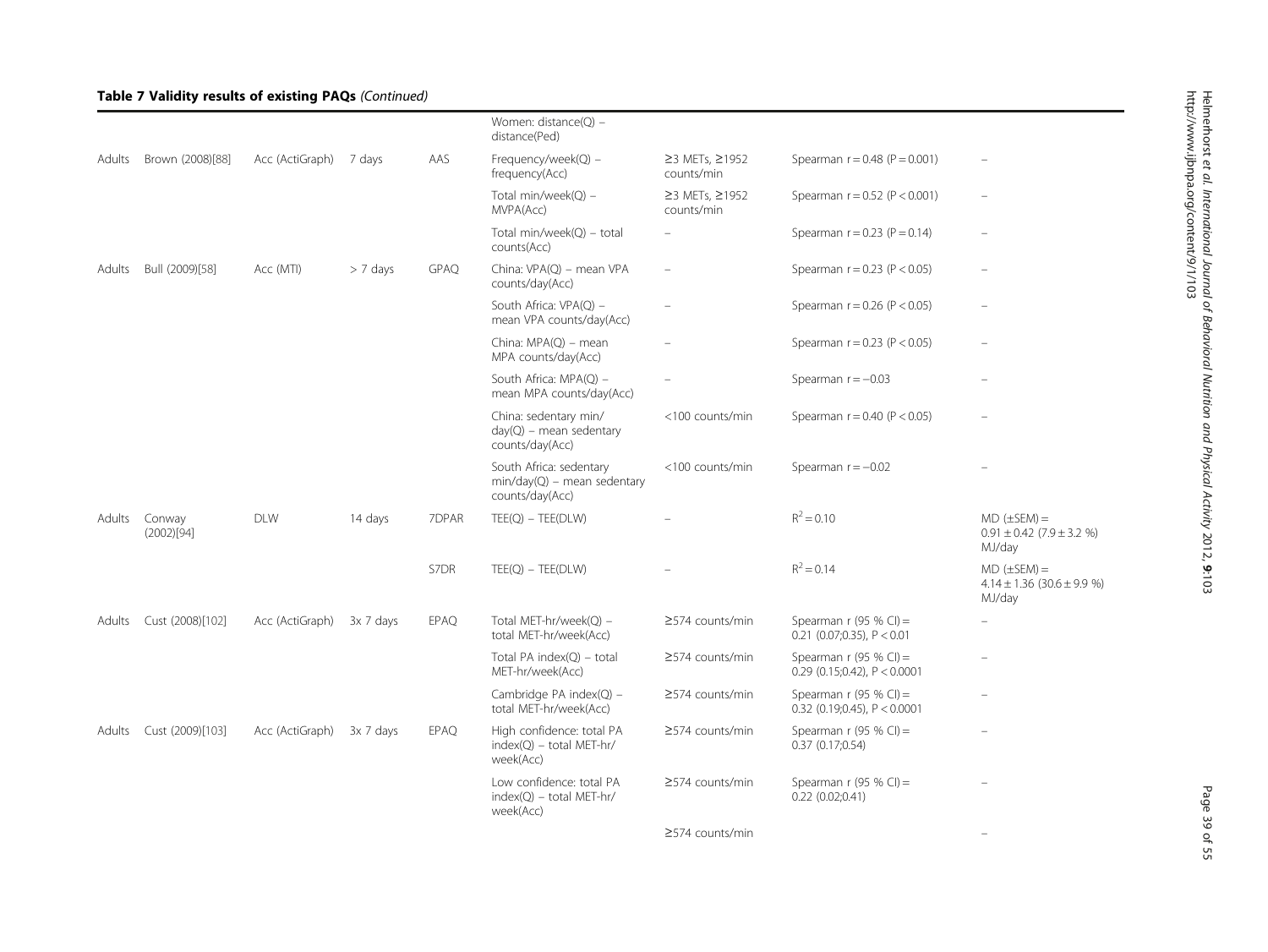|        |                           |                 |           |                 | High confidence: Cambridge<br>PA index(Q) - total MET-hr/<br>week(Acc) |                        | Spearman r (95 % CI) =<br>0.30(0.10;0.48) |                                                                  |
|--------|---------------------------|-----------------|-----------|-----------------|------------------------------------------------------------------------|------------------------|-------------------------------------------|------------------------------------------------------------------|
|        |                           |                 |           |                 | Low confidence: Cambridge<br>PA index(Q) - total MET-hr/<br>week(Acc)  | ≥574 counts/min        | Spearman r (95 % CI) =<br>0.35(0.15;0.52) |                                                                  |
|        |                           |                 |           | IPAQ-s          | High confidence: total<br>$MET-hr/week(Q) - total$<br>MET-hr/week(Acc) | $\geq$ 574 counts/min  | Spearman r (95 % CI) =<br>0.26(0.04;0.45) |                                                                  |
|        |                           |                 |           |                 | Low confidence: total<br>$MET-hr/week(Q) - total$<br>MET-hr/week(Acc)  | ≥574 counts/min        | Spearman r (95 % CI) =<br>0.27(0.07;0.46) |                                                                  |
|        |                           |                 |           |                 | High confidence: sitting<br>hr/day(Q) - sedentary(Acc)                 | <100 counts/min        | Spearman r (95 % CI) =<br>0.36(0.18;0.52) |                                                                  |
|        |                           |                 |           |                 | Low confidence: sitting<br>$hr/day(Q)$ – sedentary(Acc)                | <100 counts/min        | Spearman r (95 % CI) =<br>0.45(0.25;0.62) |                                                                  |
| Adults | Duncan<br>(2001)[104]     | HR (Polar)      | 1 weekday | 7DPAR           | Very hard activity( $Q$ ) – very<br>hard activity(HR)                  | $\geq$ 85 % HRR        |                                           | $MD = 0.00$ hours                                                |
|        |                           |                 |           |                 | Hard activity(Q) - hard<br>activity(HR)                                | 60-84 % HRR            |                                           | $MD = 0.02$ hours                                                |
|        |                           |                 |           |                 | Moderate activity( $Q$ ) –<br>moderate activity(HR)                    | 45-59 % HRR            |                                           | $MD = 0.21$ hours                                                |
| Adults | Ekelund<br>(2006)[95]     | Acc (ActiGraph) | 7 days    | IPAQ-s          | Total MET-min/day( $Q$ ) –<br>mean counts/min(Acc)                     |                        | Pearson $r = 0.34$ (P < 0.001)            | $MD (95 % CI) =$<br>$-25.9$ (-172;120) min/day,<br>P < 0.001     |
|        |                           |                 |           |                 | $Sitting(Q) - sedentary$<br>min/day(Acc)                               | <100 counts/min        | Pearson $r = 0.16$ (P < 0.05)             |                                                                  |
| Adults | Gauthier<br>(2009)[105]   | Ped (Yamax)     | 7 days    | IPAQ-<br>SALVCF | $Walking(Q) - step$<br>counts(Ped)                                     |                        | Pearson $r = 0.493$ (P < 0.005)           |                                                                  |
| Adults | Hagströmer<br>(2006)[106] | Acc (ActiGraph) | 7 days    | <b>IPAQ</b>     | Total MET-hr/week( $Q$ ) -<br>total counts/min(Acc)                    |                        | Spearman $r = 0.55$ (P < 0.001)           | $MD (95 % LoA) =$<br>$1.0 \pm 16.7$ hr/week                      |
|        |                           |                 |           |                 | Sitting hr/week(Q) -<br>inactivity hr/week(Acc)                        | <101 counts/min        | Spearman $r = 0.17$                       |                                                                  |
| Adults | Hagströmer<br>(2010)[107] | Acc (ActiGraph) | 7 days    | <b>IPAQ</b>     | Total min/day( $Q$ ) – total<br>min/day(Acc)                           |                        | Spearman $r = 0.28$ (P < 0.01)            |                                                                  |
|        |                           |                 |           |                 | Total MET-min/day(Q) -<br>total counts/min(Acc)                        |                        | Spearman $r = 0.30$ (P < 0.01)            | $\overline{\phantom{a}}$                                         |
|        |                           |                 |           |                 | Sitting min/day( $Q$ ) –<br>sitting min/day(Acc)                       | <100 counts/min        | Spearman $r = 0.23$ (P < 0.01)            | MD $(\pm SD) = 130 \pm 207$ min/<br>day, P < 0.001, $R^2 = 0.50$ |
| Adults | Hallal (2010)[108]        | Acc (ActiGraph) | 4 days    | <b>IPAQ</b>     | Total score( $Q$ ) – total<br>score(Acc)                               | $\geq$ 1952 counts/min | Spearman $r = 0.22$                       |                                                                  |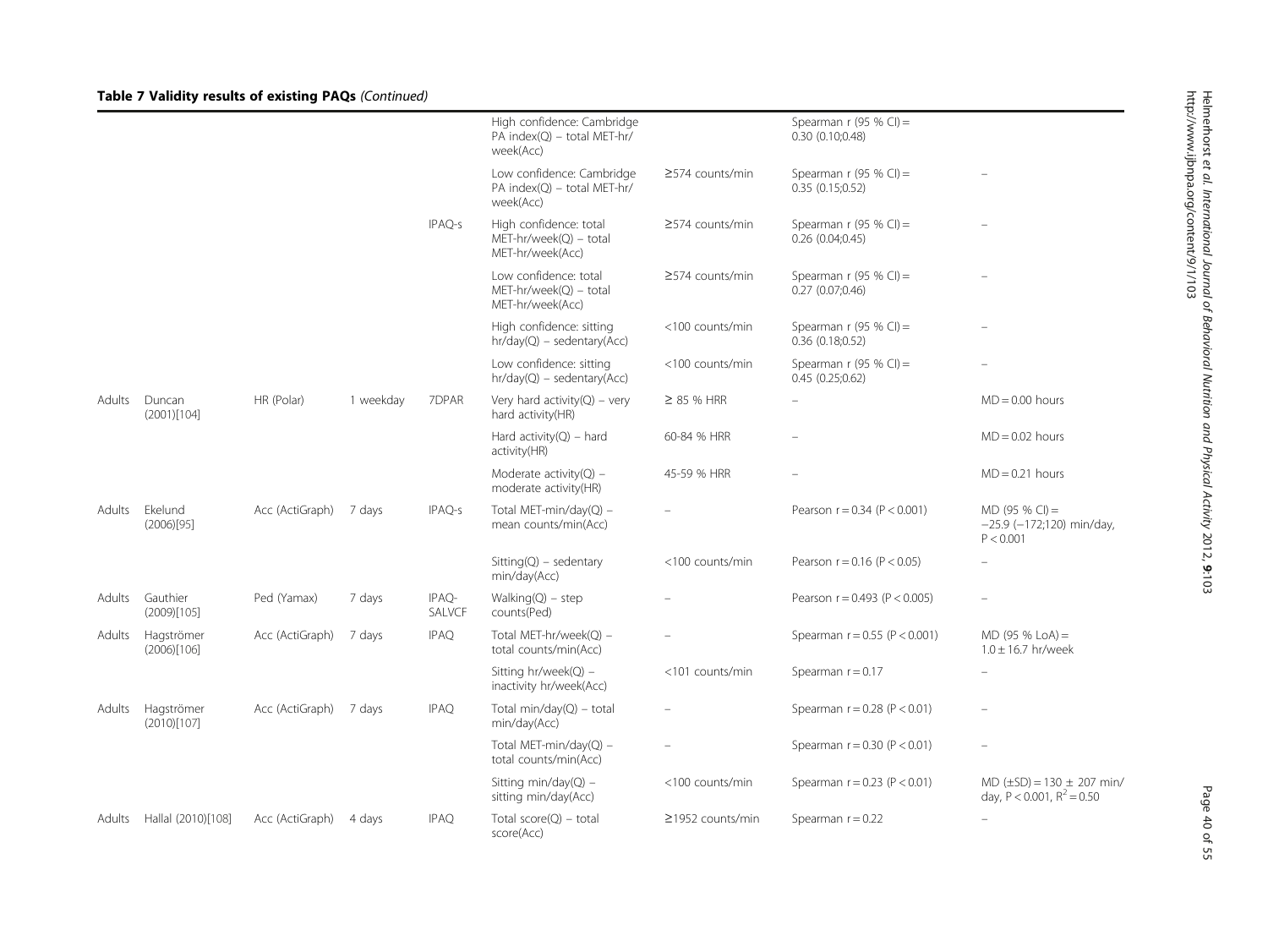| Adults        | InterAct<br>Consortium<br>(2011)[51] | $Acc + HR$<br>(Actiheart) | $\geq$ 4 days | EPAQ-s              | Total PA index $(Q)$ -<br>PAEE(Acc + HR)                     | $\equiv$               | Pearson r (95 % Cl) =<br>$0.14$ (0.04;0.24), $P = 0.000$ | $\equiv$                                                                     |
|---------------|--------------------------------------|---------------------------|---------------|---------------------|--------------------------------------------------------------|------------------------|----------------------------------------------------------|------------------------------------------------------------------------------|
|               |                                      |                           |               |                     | Cambridge index(Q) -<br>$PAEE(Acc + HR)$                     |                        | Pearson r (95 % CI) =<br>$0.33$ (0.28;0.38), $P = 0.118$ |                                                                              |
|               |                                      |                           |               |                     | Recreational index( $Q$ ) –<br>PAEE(Acc + HR)                |                        | Pearson r (95 % CI) = 0.22<br>$(0.16; 0.28)$ , P = 0.042 |                                                                              |
| Adults        | Jacobi<br>(2009)[109]                | Acc (ActiGraph)           | 7 days        | MAQ.                | Total MET-hr/week(Q) -<br>total counts/day(Acc)              |                        | Spearman $r = 0.18$ (P < 0.05)                           |                                                                              |
|               |                                      |                           |               |                     | Sedentary hr/week(Q) -<br>sedentary hr/week(Acc)             | <100 counts/min        | Spearman $r = 0.14$ (P < 0.1)                            |                                                                              |
| <b>Adults</b> | Kurtze (2008)[54]                    | Acc (ActiReg)             | 7 days        | IPAQ-s              | Total MET-min/week(Q) -<br>EE(Acc)                           |                        | Spearman $r = 0.26$ (P < 0.05)                           | $MD (95 % LoA) =$<br>$-433 \pm 2038$ min/week                                |
|               |                                      |                           |               |                     | Total MET-min/week(Q) -<br>PAL(Acc)                          |                        | Spearman $r = 0.29$ (P < 0.05)                           |                                                                              |
|               |                                      |                           |               |                     | Sitting $hr/day(Q) - EE(Acc)$                                |                        | Spearman $r = -0.25$ (P < 0.05)                          |                                                                              |
|               |                                      |                           |               |                     | Sitting hr/day(Q) - PAL(Acc)                                 |                        | Spearman $r = -0.35$ (P < 0.01)                          | $\overline{\phantom{a}}$                                                     |
| Adults        | Lee (2011)[98]                       | Acc (ActiGraph)           | 4 days        | IPAQ-s              | Total MET-min/week(Q) -<br>total MET-min/week(Acc)           |                        | Spearman r ( $\pm$ SE) = 0.11 $\pm$ 0.03,<br>P < 0.001   | $MD (±SE) =$<br>2966.3 ± 140.1 MET-min/<br>week, P < 0.001                   |
|               |                                      |                           |               |                     | Total MET-min/week(Q) -<br>total counts/min(Acc)             |                        | Spearman r $(\pm$ SE) = 0.16 $\pm$ 0.03,<br>P < 0.001    | $\overline{\phantom{a}}$                                                     |
| Adults        | MacFarlane<br>(2007)[99]             | Acc (ActiGraph)           | 7 days        | IPAQ-s              | Total min/week( $Q$ ) - total<br>MVPA min/week(Acc)          | $\geq$ 1952 counts/min | Spearman $r = 0.09$ (P = 0.52)                           | $R^2 = 0.78$ , slope =<br>1.59 ( $P < 0.01$ ); %bias =<br>$-102,$ %LoA = 176 |
| Adults        | MacFarlane<br>(2010)[110]            | Acc (ActiTrainer) 7 days  |               | <b>IPAQ-LC</b>      | Total MET-min/day(Q) -<br>total MET-min/day(Acc)             |                        | Spearman $r = 0.35$ (P = 0.001)                          | $MD (95 % LoA) =$<br>$-21.6 \pm 575.5$ MET-min/<br>day, $P = 0.643$          |
| Adults        | Mahabir<br>(2006)[89]                | <b>DLW</b>                |               | <b>HAO</b>          | $EE(Q) - EE(DLW)$                                            |                        | Spearman $r = 0.36$ (P < 0.05)                           | $MD (95 % LoA) =$<br>$1782.5 \pm 2237.4$ kcal/day                            |
|               |                                      |                           |               | <b>FCPQ</b>         | $EE(Q) - EE(DLW)$                                            |                        | Spearman $r = 0.47$ (P < 0.05)                           | $MD (95 % LoA) =$<br>732.8 ± 2126.7 kcal/day                                 |
|               |                                      |                           |               | CAPS-<br>4WR        | $EE(Q) - EE(DLW)$                                            |                        | Spearman $r = 0.16$                                      | $MD (95 % LoA) =$<br>1765.8 ± 8973.7 kcal/day                                |
|               |                                      |                           |               | CAPS-<br><b>TWR</b> | $EE(Q) - EE(DLW)$                                            |                        | Spearman $r = 0.15$                                      | $MD (95 % LoA) =$<br>$-413.4 \pm 2958.6$ kcal/day                            |
| Adults        | Matton<br>(2007)[111]                | Acc (RT3)                 | 7 days        | <b>FPACQ</b>        | Employed/unemployed<br>men: total $EE(Q) - total$<br>EE(Acc) |                        | Pearson $r = 0.80$ (P < 0.001)                           | $t$ -test = 9.02 (P < 0.001)                                                 |
|               |                                      |                           |               |                     |                                                              |                        | Pearson $r = 0.65$ (P < 0.001)                           | $t$ -test = 10.18 (P < 0.001)                                                |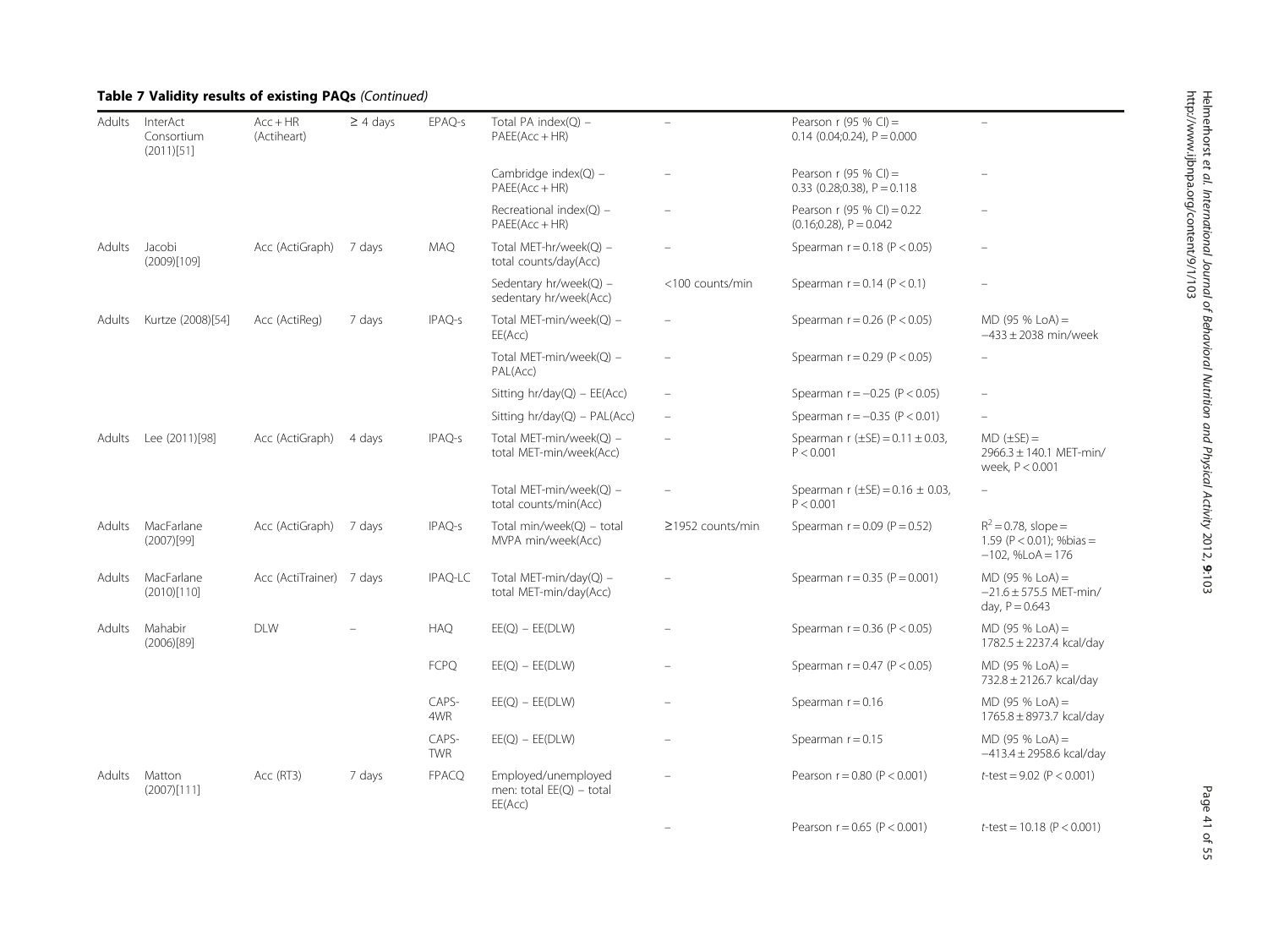|        |                       |                 |        |             | Employed/unemployed<br>women: total $EE(Q) - total$<br>EE(Acc)     |                      |                                  |                                                |
|--------|-----------------------|-----------------|--------|-------------|--------------------------------------------------------------------|----------------------|----------------------------------|------------------------------------------------|
|        |                       |                 |        |             | Retired men: total $EE(Q)$ -<br>total EE(Acc)                      |                      | Pearson $r = 0.55$ (P < 0.01)    | $t$ -test = 11.48 (P < 0.001)                  |
|        |                       |                 |        |             | Retired women: total<br>$EE(Q)$ – total $EE(Acc)$                  |                      | Pearson $r = 0.85$ (P < 0.001)   | $t$ -test = 10.79 (P < 0.001)                  |
|        |                       |                 |        |             | Employed/unemployed<br>men: PAL(Q) - PAL(Acc)                      |                      | Pearson $r = 0.56$ (P < 0.01)    | $t$ -test = 9.87 (P < 0.001)                   |
|        |                       |                 |        |             | Employed/unemployed<br>women: PAL(Q) - PAL(Acc)                    |                      | Pearson $r = 0.44$ (P < 0.05)    | $t$ -test = 11.68 (P < 0.001)                  |
|        |                       |                 |        |             | Retired men: PAL(Q) -<br>PAL(Acc)                                  |                      | Pearson $r = 0.39$ (P < 0.05)    | $t$ -test = 11.91 (P < 0.001)                  |
|        |                       |                 |        |             | Retired women: PAL(Q) -<br>PAL(Acc)                                |                      | Pearson $r = 0.50$ (P < 0.05)    | $t$ -test = 13.93 (P < 0.001)                  |
|        |                       |                 |        |             | Employed/unemployed<br>men: TV hr/week( $Q$ ) –<br>TV hr/week(Acc) |                      | Pearson $r = 0.69$ (P < 0.001)   | $t$ -test = $-0.75$                            |
|        |                       |                 |        |             | Employed/unemployed<br>women: TV hr/week(Q) -<br>TV hr/week(Acc)   |                      | Pearson $r = 0.83$ (P < 0.001)   | $t$ -test = $-3.32$ (P < 0.01)                 |
|        |                       |                 |        |             | Retired men: TV hr/<br>$week(Q) - TV hr/week(Acc)$                 |                      | Pearson $r = 0.78$ (P < 0.001)   | $t$ -test = $-3.98$ (P < 0.001)                |
|        |                       |                 |        |             | Retired women: TV hr/<br>$week(Q) - TV hr/week(Acc)$               |                      | Pearson $r = 0.80$ (P < 0.001)   | $t$ -test = $-2.41$ (P < 0.05)                 |
| Adults | Nang (2011)[55]       | Acc (Actical)   | 5 days | <b>IPAQ</b> | $VPA(Q) - VPA(Acc)$                                                |                      | Spearman $r = 0.18$ (P < 0.05)   | $MD (95 % CI) =$<br>139 (82;196) kcal/day      |
|        |                       |                 |        |             | $MPA(Q) - MPA(Acc)$                                                |                      | Spearman $r = 0.13$              | $MD (95 % CI) =$<br>$-169$ (-236;-90) kcal/day |
|        |                       |                 |        | SP2PAQ      | $VPA(Q) - VPA(Acc)$                                                |                      | Spearman $r = 0.42$ (P < 0.0001) | $MD (95 % CI) =$<br>81 (47;116) kcal/day       |
|        |                       |                 |        |             | $MPA(Q) - MPA(Acc)$                                                |                      | Spearman $r = 0.24$ (P < 0.05)   | $MD (95 % CI) =$<br>-196 (-295;-97) kcal/day   |
| Adults | Nicaise<br>(2011)[90] | Acc (ActiGraph) | 7 days | <b>IPAQ</b> | $VPA(Q) - VPA(ACC)$                                                | ≥5725 counts/min     | Pearson $r = -0.01$              | $\equiv$                                       |
|        |                       |                 |        |             | $MPA(Q) - MPA(Acc)$                                                | 1952-5724 counts/min | Pearson $r = 0.08$               | $\equiv$                                       |
|        |                       |                 |        |             | $Walking(Q) - steps(Acc)$                                          |                      | Pearson $r = 0.07$               |                                                |
|        |                       |                 |        |             | Weekday: sitting( $Q$ ) – light<br>PA(Acc)                         | $≤1951$ counts/min   | Pearson $r = -0.17$              |                                                |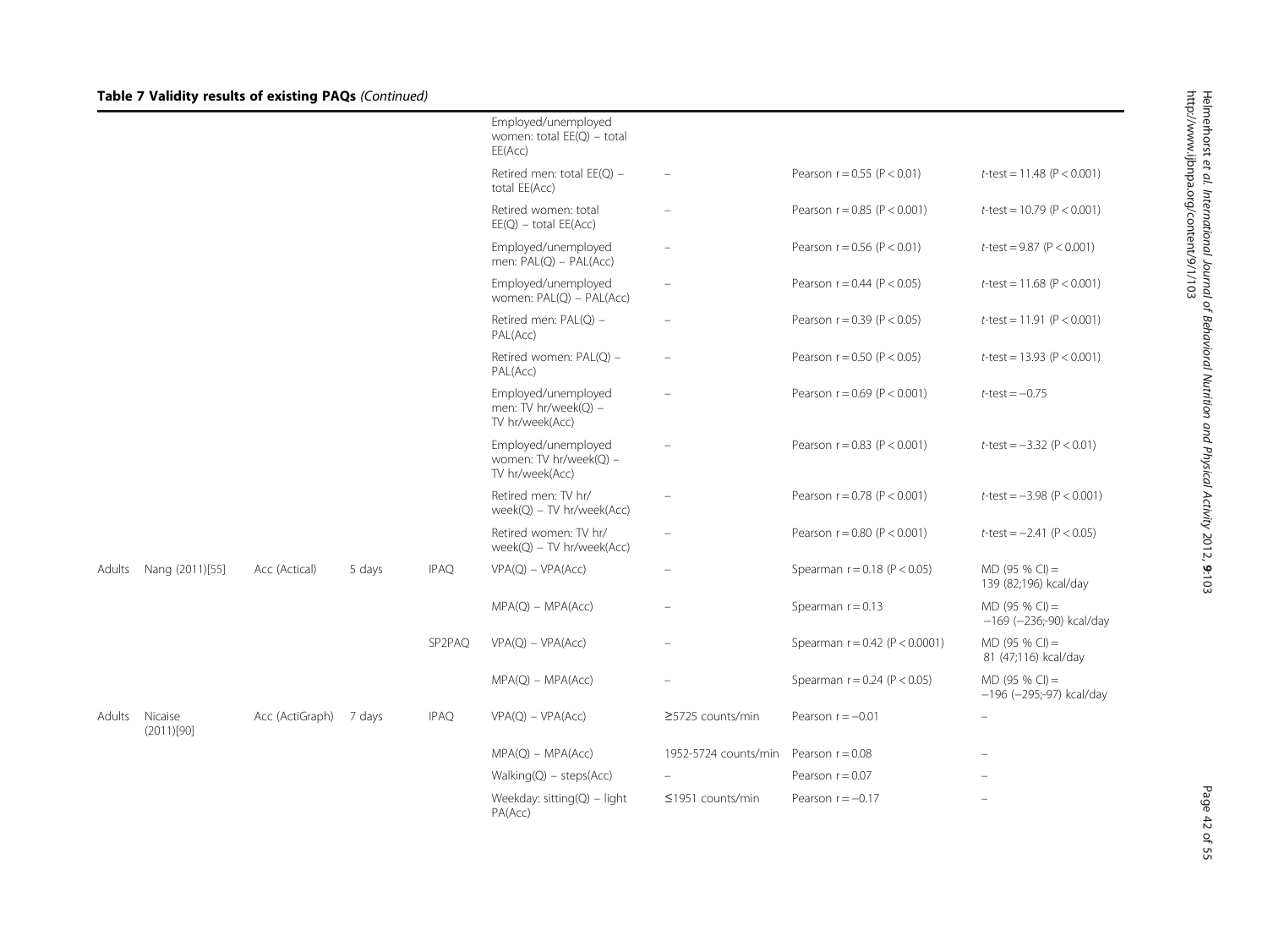|        |                              |                 |               |              | Weekend: sitting( $Q$ ) – light<br>PA(Acc)                           | $≤1951$ counts/min       | Pearson $r = -0.08$              | $\overline{\phantom{a}}$ |
|--------|------------------------------|-----------------|---------------|--------------|----------------------------------------------------------------------|--------------------------|----------------------------------|--------------------------|
| Adults | Pettee-Gabriel<br>(2009)[91] | Acc (ActiGraph) | $\geq$ 4 days | PMMAQ        | Total MET-hr/week(Q) -<br>total counts/day(Acc)                      |                          | Spearman $r = 0.60$ (P < 0.0001) |                          |
|        |                              |                 |               |              | Total MET-hr/week(Q) -<br>mean counts/min/day(Acc)                   |                          | Spearman $r = 0.59$ (P < 0.0001) | $\overline{\phantom{0}}$ |
|        |                              |                 |               | <b>PWMAQ</b> | Total MET-hr/week(Q) -<br>total counts/day(Acc)                      |                          | Spearman $r = 0.60$ (P < 0.0001) | $\overline{\phantom{a}}$ |
|        |                              |                 |               |              | Total MET-hr/week(Q) -<br>mean counts/min/day(Acc)                   | $\overline{a}$           | Spearman $r = 0.56$ (P < 0.0001) | $\overline{\phantom{a}}$ |
|        |                              |                 |               | NHS-PAO      | Total MET-hr/week(O) -<br>total counts/day(Acc)                      |                          | Spearman $r = 0.46$ (P < 0.001)  |                          |
|        |                              |                 |               |              | Total MET-hr/week(Q) -<br>mean counts/min/day(Acc)                   |                          | Spearman $r = 0.42$ (P < 0.001)  |                          |
|        |                              |                 |               | AAS          | Total min/day( $Q$ ) – total<br>counts/day(Acc)                      |                          | Spearman $r = 0.46$ (P < 0.001)  |                          |
|        |                              |                 |               |              | Total min/day(Q) - mean<br>counts/min/day(Acc)                       |                          | Spearman $r = 0.50$ (P < 0.0001) | $\overline{\phantom{a}}$ |
|        |                              |                 |               | WHI-PAQ      | Total MET-hr/week(Q) -<br>total counts/day(Acc)                      |                          | Spearman $r = 0.47$ (P < 0.001)  |                          |
|        |                              |                 |               |              | Total MET-hr/week(Q) -<br>mean counts/min/day(Acc)                   | $\equiv$                 | Spearman $r = 0.45$ (P < 0.001)  | $\equiv$                 |
| Adults | Philippaerts<br>(1999)[96]   | <b>DLW</b>      | 14 days       | <b>BAQ</b>   | Total activity index( $Q$ ) -<br>ADMR(DLW)                           |                          | Pearson $r = 0.68$ (P < 0.01)    |                          |
|        |                              |                 |               |              | Total activity index( $Q$ ) -<br>PAL(DLW)                            |                          | Pearson $r = 0.69$ (P < 0.001)   |                          |
|        |                              |                 |               | <b>FCPQ</b>  | 7 day index(Q) - ADMR(DLW)                                           | $\overline{\phantom{m}}$ | Pearson $r = 0.61$ (P < 0.01)    |                          |
|        |                              |                 |               |              | 7 day index(Q) - PAL(DLW)                                            | $\overline{\phantom{0}}$ | Pearson $r = 0.34$               |                          |
|        |                              |                 |               | <b>TCQ</b>   | $\mathsf{TEE}(Q) - \mathsf{ADMR}(\mathsf{DLW})$                      |                          | Pearson $r = 0.63$ (P < 0.01)    |                          |
|        |                              |                 |               |              | $TEE(Q) - PAL(DLW)$                                                  |                          | Pearson $r = 0.64$ (P < 0.01)    |                          |
| Adults | Philippaerts<br>(2001)[97]   | Acc (Tracmor)   | 4 days        | <b>BAQ</b>   | Total activity index( $Q$ ) -<br>mean counts(Acc)                    |                          | Pearson $r = 0.47$ (P < 0.001)   |                          |
|        |                              |                 |               | <b>TCQ</b>   | $\text{TEE}(Q)$ – mean counts(Acc)                                   | $\equiv$                 | Pearson $r = 0.22$               |                          |
| Adults | Richardson<br>(2001)[100]    | Acc (Caltrac)   | 14x 2 days    | S7DR         | Men, visit 10: total<br>$MET-min/day(Q) - total$<br>MET-min/day(Acc) |                          | Spearman $r = 0.54$ (P < 0.01)   |                          |
|        |                              |                 |               |              | Men, visit 11: total<br>$MET-min/day(Q) - total$<br>MET-min/day(Acc) |                          | Spearman $r = 0.45$ (P < 0.05)   |                          |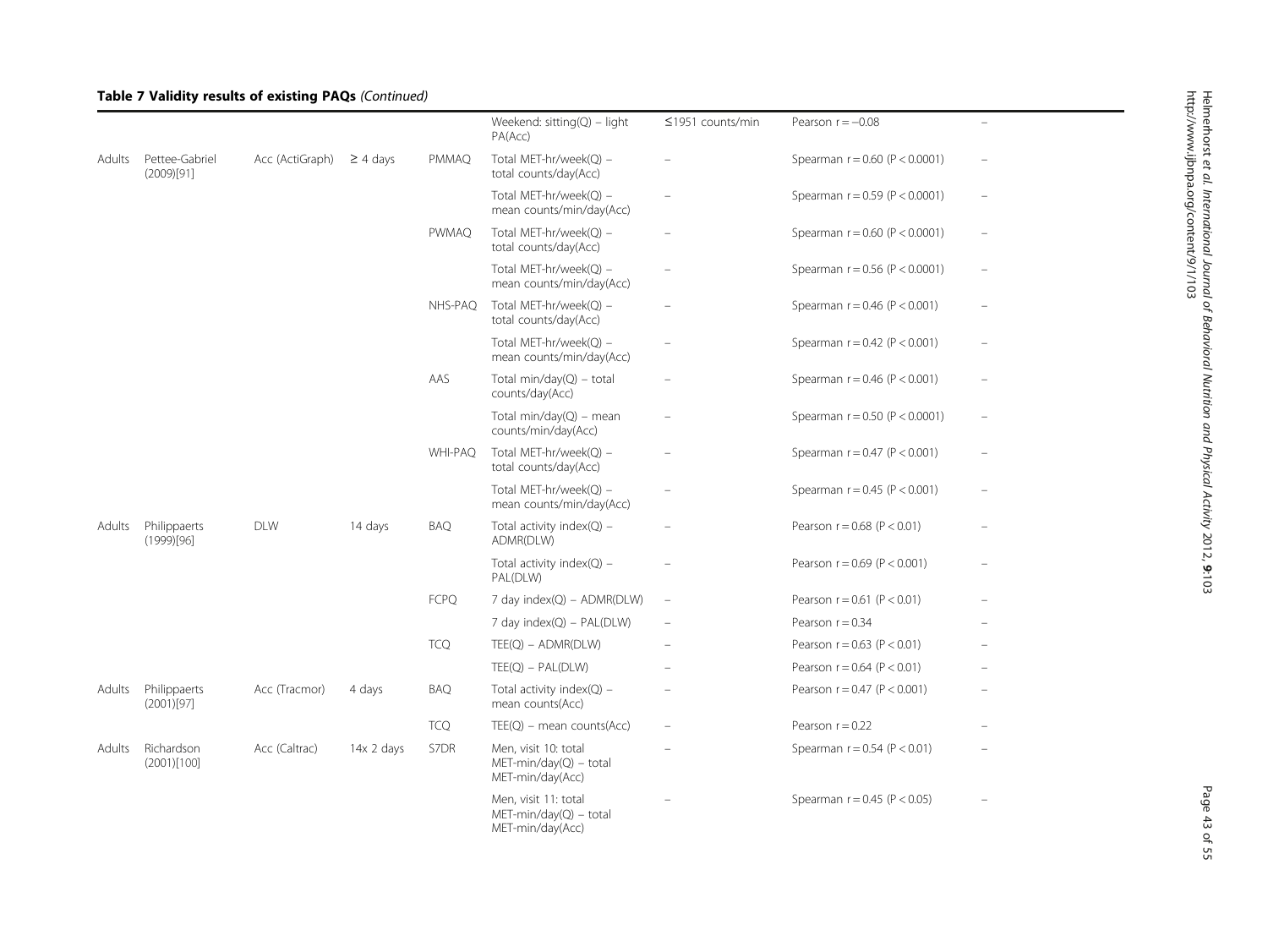|        |                           |                                      |         |              | Women, visit 10: total<br>$MET-min/day(Q) - total$<br>MET-min/day(Acc) |                          | Spearman $r = 0.20$                                       |                                             |
|--------|---------------------------|--------------------------------------|---------|--------------|------------------------------------------------------------------------|--------------------------|-----------------------------------------------------------|---------------------------------------------|
|        |                           |                                      |         |              | Women, visit 11: total<br>$MET-min/day(Q) - total$<br>MET-min/day(Acc) |                          | Spearman $r = 0.06$                                       |                                             |
| Adults | Saglam<br>(2010)[112]     | Acc (Caltrac)                        | 4 days  | <b>IPAQ</b>  | Total MET-min/week(Q) -<br>TEE(Acc)                                    | ÷,                       | Spearman r (95 % CI) =<br>$0.29$ (0.05;0.47), P = 0.009   |                                             |
|        |                           |                                      |         | IPAQ-s       | Total MET-min/week(Q) -<br>TEE(Acc)                                    |                          | Spearman r (95 % CI) =<br>$0.30$ (0.07;0.49), $P = 0.008$ |                                             |
| Adults | Schmidt<br>(2006)[92]     | Acc (ActiGraph)                      | 7 days  | KPAS-<br>mod | Total activity score( $Q$ ) -<br>mean counts/min(Acc)                  |                          | Spearman $r = 0.52$                                       |                                             |
|        |                           |                                      |         |              | Weighted activity<br>$score(Q)$ – mean counts/<br>min(Acc)             |                          | Spearman $r = 0.59$                                       |                                             |
| Adults | Smitherman<br>(2009)[113] | Acc (ActiGraph)                      | 1 dav   | <b>JPAC</b>  | JPAC total score( $Q$ ) – mean<br>counts/min(Acc)                      | $\overline{\phantom{0}}$ | Spearman $r = 0.24$ (P < 0.0001)                          |                                             |
| Adults | Staten (2001)[93]         | <b>DLW</b>                           | 8 days  | AAFQ         | $TEE-ic(Q) - TEE(DLW)$                                                 |                          | Pearson $r = 0.40$ (P < 0.001)                            | $MD = 1935$ kJ/day                          |
|        |                           |                                      |         |              | $TEE-mif(Q) - TEE(DLW)$                                                |                          | Pearson $r = 0.45$ (P < 0.001)                            | $MD = 697$ kJ/day                           |
|        |                           |                                      |         |              | $TEE-met(Q) - TEE(DLW)$                                                |                          | Pearson $r = 0.58$ (P < 0.001)                            | $MD = 3595$ kJ/day                          |
| Adults | Strath (2004)[114]        | $Acc + HR$<br>(ActiGraph +<br>Polar) | 7 days  | CAQ-PAI      | MET-min/week(Q) -<br>MET-min/week(Acc + HR)                            |                          | Spearman $r = 0.35$                                       |                                             |
| Adults | Trinh (2009)[115]         | Acc (ActiGraph)                      | 7 days  | <b>GPAQ</b>  | Dry season: GPAQ total<br>$score(Q)$ – total counts(Acc)               |                          | Spearman $r = 0.33$                                       | $MD (95 % LoA) =$<br>2.6 (0.03;224)         |
|        |                           |                                      |         |              | Wet season: GPAQ total<br>$score(Q)$ – total counts(Acc)               |                          | Spearman $r = 0.19$                                       | $MD (95 % LoA) =$<br>2.6 (0.03;224)         |
|        |                           |                                      |         |              | Dry season: sedentary<br>$time(Q)$ – sedentary time(Acc)               | <100 counts/min          | Spearman $r = 0.22$                                       |                                             |
|        |                           |                                      |         |              | Wet season: sedentary<br>$time(Q)$ – sedentary time(Acc)               | <100 counts/min          | Spearman $r = 0.31$                                       |                                             |
| Adults | Washburn<br>(2003)[116]   | <b>DLW</b>                           | 14 days | S7DR         | $TEE(Q) - TEE(DLW)$                                                    |                          | Pearson $r = 0.58$ (P < 0.01)                             | $MD (95 % LoA) =$<br>$-96 \pm 4161$ kJ/day  |
|        |                           |                                      |         |              | $PAEE(Q) - PAEE(DLW)$                                                  |                          | Pearson $r = 0.12$                                        | $MD (95 % LoA) =$<br>$-222 \pm 4144$ kJ/day |
| Adults | Wolin (2008)[117]         | Acc (Actical)                        | 6 days  | IPAQ-s       | 1-min bout: MET-min/<br>$week(Q) - counts/day(Acc)$                    | $\overline{a}$           | Spearman $r = 0.36$ (P < 0.001)                           | $K$ (95 % CI) =<br>$0.21 (-0.04; 0.47)$     |
|        |                           |                                      |         |              | 10-min bout: MET-min/<br>$week(Q) - counts/day(Acc)$                   |                          | Spearman $r = 0.26$ (P = 0.002)                           | $K$ (95 % CI) = 0.04 (0.01;0.06)            |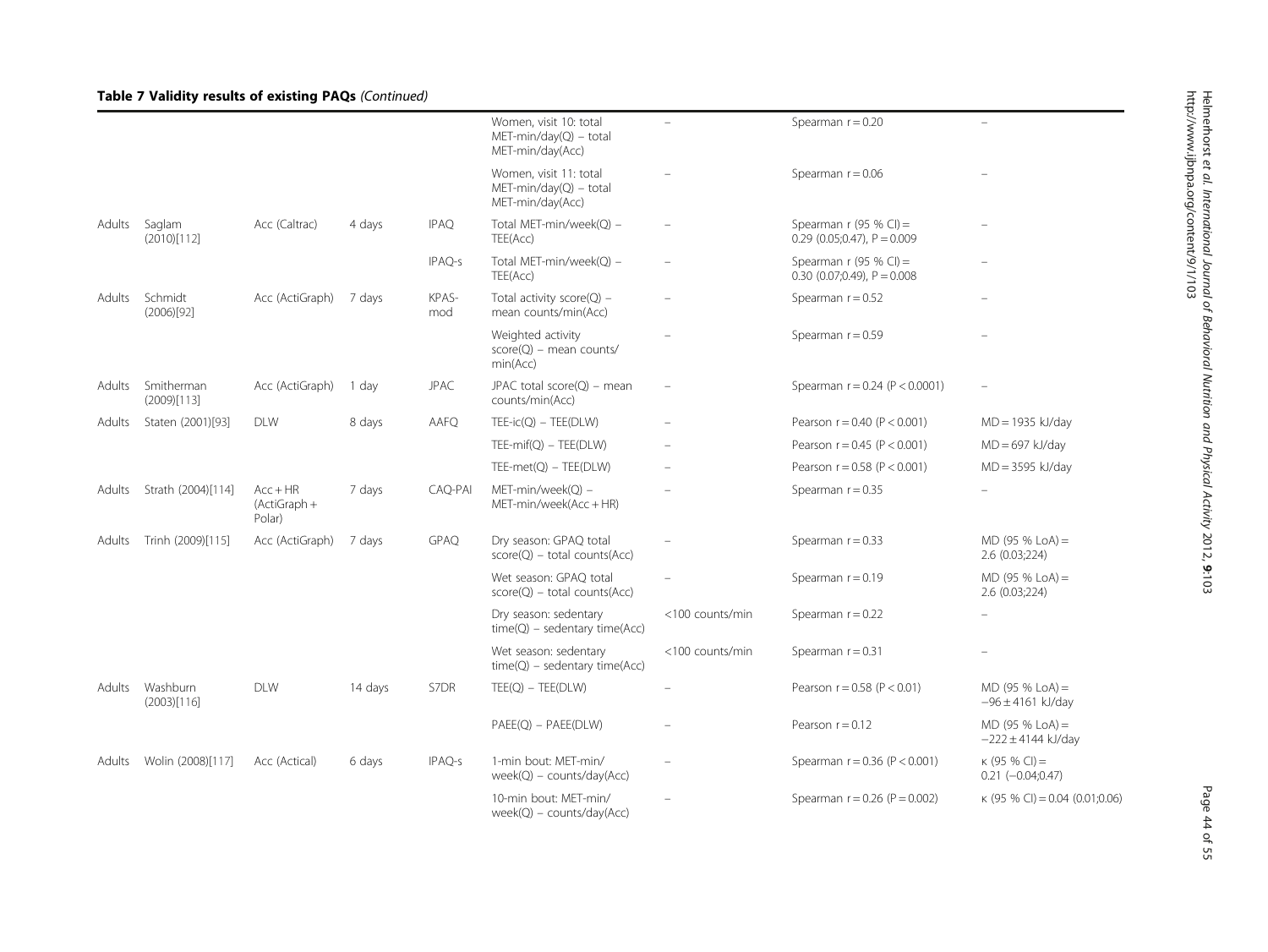| Elderly | Bonnefoy<br>(2001)[75] | <b>DLW</b>           | 14 days | <b>MLTPAQ</b>           | Total activity( $Q$ ) – TEE( $DLW$ )                     | $\overline{\phantom{a}}$ | Pearson $r = 0.23$ , Spearman $r = 0.17$ -                       |  |
|---------|------------------------|----------------------|---------|-------------------------|----------------------------------------------------------|--------------------------|------------------------------------------------------------------|--|
|         |                        |                      |         | YPAS                    | Summary index( $Q$ ) –<br>TEE(DLW)                       |                          | Pearson $r = 0.11$ , Spearman $r = 0.10$ -                       |  |
|         |                        |                      |         | BAQ-mod                 | Questionnaire score( $Q$ ) -<br>TEE(DLW)                 | $\equiv$                 | Pearson $r = 0.21$ , Spearman $r = 0.28$ -                       |  |
|         |                        |                      |         | CAQ                     | Total activity(Q) - TEE(DLW)                             | $\overline{\phantom{m}}$ | Pearson $r = 0.39$ , Spearman $r = 0.37 - 1$                     |  |
|         |                        |                      |         | 7DR                     | Total activity( $Q$ ) – TEE( $DLW$ )                     | $\qquad \qquad -$        | Pearson $r = 0.37$ , Spearman $r =$<br>0.51 (P < 0.05)           |  |
|         |                        |                      |         | DQ-mod                  | Total $score(Q) - TEE(DLW)$                              | $\overline{\phantom{a}}$ | Pearson $r = 0.21$ , Spearman $r = 0.34$ -                       |  |
|         |                        |                      |         | <b>LRC</b>              | Enhanced LRC score( $Q$ ) –<br>TEE(DLW)                  |                          | Pearson $r = 0.33$ ,<br>Spearman $r = 0.29$                      |  |
|         |                        |                      |         | <b>SUA</b>              | $MPA(Q) - TEE(DLW)$                                      |                          | Pearson $r = 0.65$ (P < 0.05),<br>Spearman $r = 0.46$            |  |
|         |                        |                      |         |                         | $VPA(Q) - TEE(DLW)$                                      |                          | Pearson $r = 0.63$ (P < 0.05),<br>Spearman $r = 0.64$ (P < 0.05) |  |
|         |                        |                      |         | PASE                    | Total $score(Q) - TEE(DLW)$                              |                          | Pearson $r = 0.28$ , Spearman $r = 0.23$ -                       |  |
|         |                        |                      |         | OAPSE                   | Mean habitual DEE(Q) -<br>TEE(DLW)                       |                          | Pearson $r = 0.32$ , Spearman $r = 0.25 -$                       |  |
| Elderly | De Abajo<br>(2001)[76] | Acc (Caltrac)        | 3 days  | YPAS                    | Total $hr/week(Q)$ -<br>activity units/day(Acc)          |                          | Pearson $r = 0.20$ (P = 0.049)                                   |  |
|         |                        |                      |         |                         | $\mathsf{TEE}(\mathsf{Q})$ – activity units/<br>day(Acc) |                          | Pearson $r = 0.23$ (P = 0.022)                                   |  |
|         |                        |                      |         |                         | YPAS summary index( $Q$ ) -<br>activity units/day(Acc)   | ÷                        | Pearson $r = 0.24$ (P = 0.018)                                   |  |
|         |                        |                      |         |                         | Sitting( $Q$ ) – activity units/<br>day(Acc)             |                          | Pearson $r = -0.06$ (P = 0.54)                                   |  |
| Elderly | Dinger (2004)[77]      | Acc (ActiGraph)      | 7 days  | PASE                    | Total PASE score( $Q$ ) -<br>mean counts/min(Acc)        |                          | Spearman $r = 0.43$ (P = 0.001)                                  |  |
| Elderly | Dubbert<br>(2004)[78]  | Acc<br>(Tritrac R3D) | 3 days  | 7DPAR                   | $TEE(Q) - counts/min(Acc)$                               |                          | Spearman $r = 0.49$ (P < 0.01)                                   |  |
| Elderly | Giles (2009)[79]       | Ped (Yamax)          | 7 days  | CHAMPS-<br><b>MMSCV</b> | Volume T1: walking( $Q$ ) -<br>step counts(Ped)          |                          | Spearman $r = 0.40$ (P < 0.01)                                   |  |
|         |                        |                      |         |                         | Frequency T1: walking( $Q$ ) -<br>step counts(Ped)       |                          | Spearman $r = 0.57$ (P < 0.01)                                   |  |
|         |                        |                      |         |                         | Volume T2: walking(Q) -<br>step counts(Ped)              |                          | Spearman $r = 0.53$ (P < 0.01)                                   |  |
|         |                        |                      |         |                         | Frequency T2: walking( $Q$ ) -<br>step counts(Ped)       |                          | Spearman $r = 0.60$ (P < 0.01)                                   |  |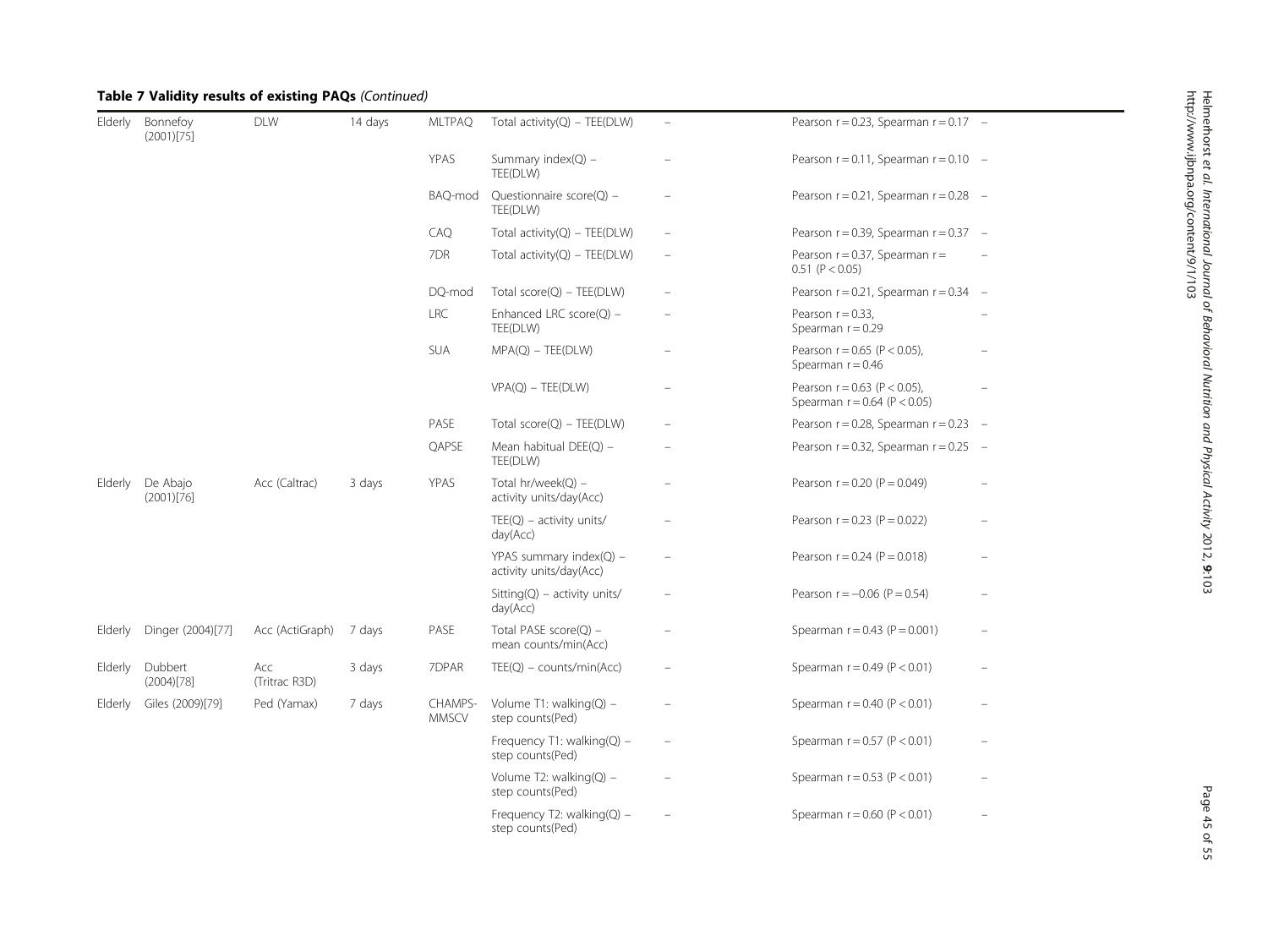| Elderly | Hagiwara<br>(2008)[80]        | Acc (Kenz<br>Lifecorder) | 3 days | PASE          | Total PASE score( $Q$ ) -<br>EE(Acc)                        | $\equiv$                                  | Spearman $r = 0.16$ (P = 0.02)                       | $\sim$                                            |
|---------|-------------------------------|--------------------------|--------|---------------|-------------------------------------------------------------|-------------------------------------------|------------------------------------------------------|---------------------------------------------------|
|         |                               |                          |        |               | Total PASE score(Q) -<br>walking steps(Acc)                 |                                           | Spearman $r = 0.17$ (P = 0.01)                       |                                                   |
| Elderly | Harada (2001)[81]             | ML<br>(Mini-Mitter)      | 7 days | <b>CHAMPS</b> | $EE(Q)$ – ankle counts(ML)                                  |                                           | Pearson $r = 0.36$ (P < 0.01)                        | $\equiv$                                          |
|         |                               |                          |        |               | $EE(Q)$ – waist counts(ML)                                  |                                           | Pearson $r = 0.42$ (P < 0.001)                       |                                                   |
|         |                               |                          |        | PASE          | Total PASE score(Q) -<br>ankle counts(ML)                   |                                           | Pearson $r = 0.59$ (P < 0.001)                       |                                                   |
|         |                               |                          |        |               | Total PASE score(Q) -<br>waist counts(ML)                   |                                           | Pearson $r = 0.52$ (P < 0.001)                       |                                                   |
|         |                               |                          |        | YPAS          | $EE(Q)$ – ankle counts(ML)                                  |                                           | Pearson $r = 0.46$ (P < 0.001)                       |                                                   |
|         |                               |                          |        |               | $EE(Q)$ – waist counts(ML)                                  |                                           | Pearson $r = 0.61$ (P < 0.001)                       |                                                   |
| Elderly | Hurtig-Wennlöf<br>(2010)[82]  | Acc (ActiGraph) 7 days   |        | IPAQ-E        | Walking + MPA min/<br>$day(Q)$ – mean counts/<br>min(Acc)   |                                           | Spearman $r = 0.347$ (P < 0.01)                      | $K$ (95 % CI) =<br>0.448 (0.18;0.72), $P < 0.001$ |
|         |                               |                          |        |               | $VPA min/day(Q) - VPA$<br>counts/min(Acc)                   | >4944 counts/min                          | Spearman $r = 0.369$ (P < 0.01)                      | $\overline{\phantom{0}}$                          |
|         |                               |                          |        |               | $MPA min/day(Q) - MPA$<br>counts/min(Acc)                   | 760-4944 counts/min                       | Spearman $r = 0.396$ (P < 0.01)                      | $\overline{\phantom{a}}$                          |
|         |                               |                          |        |               | Sitting min/day( $Q$ ) – sitting<br>counts/min(Acc)         | <100 counts/min                           | Spearman $r = 0.277$ (P < 0.05)                      | $\equiv$                                          |
| Elderly | Kolbe-Alexander<br>(2006)[83] | Acc (ActiGraph)          | 7 days | IPAQ-s        | Men: vigorous MET-min/<br>$week(Q) - high counts(Acc)$      | ≥5725 counts/min                          | Spearman $r = 0.43$ (P = 0.05)                       |                                                   |
|         |                               |                          |        |               | Women: vigorous<br>MET-min/week(Q) - high<br>counts(Acc)    | ≥5725 counts/min                          | Spearman $r = 0.05$                                  | $\overline{\phantom{0}}$                          |
|         |                               |                          |        |               | Men: moderate MET-min/<br>$week(Q)$ – moderate<br>min(Acc)  |                                           | 1952-5724 counts/min Spearman $r = 0.31$ (P = 0.004) |                                                   |
|         |                               |                          |        |               | Women: moderate<br>$MET-min/week(Q)$ –<br>moderate min(Acc) | 1952-5724 counts/min Spearman $r = -0.09$ |                                                      |                                                   |
|         |                               |                          |        |               | Men: walking MET-min/<br>$week(Q) - total counts(Acc)$      | $\overline{\phantom{a}}$                  | Spearman $r = 0.57$ (P = 0.00007)                    | $\overline{\phantom{a}}$                          |
|         |                               |                          |        |               | Women: walking MET-min/<br>$week(Q) - total counts(Acc)$    | $\overline{\phantom{m}}$                  | Spearman $r = 0.42$ (P = 0.006)                      | ÷                                                 |
|         |                               |                          |        |               | Men: sitting MET-min/<br>$week(Q) - total counts(Acc)$      |                                           | Spearman $r = -0.40$ (P = 0.001)                     |                                                   |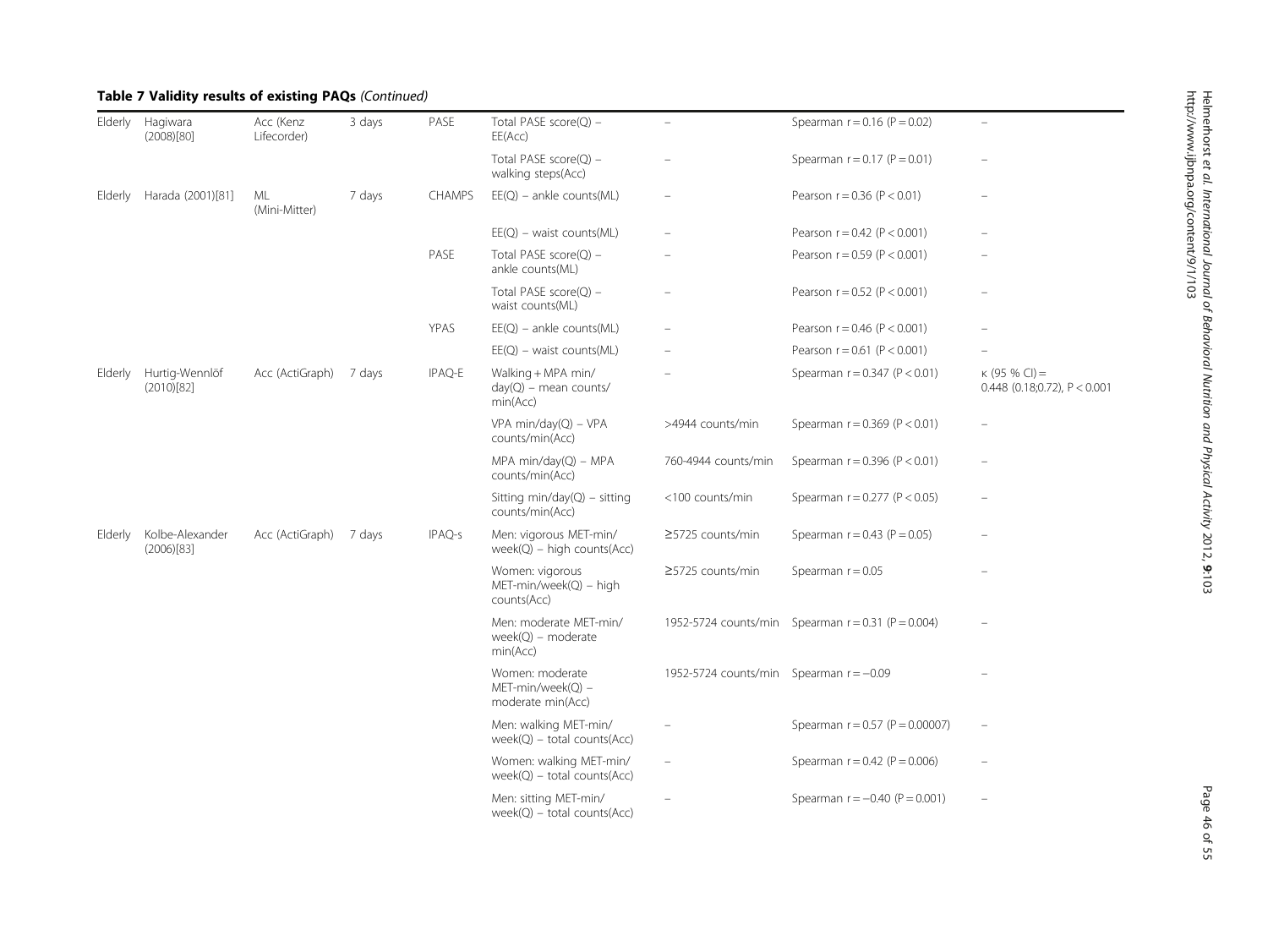|         |                        |                          |         |               | Women: sitting MET-min/<br>$week(Q) - total counts(Acc)$      | $\overline{\phantom{m}}$ | Spearman $r = -0.35$ (P = 0.005)                                            | $\equiv$                                     |
|---------|------------------------|--------------------------|---------|---------------|---------------------------------------------------------------|--------------------------|-----------------------------------------------------------------------------|----------------------------------------------|
|         |                        |                          |         | YPAS          | Men: total MET-min/<br>$week(Q) - total counts(Acc)$          |                          | Spearman $r = 0.54$ (P = 0.0002)                                            | $\overline{\phantom{0}}$                     |
|         |                        |                          |         |               | Women: total MET-min/<br>$week(Q) - total counts(Acc)$        | $\overline{\phantom{m}}$ | Spearman $r = 0.13$                                                         | $\overline{\phantom{m}}$                     |
| Elderly | Starling<br>(1999)[84] | <b>DLW</b>               | 10 day  | <b>MLTPAQ</b> | Men: TEE(Q) - TEE(DLW)                                        |                          | $\overline{\phantom{m}}$                                                    | $MD (95 % LoA) =$<br>752 ± 972 kcal/day      |
|         |                        |                          |         |               | Women: TEE(Q) - TEE(DLW)                                      | $\overline{\phantom{m}}$ |                                                                             | $MD (95 % LoA) =$<br>$487 \pm 698$ kcal/day  |
|         |                        |                          |         | YPAS          | Men: $\text{TEE}(Q) - \text{TEE}(DLW)$                        | $\overline{\phantom{0}}$ | $\overline{\phantom{m}}$                                                    | $MD (95 % LoA) =$<br>$104 \pm 1414$ kcal/day |
|         |                        |                          |         |               | Women: TEE(Q) - TEE(DLW)                                      | $\overline{\phantom{a}}$ | $\overline{a}$                                                              | $MD (95 % LoA) =$<br>$9 \pm 972$ kcal/day    |
| Elderly | Tomioka<br>(2011)[85]  | Acc (Kenz<br>Lifecorder) | 2 weeks | IPAQ-s        | Young old men:<br>$MET$ -min/week(Q) -<br>MET-min/week(Acc)   |                          | Spearman $r = 0.42$ (P < 0.01)                                              | $K$ (95 % CI) = 0.49 (0.34;0.64)             |
|         |                        |                          |         |               | Young old women:<br>$MET$ -min/week(Q) -<br>MET-min/week(Acc) |                          | Spearman $r = 0.49$ (P < 0.01)                                              | $K$ (95 % CI) = 0.39 (0.22;0.56)             |
|         |                        |                          |         |               | Old old men: MET-min/<br>week(Q) - MET-min/week(Acc)          | $\overline{\phantom{m}}$ | Spearman $r = 0.53$ (P < 0.01)                                              | $K$ (95 % CI) = 0.46 (0.29;0.63)             |
|         |                        |                          |         |               | Old old women:<br>$MET$ -min/week(Q) -<br>MET-min/week(Acc)   |                          | Spearman $r = 0.49$ (P < 0.01)                                              | $K$ (95 % CI) = 0.47 (0.28;0.66)             |
| Elderly | Washburn<br>(1999)[86] | Acc (ActiGraph)          | 3 days  | PASE          | Total PASE score(Q) -<br>mean counts/5 min<br>epoch(Acc)      |                          | Spearman $r = 0.49$ (P < 0.05)                                              |                                              |
|         |                        |                          |         |               |                                                               |                          | Median Spearman $r =$<br>0.30 (youth: 0.25, adults: 0.30,<br>elderly: 0.40) |                                              |
|         |                        |                          |         |               |                                                               |                          | Median Pearson $r =$<br>0.39 (youth: 0.38, adults: 0.46,<br>elderly: 0.345) |                                              |

Q1 = first completed questionnaire, Q2 = second completed questionnaire, Q3 = third completed questionnaire, r = correlation coefficient (rho), CI = Confidence Interval (lower;upper), κ = kappa (i.e. Cohen weighted kappa unless specified otherwise), LoA = Limits of Agreement, MD = Mean Difference, - = not stated.

Acc = Accelerometry [NB: ActiGraph (Model 7164) is successor of preceding accelerometer by MTI, formerly CSA]. Accelerometer names as used in the respective papers.

Affuso (2011): Sedentary mins = total minutes TV/video watching, computer/internet use, talking on phone, playing video/computer games.

Ainsworth (1999): MPA MET-min/week = energy expended in moderate-intensity occupational standing activities. 7DR-scores = scores of occupational activity only. EE = Energy Expenditure in kcal/day. All other associations between the TOQ and Caltrac scores were low and non significant.

Allor (2001): HR monitor brand not specified. EE = Energy Expenditure in kcal/hr.

Bonnefoy (2001): MLTPAQ total activity = light, moderate, heavy, household activity. YPAS summary index = sum of vigorous, walking, moving, standing, sitting scores. BAQ-mod questionnaire score = sum of household, sports, leisure activity scores. CAQ total activity = sum of walking, stairs, sports. 7DR total activity = weighted sum of sleep, light, moderate, hard, very hard activity. Dallosso-mod total score = weighted sum of walkin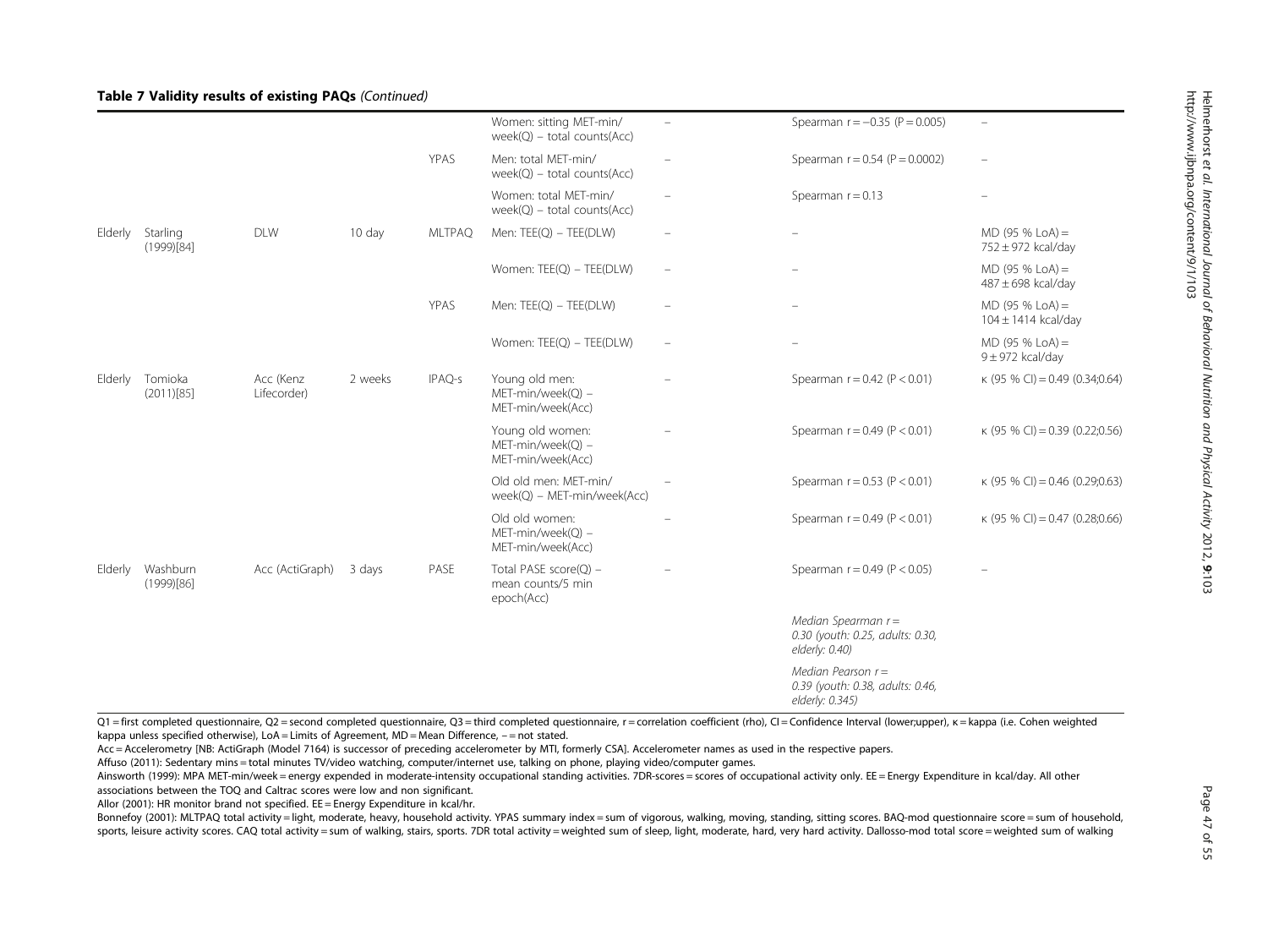standing, productive, leisure, muscle-loading activity. Enhanced LRC score = self report of usual activity. SUA MPA = six habitual moderate activities. SUA VPA = five habitual vigorous activites. PASE total score = activit weight\*frequency across work-related leisure, household activities. OAPSE mean habitual DEE = activity weight\*duration as daily energy expenditure.

Brown (2008): Frequency/week = frequency of total activity per week. Total min/week = minutes per week of total activity ≥3 METs. Total counts = all accelerometer recorded minutes.

Bull (2009): VPA/MPA = total vigorous/moderate intensity activity across all domains. Sedentary min/day = time spent sitting per day in minutes. Data categorized for studies in China (n = 215) and South Africa (n = 83). Conway (2002):  $R^2$  = regression against PAR; explained variance is 10 % for 7DPAR and 14 % for S7DR. MD = mean differences ± SEM (percentages in parentheses) between each method and EE(DLW).

Cust (2008): Total MET-hr/week = total MET hours per week of non-occupational activity. Total PA index = cross-tabulation of level of occupational activity with combined recreational and household activities - inactive, moderately inactive, moderately active, active. Cambridge PA index = index based on occupational, cycling and sports activity (generally more intense activities).

Cust (2009): Results are stratified according to the group of participants reporting high or low confidence in recall of PA. High confidence = group of participants reporting high self-reported confidence in recall of physical activity. Low confidence = group of participants reporting low self-reported confidence in recall of physical activity. Remarkably, the correlation for the Cambridge index is slightly higher compared to the total PA index (MET-hrs) comparing accelerometry with the EPAQ. Total MET-hr/week(Acc) = total physical activity in MET-hr/week, calculated as light + moderate + vigorous activity (no sedentary time). Data are averages of three 7-day accelerometer periods.

De Abajo (2001): Total hr/week = total activity time. Activity units = kilocalorie score divided by resting metabolic rate. TEE = Total Energy Expenditure in kJ/day. YPAS summary index = summed time for each activity, expressed in hours per week for each subject. Individual indices were created by multiplying a frequency score by a duration score and multiplying again by a weighting factor.

Dinger (2004): Total PASE score = weighted and summed score of individual items using the PASE scoring algorithm.

Duncan (2001): HRR = each subject's individual heart rate reserve (individual maximal MET capacity), where HRmax was determined from the graded exercise test and HRrest from the average of three measures after a 10-min seated test. Mean difference = 0.21, i.e. 0.21 hours overreported in PAR.

Eisenmann (2002): Total leisure activity score was calculated by multiplying the frequency of each category by the MET value and summing the score.

Ekelund (2005): MD = mean difference between objectively measured accelerometry time in MVPA and self-reported time in MVPA and walking.

Giles (2009): Volume T1/T2 = walking MET-min per week at first/second administration (T1/T2) of the CHAMPS. Frequency T1/T2 = walking sessions per week at first/second administration (T1/T2) of the CHAMPS. Hagiwara (2008): PASE score was calculated by adding the score for each component determined on the basis of the time spent on each activity or the presence or absence of activity over the past 7 days. EE = Energy Expenditure divided by bodyweight in kcal/day/wt. Walking steps = daily number of walking steps measured by the Lifecorder accelerometer.

Hagströmer (2008): Data shown is data from the average intensity measured by the accelerometer.

Hagströmer (2006): Bland-Altman results from analysis for time spent in at least moderate physical activity (hr/week) as assessed by the IPAQ and measured using an activity monitor.

Hallal (2010): Total score(Q) = sum of minutes spent on MPA (including walking) per week, and twice the number of minutes spent on VPA, calculated from the IPAQ data. Total score(Acc) = accelerometer-based total score: moderate + vigorous-intensity counts.

Harada (2001): MiniLogger measures activity by counting the number of mercure switch closures, resulting in a 'count' of activity, over a predetermined time interval. EE = Energy Expenditure in kcal/week. Total PASE score = total score computed by 1) multiplying an activity frequency value from a conversion of hours per day in six categories of activity (e.g., moderate sports) by the respective weight and summing over these activities and 2) adding a weight to this summated score for each six other household activities if the activity was reported over the past 7 days.

Huang (2009): Results from Bland-Altman analysis are combined results for boys and girls (no results for sedentary time). Cut points used are Freedson age-based cut point, calculated as METs = 2.757 + (0.0015\*counts per minute) - (0.0896\*age[yr]) - (0.000038\*counts per minute\*age[yr]).

Hurtig-Wennlöf (2010): Agreement (κ) = Cohen's kappa for testing total agreement between the IPAQ-E and accelerometry.

InterAct Consortium (2011): Total PA index = cross-tabulation of level of occupational activity with combined recreational and household activities (MET-hr/week) - inactive, moderately inactive, moderately active, active. Cambridge index = index based on occupational, cycling and sports activity (h/week). Recreational index = index based on quartiles of the sum of walking, cycling, and sports (MET-hr/week). Fisher-transformed correlations were estimated for each country, and random effect meta-analysis methods were used to calculate the overall combined correlation of PAEE (kJ/kg/day) measured by the combined HR and movement sensor with the three PA indices from the EPAQ-s.

Jacobi (2009): Sedentary time = time spent watching TV/video or playing video games and time spent using a computer.

Kolbe-Alexander (2006): High counts = counts in high-intensity physical activity. Moderate min = time spent in moderate-intensity activity. Total counts = total counts for physical activity. Sitting = time spent sitting during a weekend day.

Kowalski (1997): PAO-C score = calculated as the mean of the nine items, ranging from 1 to 5. Total counts = total counts measured by the Caltrac that reflect vertical acceleration of the body.

Kurtze (2008): EE = Energy Expenditure in MJ/day. PAL = average Physical Activity Level in 7 days, calculated as total EE divided by basal metabolic rate (BMR). Results from Bland-Altman analysis are combined results for total moderate, vigorous and walking activity.

MacFarlane (2007): Total MVPA min/week(Q) = total weighted minutes, calculated as moderate + (2\*vigorous). R<sup>2</sup>, slope = result from regression analysis between the Bland-Altman differences and averages. %Bias, LoA = bias and limits of agreement expressed as percentage of the mean score.

Mahabir (2006): Duration of validation not stated, likely to be 14 days. EE = Energy Expenditure in kcal/day.

Martinez-Gomez (2010): Correlation coefficient = correlation between the two instruments for the 3 day mean.

Martinez-Gomez (2011): PAQ-A score = mean score of 8 activity items scored on a 5-point scale.

Matton (2007): EE = Energy Expenditure in kcal/week. PAL = Physical Activity Level, calculated as total EE divided by 168 (number of hours per week) and the reported body weight. TV hr/week = time per week spent watching television or videos or playing computer games; this time was recalled in the FPACQ and also directly coded in the written activity log of the accelerometer reflecting the same activity domain. T-test = paired t-test to compare the magnitude of activity variables calculated from the RT3 and FPACQ (absolute validity).

Nang (2011): VPA(Q) = 3–6 METs kcal/day, MPA(Q) = >6 METs kcal/day. VPA(Acc), MPA(Acc) = moderate and vigorous physical activity using cutoff points of 3 METs between light and moderate activity, and 6 METs between moderate and vigorous activity.

Nicaise (2011): PA variables from questionnaire assessed in MET-min/week. Steps(Acc) = number of steps taken per day (from the dual mode function).

Pettee-Gabriel (2009): Participants wore the accelerometer on average 6.3 ± 0.7 days/week or 30.7 ± 4.8 days during 35 days of observation and 14.4 ± 1.1 hours/day.

Philippaerts (1999): Total activity index = index calculated from the work, sport and leisure time index. ADMR = Average Daily Metabolic Rate in MJ/day. PAL = Physical Activity Level, determined as the ratio of ADMR (Average Daily Metabolic Rate) over SMR (Sleeping Metabolic Rate). 7 day index = index in kcal/day calculated from hours spent on vigorous (8 times resting metabolic rate) and moderate (4 times resting metabolic rate) activities and including sleeping time and the time spent on light activities (remaining time) during the last seven days. TEE = Total Energy Expenditure in kcal/day.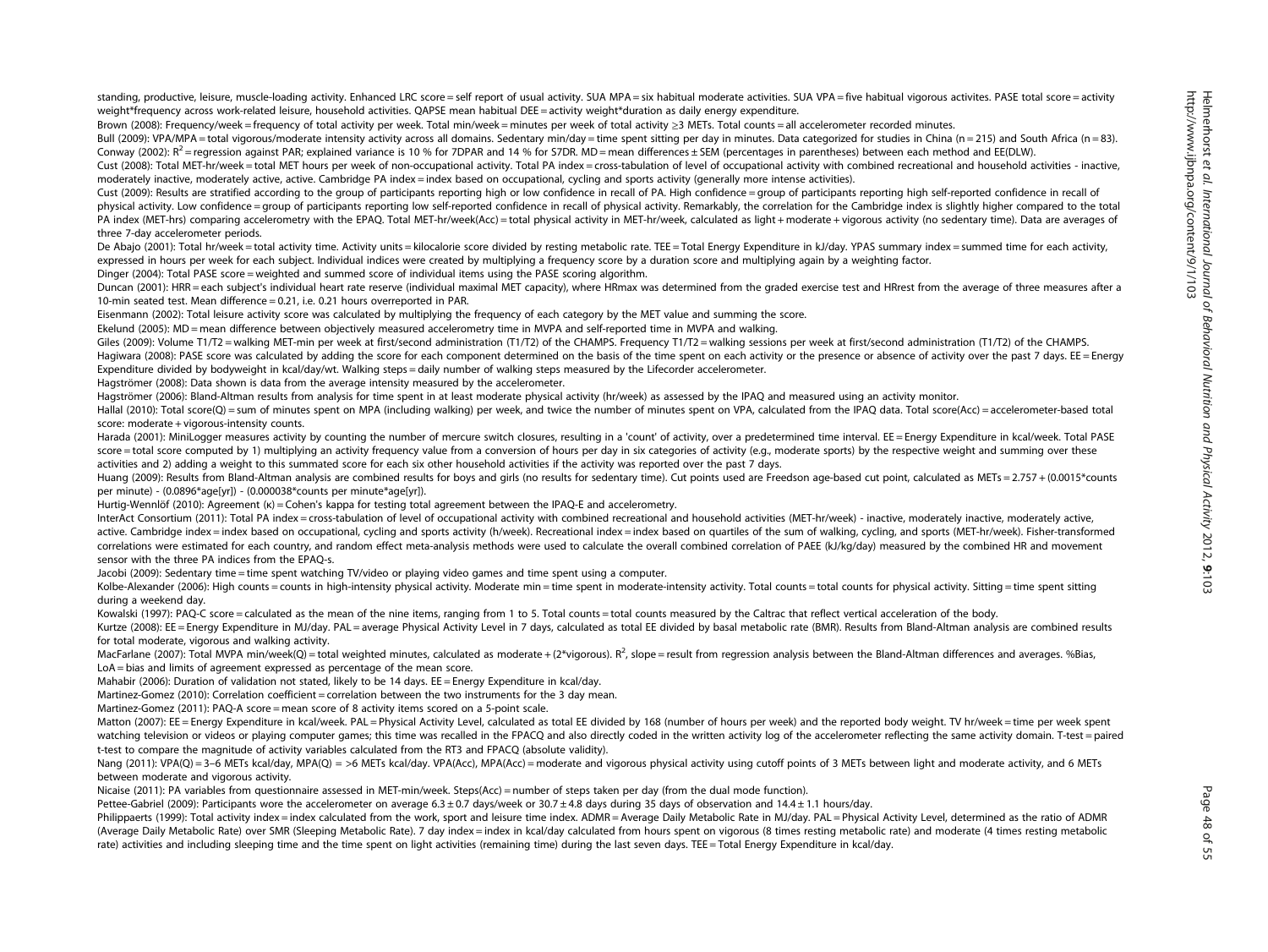Philippaerts (2001): Total activity index = index calculated from the work, sport and leisure time index. TEE = Total Energy Expenditure in kcal/day.

Rangul (2008): Frequency = out of breath or sweat sessions per week. Duration = out of breath or sweat hours per week. TEE=Total Energy Expenditure in MJ/week. PAL = Average Physical Activity Level for 7 days, calculated as total energy expenditure divided by basal metabolic rate.

Richardson (2001): Visit 10/11 = comparison for direct validation at study visit 10/11. Caltrac MET-min/day are obtained by dividing average 24-hour Caltrac readings (kcal/day) by the Caltrac's estimate of 24-hour resting energy expenditure and multiplying by 1440 min/day.

Scerpella (2002): 2x 3 Days = two measurement periods of 2 weekdays and 1 weekend day. Score calculations not specifically reported.

Schmidt (2006): Total activity score = activity score of all four domains, calculated as: (household/caregiving index\*0.25 + occupational index\*0.25 + active living index\*0.25 + sports/exercise index\*0.25)\*4. Counts/ min = mean accelerometer output per 1-min epoch, reflecting raw accelerometer output without any categorization according to activity intensity. Weighted activity score = activity score of all four domains, calculated as: (household/caregiving index\*0.50 + occupational index\*0.20 + active living index\*0.25 + sports/exercise index\*0.05)\*4.

Slinde (2003): eMLTPAQ = extended MLTPAQ with additional questions about inactivity during leisure time. TEE = Total Energy Expenditure in MJ/day. Sedentary min/day = time spent watching TV, videos and computer time.

Smitherman (2009): JPAC total score = total score calculated by summing the 4 index scores (active living, work, home/family/yard/garden, sport/exercise index) and can range from 3 to 20. Starling (1999): TEE = Total Energy Expenditure in kcal/day.

Staten (2001): TEE = Total Energy Expenditure in kJ/day, -ic = average total energy expenditure with RMR measured by indirect calorimetry, -mif = average total energy expenditure with RMR calculated using the Mifflin et al. Equation, -met = average total energy expenditure with RMR calculated using the MET conversion.

Tomioka (2011): Young old = age 65-74, old old = age 75-89.

Treuth (2004): GAQ score yesterday = summary score estimated from 18 physical activities reliably recalled and frequently performed on the previous day (yesterday) or usually. The GAQ summary scores were computed as the total MET-weighted score divided by the number of nonmissing items. Average counts/min: all counts measured between 6 AM to 12 midnight averaged per minute. Baseline: n = 197, follow-up:  $n = 168.$ 

Trinh (2009): Dry season is baseline (n = 135). Measurements in wet season (n = 116) were performed 2 months after baseline during dry season. Sedentary time = time spent sitting or reclining. Mean (95 % LoA) = logtransformed average difference between the time spent in MVPA measured with GPAQ (averaged over dry and wet season) and accelerometer with 95 % limits of agreement.

Troped (2007): MPA = number of days participating in  $\geq$  30 min of moderate PA during past 7 days. VPA = number of days participating in  $\geq$  20 min of vigorous PA during past 7 days. Sensitivity = probability of the YRBS items correctly classifying students as meeting recommendations. Specificity = probability of YRBS items correctly classifying students as not meeting the recommended level of PA. Kappa range = range of kappa coefficients between Actigraph measures (accumulated minutes, minutes in bouts ≥ 5 min, minutes in bouts ≥ 10 min, sustained minutes of PA) and the YRBS measure. Cut points used are based on the Freedson age-dependent equation; METs = 2.757 + (0.0015\*counts per minute) - (0.0896\*age[yr]) - (0.000038\*counts per minute\*age[yr]).

Washburn (1999): Total PASE score was computed by multiplying the amount of time spent in each activity (hours/week) or participation (yes/no) in an activity by the empirically derived item weights and summing over all activities. Accelerometer readings are averaged over five-minute epoch periods.

Washburn (2003): Interviewer reliability tested: ICC = 0.85. TEE = Total Energy Expenditure, including sleep, in kJ/day. PAEE = Physical Activity Energy Expenditure, i.e. light, moderate, hard and very hard activities, excluding sleep.

Weston (1997): 1 Day = 1 day after school hours. TEE = Total relative Energy Expenditure in kcal/kg/day. EE = mean estimated rate of Energy Expenditure in kcal/kg/hr for the entire after school period, derived from both mode and intensity. %HRR = mean percent of heart rate range. HRR was calculated as HRmax - HRrest, where HRmax was estimated from the formula 220 - age, and HRrest was taken from the mean of the five lowest 1-min heart rates recorded during the measurement period. All heart rates (HRraw) were converted to a %HRR using the formula HRraw/HRR\*100 and averaged to produce mean %HRR. Wolin (2008): 1-Min bout = accelerometer bout lasting at least 1 minute. 10-Min bout = accelerometer bout lasting at least 10 minutes.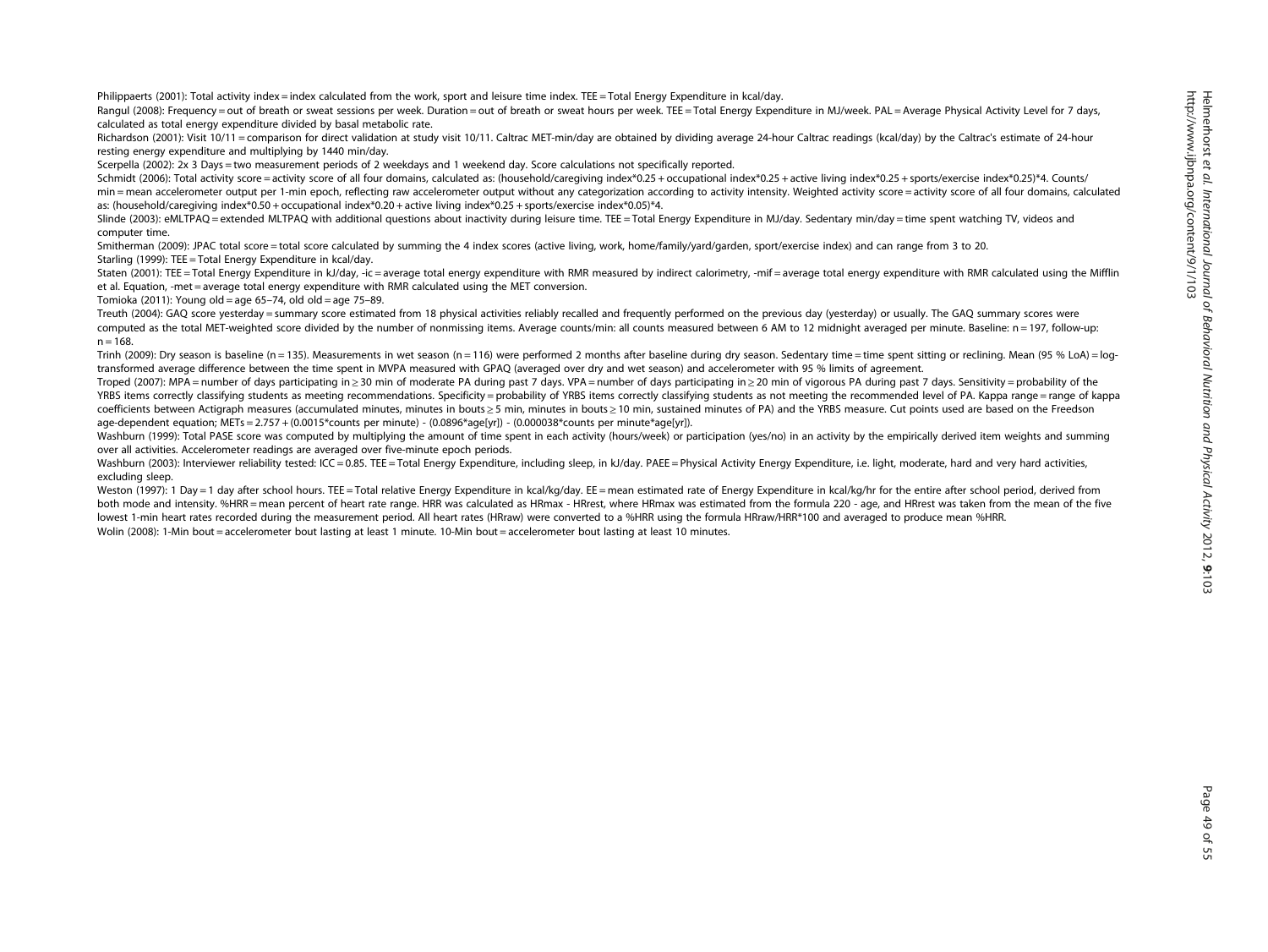$[71,75,84,89,93,94,96,116]$  $[71,75,84,89,93,94,96,116]$  $[71,75,84,89,93,94,96,116]$ , pedometry (n = 3)  $[79,101,105]$  $[79,101,105]$  $[79,101,105]$  $[79,101,105]$ , HR monitoring  $(n = 1)$  [\[104\]](#page-54-0), MiniLogger  $(n = 1)$  [[81](#page-53-0)] or a combination of methods  $(n = 5)$  [\[51,](#page-52-0)[60,61,74](#page-53-0)[,114](#page-54-0)]. Spearman and Pearson correlations were the most commonly used statistical measures for assessing validity; four studies reported 95 % confidence intervals with these correlations [[51](#page-52-0),[102,103,112\]](#page-54-0) and three studies solely reported results using the Bland-Altman levels of agreement method [\[84,94](#page-53-0)[,104\]](#page-54-0). Median correlations between reported sedentary behaviours and inactivity from objective measures were calculated: Spearman  $r = 0.23$ , Pearson  $r = 0.435$ .

#### Youth

Median validity correlations for the youth were as follows: Spearman  $r = 0.25$ , Pearson  $r = 0.38$ . Many PAQs (SAPAC [[59](#page-53-0)], HBSC [\[54\]](#page-52-0), IPAQ-s [\[54\]](#page-52-0), GSQ [[70](#page-53-0)] and GAQ [[118](#page-54-0)]) demonstrated low validity coefficients  $(r < 0.2)$  in youth and only one instrument (PDPAR [\[60](#page-53-0)]) was regarded as highly valid  $(r = 0.76)$  when compared with physical activity assessed by the Caltrac accelerometer.

#### Adults

Median validity correlations for adults were as follows: Spearman  $r = 0.30$ , Pearson  $r = 0.46$ . Validity correlations were generally low for most PAQs, except for the FPACQ [\[111\]](#page-54-0) compared with accelerometry in multiple subcategories ( $r = 0.39 - 0.85$ ) and the BAQ ( $r = 0.68 - 0.69$ ), FCPQ  $(r = 0.34 - 0.61)$  and TCQ  $(r = 0.63 - 0.64)$  for estimated TEE compared with TEE measured with the DLW method [\[96\]](#page-53-0). Pettee-Gabriel et al. compared five different PAQs with accelerometry from the Actigraph accelerometer and showed acceptable validity for all instruments; PMMAQ (r = 0.59–0.60), PWMAQ (r = 0.56–0.60), NHS-PAQ  $(r = 0.42 - 0.46)$ , AAS  $(r = 0.46 - 0.50)$ , WHI-PAQ  $(r = 0.45 - 0.47)$  [[91](#page-53-0)]. Several studies, including the 7DR-O [[87](#page-53-0)], MAQ [[109](#page-54-0)], CAPS [\[89\]](#page-53-0), IPAQ [\[55,90](#page-53-0)] and the IPAQ-s [\[54](#page-52-0)[,98,99](#page-54-0)], demonstrated poor validity.

#### Elderly

Median validity correlations for the elderly were as follows: Spearman  $r = 0.40$ , Pearson  $r = 0.345$ . Bonnefoy et al. tested the validity of 10 previously developed well known PAQs using DLW as the criterion measure [\[75](#page-53-0)]. The results of this study suggested that the Stanford Usual Activity questionnaire performed best  $(r = 0.63 -$ 0.65). Other studies in elderly generally found low correlations between self-reported PA with objective measures, also demonstrated by the generally weak performances of the YPAS in several studies  $(r = 0.11 - 0.61)$ [[75,76,81,83,84\]](#page-53-0), and PASE in one of the studies  $(r = 0.16 - 0.17)$  [\[80](#page-53-0)].

#### **Discussion**

This systematic review covered the most recent 15-year period. We identified 31 studies that adequately tested newly developed PAQs for both validity and reliability during this period. This suggests that whilst assessing physical activity by means of objective monitoring has become widespread also when examining population levels of activity [[119-121\]](#page-54-0), PAQs remain an active area of research and are now generally considered complementary to any objective measure. Several previous reviews have assessed the reliability and validity of PAQs with a special focus on their overall performance [\[9\]](#page-52-0), or performance in specific age groups [\[11,14,15\]](#page-52-0). Conversely, we compared whether newly developed PAQs performed better than older PAQs, as this will inform researchers and practitioners when choosing an existing PAQ or developing a new instrument for assessing physical activity. We therefore comprehensively summarized the results to allow an adequate appraisal of the existing PAQs performance across domains and physical activity intensities.

In concordance with previous reviews [[11](#page-52-0),[14](#page-52-0),[15](#page-52-0)], very few questionnaires showed acceptable reliability and validity across age groups. Developing new PAQs requires careful consideration of the study design in terms of target population, sample size, age group, recall period, dimension and intensity of PA, relative and absolute validity, standardized quality criteria and appropriate comparison measures. The lack of formulating a priori hypotheses was recently highlighted as a limitation in most studies examining the validity of PAQs [[11\]](#page-52-0) and comprehensive key criteria for physical activity and sedentary behaviour validation studies have been proposed [[122,123](#page-54-0)].

Since the comprehensive review by Kriska and Caspersen [\[9](#page-52-0)], it is apparent that more appropriate criterion methods, in particular accelerometry, have been used to test the validity of PAQs. Yet, a considerable number of studies were excluded from the present review due to an inappropriate criterion method (e.g. aerobic fitness). Many studies reported reliability and validity results for existing and well established questionnaires, which suggests that these instruments are still frequently used. Importantly, newly developed PAQs do not seem to perform any better than existing instruments in terms of reliability and validity. Unfortunately, we were not able to conduct a formal meta-analysis due to differences in reported outcomes, different criterion measures and different time frames between questionnaires.

Total energy expenditure (TEE) was frequently used as the outcome measure of the PAQ and the validity scores from these types of instruments are usually high. However, the results from many of these studies should be interpreted carefully. This is because TEE from any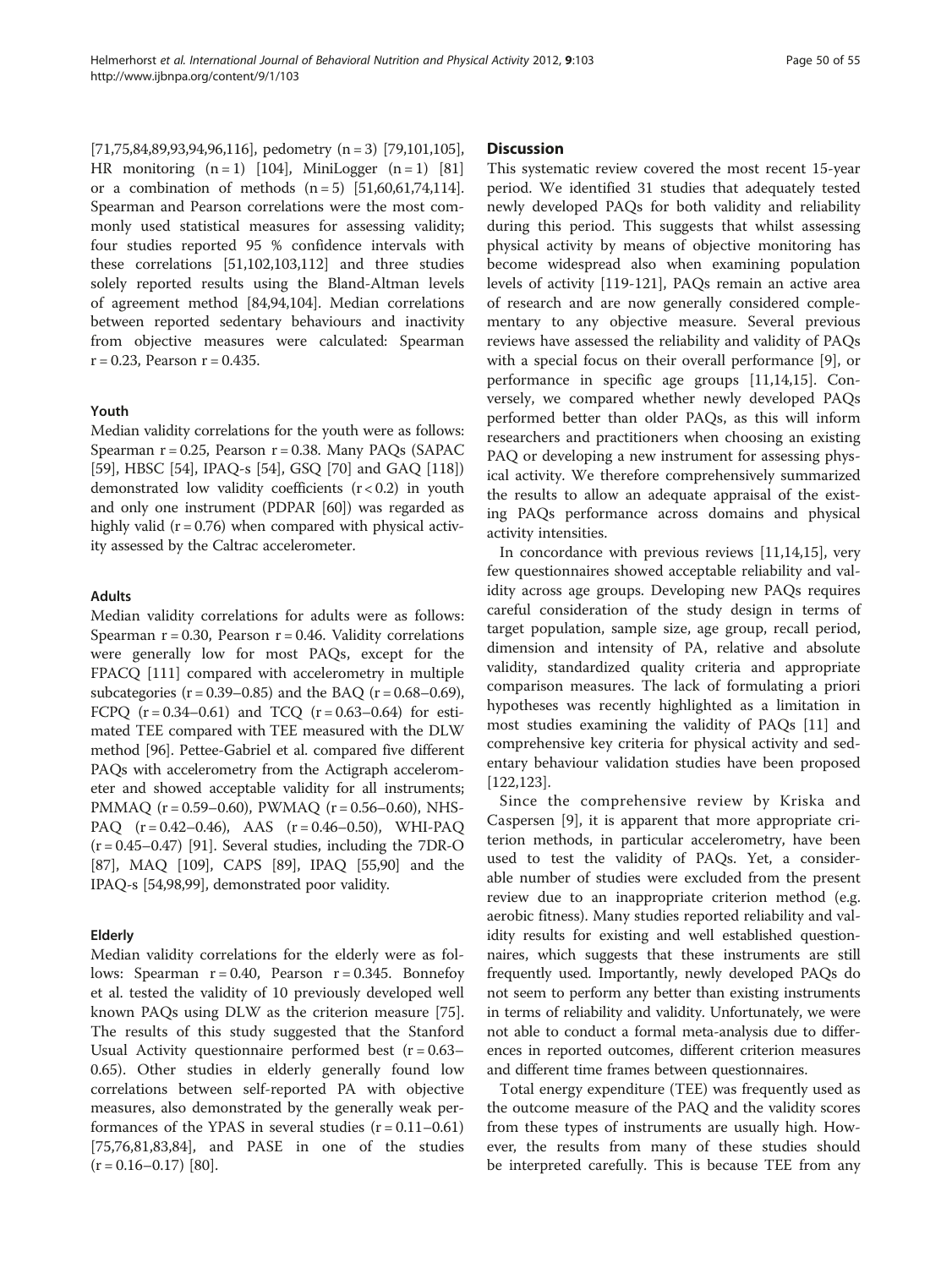self-report incorporates an estimate of resting energy expenditure (REE) generally calculated from body weight, sex and age. REE explains most of the variation in TEE and, consequently, high correlations may be generated when comparing TEE from self-report with measured or estimated TEE from the criterion method. This is particularly problematic when those same predictions of REE are used by both the criterion method and the self-reported calculation of energy expenditure. Therefore, other outputs (e.g. time spent in different intensity levels, physical activity energy expenditure normalised for body size) from the criterion method appear more appropriate to serve as criterion measures. In these studies correlations between the criterion measure and self-reported PA are considerably weaker than those for TEE, although the concerning PAQs may still be considered valid as demonstrated in some studies [\[31,](#page-52-0)[116](#page-54-0)]. The notion of validity, however, is a matter of degree, rather than an allor-nothing determination.

The validity correlation coefficients from the vast majority of existing and newly developed PAQs were considered poor to moderate and usually only acceptable when results were presented as Pearson or Spearman correlation coefficients. This suggests that most PAQs may be valid for ranking individuals' behaviour whereas their absolute validity is limited to quantify PA. Although our summary of the correlations in a single median value should be interpreted with caution, we did not observe any substantial difference between newly and existing PAQs. This may suggest that, despite considerable effort, accurate and precise self-report physical activity instruments are still scarce [[124\]](#page-54-0). Many of the newly developed instruments collected information in various domains of physical activity including transportation and housework. Despite this, it appears almost impossible to obtain a valid estimation of a highly variable behaviour such as free-living physical activity by self-report. While results from large scale observational cohort studies have convincingly demonstrated the beneficial effects of self-reported physical activity on various health outcomes including all-cause mortality, coronary and cardiovascular disease morbidity and mortality, some types of cancer, and type 2 diabetes, the detailed dose– response associations are still unknown [[125\]](#page-54-0). Increased sample size is usually considered to improve precision but may not overcome issues about accuracy. Further, a large sample size does not overcome misclassification due to differential measurement error. Therefore, future studies should consider including an objective measure of physical activity in addition to self-report or consider recommendations to reduce self-report error [[126](#page-54-0)].

With few exceptions, most PAQs reviewed showed acceptable to good reliability with only minor differences between existing and newly developed PAQs. The median reliability correlations were acceptable to good in youth  $(0.64 - 0.65)$ , adults  $(0.64 - 0.79)$ , and the elderly (0.60 – 0.65) for existing PAQs; and marginally higher for newly developed PAQs in youth (0.69 – 0.80), adults  $(0.74 - 0.765)$ , and the elderly  $(0.70)$ . However, only 3 of 11 newly developed PAQs [[21](#page-52-0),[23](#page-52-0),[24](#page-52-0)] showed consistently good reliability.

For existing PAQs, median validity correlations were poor to acceptable in youth  $(0.25 - 0.38)$ , adults  $(0.30 -$ 0.46), and elderly  $(0.345 - 0.40)$ ; and essentially similar for newly developed PAQs in youth (0.22 – 0.41), adults  $(0.27 - 0.28)$ , and the elderly  $(0.41)$ .

Only four of the reviewed questionnaires, the IPAQ-s (existing) [[85](#page-53-0)], the FPACQ (existing) [[111\]](#page-54-0), PDPAR (existing) [\[60](#page-53-0)] and the RPAR (new) [\[21](#page-52-0)] showed acceptable to good results for both reliability and validity. Sedentary behaviour appeared to be one of the most difficult domains to assess with questionnaires as demonstrated by the poor correlations with objectively measured sedentary time, although arguably, there are also limitations of the criterion measures, which contribute to poorer agreement between methods. About one third  $(n = 11)$  of the studies reporting data on newly developed PAQs assessed both validity and reliability for sedentary behaviour. 17 and 15 studies reported data on validity and reliability for sedentary behaviour from existing PAQs, respectively.

Accuracy of PA recall may be increased at the second retest administration by an increased physical activity awareness as a result of completing the questionnaire previously [[105](#page-54-0)]. Many of the reviewed studies did not specify details about their reliability testing, making it difficult to distinguish test-retest reliability of the instrument from a measure of stability of physical activity. It is therefore complex to assign the correlations to either the reliability of the instrument or to the stability of the behaviour of the participant. Assessing test-retest reliability for a last seven day PAQ is generally more straight forward compared to a PAQ assessing usual or last year physical activity. This is because when examining the reliability of a last seven days instrument the respondents should be prompted to report their PA during exactly the same week at two different occasions separated in time. However, this must be weighed against administering the test and retest too close in time that the respondent remembers the answers given to the first administration, resulting in inflation of reliability estimates from correlated error. Several other study details than timeframe of recall can be identified to have a marked influence on the study results, such as socio-cultural background, sex, age, literacy, and cognitive abilities.

The DLW method is usually considered the most accurate criterion method available for measuring TEE and PAEE. However, as discussed above, when using the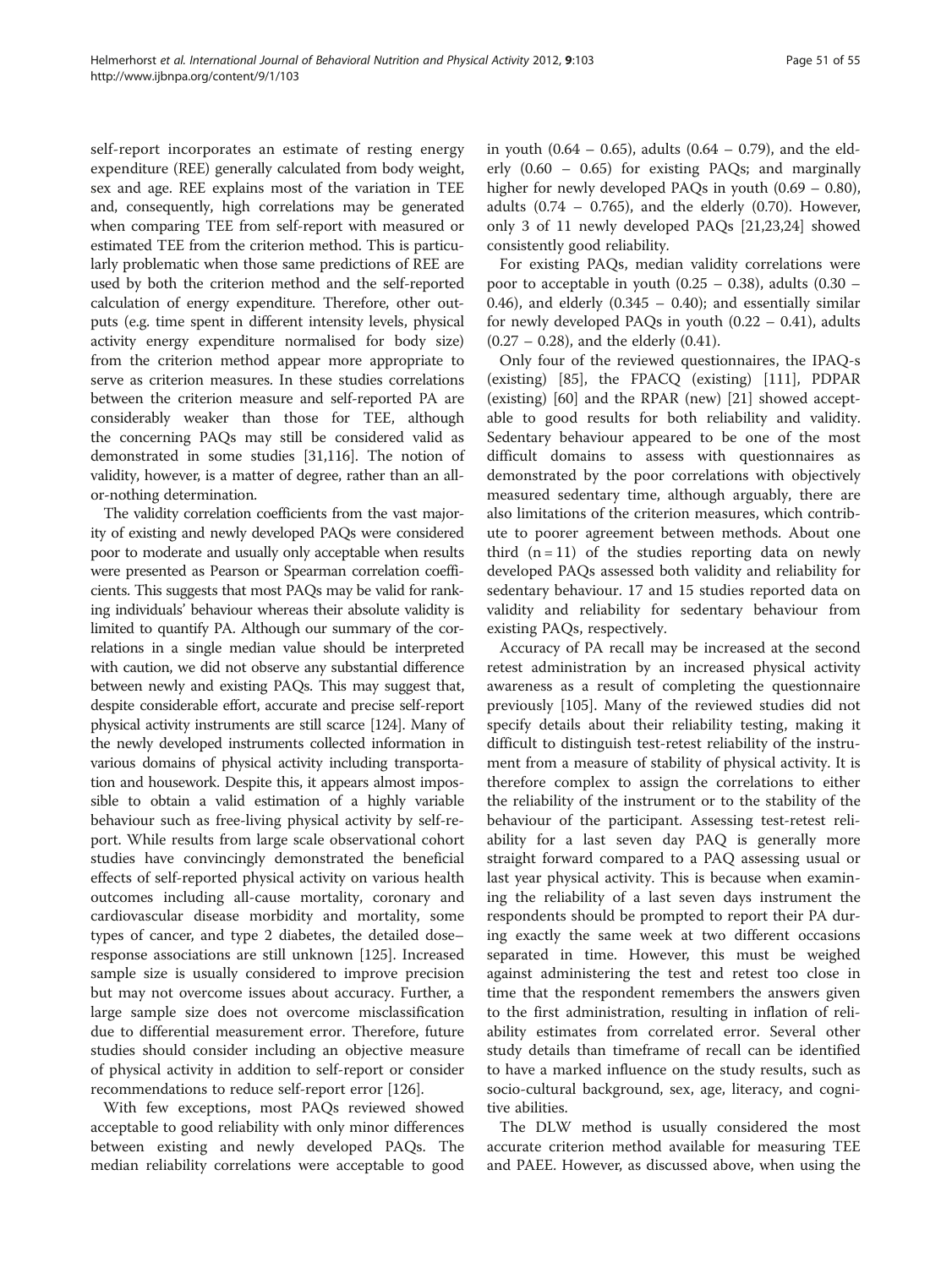<span id="page-51-0"></span>DLW method and other objective methods which provide outputs in TEE as the criterion instrument, individual variability in body weight needs to be considered. It is therefore recommended that data from these methods should be expressed as PAEE, with and without normalisation for body weight in subsequent validation studies. Combined heart rate and movement sensing may be more accurate than either of the methods used alone for measuring time spent at different intensity levels [\[31](#page-52-0)]. However, most of the newly developed PAQs used a single accelerometer mounted at the hip as the criterion method, possibly due to its reasonable costs and feasibility in large study groups. Accelerometry also has some inherent limitations including its inability to accurately assess the intensity of specific types such as weightbearing activities, cycling, and swimming [[33\]](#page-52-0). Further, the choice of somewhat arbitrary cut-off points [\[127-](#page-54-0) [129](#page-54-0)] to classify intensities of activity when using accelerometry as a criterion method has been documented before. The use of accelerometers is especially problematic to validate time spent in different intensities of physical activity from PAQs and this also hampers comparison of studies [[33\]](#page-52-0). Usually criterion measures assess overall PA (e.g. time in MVPA, PAEE) which precludes a direct test of the validity of self-reported domain specific activity (e.g. occupation). It is therefore not surprising that some PAQs [e.g. 86] which only asses a specific domain of activity demonstrate low validity when compared with overall physical activity from the criterion instrument. More research is therefore needed to compare time stamped criterion data with domain specific self-reported activity and to develop criterion instruments which can accurately categorise types of activities. Adopting a conceptual framework for physical activity [[130\]](#page-54-0) in combination with standardized procedures when developing and validating PAQs [[122](#page-54-0),[123](#page-54-0)] is highly recommended.

Pearson and Spearman correlations may not be the most appropriate statistical methods to use for reporting results on the validity of PAQs. ICC is considered a more appropriate method for continuous measures on the same scale, whereas weighted kappa is a better choice of method for categorical measures [\[131,132\]](#page-54-0). When reporting validation results researchers are encouraged to report absolute validity in terms of mean bias with limits of agreement as well as the error structure of the instrument across the measurement range. We noted that many of the newly developed instruments reported results on absolute validity by means of the Bland-Altman method, which is a simple, intuitive and easy to interpret method to analyse assess measurement error [[133\]](#page-54-0). Descriptive details of the study population may be helpful to explain any heterogeneity in the findings from different studies. Researchers can individually interpret all data for quality and applicability.

In summary, we systematically reviewed studies assessing both reliability and validity of PAQs in various domains, across age groups, and with a focus on total PA and sedentary time. PAQs are inherently subject to many limitations and the choice of PAQs should be dictated by the research question and the population under study. Considerations for researchers when using PAQs in practice have been identified and new research should consider including an objective method for assessing physical activity in addition to any self-report [[134](#page-54-0)]. This review has identified a limited number of PAQs that appear to have both acceptable reliability and validity. Newly developed PAQs do not appear to perform substantially better than existing PAQs in terms of reliability and validity.

#### Competing interest

The authors declare they have no competing interest to declare.

#### Authors' contribution

HH performed an updated literature search and drafted the manuscript. SB contributed to the design of the study and critically revised the manuscript. JW and HB contributed to the design of the study and performed the original literature search.UE contributed to the design of the study, contributed to the literature search and solved issues about inclusion of manuscripts, and critically revised the manuscript.All authors approved the final version of the manuscript.

#### Acknowledgments

Some of the questionnaires in this review have been made available to the authors and are available on the recently launched UK Medical Research Council Toolkit of Diet and Physical Activity Measurement [8].

#### Author details

<sup>1</sup>Medical Research Council Epidemiology Unit, Cambridge, UK. <sup>2</sup>Academic Medical Center, University of Amsterdam, Amsterdam, The Netherlands. <sup>3</sup>Medical Research Council Human Nutrition Resource centre, Cambridge, UK <sup>4</sup>Danone Baby Nutrition (Nutricia Ltd), Trowbridge, UK. <sup>5</sup>Department of Sports Medicine, Norwegian School of Sport Sciences, Oslo, Norway.

#### Received: 19 February 2012 Accepted: 15 August 2012 Published: 31 August 2012

#### References

- 1. World Health Organization: Global health risks: mortality and burden of disease attributable to selected major risks. Geneva: World Health Organization; 2009.
- 2. Wareham NJ, Rennie KL: The assessment of physical activity in individuals and populations: Why try to be more precise about how physical activity is assessed? Int J Obes 1998, 22:S30–S38.
- 3. Jobe JB, Mingay DJ: Cognitive research improves questionnaires. Am J Public Health 1989, 79:1053–1055.
- 4. Durante R, Ainsworth BE: The recall of physical activity: using a cognitive model of the question-answering process. Med Sci Sports Exerc 1996, 28:1282–1291.
- 5. Sallis JF: Self-report measures of children's physical activity. J Sch Health 1991, 61:215–219.
- 6. Washburn RA: Assessment of physical activity in older adults. Res Q Exerc Sport 2000, 71:S79-S88
- 7. Warren JM, Ekelund U, Besson H, Mezzani A, Geladas N, Vanhees L: Assessment of physical activity - a review of methodologies with reference to epidemiological research: a report of the exercise physiology section of the European Association of Cardiovascular Prevention and Rehabilitation. Eur J Cardiovasc Prev Rehabil 2010, 17:127–139.
- 8. Diet and physical activity measurement toolkit. [http://www.dapa-toolkit.mrc.](http://www.dapa-toolkit.mrc.ac.uk/) [ac.uk/](http://www.dapa-toolkit.mrc.ac.uk/).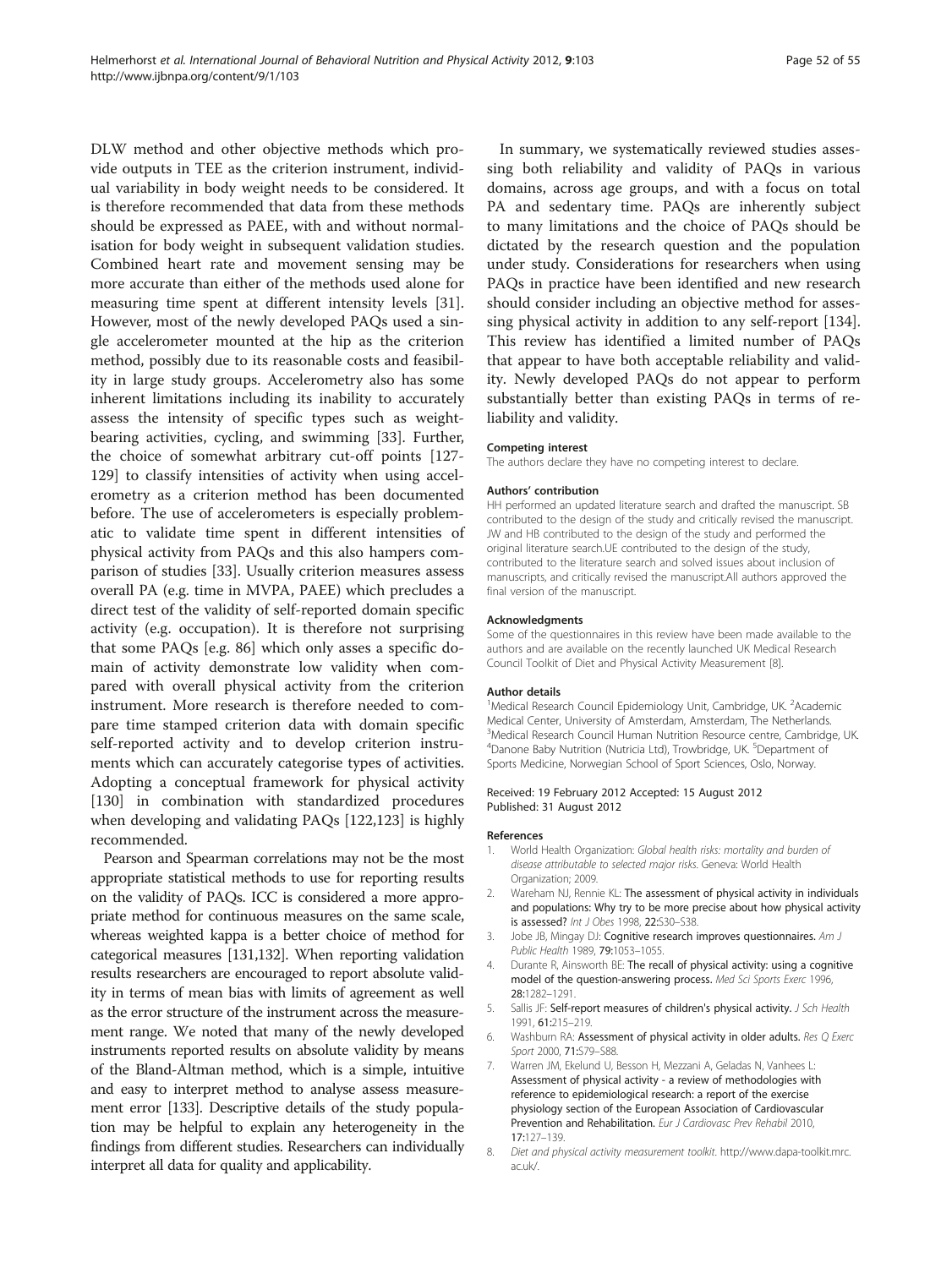- <span id="page-52-0"></span>9. Pereira MA, FitzerGerald SJ, Gregg EW, Joswiak ML, Ryan WJ, Suminski RR, Utter AC, Zmuda JM: A collection of Physical Activity Questionnaires for health-related research. Med Sci Sports Exerc 1997, 29:S1–S205.
- 10. Kohl HW, Fulton JE, Caspersen CJ: Assessment of physical activity among children and adolescents: A review and synthesis. Prev Med 2000, 31:S54–S76.
- 11. Chinapaw MJ, Mokkink LB, van Poppel MN, van Mechelen W, Terwee CB: Physical activity questionnaires for youth: a systematic review of measurement properties. Sports Med 2010, 40:539–563.
- 12. Adamo KB, Prince SA, Tricco AC, Connor-Gorber S, Tremblay M: A comparison of indirect versus direct measures for assessing physical activity in the pediatric population: a systematic review. Int J Pediatr Obes 2009, 4:2–27.
- 13. Oliver M, Schofield GM, Kolt GS: Physical activity in preschoolers: understanding prevalence and measurement issues. Sports Med 2007, 37:1045–1070.
- 14. van Poppel MN, Chinapaw MJ, Mokkink LB, van Mechelen W, Terwee CB: Physical activity questionnaires for adults: a systematic review of measurement properties. Sports Med 2010, 40:565–600.
- 15. Forsen L, Loland NW, Vuillemin A, Chinapaw MJ, van Poppel MN, Mokkink LB, van Mechelen W, Terwee CB: Self-administered physical activity questionnaires for the elderly: a systematic review of measurement properties. Sports Med 2010, 40:601–623.
- 16. Streiner DL, Norman GR: Health measurement scales: a practical quide to their development and use. 3rd edition. Oxford; New York: Oxford University Press; 2003.
- 17. Scientific Advisory Committee of the Medical Outcomes Trust: Assessing health status and quality-of-life instruments: attributes and review criteria. Qual Life Res 2002, 11:193–205.
- 18. Bland JM, Altman DG: Measuring agreement in method comparison studies. Stat Methods Med Res 1999, 8:135–160.
- 19. Dwyer GM, Hardy LL, Peat JK, Baur LA: The validity and reliability of a home environment preschool-age physical activity questionnaire (Pre-PAQ). Int J Behav Nutr Phys Act 2011, 8:86.
- 20. Economos CD, Hennessy E, Sacheck JM, Shea MK, Naumova EN: Development and testing of the BONES physical activity survey for young children. BMC Musculoskelet Disord 2010, 11:195.
- 21. Martinez-Gomez D, Calabro MA, Welk GJ, Marcos A, Veiga OL: Reliability and validity of a school recess physical activity recall in Spanish youth. Pediatr Exerc Sci 2010, 22:218–230.
- 22. Philippaerts RM, Matton L, Wijndaele K, Balduck AL, De Bourdeaudhuij I, Lefevre J: Validity of a physical activity computer questionnaire in 12-to 18-year-old boys and girls. Int J Sports Med 2006, 27:131-136.
- 23. Ridley K, Dollman J, Olds T: Development and Validation of a Computer Delivered Physical Activity Questionnaire (CDPAQ) for Children. Pediatr Exerc Sci 2001, 13:35–46.
- 24. Ridley K, Olds TS, Hill A: The Multimedia Activity Recall for Children and Adolescents (MARCA): development and evaluation. Int J Behav Nutr Phys Act 2006, 3:10.
- 25. Telford A, Salmon J, Jolley D, Crawford D: Reliability and validity of physical activity questionnaires for children: The Children's Leisure Activities Study Survey (CLASS). Pediatr Exerc Sci 2004, 16:64–78.
- 26. Treuth MS, Sherwood NE, Butte NF, McClanahan B, Obarzanek E, Zhou A, Ayers C, Adolph A, Jordan J, Jacobs DR, Rochon J: Validity and reliability of activity measures in African-American girls for GEMS. Med Sci Sports Exerc 2003, 35:532–539.
- 27. Treuth MS, Hou N, Young DR, Maynard LM: Validity and reliability of the Fels physical activity questionnaire for children. Med Sci Sports Exerc 2005, 37:488–495.
- 28. Welk GJ, Wickel E, Peterson M, Heitzler CD, Fulton JE, Potter LD: Reliability and validity of questions on the youth media campaign longitudinal survey. Med Sci Sports Exerc 2007, 39:612-621.
- 29. Wong SL, Leatherdale ST, Manske SR: Reliability and validity of a school-based physical activity questionnaire. Med Sci Sports Exerc 2006, 2006(38):1593–1600.
- 30. Ainsworth BE, Sternfeld B, Richardson MT, Jackson K: Evaluation of the kaiser physical activity survey in women. Med Sci Sports Exerc 2000, 32:1327–1338.
- 31. Besson H, Brage S, Jakes RW, Ekelund U, Wareham NJ: Estimating physical activity energy expenditure, sedentary time, and physical activity intensity by self-report in adults. Am J Clin Nutr 2010, 91:106–114.
- 32. Chasan-Taber L, Schmidt MD, Roberts DE, Hosmer D, Markenson G, Freedson PS: Development and validation of a Pregnancy Physical Activity Questionnaire. Med Sci Sports Exerc 2004, 36:1750–1760.
- 33. Chinapaw MJ, Slootmaker SM, Schuit AJ, van Zuidam M, van Mechelen W: Reliability and validity of the Activity Questionnaire for Adults and Adolescents (AQuAA). BMC Med Res Methodol 2009, 9:58.
- 34. Craig CL, Marshall AL, Sjostrom M, Bauman AE, Booth ML, Ainsworth BE, Pratt M, Ekelund U, Yngve A, Sallis JF, Oja P: International physical activity questionnaire: 12-country reliability and validity. Med Sci Sports Exerc 2003, 35:1381–1395.
- 35. Fjeldsoe BS, Marshall AL, Miller YD: Measurement properties of the Australian Women's Activity Survey. Med Sci Sports Exerc 2009, 41:1020–1033.
- 36. Friedenreich CM, Courneya KS, Neilson HK, Matthews CE, Willis G, Irwin M, Troiano R, Ballard-Barbash R: Reliability and validity of the Past Year Total Physical Activity Questionnaire. Am J Epidemiol 2006, 163:959-970.
- 37. Kurtze N, Rangul V, Hustvedt BE, Flanders WD: Reliability and validity of self-reported physical activity in the Nord-Trondelag Health Study (HUNT 2). Eur J Epidemiol 2007, 22:379–387.
- 38. Kurtze N, Rangul V, Hustvedt BE, Flanders WD: Reliability and validity of self-reported physical activity in the Nord-Trondelag Health Study: HUNT 1. Scand J Public Health 2008, 36:52–61.
- Lowther M, Mutrie N, Loughlan C, McFarlane C: Development of a Scottish physical activity questionnaire: a tool for use in physical activity interventions. Br J Sports Med 1999, 33:244–249.
- 40. Mader U, Martin BW, Schutz Y, Marti B: Validity of four short physical activity questionnaires in middle-aged persons. Med Sci Sports Exerc 2006, 38:1255–1266.
- 41. Meriwether RA, McMahon PM, Islam N, Steinmann WC: Physical activity assessment: validation of a clinical assessment tool. Am J Prev Med 2006, 31:484–491.
- 42. Reis JP, Dubose KD, Ainsworth BE, Macera CA, Yore MM: Reliability and validity of the occupational physical activity questionnaire. Med Sci Sports Exerc 2005, 37:2075–2083.
- 43. Rosenberg DE, Norman GJ, Wagner N, Patrick K, Calfas KJ, Sallis JF: Reliability and validity of the Sedentary Behavior Questionnaire (SBQ) for adults. J Phys Act Health 2010, 7:697–705.
- 44. Sobngwi E, Mbanya JC, Unwin NC, Aspray TJ, Alberti KG: Development and validation of a questionnaire for the assessment of physical activity in epidemiological studies in Sub-Saharan Africa. Int J Epidemiol 2001, 30:1361–1368.
- 45. Timperio A, Salmon J, Crawford D: Validity and reliability of a physical activity recall instrument among overweight and non-overweight men and women. J Sci Med Sport 2003, 6:477-491.
- 46. Wareham NJ, Jakes RW, Rennie KL, Mitchell J, Hennings S, Day NE: Validity and repeatability of the EPIC-Norfolk Physical Activity Questionnaire. Int J Epidemiol 2002, 31:168–174.
- 47. Wareham NJ, Jakes RW, Rennie KL, Schuit J, Mitchell J, Hennings S, Day NE: Validity and repeatability of a simple index derived from the short physical activity questionnaire used in the European Prospective Investigation into Cancer and Nutrition (EPIC) study. Public Health Nutr 2003, 6:407–413.
- 48. Yore MM, Ham SA, Ainsworth BE, Kruger J, Reis JP, Kohl HW, Macera CA: Reliability and validity of the instrument used in BRFSS to assess physical activity. Med Sci Sports Exerc 2007, 39:1267–1274.
- 49. Yasunaga A, Park H, Watanabe E, Togo F, Park S, Shephard RJ, Aoyagi Y: Development and evaluation of the physical activity questionnaire for elderly Japanese: the Nakanojo study. J Aging Phys Act 2007, 15:398–411.
- 50. Owen N, Leslie E, Salmon J, Fotheringham MJ: Environmental determinants of physical activity and sedentary behavior. Exerc Sport Sci Rev 2000, 28:153–158.
- 51. The InterAct Consortium: Validity of a short questionnaire to assess physical activity in 10 European countries. Eur J Epidemiol 2011, 27:15-25.
- 52. Olds T, Ridley K, Dollman J: Screenieboppers and extreme screenies: the place of screen time in the time budgets of 10–13 year-old Australian children. Aust N Z J Public Health 2006, 30:137–142.
- 53. Brown H, Hume C, Chin AM: Validity and reliability of instruments to assess potential mediators of children's physical activity: A systematic review. J Sci Med Sport 2009, 12:539–548.
- 54. Kurtze N, Rangul V, Hustvedt BE: Reliability and validity of the international physical activity questionnaire in the Nord-Trondelag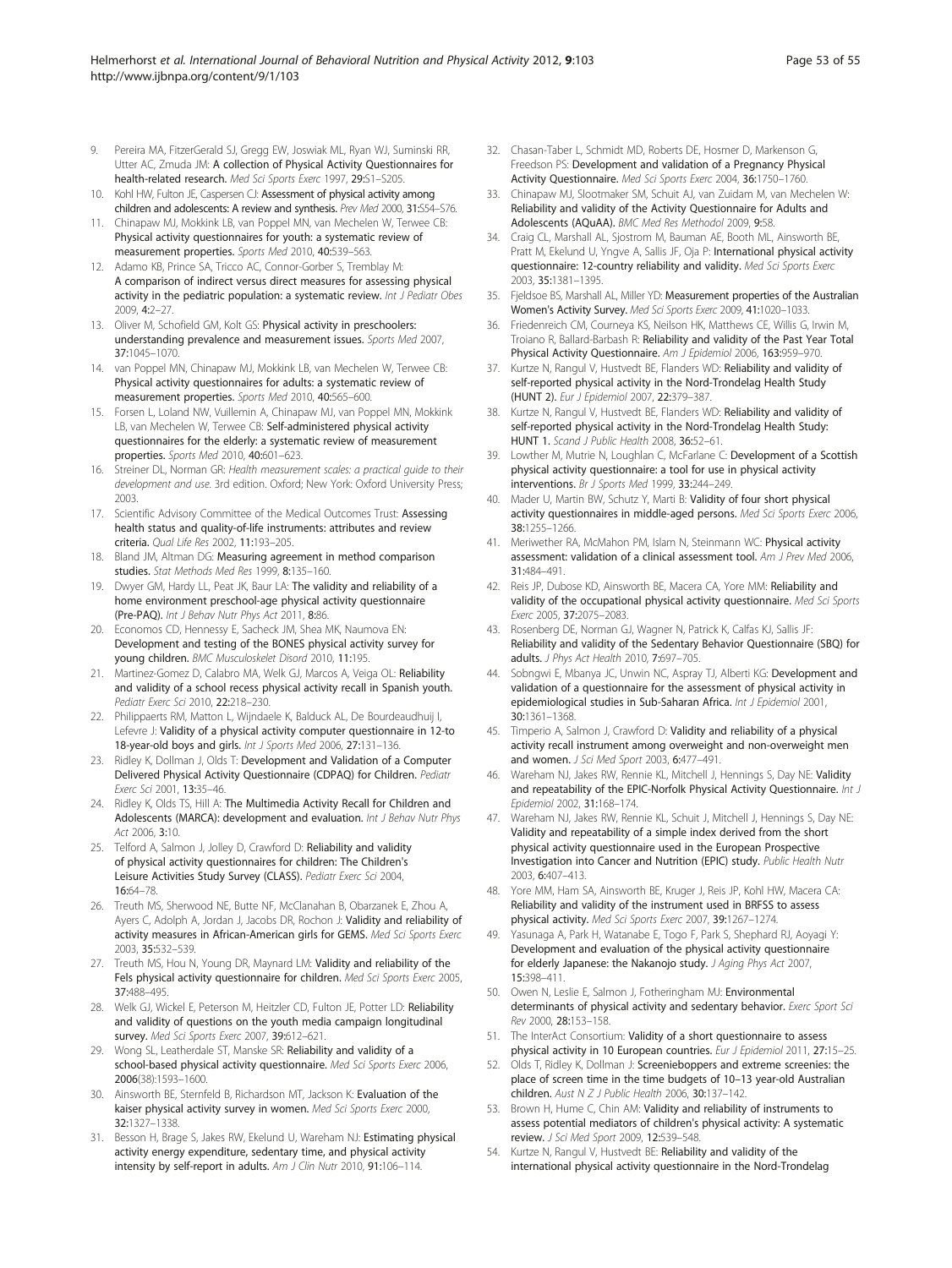<span id="page-53-0"></span>health study (HUNT) population of men. BMC Med Res Methodol 2008, 8:63.

- 55. Nang EE, Gitau Ngunjiri SA, Wu Y, Salim A, Tai ES, Lee J, Van Dam RM: Validity of the International Physical Activity Questionnaire and the Singapore Prospective Study Program physical activity questionnaire in a multiethnic urban Asian population. BMC Med Res Methodol 2011, 11:141.
- 56. Hagstromer M, Bergman P, De Bourdeaudhuij I, Ortega FB, Ruiz JR, Manios Y, Rey-Lopez JP, Phillipp K, von Berlepsch J, Sjostrom M: Concurrent validity of a modified version of the International Physical Activity Questionnaire (IPAQ-A) in European adolescents: The HELENA Study. Int J Obes 2008, 32(Suppl 5):S42-S48.
- 57. Ottevaere C, Huybrechts I, De Bourdeaudhuij I, Sjostrom M, Ruiz JR, Ortega FB, Hagstromer M, Widhalm K, Molnar D, Moreno LA, et al: Comparison of the IPAQ-A and actigraph in relation to VO2max among European adolescents: the HELENA study. J Sci Med Sport 2011, 14:317–324.
- 58. Bull FC, Maslin TS, Armstrong T: Global physical activity questionnaire (GPAQ): nine country reliability and validity study. J Phys Act Health 2009, 6:790–804.
- 59. Affuso O, Stevens J, Catellier D, McMurray RG, Ward DS, Lytle L, Sothern MS, Young DR: Validity of self-reported leisure-time sedentary behavior in adolescents. J Negat Results Biomed 2011, 10:2.
- 60. Allor KM, Pivarnik JM: Stability and convergent validity of three physical activity assessments. Med Sci Sports Exerc 2001, 33:671-676.
- 61. Corder K, van Sluijs EM, Wright A, Whincup P, Wareham NJ, Ekelund U: Is it possible to assess free-living physical activity and energy expenditure in young people by self-report? Am J Clin Nutr 2009, 89:862-870.
- 62. Eisenmann JC, Milburn N, Jacobsen L, Moore SJ: Reliability and convergent validity of the Godin Leisure-Time Exercise Questionnaire in rural 5th-grade school-children. J Human Movement Studies 2002, 43:135–149.
- 63. Gwynn JD, Hardy LL, Wiggers JH, Smith WT, D'Este CA, Turner N, Cochrane J, Barker DJ, Attia JR: The validation of a self-report measure and physical activity of Australian Aboriginal and Torres Strait Islander and non-Indigenous rural children. Aust N Z J Public Health 2010, 34(Suppl 1):S57–S65.
- 64. Huang YJ, Wong SH, Salmon J: Reliability and validity of the modified Chinese version of the Children's Leisure Activities Study Survey (CLASS) questionnaire in assessing physical activity among Hong Kong children. Pediatr Exerc Sci 2009, 21:339–353.
- 65. Kowalski KC, Crocker PRE, Faulkner RA: Validation of the physical activity questionnaire for older children. Pediatr Exerc Sci 1997, 9:174–186.
- 66. Martinez-Gomez D, Warnberg J, Welk GJ, Sjostrom M, Veiga OL, Marcos A: Validity of the Bouchard activity diary in Spanish adolescents. Public Health Nutr 2010, 13:261–268.
- 67. Martinez-Gomez D, Gomez-Martinez S, Warnberg J, Welk GJ, Marcos A, Veiga OL: Convergent validity of a questionnaire for assessing physical activity in Spanish adolescents with overweight. Med Clin (Barc) 2011, 136:13–15.
- 68. Mota J, Santos P, Guerra S, Ribeiro JC, Duarte JA, Sallis JF: Validation of a physical activity self-report questionnaire in a Portuguese pediatric population. Pediatr Exerc Sci 2002, 14:269–276.
- 69. Rangul V, Holmen TL, Kurtze N, Cuypers K, Midthjell K: Reliability and validity of two frequently used self-administered physical activity questionnaires in adolescents. BMC Med Res Methodol 2008, 8:47.
- 70. Scerpella TA, Tuladhar P, Kanaley JA: Validation of the Godin-Shephard questionnaire in prepubertal girls. Med Sci Sports Exerc 2002, 34:845–850.
- 71. Slinde F, Arvidsson D, Sjoberg A, Rossander-Hulthen L: Minnesota leisure time activity questionnaire and doubly labeled water in adolescents. Med Sci Sports Exerc 2003, 35:1923–1928.
- 72. Treuth MS, Sherwood NE, Baranowski T, Butte NF, Jacobs DR Jr, McClanahan B, Gao S, Rochon J, Zhou A, Robinson TN, et al: Physical activity self-report and accelerometry measures from the Girls health Enrichment Multi-site Studies. Prev Med 2004, 38(Suppl):S43–S49.
- 73. Troped PJ, Wiecha JL, Fragala MS, Matthews CE, Finkelstein DM, Kim J, Peterson KE: Reliability and validity of YRBS physical activity items among middle school students. Med Sci Sports Exerc 2007, 39:416–425.
- 74. Weston AT, Petosa R, Pate RR: Validation of an instrument for measurement of physical activity in youth. Med Sci Sports Exerc 1997, 29:138–143.
- 75. Bonnefoy M, Normand S, Pachiaudi C, Lacour JR, Laville M, Kostka T: Simultaneous validation of ten physical activity questionnaires in older men: a doubly labeled water study. J Am Geriatr Soc 2001, 49:28–35.
- 76. De Abajo S, Larriba R, Marquez S: Validity and reliability of the Yale Physical Activity Survey in Spanish elderly. J Sports Med Phys Fitness 2001, 41:479–485.
- 77. Dinger MK, Oman RF, Taylor EL, Vesely SK, Able J: Stability and convergent validity of the Physical Activity Scale for the Elderly (PASE). J Sports Med Phys Fitness 2004, 44:186–192.
- 78. Dubbert PM, Vander Weg MW, Kirchner KA, Shaw B: Evaluation of the 7 day physical activity recall in urban and rural men. Med Sci Sports Exerc 2004, 36:1646–1654.
- 79. Giles K, Marshall AL: Repeatability and accuracy of CHAMPS as a measure of physical activity in a community sample of older Australian adults. J Phys Act Health 2009, 6:221–229.
- 80. Hagiwara A, Ito N, Sawai K, Kazuma K: Validity and reliability of the Physical Activity Scale for the Elderly (PASE) in Japanese elderly people. Geriatr Gerontol Int 2008, 8:143–151.
- 81. Harada ND, Chiu V, King AC, Stewart AL: An evaluation of three self-report physical activity instruments for older adults. Med Sci Sports Exerc 2001, 33:962–970.
- 82. Hurtig-Wennlof A, Hagstromer M, Olsson LA: The International Physical Activity Questionnaire modified for the elderly: aspects of validity and feasibility. Public Health Nutr 2010, 13:1847–1854.
- 83. Kolbe-Alexander TL, Lambert EV, Harkins JB, Ekelund U: Comparison of two methods of measuring physical activity in South African older adults. J Aging Phys Act 2006, 14:98–114.
- Starling RD, Matthews DE, Ades PA, Poehlman ET: Assessment of physical activity in older individuals: a doubly labeled water study. J Appl Physiol 1999, 86:2090–2096.
- 85. Tomioka K, Iwamoto J, Saeki K, Okamoto N: Reliability and validity of the International Physical Activity Questionnaire (IPAQ) in elderly adults: the Fujiwara-kyo Study. J Epidemiol 2011, 21:459–465.
- 86. Washburn RA, Ficker JL: Physical Activity Scale for the Elderly (PASE): the relationship with activity measured by a portable accelerometer. J Sports Med Phys Fitness 1999, 39:336–340.
- 87. Ainsworth BE, Richardson MT, Jacobs DR, Leon AS, Sternfeld B: Accuracy of recall of occupational physical activity by questionnaire. J Clin Epidemiol 1999, 52:219–227.
- 88. Brown WJ, Burton NW, Marshall AL, Miller YD: Reliability and validity of a modified self-administered version of the Active Australia physical activity survey in a sample of mid-age women. Aust  $N Z J$  Public Health 2008, 32:535–541.
- 89. Mahabir S, Baer DJ, Giffen C, Clevidence BA, Campbell WS, Taylor PR, Hartman TJ: Comparison of energy expenditure estimates from 4 physical activity questionnaires with doubly labeled water estimates in postmenopausal women. Am J Clin Nutr 2006, 84:230–236.
- 90. Nicaise V, Marshall S, Ainsworth BE: Domain-specific physical activity and self-report bias among low-income Latinas living in San Diego County. J Phys Act Health 2011, 8:881–890.
- 91. Pettee Gabriel K, McClain JJ, Lee CD, Swan PD, Alvar BA, Mitros MR, Ainsworth BE: Evaluation of physical activity measures used in middleaged women. Med Sci Sports Exerc 2009, 41:1403-1412.
- 92. Schmidt MD, Freedson PS, Pekow P, Roberts D, Sternfeld B, Chasan-Taber L: Validation of the Kaiser Physical Activity Survey in pregnant women. Med Sci Sports Exerc 2006, 38:42–50.
- 93. Staten LK, Taren DL, Howell WH, Tobar M, Poehlman ET, Hill A, Reid PM, Ritenbaugh C: Validation of the Arizona Activity Frequency Questionnaire using doubly labeled water. Med Sci Sports Exerc 2001, 33:1959-1967.
- 94. Conway JM, Seale JL, Jacobs DR Jr, Irwin ML, Ainsworth BE: Comparison of energy expenditure estimates from doubly labeled water, a physical activity questionnaire, and physical activity records. Am J Clin Nutr 2002, 75:519–525.
- 95. Ekelund U, Sepp H, Brage S, Becker W, Jakes R, Hennings M, Wareham NJ: Criterion-related validity of the last 7-day, short form of the International Physical Activity Questionnaire in Swedish adults. Public Health Nutr 2006, 9:258–265.
- 96. Philippaerts RM, Westerterp KR, Lefevre J: Doubly labelled water validation of three physical activity questionnaires. Int J Sports Med 1999, 20:284–289.